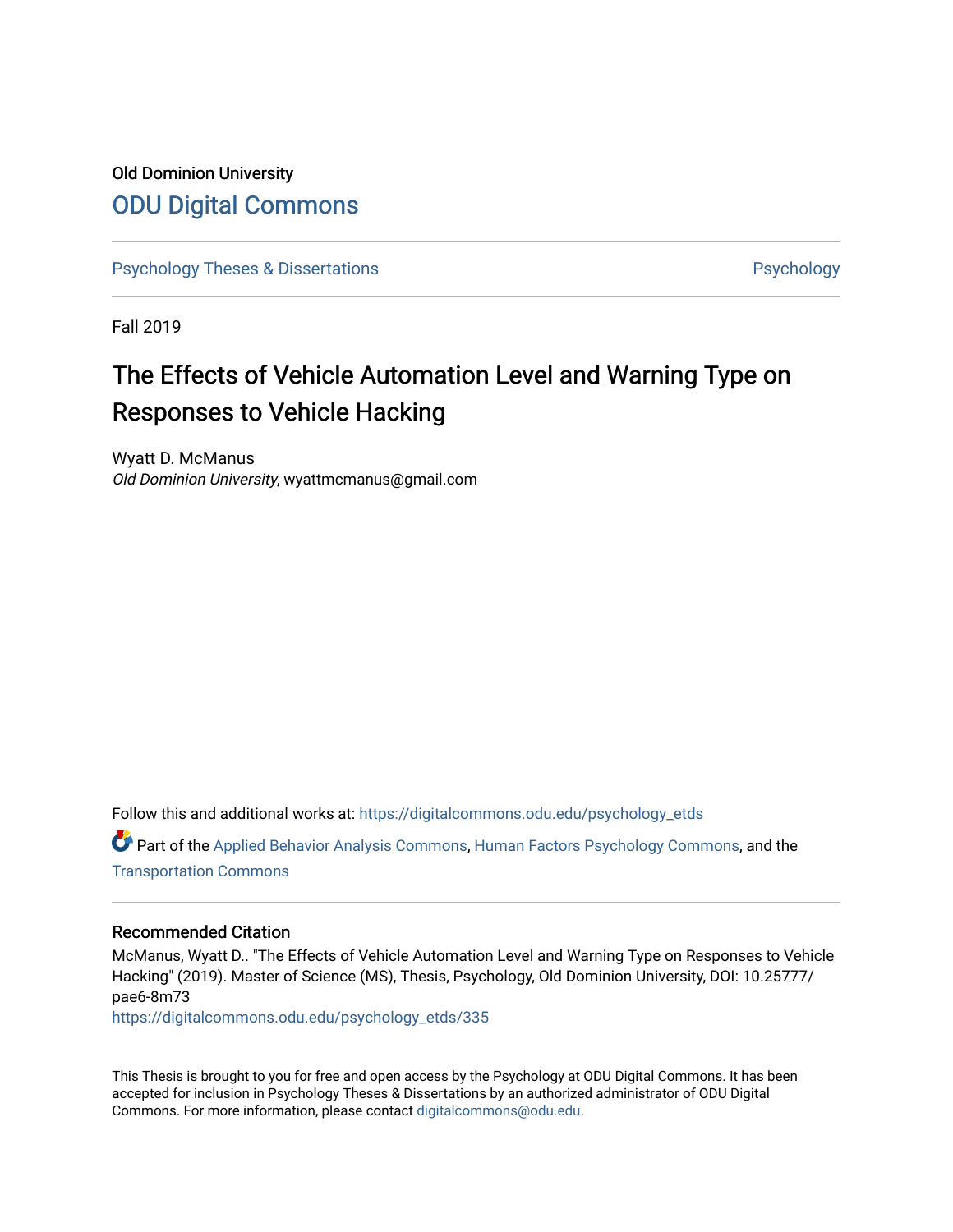## **THE EFFECTS OF VEHICLE AUTOMATION LEVEL AND WARNING TYPE ON**

## **RESPONSES TO VEHICLE HACKING**

by

Wyatt D. McManus B.S May 2016, Purdue University

A Thesis Submitted to the Faculty of Old Dominion University in Partial Fulfillment of the Requirements for the Degree of

MASTER OF SCIENCE

## PSYCHOLOGY

OLD DOMINION UNIVERSITY December 2019

Approved by:

Jing Chen (Director)

Yusuke Yamani (Member)

Violet Xu (Member)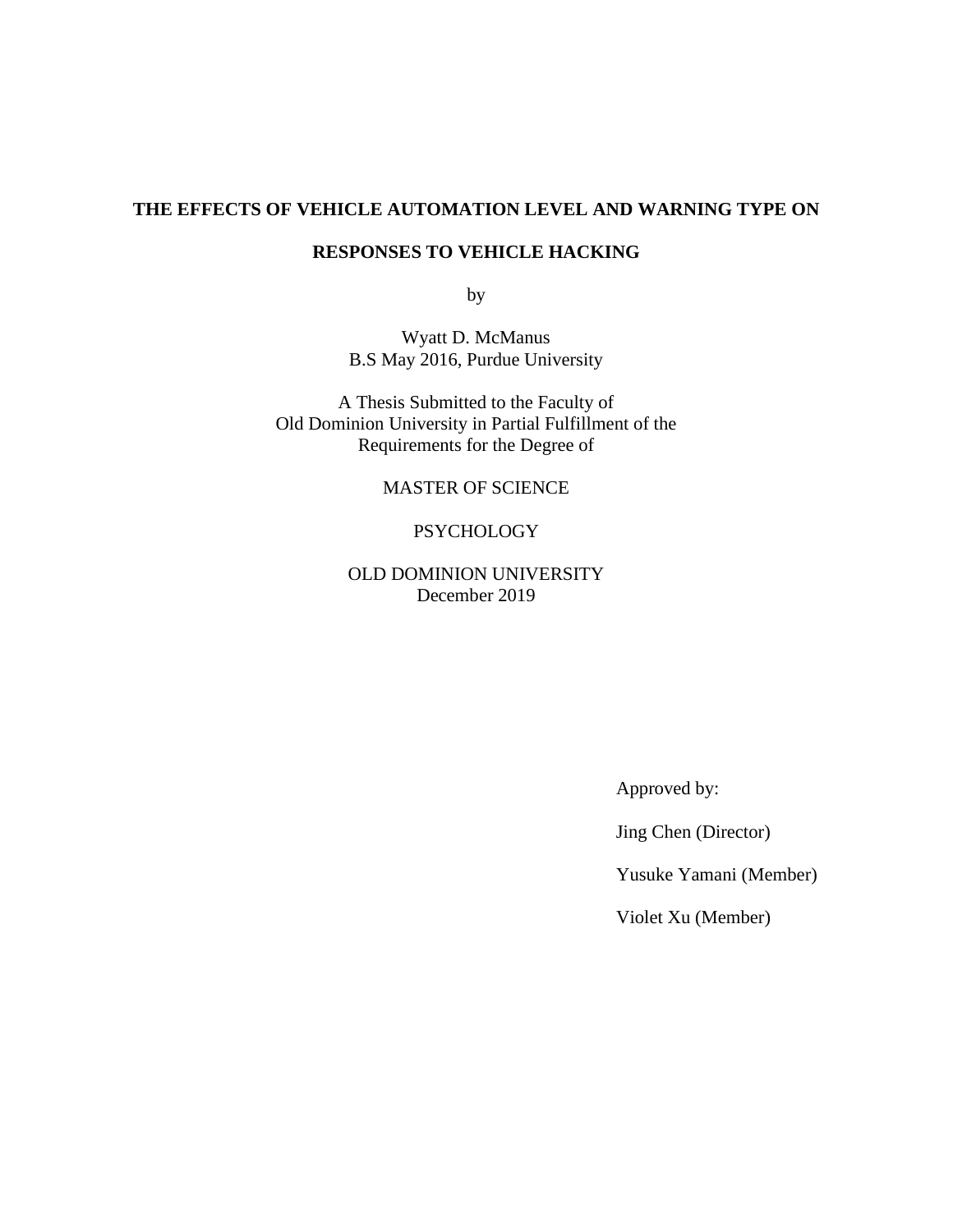## **ABSTRACT**

## THE EFFECTS OF VEHICLE AUTOMATION LEVEL AND WARNING TYPE ON RESPONSES TO VEHICLE HACKING

Wyatt D. McManus Old Dominion University, 2019 Director: Dr. Jing Chen

Modern surface transportation vehicles often include different levels of automation. Higher automation levels have the potential to impact surface transportation in unforeseen ways. For example, connected vehicles with higher levels of automation are at a higher risk for hacking attempts, because automated driving assistance systems often rely on onboard sensors and internet connectivity. As the automation level of vehicle control rises, it is necessary to examine the effect of different levels of automation have on the driver-vehicle interactions. In addition, auditory warnings have been shown to effectively attract a driver's attention while performing a driving task, which is often visually demanding. The purpose of the current study was to examine the effect of level of automation and warning type on the driver's responses to vehicle hacking attempts. This goal was accomplished by manipulating level of automation (manual vs. automated) and warning type (non-semantic vs. semantic) and measuring drivers' responses to a vehicle hacking attempt using time to collision (TTC) values, maximum steering wheel angle, number of successful responses, and other measures of response. Our results revealed no significant effect of level of automation or warning type on TTC or successful response rate. However, there was a significant effect of level of automation on maximum steering wheel angle such that manual drivers had safer responses to the hacking attempt with smaller maximum steering wheel angles. In addition, an effect of warning type that approached significance was also found for maximum steering wheel angle such that participants who received a semantic warning had more severe and dangerous responses to the hacking attempt. The current results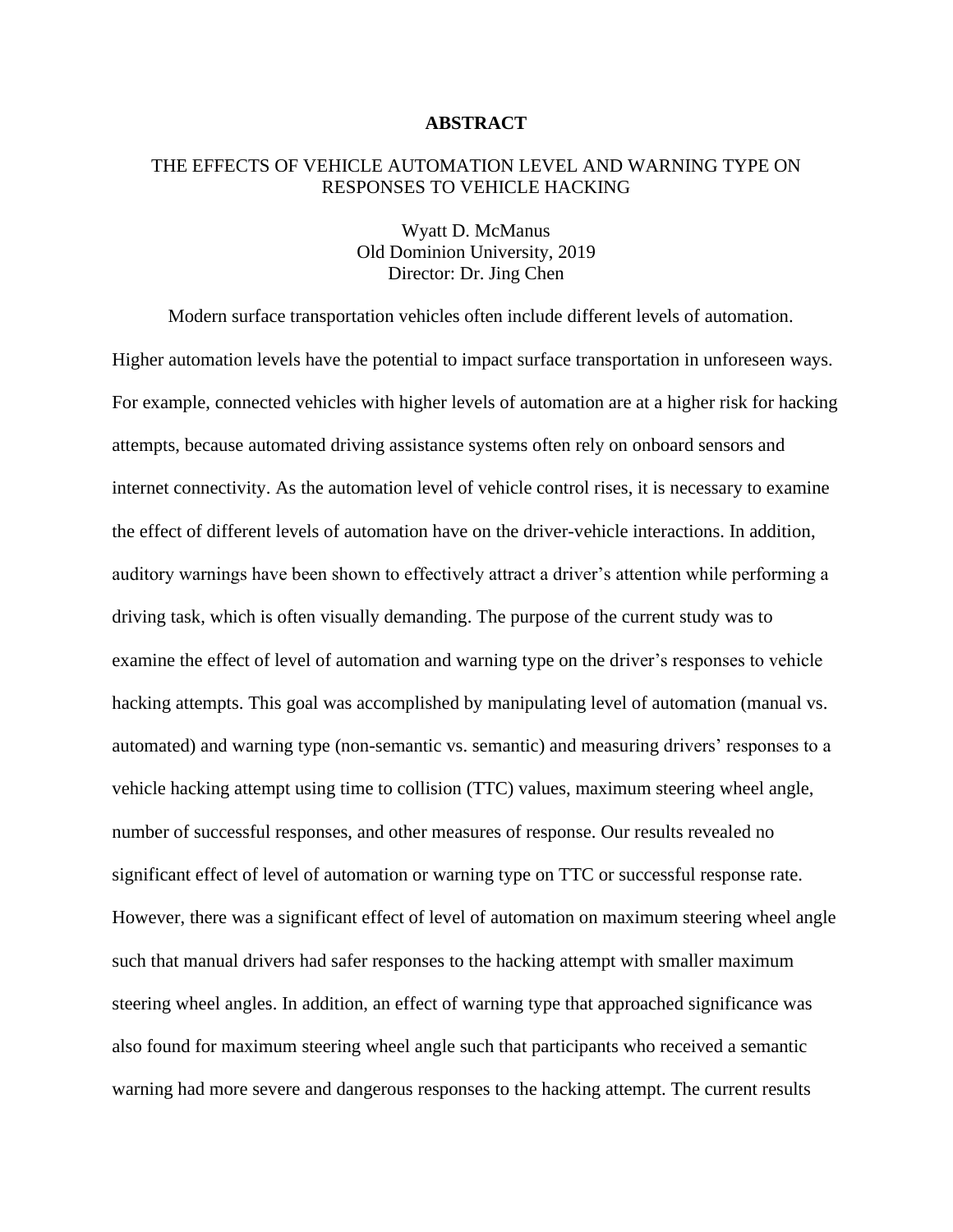suggest that level of automation and warning type may not significantly affect how quickly people respond to hacking scenarios when the warning is given in advance, but they may affect the quality of the driver's response. These findings are important to future vehicle system design and subsequently the safety of future roadways.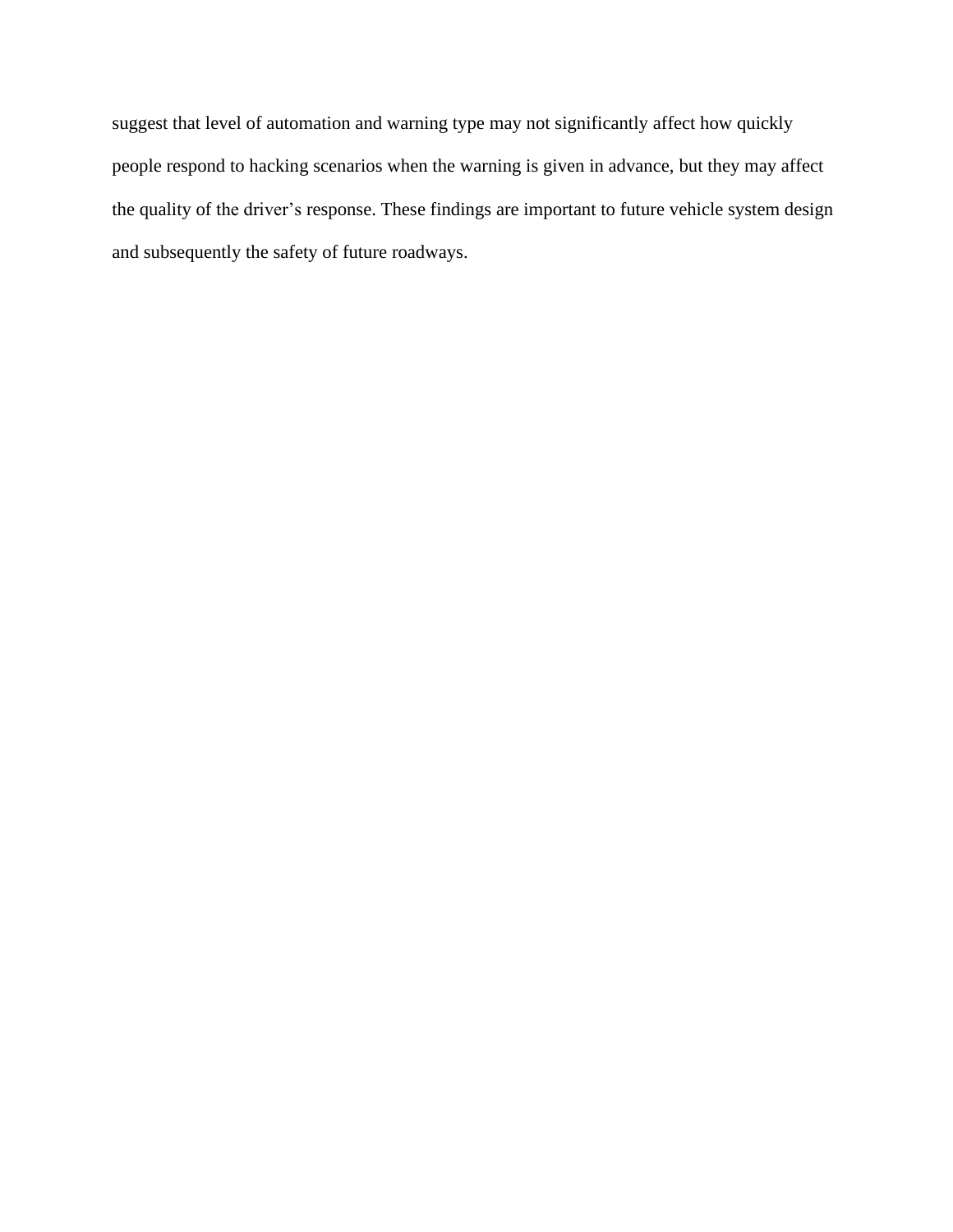Copyright, 2019, by Wyatt D. McManus, All Rights Reserved.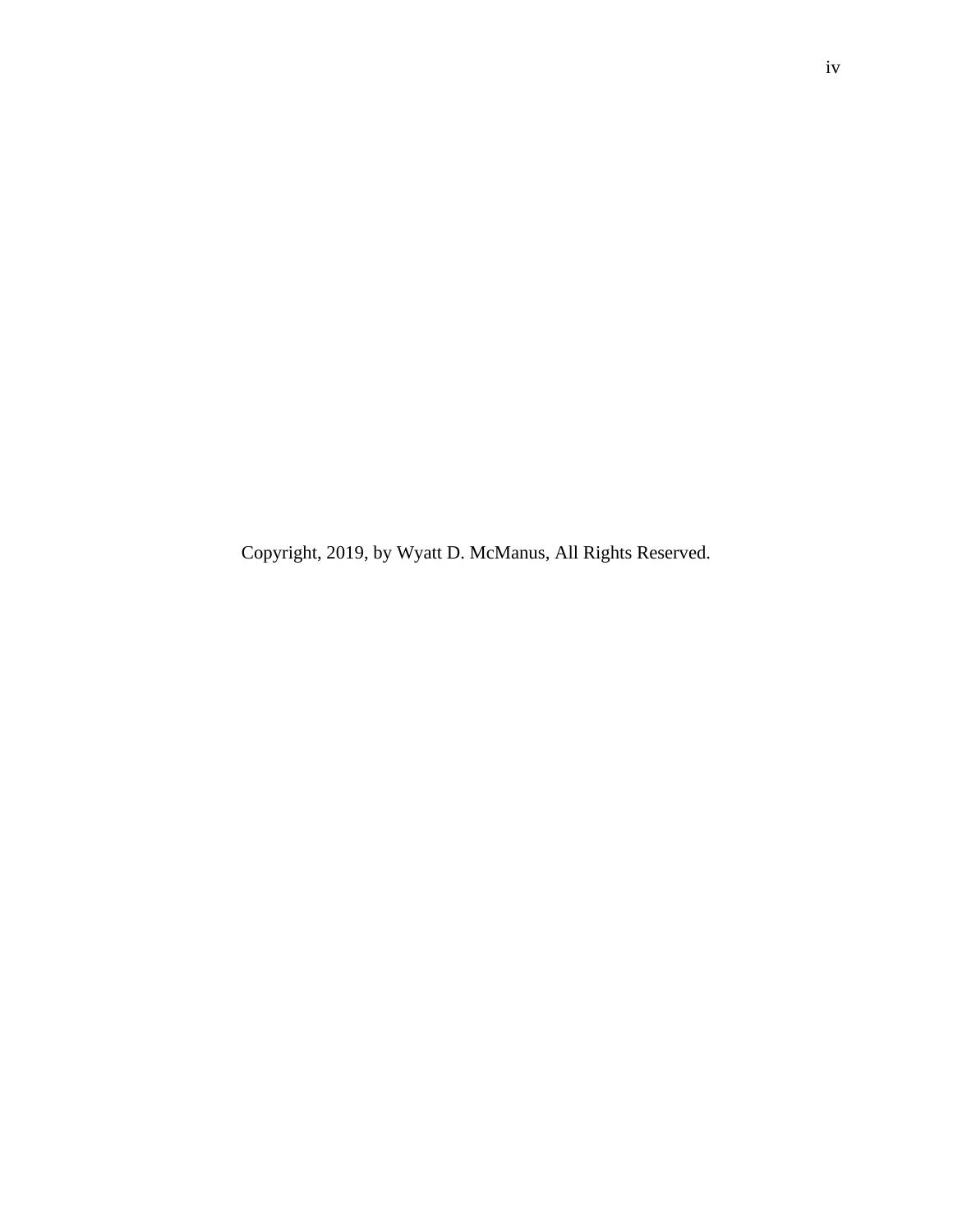### **ACKNOWLEDGEMENTS**

I would like to thank my advisor, Dr. Jing Chen, for her constant guidance and assistance throughout the thesis process and my research assistants, Faye Wakefield, Petti Perkins, and Hannah Smith for their help with data collection. This research was performed under NSF grant #1760347. In addition, I would like to thank the lab manager and fellow graduate student, Scott Mishler, for his many discussions and advice as well as his assistance with learning the STISIM coding language. I would also like to thank my fellow graduate, Cat Turner, for her format proof reading and statistical assistance. Last, but certainly not least, I would like to thank my parents, Pamela, Jason, and Richard for their unfaltering support and guidance throughout my education, but particularly through the thesis process.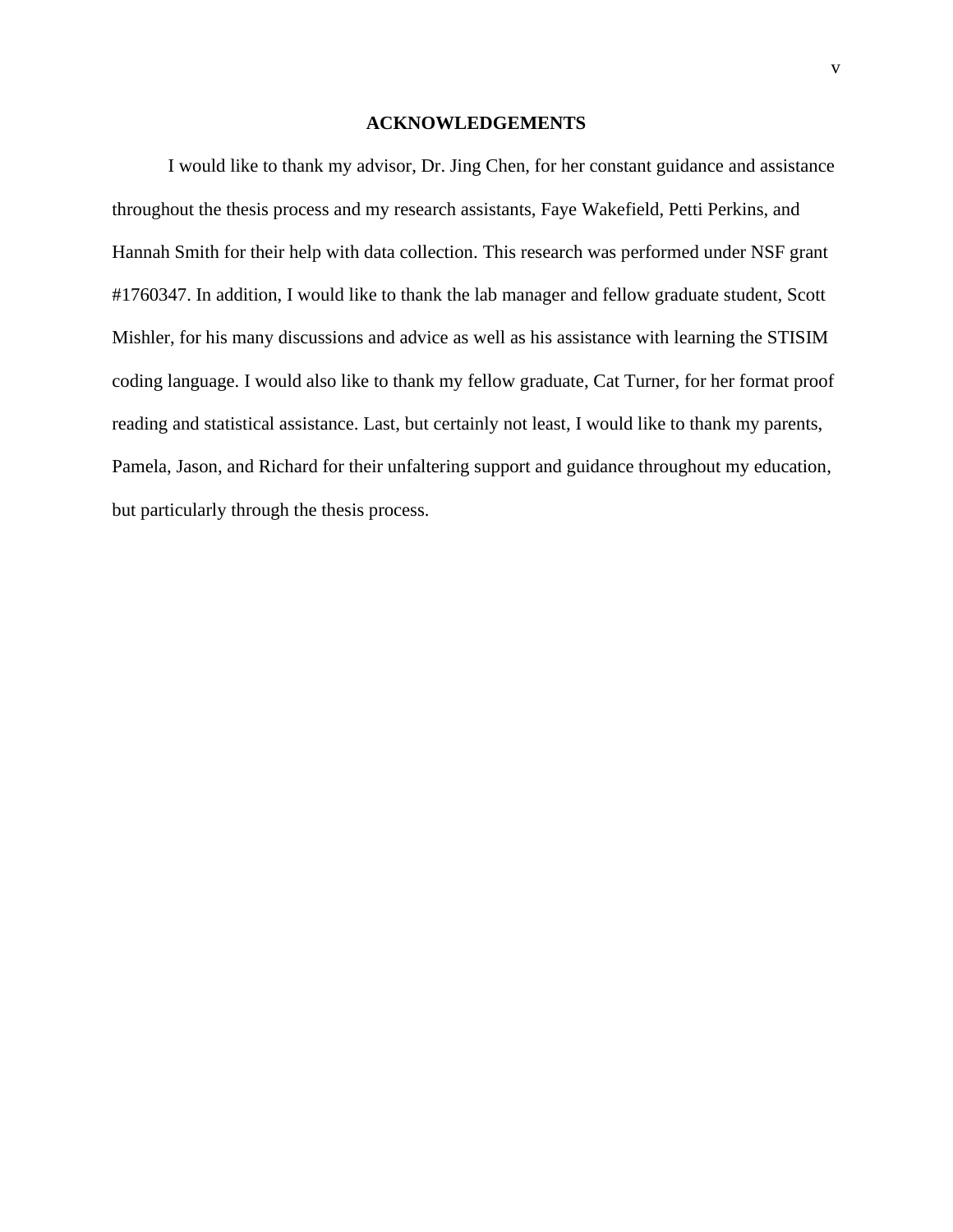# **TABLE OF CONTENTS**

# Page

## Chapter

| LEVELS OF AUTOMATION AND SITUATION AWARENESS 13        |  |
|--------------------------------------------------------|--|
|                                                        |  |
| SEMANITIC VERSUS NON-SEMANTIC WARNINGS IN SURFACE      |  |
|                                                        |  |
|                                                        |  |
|                                                        |  |
|                                                        |  |
|                                                        |  |
|                                                        |  |
|                                                        |  |
|                                                        |  |
|                                                        |  |
|                                                        |  |
|                                                        |  |
|                                                        |  |
|                                                        |  |
|                                                        |  |
|                                                        |  |
|                                                        |  |
|                                                        |  |
|                                                        |  |
|                                                        |  |
|                                                        |  |
|                                                        |  |
|                                                        |  |
|                                                        |  |
|                                                        |  |
|                                                        |  |
|                                                        |  |
|                                                        |  |
|                                                        |  |
| LEVEL OFAUTOMATION AND MAXIMUM STEERING WHEEL ANGLE 74 |  |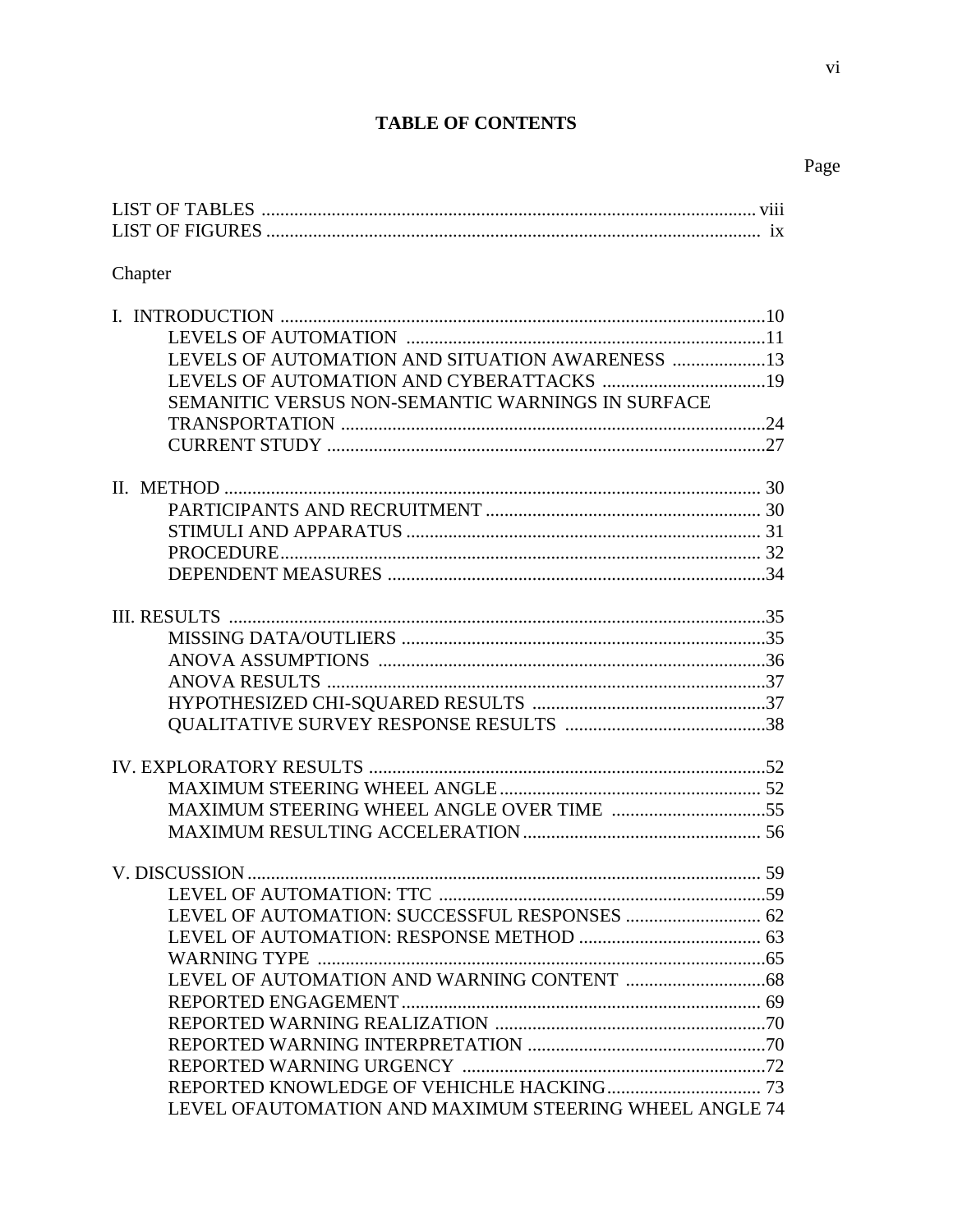| WARNING CONDITION AND MAXIMUM STEERING WHEEL ANGLE 75 |  |
|-------------------------------------------------------|--|
|                                                       |  |
|                                                       |  |
|                                                       |  |
|                                                       |  |
|                                                       |  |
|                                                       |  |
|                                                       |  |
|                                                       |  |
|                                                       |  |
|                                                       |  |
|                                                       |  |
|                                                       |  |
|                                                       |  |
|                                                       |  |
|                                                       |  |
|                                                       |  |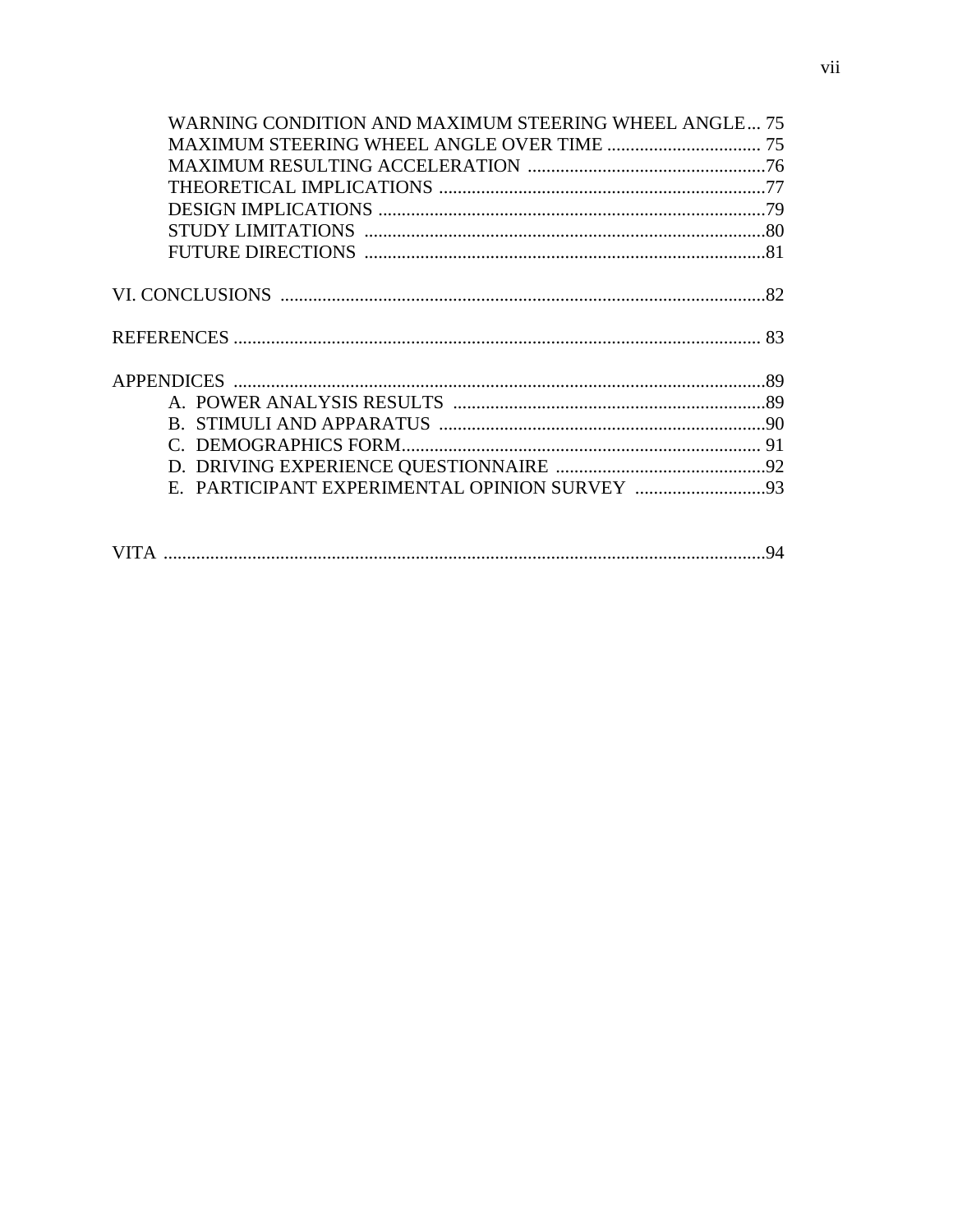# **LIST OF TABLES**

| Table                                                                            | Page |
|----------------------------------------------------------------------------------|------|
|                                                                                  |      |
|                                                                                  |      |
| 3. Perceived Warning Meaning Counts: Hacking Attempt vs. Not a Hacking Attempt47 |      |
| 4. Count of Participants Who Reported Previous Knowledge of Vehicle Hacking51    |      |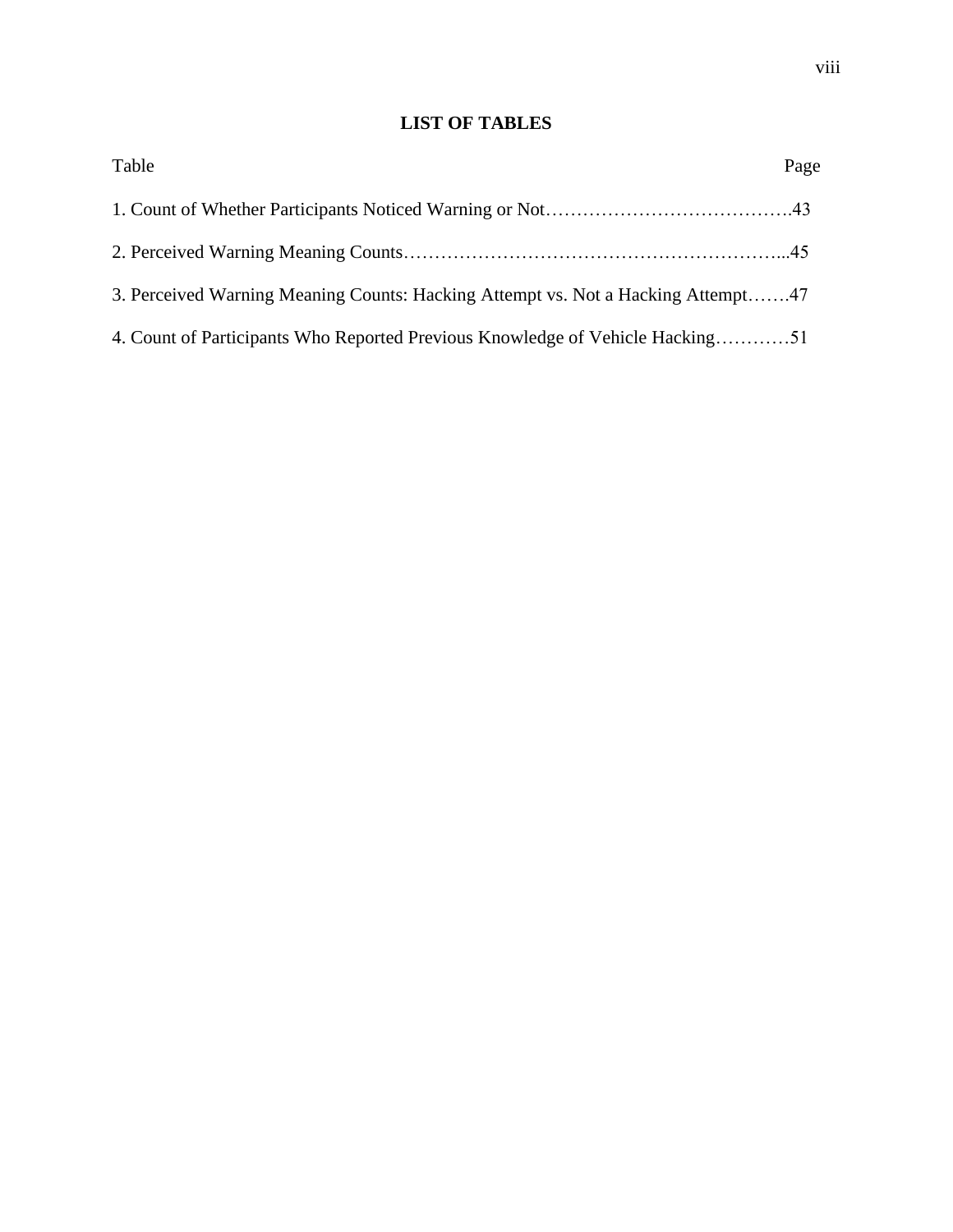## **LIST OF FIGURES**

| Figure | Page |
|--------|------|
|        |      |
|        |      |
|        |      |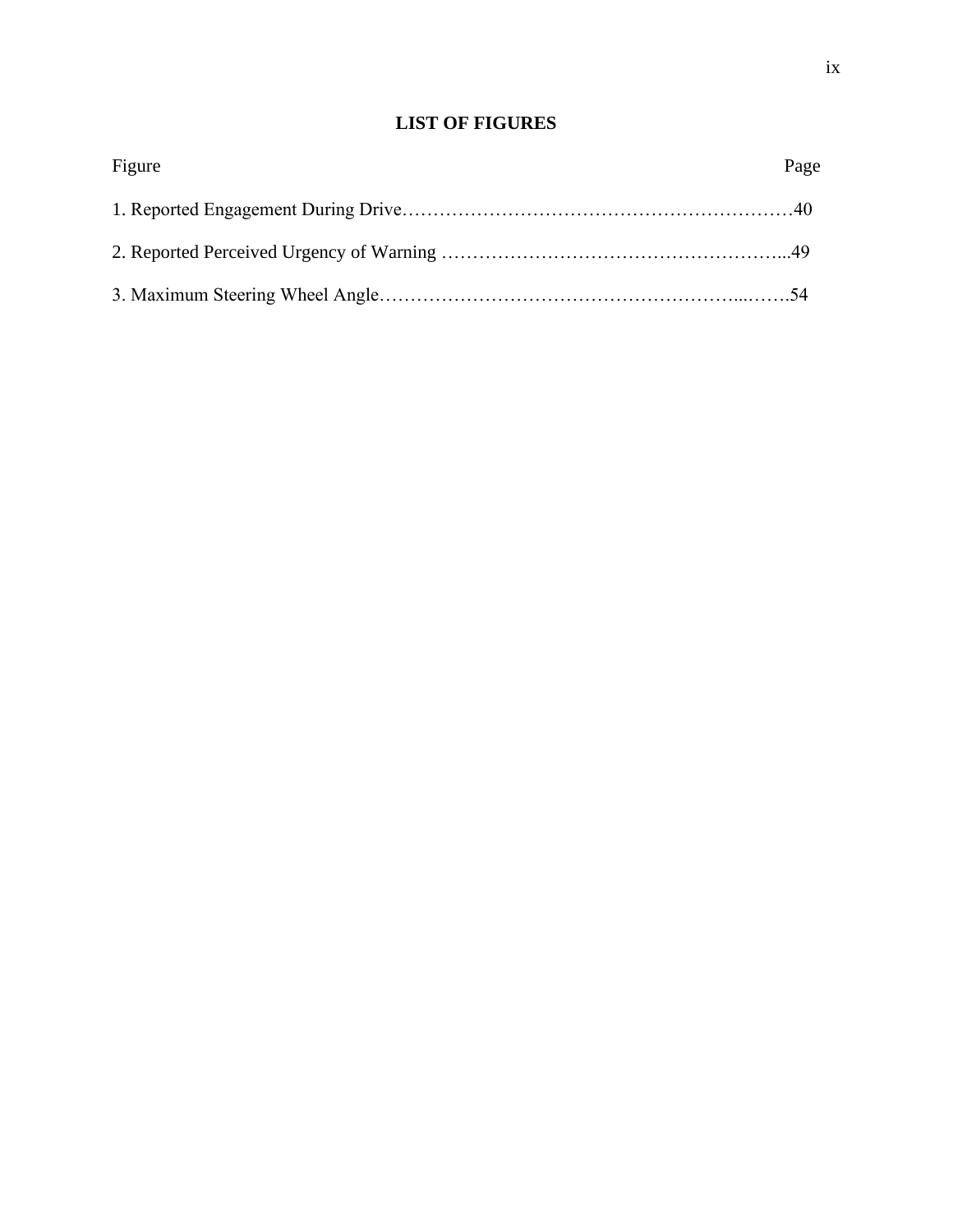#### **CHAPTER I**

## **INTRODUCTION**

The implementation of automated systems in modern surface transportation vehicles is an ongoing process. Autonomous and semi-autonomous vehicles are potentially extremely helpful and safer than human operated vehicles (Nunes, Reimer, & Coughlin, 2018), but before autonomous vehicles can be used there are risks and concerns that need researched and understood. Research has been conducted examining the effect of different levels of vehicle automation on the driver's behavioral patterns (Gold, Damböck, Lorenz, & Bengler, 2013; Merat, Jamson, Lai, & Carsten, 2012; Shen & Neyens, 2017; Strand, Nilsson, Karlsson, & Nilsson, 2014). A vehicle hacking attempt, and the driver's response, is an example of a modern critical event that could change with the use of manual and automated driving technologies (Amoozadeh et al., 2015; Strand et al., 2014). Malicious hacking attempts could cause catastrophic accidents with the potential for injuries to those in and around the vehicle when the control of the vehicle is taken from the driver or automated driving system. To prevent these attempts or to remedy the potential consequences of the attacks, it is important to understand how drivers will respond to such attempts when using manual or automated driving.

Automated driving is different from manual driving in that the level of automation could affect the driver's perception of relevant information from their dynamic environment, referred to as situation awareness (SA), and subsequently, the driver's ability to respond to critical events such as cyberattacks. There has been little empirical research examining automated driving systems and manual driving in terms of which level of automation promotes safer responses to malicious hacking attempts. Amoozadeh et al. (2015) examined ways the vehicle could defend itself, such as lowering levels of automated control or potentially to manual control when an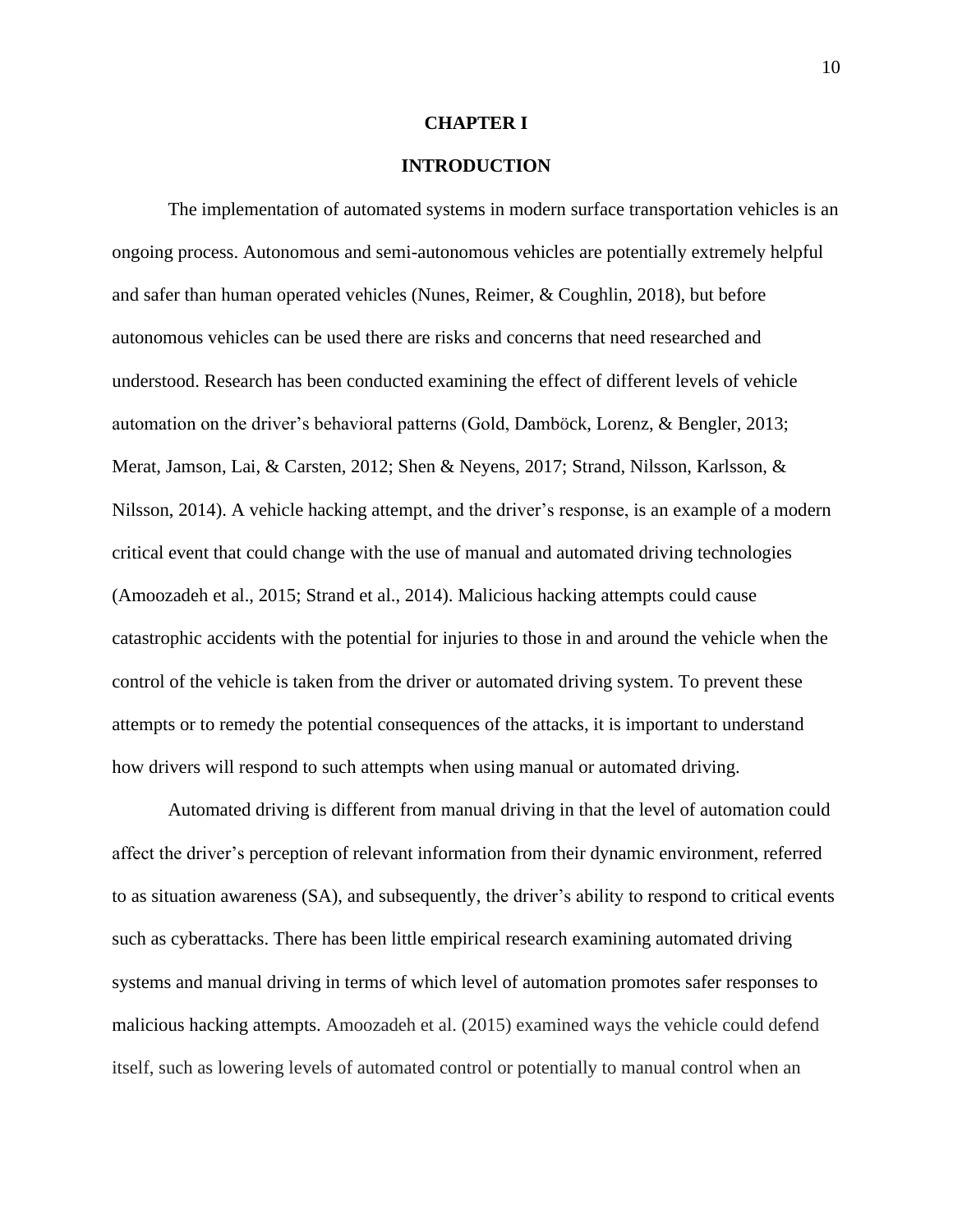attack occurred. Although it is critical to design technology and automated systems to resist these attacks from a cyber-security perspective, it is also important to investigate how human drivers respond to hacking attempts at different levels of automation. In addition to level of automation, providing an auditory warning is one potential way to help drivers respond to critical events such as cyberattacks. Both sematic and non-semantic warnings have been used in different situations, with semantic warnings often containing additional information compared to non-semantic warnings (Chang, Lin, Fung, Hwang, & Doong, 2008; Hellier, Edworthy, Weedon, Walters, & Adams, 2002; McKeown & Isherwood, 2007). In the context of warnings about vehicle hacking attempts, the additional information provided by semantic warnings may improve responses to the hacking attempts that are relatively rare. The current study aimed to empirically explore the effect of level of automation and warning type on the operator's responses to vehicle hacking attempts in a driving simulator. The outcome of this experiment was expected to inform the design of future vehicle systems that ensure efficient prevention of automated vehicle (AV) hacking attempts.

### **Levels of Automation**

The degree to which a human-machine system is referred to as automated depends on how much control of the system is allocated to the automation or to the human. In the current context, level of automation refers to the use of different automated and manual systems for operating the vehicle and the amount of vehicle control allocated to the human. There is a theoretical spectrum of system control that, when simplified, vary from complete human control to complete automation control (Flemisch, Kelsch, Loper, Shieben, & Schindler, 2008). The spectrum of system control varies widely between manual and fully automated control with many of the current driver assistance technologies falling somewhere near the middle of the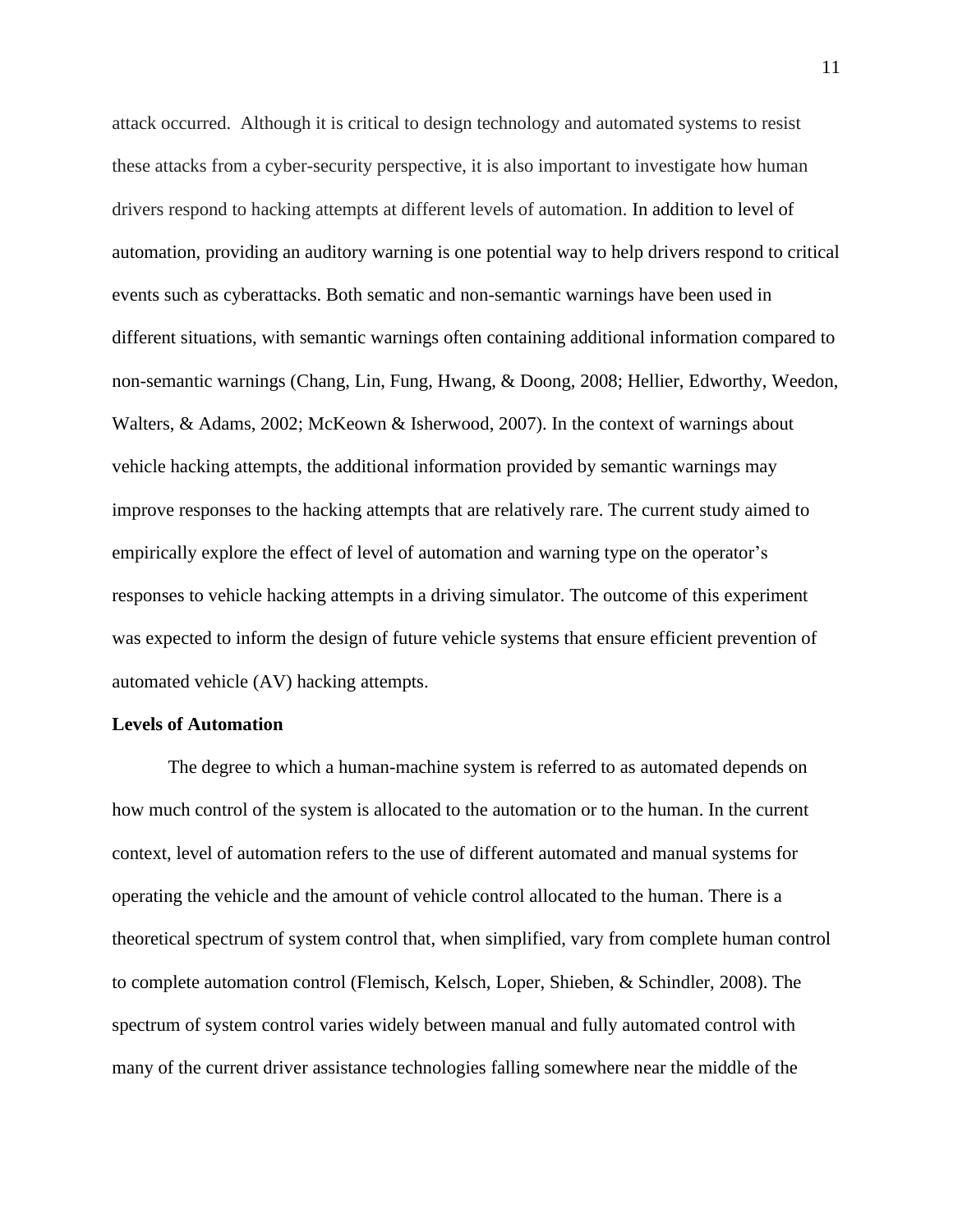spectrum. According to SAE (2018), autonomous vehicles can be categorized into six levels based on degree of automation. Level 0 has no driving automation and complete human control. As the level rises, more automation is implemented until Level 5, full system automation with no driver control required, is reached. For example, the introduction of automation to create more advanced driver assistance systems (ADAS) has created products that allow for automated control of different aspects of the vehicle system relevant to vehicle driving and control. Vehicles with one or more of these systems could serve as an example of a semi-autonomous system, for which control over the human-machine system is shared between the human and the automation.

Level 3 conditional automated vehicles are capable of controlling the lateral (lane keeping) and longitudinal (speed and braking) aspects of driving and only require the driver to be prepared as fallback after the vehicle issues a warning or request (Petermeijer, Doubek, & de Winter, 2017; SAE, 2018). Vehicles that are capable of level 3 conditional automated driving are designed to operate within the functional limits of the vehicle system (Petermeijer et al., 2017). When the automation is no longer capable of controlling one or more aspects of vehicle control or it leaves its operational domain, the driver is warned, and a takeover request is issued (Gold et al., 2013; Petermeijer et al., 2017). The human's response to takeover requests could change based upon the level of automation the vehicle is operating at (Carsten, Lai, Barnard, Jamson, and Merat, 2012; de Winter, Happee, Martens, & Stanton, 2014). The current experiment compared human responses to a critical event when using between Level 2 and 3 automation and Level 0 manual driving.

For vehicles with conditional automated assistance technologies, monitoring the system's performance is an additional task allocated to the driver (Petermeijer et al., 2017). The use of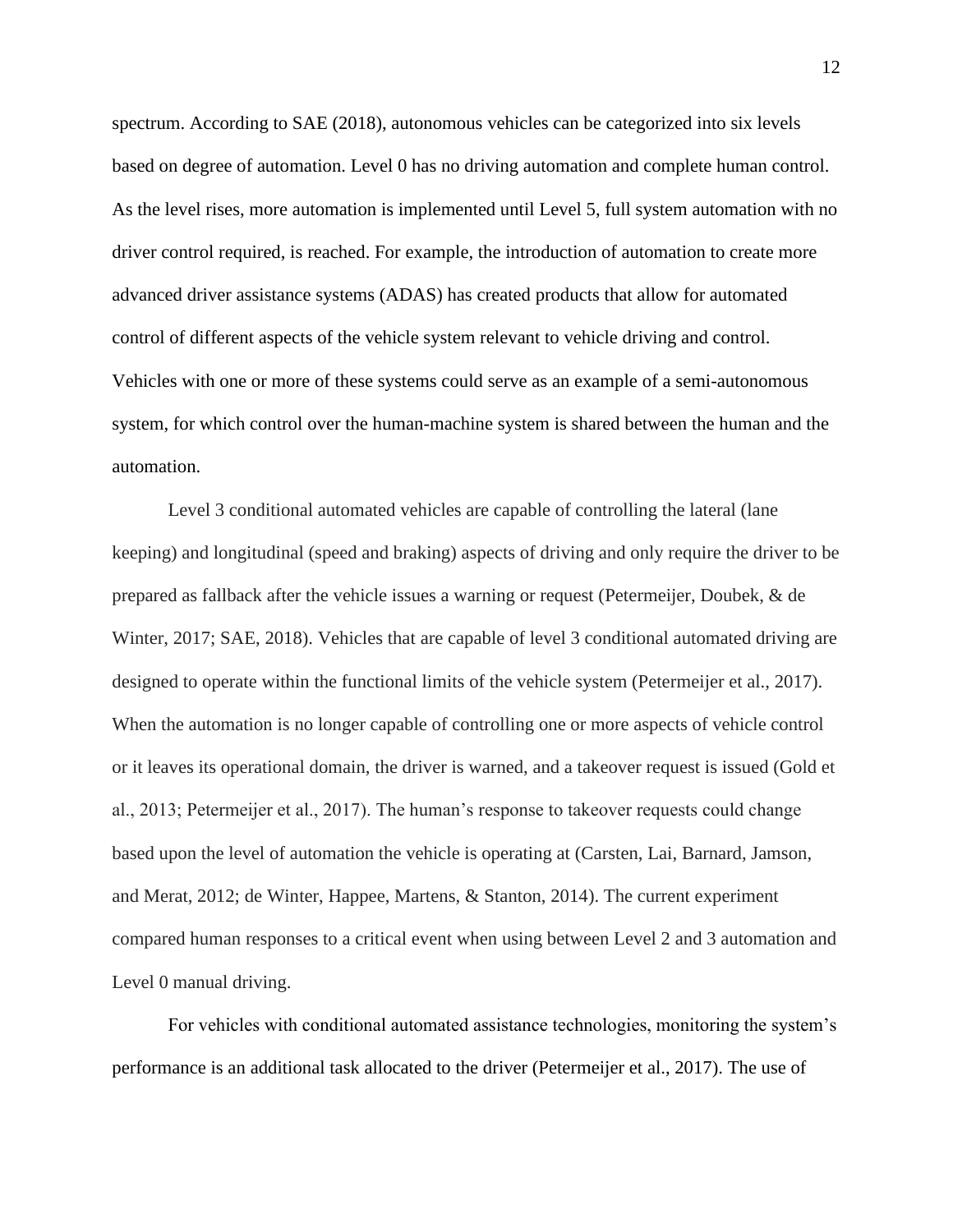automated systems as support for the driving task may decrease the attentional resources required for the driving task and as such the human may decide to allocate their attentional resources to secondary tasks. The human operator's attentional resource allocation affects the operator's ability to monitor and cooperate with the automated system (Yamani & Horrey, 2018). For instance, Carsten, Lai, Barnard, Jamson, and Merat (2012) found that as higher levels of automation were used, participants became more likely to engage in a secondary task such as watching a DVD player. Engagement in a secondary task could lower the driver's ability to acquire appropriate SA for the driving task and inhibit their ability to correctly respond to critical events (Merat et al., 2012). Alternatively, if the system is not performing to the human's satisfaction, they may decide to allocate more attentional resources to monitoring the system or taking responsibilities back from the automation.

In summary, as shown by the currently expanding market of ADAS, surface transportation is moving toward fully automated driving. Despite this trend, it is critical to understand whether higher automation levels are more beneficial in terms of safety and SA compared to manual driving. This study compared drivers' responses in a manual driving mode and an automated driving mode when faced with a novel complex critical event (i.e., a potential cyber-attack).

## **Level of Automation and Situation Awareness**

The level of automation used has the potential to affect the driver's ability to monitor for and appropriately respond to critical events as a result of differing levels of situation awareness (SA). Situation awareness refers to "a person's perception of relevant information from their dynamic environment within a given time and space, the comprehension of its meaning, and projection of their status in the near future" (Endsley & Garland, 2000, p. 3). Despite the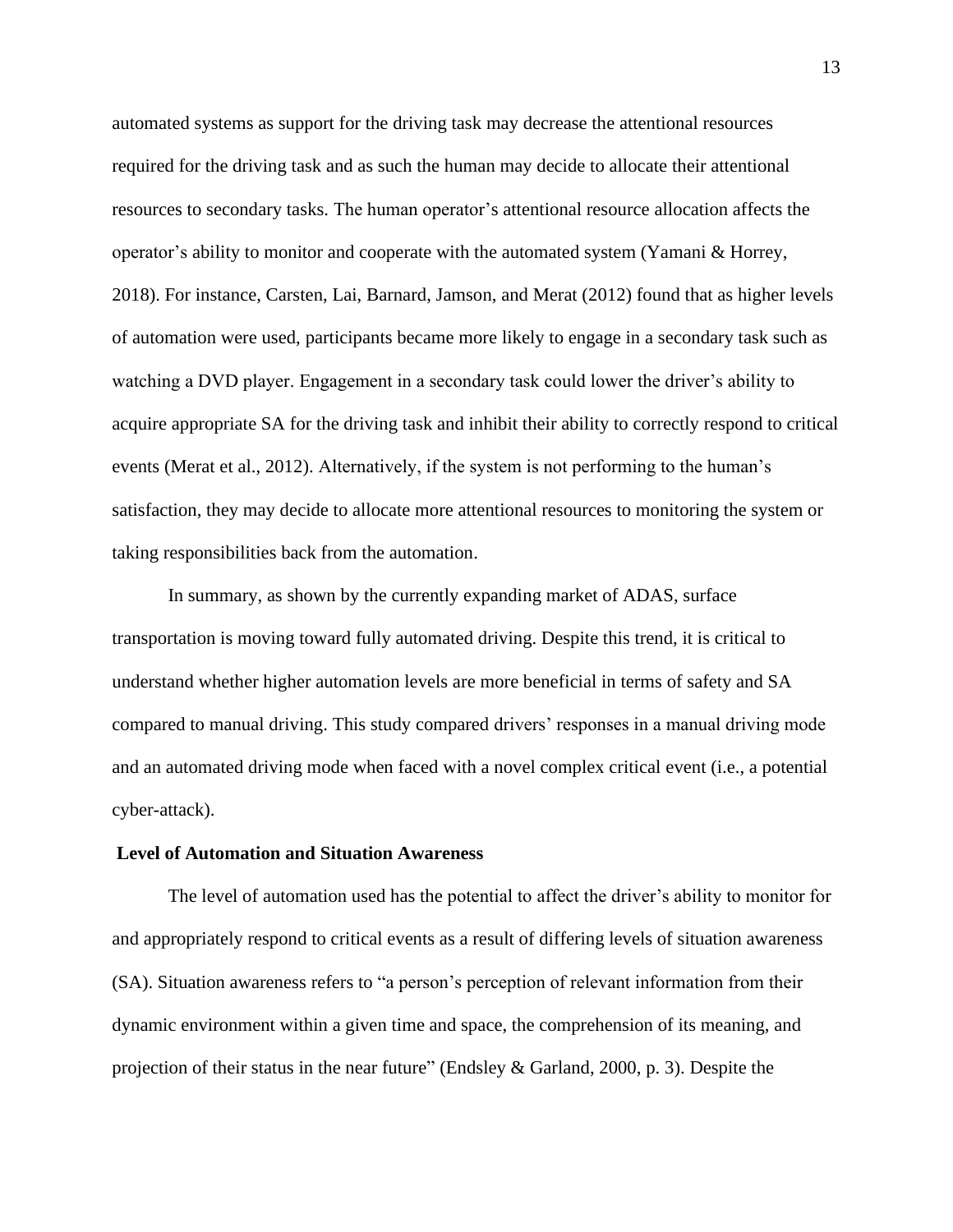intention of automation, many automated systems still require the human as a critical part of the system (SAE, 2018). In many automated systems, the human is required to monitor the system for failures and monitor the environment for scenarios that are outside of the automated systems capabilities (Endsley, 1996). However, the introduction of automation can negatively impact the operator's cognitive processes leading to inaccurate or slow responses to novel critical events (Endsley & Garland, 2000). Higher levels of automation have been found to lower the operator's SA, and consequently, result in detriments to the operator's potential response to novel critical events (Endsley & Garland, 2000). Despite this, in the context of surface transportation, higher levels of vehicle automation are often considered desirable. Highly automated driving systems may eventually lead to increased driving safety and reliability by reducing the demands on the driver. Relieving the user of the driving task, in turn, could lead to higher levels of comfort for the driver (Endsley & Garland, 2000; Gold et al., 2013).

A central issue stemming from the use of automation in human-machine systems is the human-out-of-the-loop performance problem (Endsley, 1996; Kessel & Wickens, 1982). When humans are monitoring automation, they are often found to be slower at detecting issues that require them to intervene in the system potentially due to lower SA levels (Kaber & Endsley, 2004). Additionally, once the issue is detected, extra time is needed for the humans to become situationally aware enough to determine the state of the human-machine system and decide the appropriate response (Endsley, 1996). The level of control that the human has over the humanmachine system could dictate the way the human responds to incidents that occur during the use of the system (de Winter, Happee, Martens, & Stanton, 2014). For instance, if the human is not at all engaged in controlling the system, then they may be less engaged in and attentive to what the system is doing as a result of their attention being allocated elsewhere.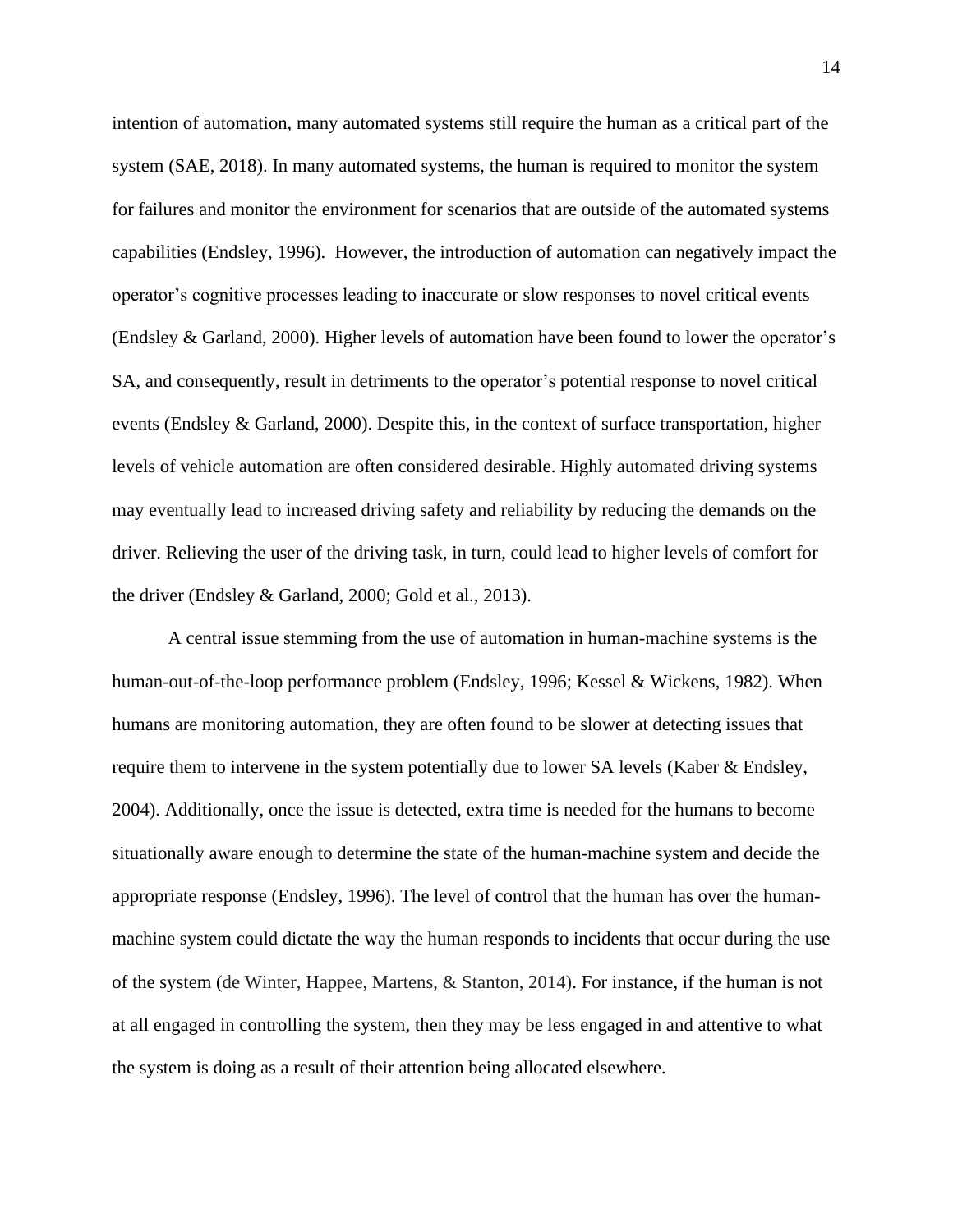The increased use of assistance technologies with automation in driving, and the subsequent rise in level of automation in vehicles, could lead to the operator allocating their attention to other non-driving related tasks (Carsten et al., 2012). According to Endsley (1995), if fewer attentional resources are allocated to the driving task then the driver may not achieve higher levels of SA. The driver's SA levels can be negatively impacted by automation which may lead to poor responses to novel critical events (Endsley & Garland, 2000). Until automation is completely self-sufficient, there will be instances where human input is required because the automation assistant is incapable of handling some aspect of the situation it is faced with. When a system inadequacy happens, input from the driver is often required and a takeover request is given to the driver. The amount of time that it takes for the driver to successfully resume control of the vehicle is thought to depend upon their SA and identifying information about their environment (Endsley, 1996). After the driver has gathered sufficient information about the current situation then they can decide how to resume control of the vehicle. This process is referred to as a takeover, and despite the positive aspects of automation in surface transportation, takeover and take-over requests take time for the driver to understand and respond to (Gold, Dambock, Lorenz, & Bengler, 2013).

The system's level of automation could affect the operator's SA level and subsequently affect the operator's performance. For example, Kaber and Endsley (2004) examined how levels of automation and adaptive automation characteristics affected the participant's SA, performance, and workload in a non-driving related context. The researchers had the participants do a simulation and gauge monitoring task. The experiment found that the primary task performance (i.e. the gauge monitoring task performance) was more closely associated with SA than with mental workload. The authors found that level of automation was the strongest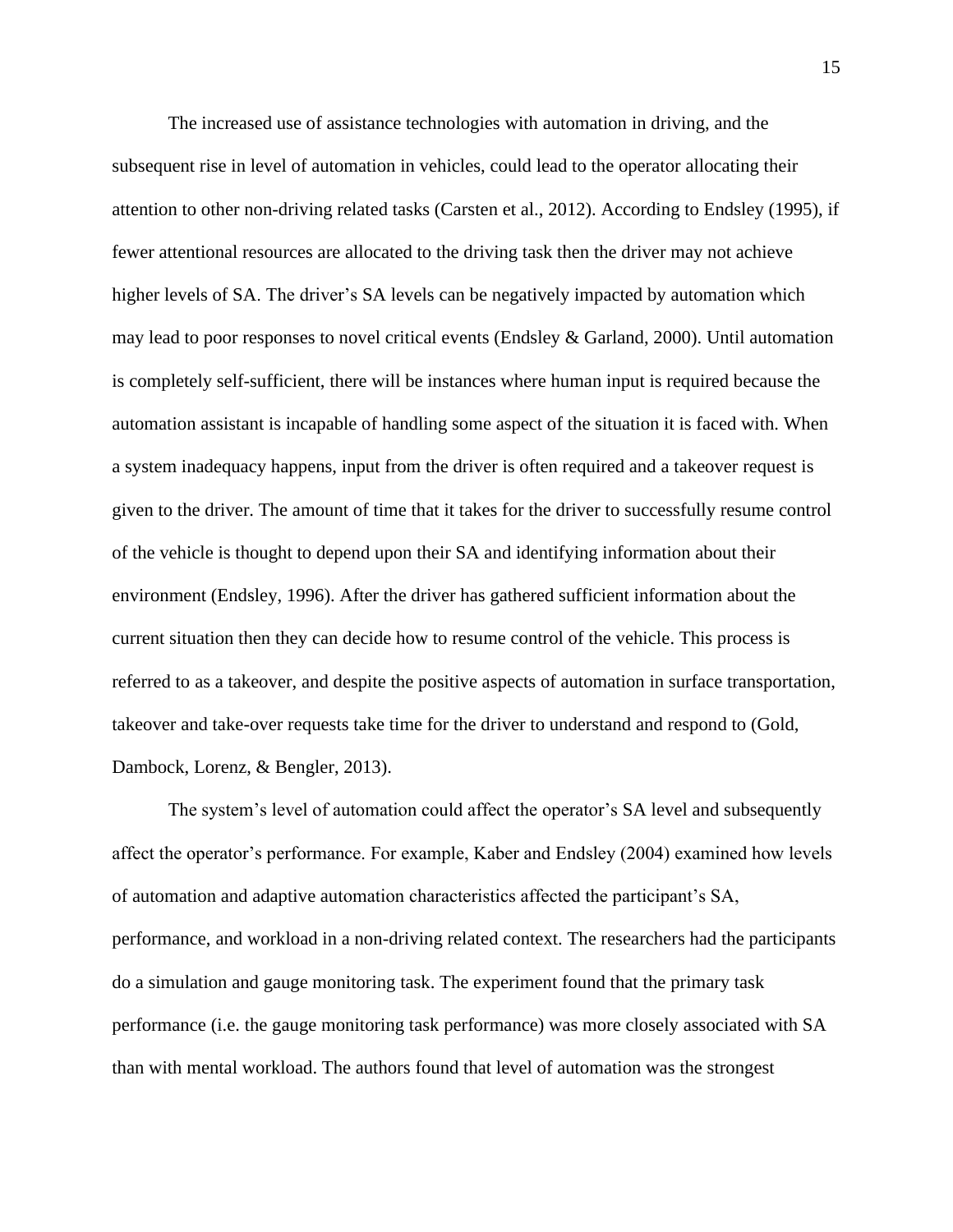predictor of primary task performance and the operator's SA level (Kaber & Endsley, 2004). Furthermore, this change in SA due to change in level of automation is thought to result from three major mechanisms (Endsley & Kiris, 1995). The first mechanism is the change in vigilance and complacency that occurs when humans monitor automation. The second mechanism is the human's assumed role change from active to passive in regard to vehicle control. The last mechanism is the change in quality or form of the feedback provided to the operator. To examine the effect of automation implementation on human performance, Wickens and Kessel (1979, 1981) performed experiments that demonstrated longer recovery times and poorer response accuracy for operators who had automation controlling the primary task before the critical event occurred. These studies showed the deficit in SA and subsequent responses caused by the implementation of automation in the primary task. For tasks such as driving, the negative effects automation has on human responses to critical events could lead to increased accidents and less safe roads.

The relationship between SA and level of automation is important to understanding responses to critical events occurring at different levels of automations in surface transportation. Parasuraman and Manzey's (2010) model of SA posits that SA is often lost as a result of complacency potential and attention bias during the processing of information about their situation. Both complacency potential and attentional bias are influenced by the level of automation that is in use (Strand et al., 2014). Strand and colleagues (2014) found that participants in the semi-automated vehicle were less likely to fail to take over control of the vehicle in time to prevent an accident when compared to the highly automated condition. This finding suggests that higher levels of automation can lead to degraded performance in the driving task potentially due to lower SA at higher levels of automation. Humans are poor monitors of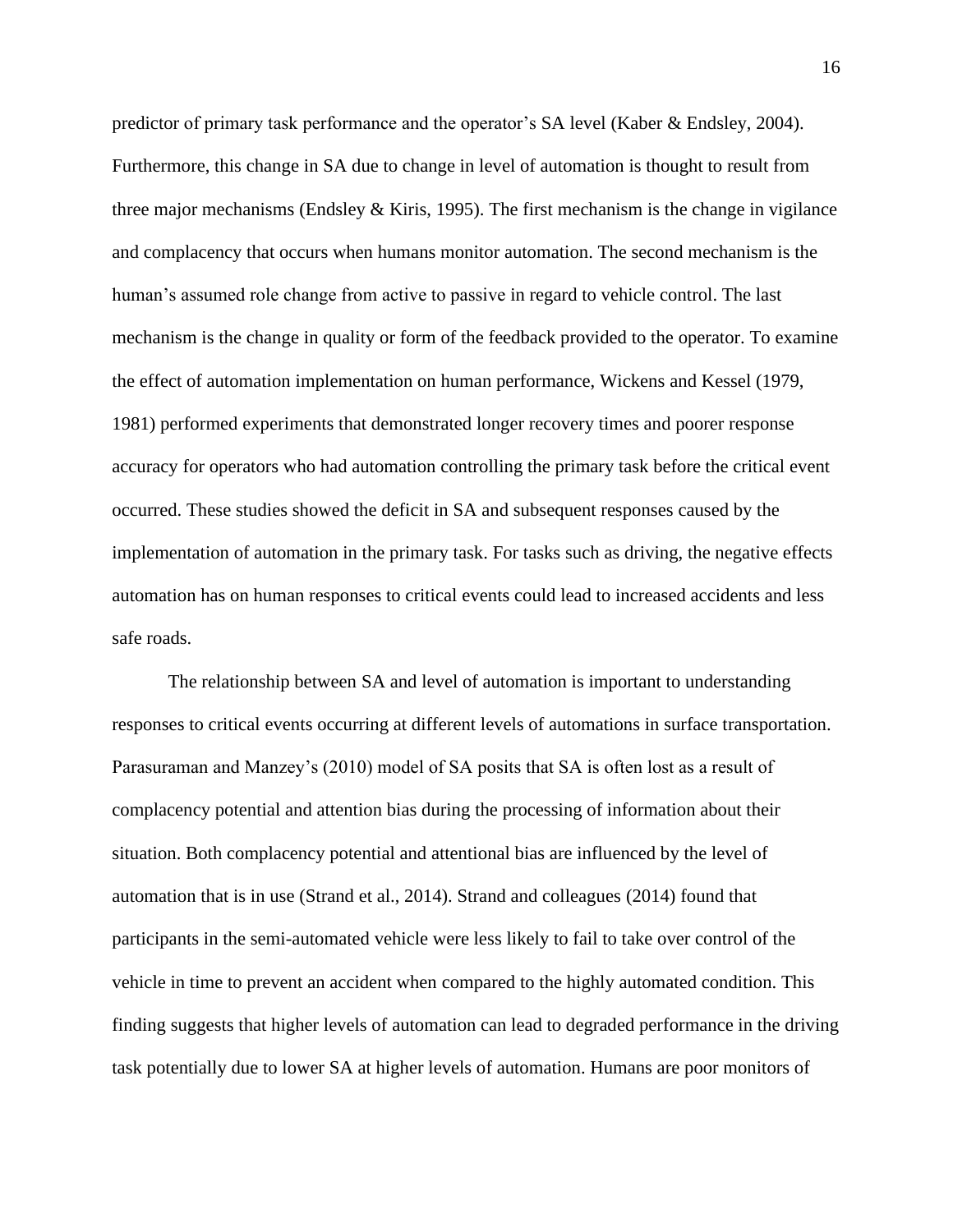automation and this could lead to a variety of safety and efficiency problem in the surface transportation domain as the field moves toward higher levels of automation (Strand et al., 2014). The driver's ability to respond to a critical event such as an automation failure is dependent on their level of SA at the time of the event and is important to ensure the safety of those in or around the vehicle. A driver's failure to notice and respond to the automation failure as a result of being "out-of-the-loop" at higher levels of automation, could lead to accidents and lower vehicle safety.

To gather a deeper understanding of how level of automation empirically affects human responses as a result of lowered SA, comparisons at different levels of automation need to be performed. Whereas Strand and colleagues (2014) compared semi-automated and highly automated driving, other research compared manual driving to driving with automation controlling the vehicle. As an example, Shen and Neyens (2017) compared conditional automated driving, with lane keeping and adaptive cruise control (conditional automated driving), to manual driving. The authors found that participants in the manual driving group responded to the system failure (critical event) significantly faster than participants in the automated conditions when looking at reaction time to the critical event as the dependent variable. Shen and Neyens suggest that this difference is a result of lower SA as the driver is further out-of-the-loop in the automated driving group. These findings further suggest there is potential for higher levels of automation to prevent the human from quickly and correctly responding to system failures. The relationship between levels of automation and successful response to critical events is still unclear, but a stronger understanding could lead to safer transition of vehicle control in the future.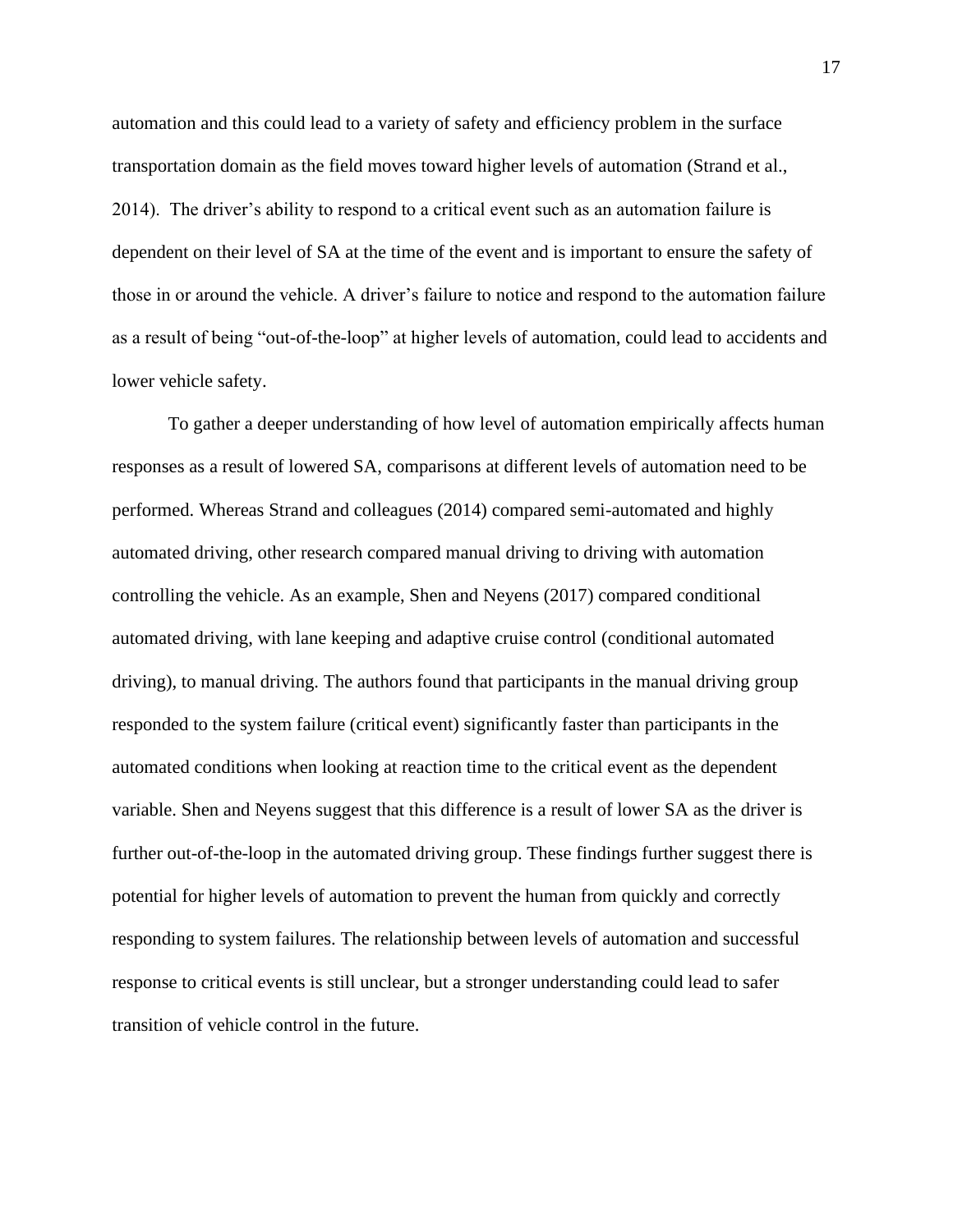The negative effect of higher automation on SA is an area of continued interest because of the continued push towards full automation in the driving domain. In an attempt to understand the relationship, Gold and colleagues (2013) compared automated driving to manual driving and reported higher levels of SA for the manual driving group. The authors posit this increase in SA, due to manual driving, led to approximately half as long reaction times to the critical event than those in the automated condition. The researchers also found that when the driver had less time to respond to the event, as a result of lower SA, they were more likely to use the brake than to steer with the wheel in response to the event. The authors posit that the use of the brake in low SA scenarios was to give the participant more time to analyze their dynamic environment and come to an appropriate decision. Gold et al.'s study suggests that differences in reaction time and response method are the result of differing levels of SA due to the level of automation present (Gold et al., 2013). Further research into the effect of levels of automation on SA and subsequently on driving performance is needed. The current study attempted to further understand how higher levels of automation affect SA and responses to novel critical events.

While some studies have found that higher levels of automation lead to lower levels of SA, other studies have found unclear results. For instance, Merat, Jamson, Lai, and Carsten (2012) examined whether the level of vehicle automation and the presence of a secondary task affected the participants driving performance level. The authors compared two levels of automation (manual and automated) and examined how the driver responded to either a critical incident (e.g., system failure) or no critical incident. The results indicated that the average driving speed was lower for automated driving portions of the experiment when compared to the manual driving portion. When a critical incident was present, average speeds were slower, and were not affected by the presence of a secondary task. Merat et al. found that drivers responded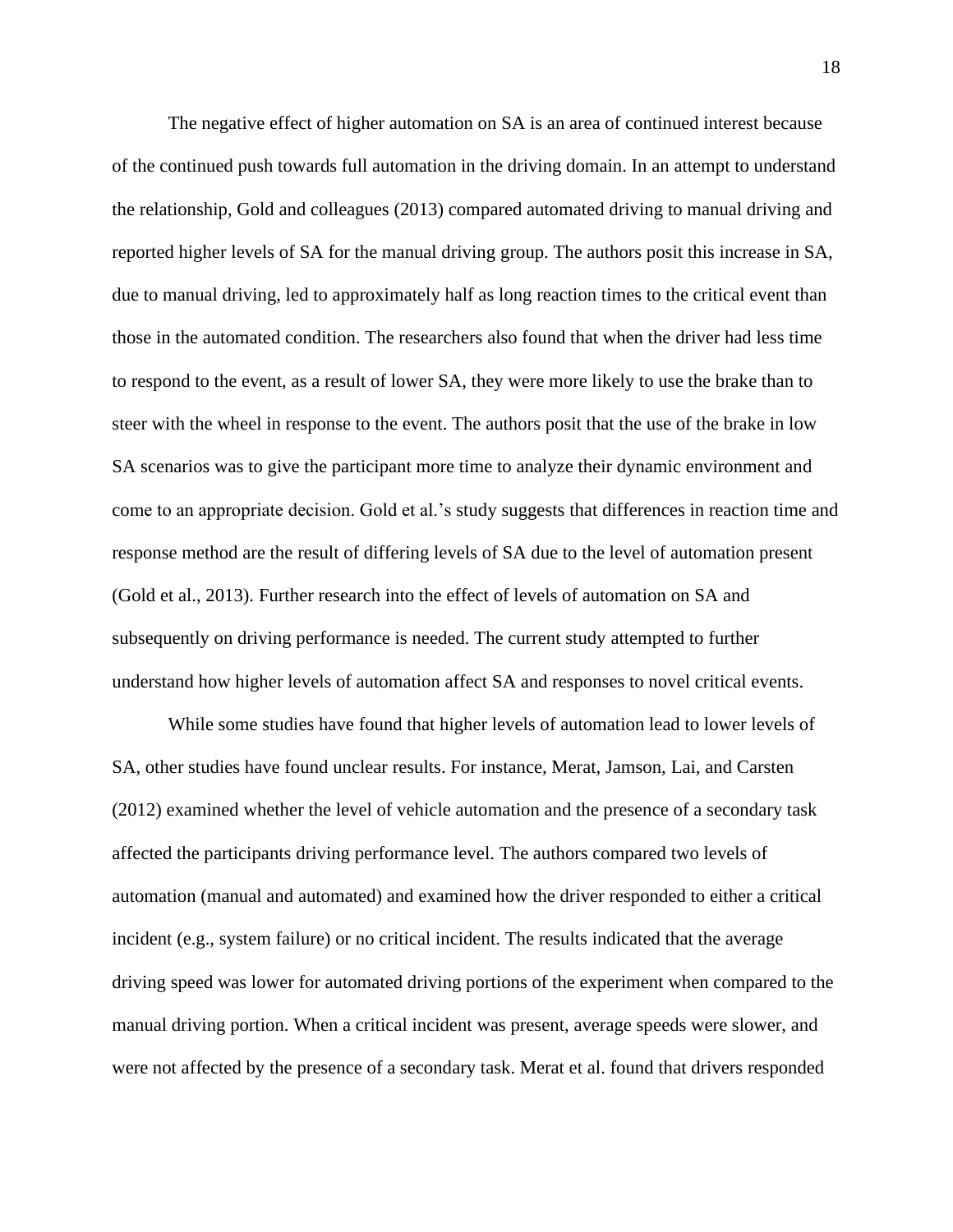to the "critical incident" the same regardless of driving method (manual vs. automated) when no secondary task was present. However, the worst driver performance was obtained when the participant was distracted by the secondary task in the automated driving mode. It follows that this is the result of their attention being allocated elsewhere when the automation system needed them to resume control. The results of Merat et al.'s research help to provide information about how the vehicle level of automation affects driver SA, performance, and response to critical events. Specifically, the results suggest that higher levels of vehicle automation may have negative implications for driving safety.

Research in the driving domain that examined level of automation, SA, and driver's responses to critical events suggests that higher automation levels may lead to lower SA and slower responses to critical events. Many of the experiments were conducted with repeated critical events such as a car stopping in front of the participants. Endsley and Garland (2000) suggested that automation could lead to slower responses to novel critical events. With possibility of vehicle hacking due to increased level of automation, hacking attempts can be the novel critical events that may solicit responses of human drivers that are distinct from the repeated critical events studied before. The current experiment explored the effect the relationship between automation level and SA has on human responses to novel hacking attempts.

#### **Level of Automation and Cyberattacks**

Autonomous and semi-autonomous vehicles, though helpful and potentially safer than human operated vehicles, have risks and concerns that need to be addressed. Research into the public concerns about driving with autonomous systems (Bazilinskyy, Kyriakidis, & de Winter, 2015; Kyriakidis, Happee, & de Winter, 2015; Schoettle & Sivak, 2014) has provided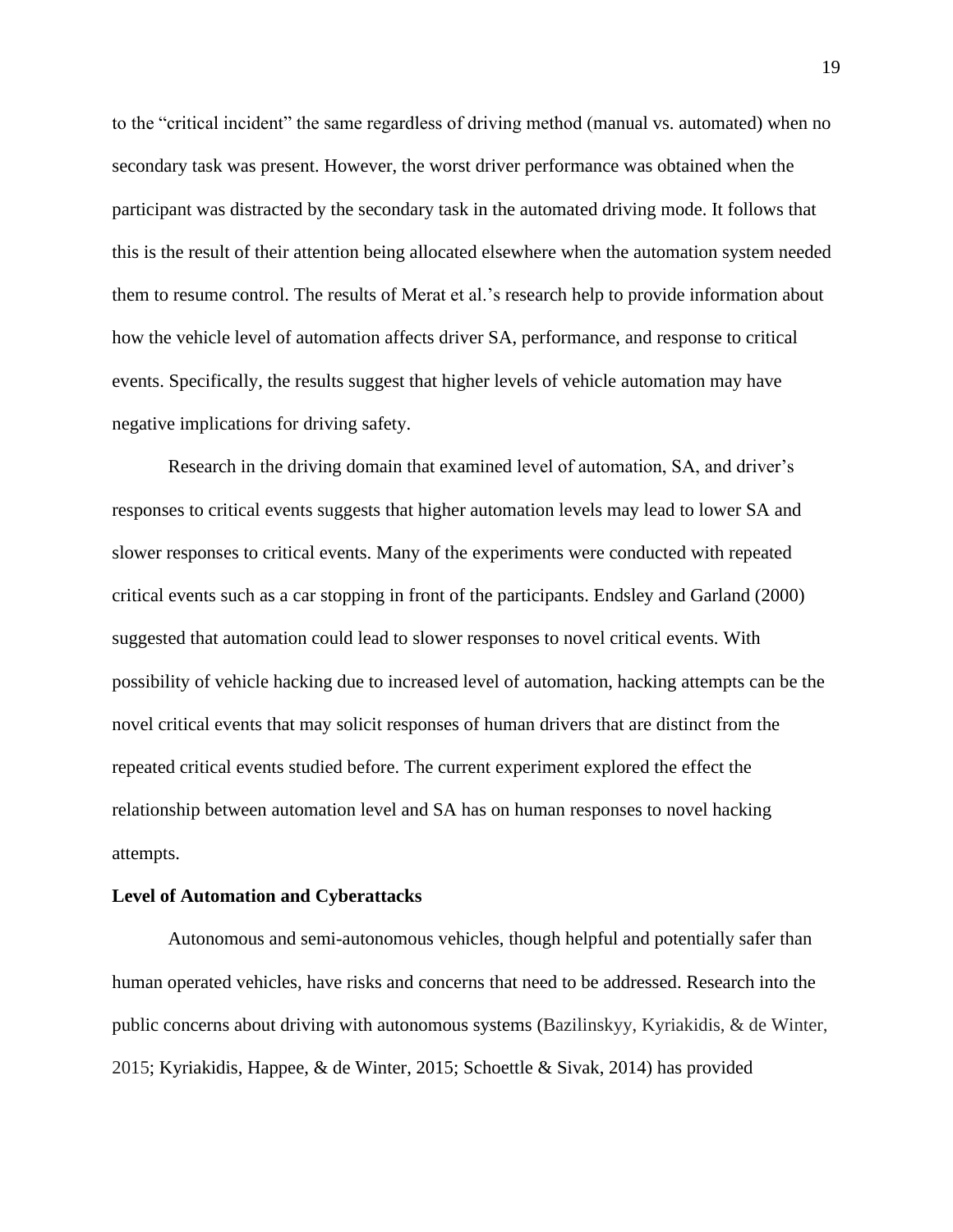researchers with issues that need to be understood and accounted for as surface transportation continues to head towards higher levels of automation. One potential concern for the future of autonomous driving is the potential for vehicles with autonomous systems to be the subject of cyberattacks (Amoozadeh et al., 2015). A cyberattack implies deliberate actions "to alter, disrupt, deceive, degrade, or destroy adversary computer systems or networks or the information and (or) programs resident in or transiting these systems or networks" (National Research Council, 2009, p. 19).

As vehicles and related technologies continue to advance toward higher levels of automation, they will become increasingly at risk for vehicle hacking (Amoozadeh et al., 2015). Many of the systems that help a vehicle at higher levels of automation rely heavily on onboard sensors and internet connectivity in order to make real time vehicle maneuvering decisions. The connectivity and reliance on technology makes automated vehicles more vulnerable to cyberattacks. Amoozadeh et al.'s simulation showed that insider cyberattacks caused significant instability in the vehicle's automated systems. Specifically, Amoozadeh et al. examined ways the vehicle could defend itself. One tactic highlighted was downgrading to lower levels of automated control or to manual control when a cyberattack occurred. This tactic of downgrading to lower automation levels is limited by the level of automation the vehicle is at when the attack occurs. It is critical to design technology and automated systems to resist cyberattacks, but it is also important to investigate how human drivers respond to hacking attempts at different levels of automation. Further understanding of how levels of automation affect human's responses will allow researchers to look at whether humans are capable of making the necessary decisions to prevent a cyberattack from negatively affecting the vehicle.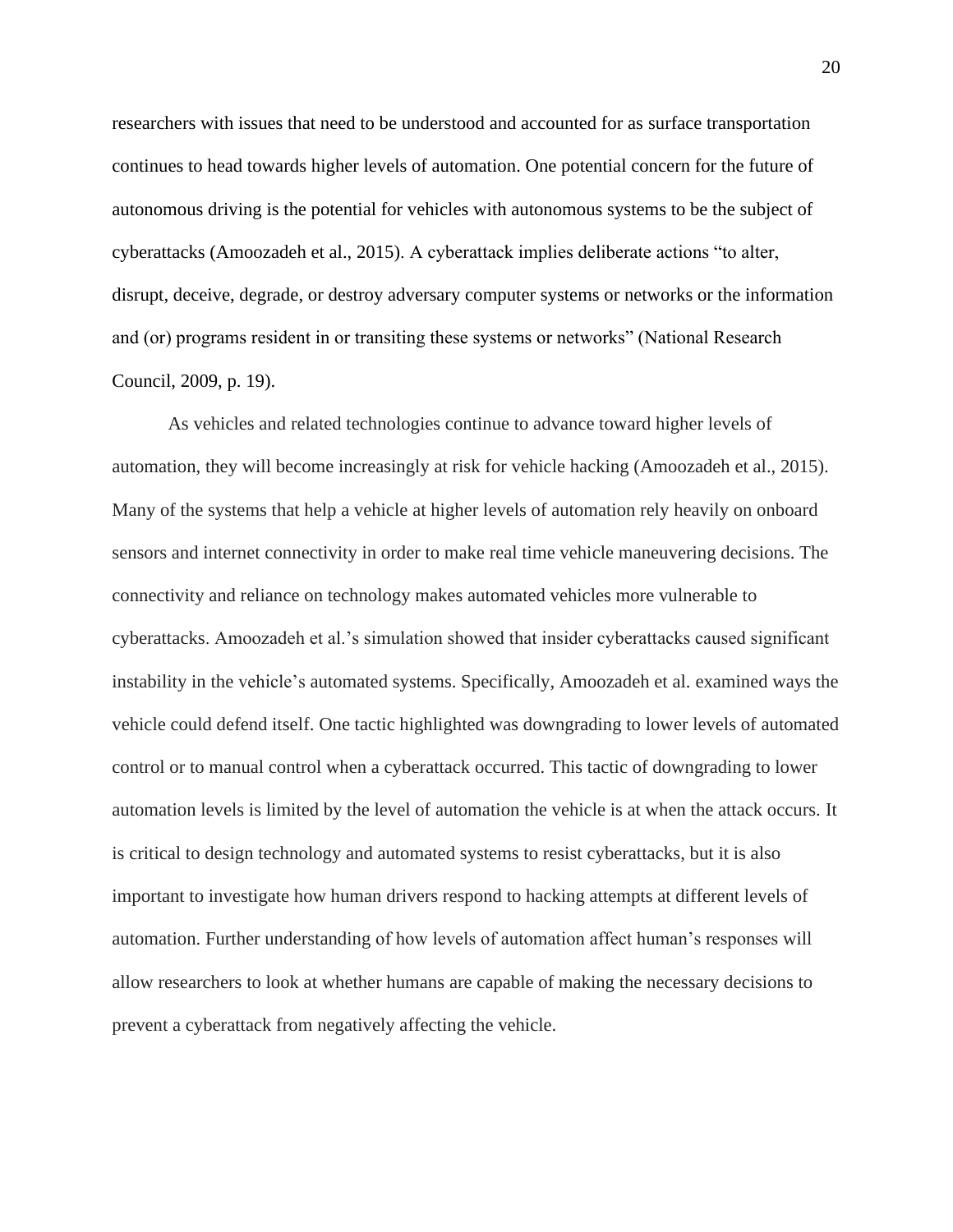There have been multiple indicators of the increasing potential for vehicle hacking attempts and their potential negative effects on driver safety. A public service announcement by the Federal Bureau of Investigation (FBI) in 2016 presented a step by step "How To" on what to do if you suspect your vehicle is the victim of a cyberattack, further suggesting the greater prevalence this issue may take in the near future (Federal Bureau of Investigation, 2016). Additionally, multiple surveys have found that respondents are concerned about the hacking of autonomous vehicles (Bansal, Kockelman, & Singh, 2016; Casley, Jardim, & Quartulli, 2013; Menon, 2015; and Schoettle et al., 2014).

In our prior study, 537 people recruited from Amazon Mechanical Turk (MTurk) were surveyed on their concerns with automated vehicle use and we found that less than 8% of the responses contained a hacking concern (McManus, Chen, & Mishler, 2018). The difference in responses shown in McManus et al. (2018) could be the result of the way the question was asked. The prior studies (Bazilinskyy et al., 2015; Kyriakidis et al., 2015) prompted the respondents about the possibility of autonomous vehicle hacking, whereas our pilot study used a freeresponse question that did not explicitly mention hacking. This difference as a result of how the question is asked, suggests that when the user is prompted about vehicle hacking, they view it as a serious problem, but much of the general public is unaware of the potential for vehicle cyberattacks without being informed of it. Research that examines the effect of automation level on novel vehicle hacking responses may provide detailed information about the effect automation level has on driving related cognitive processes.

While not directly related to vehicle hacking, cyber security research suggests that detecting a cyberattack is influenced by the amount of knowledge an individual has about cyber security threat detection. Ben-Asher and Gonzalez (2015) found that individuals with more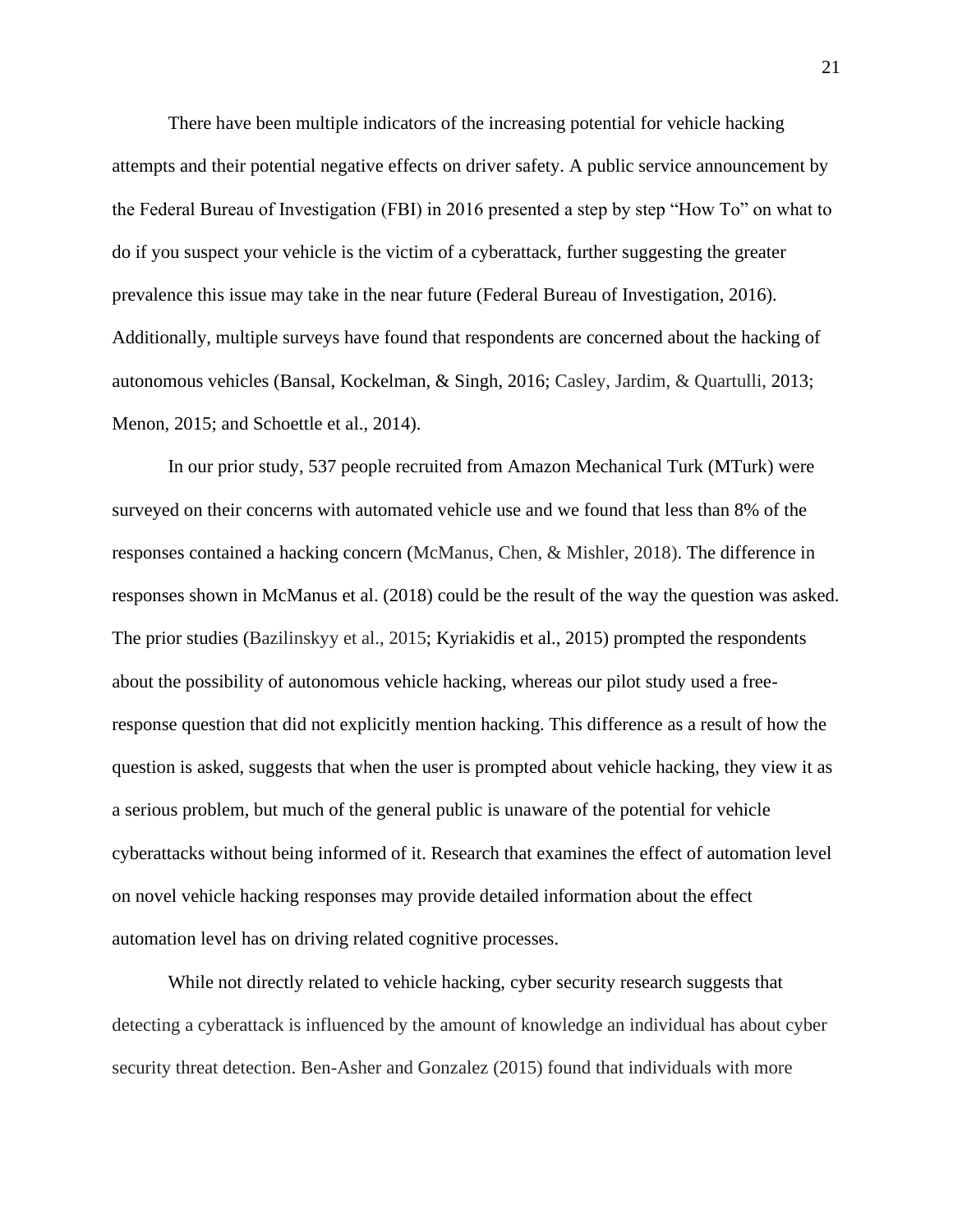knowledge about cyber security threat detection were better at detecting malicious attacks. Unfortunately, few people are aware of the potential for automated vehicle hacking without first being informed of the risk (McManus et al., 2018). If the findings on cyber security are shown to be similar in relation to vehicle hacking, then it could make a compelling case for educating the public about the potential for vehicle hacking and its effect on the driver's SA and responses. The information gained from research on the effect of levels of automation on SA during novel event responses could lead to the safer future implementation of automation in the surface transportation domain. The current experiment further explored the human aspect of vehicle hacking and will help to provide more insight into the understudied area of human responses to vehicle hacking at different levels of automation.

Although little empirical research pertaining to driver/passenger hacking responses has been performed in the surface transportation domain, some research has been conducted in the field of aviation. The field of aviation was influential in the creation of human factors, and human factors principles and research are often used to make aviation safer. Many of the findings in the aviation domain are applicable to surface transportation. Defining the exact parameters of a given hacking attempt is impossible due to the infinite ways and situations the hack or cyberattack could occur. For this reason, and the recent introduction of vehicle hacking as an issue, few researchers have attempted to examine the effect of novel vehicle hacks on human response. Those that have looked at the effect of hacking attempts on human responses have implemented a specifically designed control hack to examine its effect on operator response. (For the sake of simplicity across related fields, vehicle hacking and cyberattacks will be used interchangeably.) For example, Gontar and colleagues (2018) investigated the effect of cyberattacks on pilot performance. Half of the pilots in the experiment were exposed to a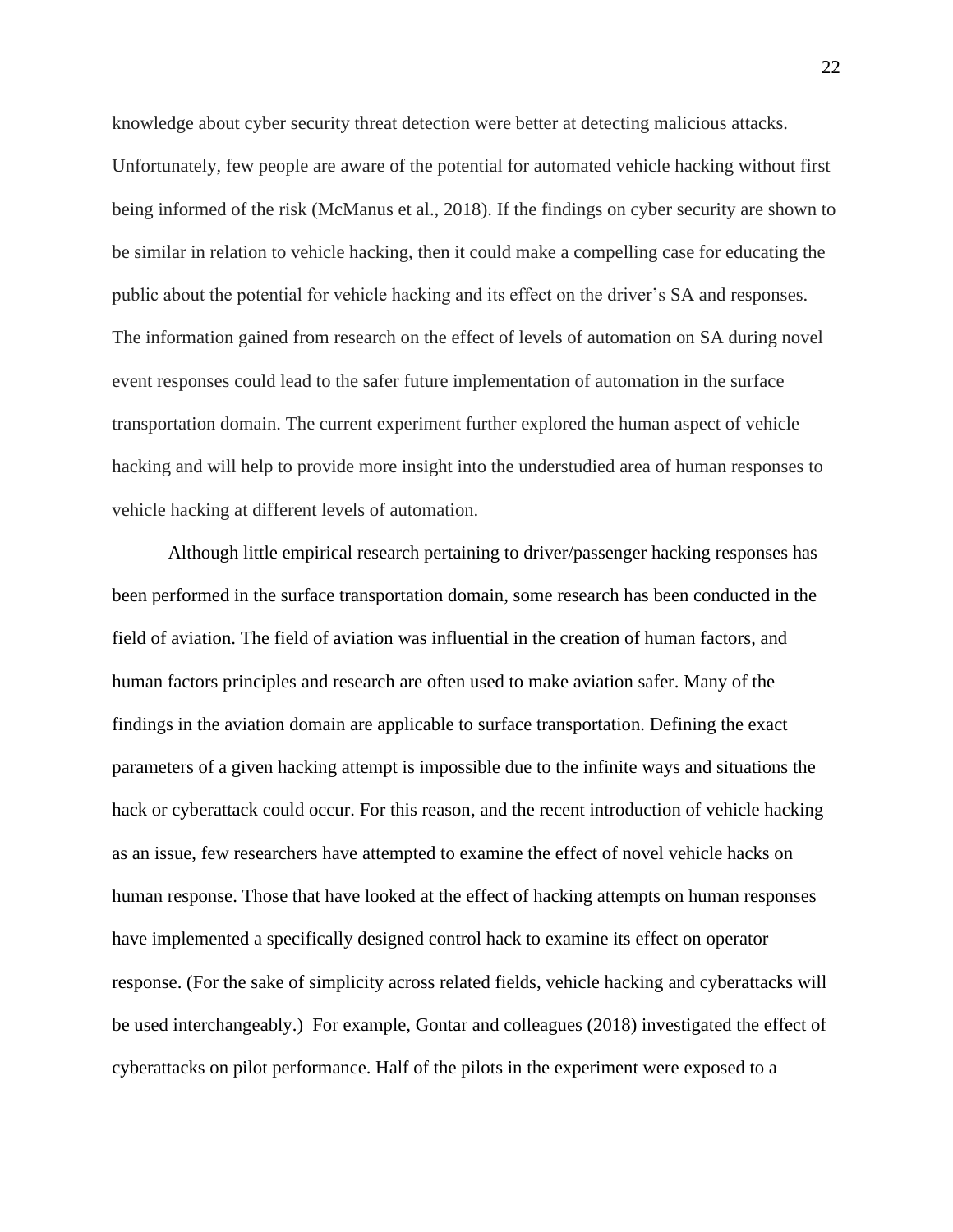cyberattack while the other half were not. Their results suggested that the cyberattack on the pilot's navigational aid negatively affected the pilots' mental workload, eye movements, and behavior. This was shown in self-report data from questionnaire responses and in the deterioration of the pilot's instrument monitoring and overall performance.

In an attempt to further examine the effect of cyberattacks on pilots, Gontar et al. (2018) manipulated whether the pilot was warned about the incoming cyberattack in the experiment with half of the participants receiving an ambiguous semantic warning from the air traffic control tower and the remaining half not receiving the warning. The ambiguity of the warning was used to determine if there was a difference in responses to the warning when it was followed by a cyberattack or not. Warning the pilots about the possible cyberattack reduced the behavior and performance deficits caused by the cyberattack and subsequently raised workload when the attack occurred. Providing a warning when no attack was implemented resulted in higher workload and behavior deficits similar to when the attack was actually implemented. This suggests that warnings that precede an attack are helpful for mitigating the negative effects of the attack, but false alarm warnings have negative effects on pilot performance.

The current study, similar to the Gontar et al. study, focused on how humans responded to cyberattacks as well as whether warnings mitigated some of the negative effects of cyberattacks. The current study expected to find similar benefits of warning implementation due to an increase in SA on novel critical event response due to hacking attempts in the surface transportation domain.

In summary, the overall amount of responses that express concern about vehicle hacking found in McManus et al., (2018) suggests that the public believes vehicle hacking is a real issue and is concerned about its potential. Hacking related research in aviation that shows the negative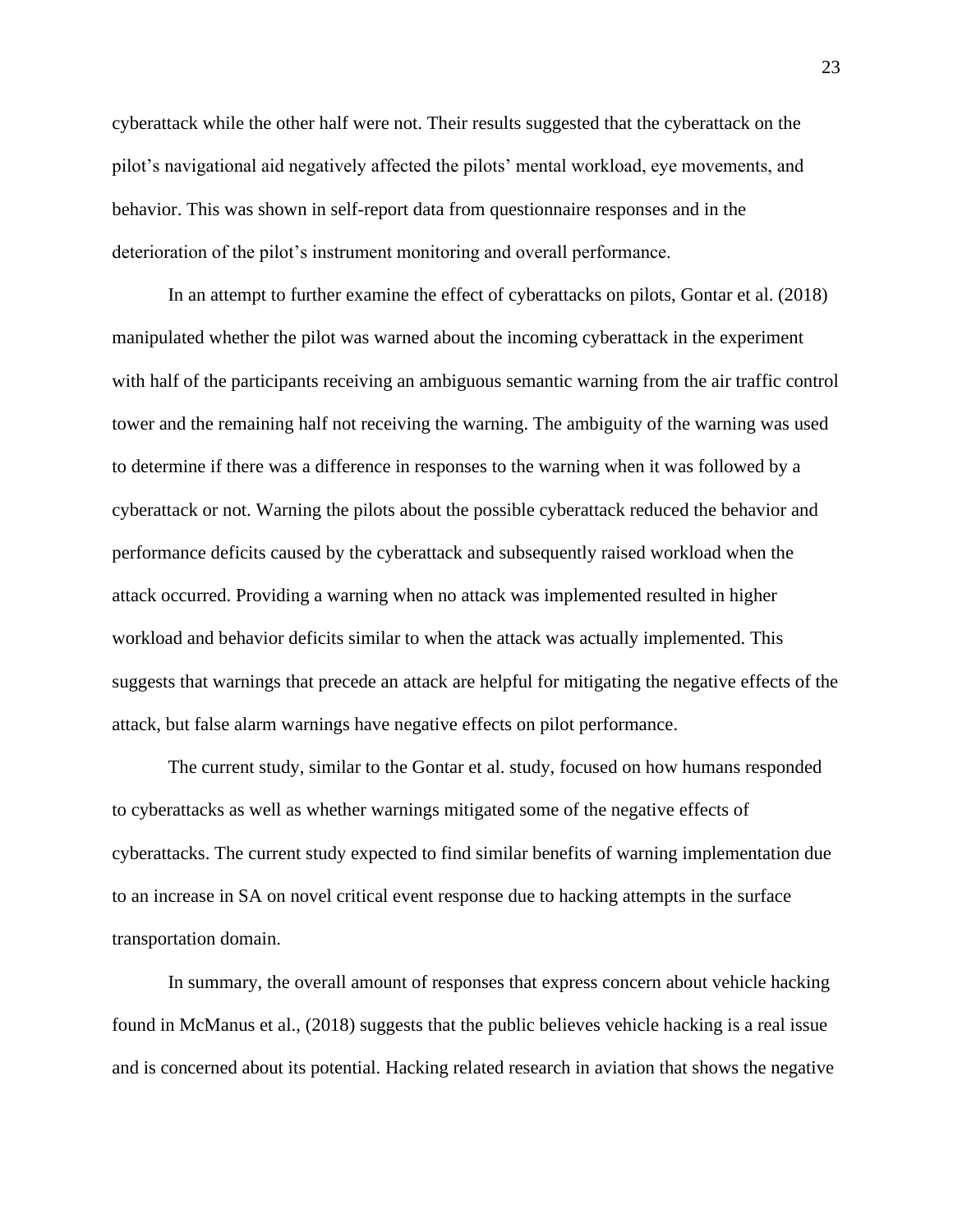effect of hacking attempts on human operators, is at least of equal concern in the increasingly automated surface transportation domain. With this in mind, researchers need to empirically examine the way people respond in the event of a vehicle hacking attempt and how responses are affected by the vehicle automation level.

#### **Semantic Versus Non-Semantic Warnings in Surface Transportation**

The predicted increase in vehicle hacking attempts is one of many issues that warnings could be used to remedy. It is essential that warnings used in vehicles reflect the urgency of the situation at hand and are representative of what they warn the user of (Politis, Brewster, & Pollick, 2015). Auditory warnings are beneficial in the surface transportation context because they are capable of attracting the driver's attention during visually demanding tasks like driving (Baldwin, 2011; Petermeijer et al., 2017). Moreover, speech-based warnings are capable of expressing additional information due to the inclusion of their meaning in the warning itself, and some messages convey more urgency than others based on the content of the warning (Hellier et al., 2002).

Warnings with speech include semantic information that has the added benefit of informing the driver about the hazard in addition to alerting them of the presence of the hazard. The additional information provided by warnings including speech is of extra benefit to the driver when the driver must perform a crash avoidance maneuver (Chang et al., 2008). The extra information included in semantic warnings could potentially boost the user's SA at the time of the warning when compared to warnings that do not contain clear semantic information. The use of auditory warnings to warn the driver of incoming vehicle hacking attempts could help to improve human responses to vehicle hacking attempts. In order to use them in future vehicles, a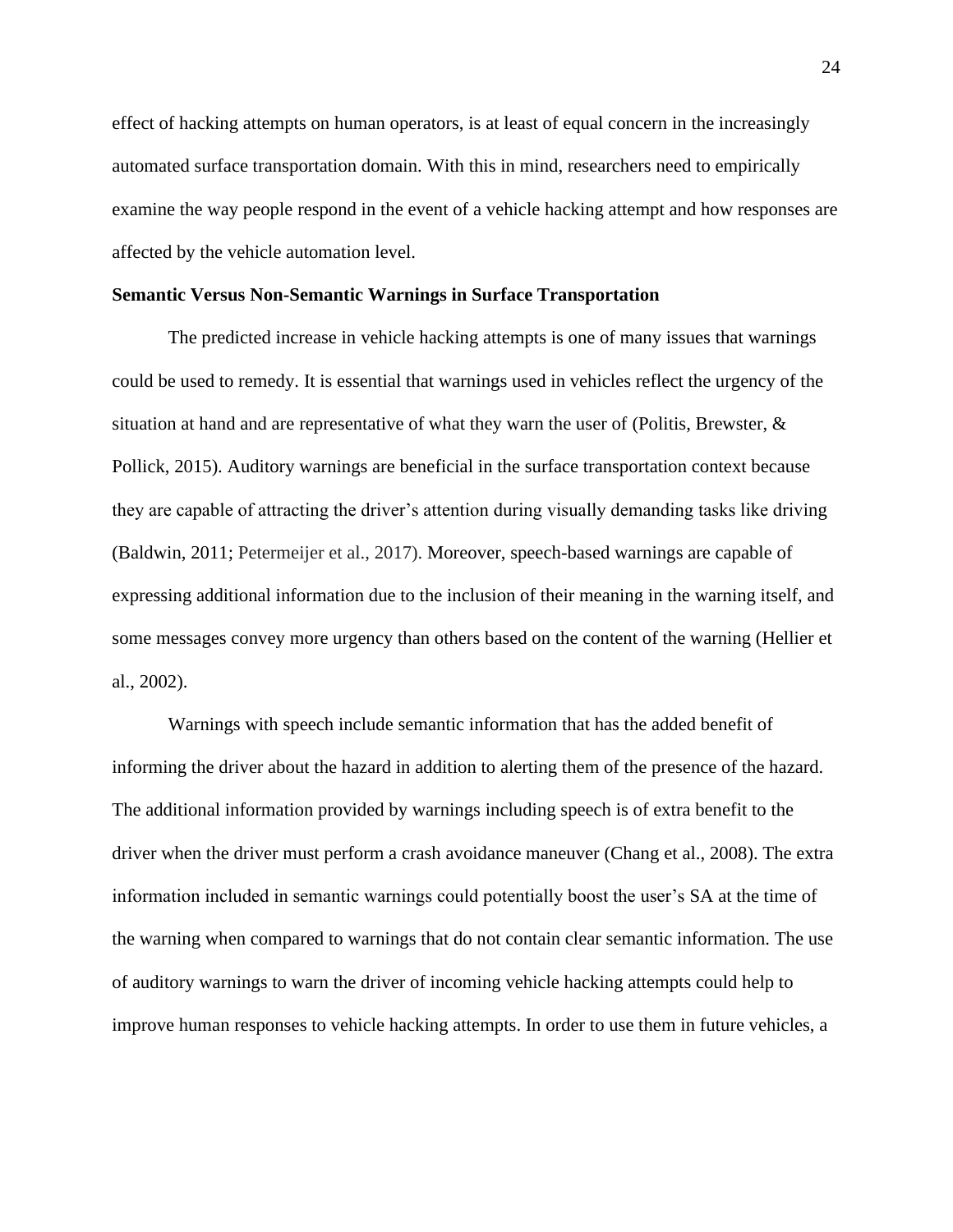further understanding of how the semantic information in warnings affects the driver's SA is needed.

Acoustic and semantic aspects of auditory warnings have been shown to affect each other when used for collision avoidance (Baldwin & Moore, 2002; Baldwin & May, 2005). When comparing speech words such as "danger, caution, and warning", Bansal and May (2005) found that the word "danger" received a higher hazard rating than "caution" and "warning". The higher hazard rating for danger has been replicated by other research (Politis et al., 2015). According to Horswill and McKenna (2004), hazard perception can be considered SA for dangerous situations in the driving environment. A novel vehicle hacking attempt while driving or monitoring automated driving could serve as a dangerous situation in the driving environment. Politis et al. (2015) found that non-semantic (tone-based) auditory cues had faster recognition times in low criticality situations but that tone-based and speech-based cues have similar response times in response to critical events. In the same study, the authors suggested the use of speech-based warning due to a marginal increase in driving performance when speech-based warnings were implemented. These findings suggest that the semantic content of a warning may affect the driver's ability to respond and the effect of the semantic information may depend on the criticality of the situation.

The semantic information contained in a warning has been shown to dictate aspects of human response and lead to different levels of reported urgency and pleasantness. For example, McKeown and Isherwood (2007) found that non-semantic, tone-based sounds had the longest response times and lowest accuracy whereas speech and auditory icons had the lowest response times and highest accuracy. Additionally, in the same study, the participants reported speech warnings to be more pleasant and less urgent than non-semantic sounds. When comparing speech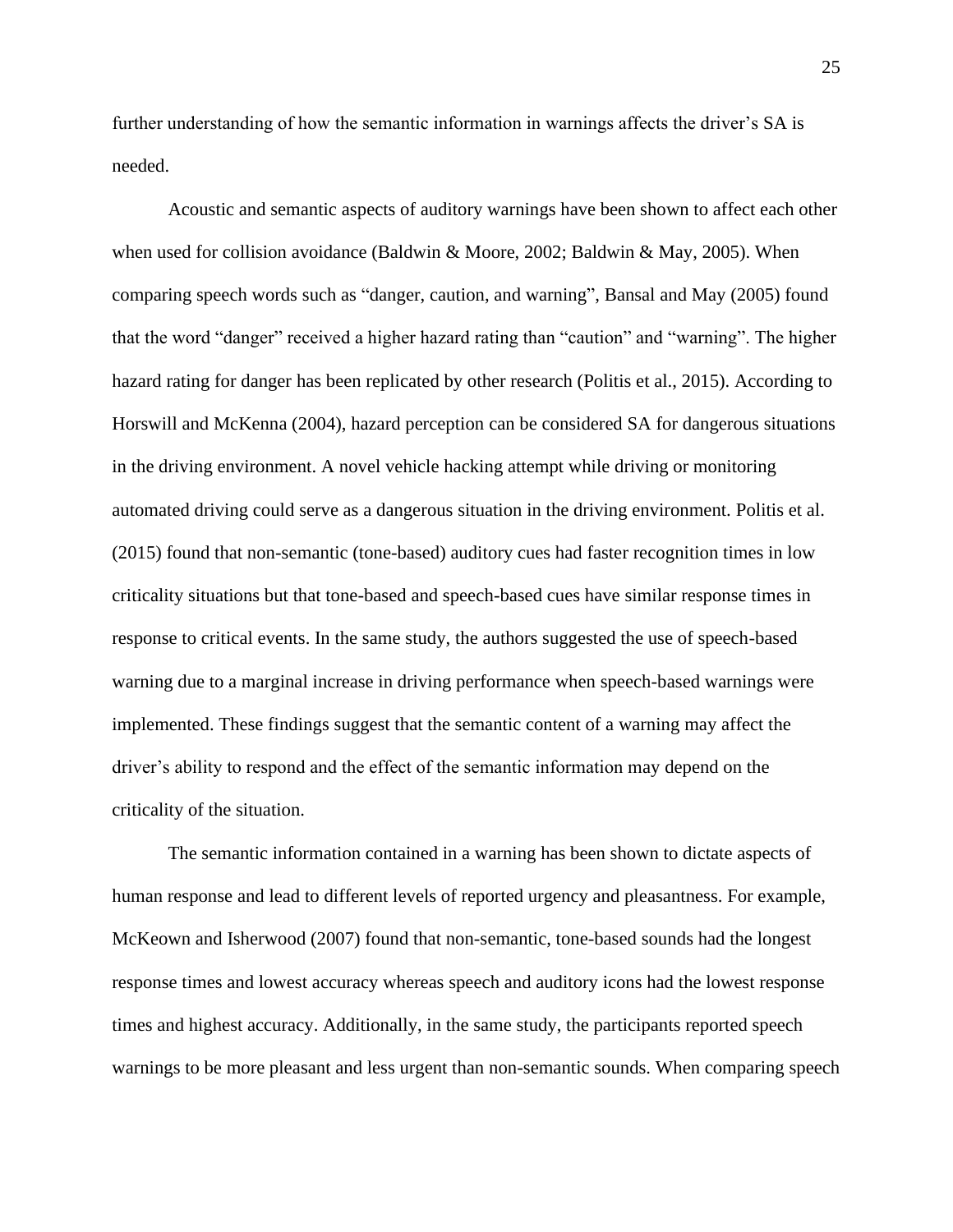based and non-speech based auditory warnings, Edworthy and colleagues (2000) found no difference in perceived urgency of the warnings. Politis et al. (2015) claim that other than the Edworthy et al.'s study no other study had compared these two warning types with regards to urgency. Politis and colleagues compared language-based warnings with between three and six words to tone-based warnings at three different levels of urgency. They found no significant differences between the two warning types in number of mistakes made in response to the warnings, recognition time, or response time. Politis et al. posit that the lack of a difference in responses suggests language-based warnings perform just as well as tone-based warnings, which leads to a potential advantage for language-based warnings due to their higher pleasantry ratings and additional semantic content.

Past research has examined critical events that are often repeated and common such as braking in response to a vehicle. The similarity between semantic and non-semantic warnings may not be found when a novel critical event occurs because of the increased need for additional SA for unfamiliar situations. The addition of extra information in a semantic warning may increase SA for the driver enough to affect the quality of their response to a hacking attempt. The current study aimed to expand on the Politis et al.'s (2015) findings by comparing warnings with semantic information (e.g. Semantic, Verbal warnings) to warnings without semantic information (e.g. Non-Semantic, Tone-Based warnings) to examine if semantic information affected driver SA and responses to novel vehicle hacking attempts. The current study hoped to make this comparison and provide further information about the effect of semantic information in warnings on driver SA.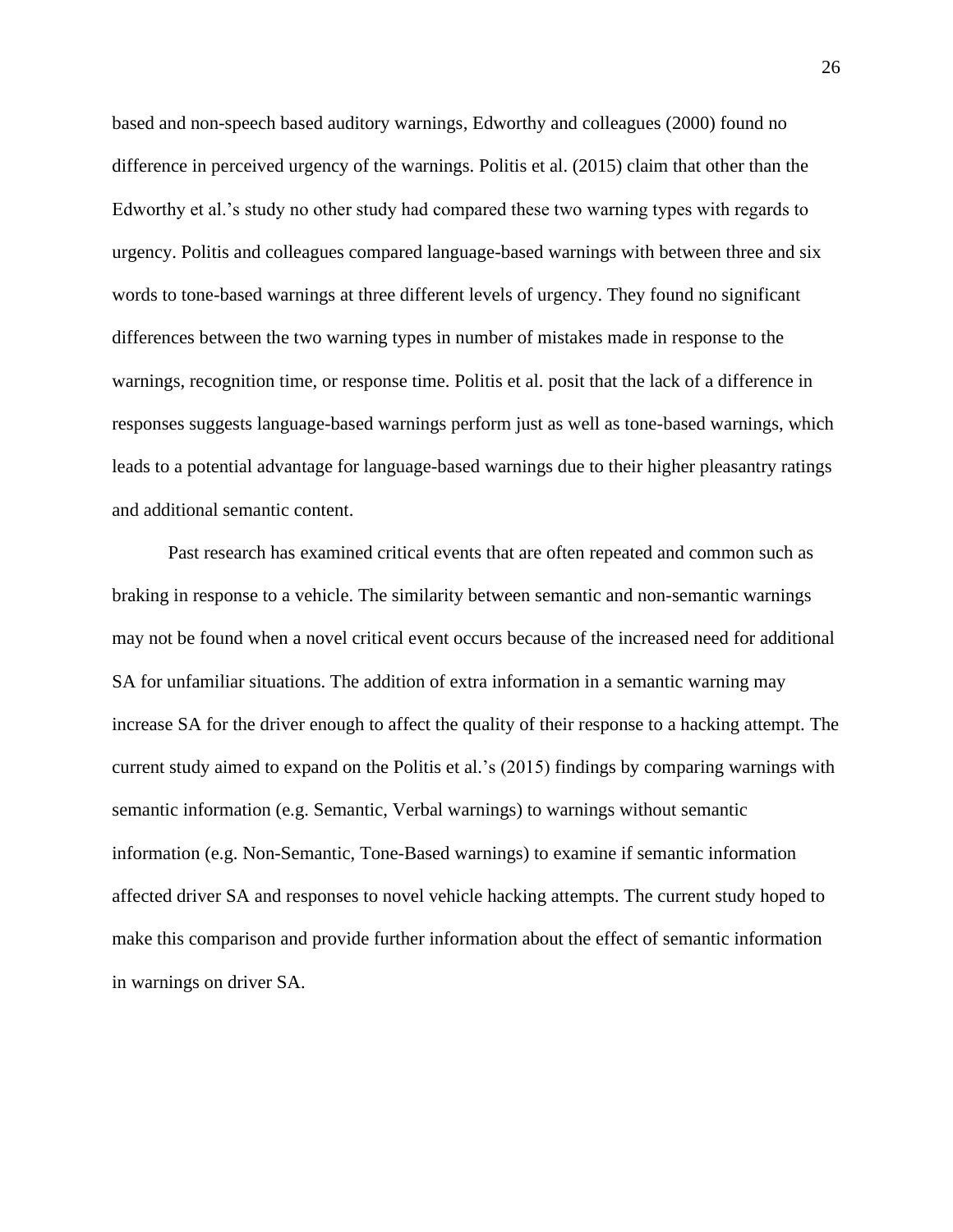## **Current Study**

Little empirical research on automated vehicle hacking has been done and research on how individuals respond to automation hacking in general is very limited (McManus et al., 2018). To bridge this gap in the literature, research on driver reactions to vehicle hacking at different levels of automation is essential. The current study compared human reactions to a vehicle hacking incident when the vehicle was operating at between Level 2 and Level 3 (SAE, 2018) automation (Automated Condition) to traditional manual driving (Manual Condition) using a driving simulator. To develop strategies to prevent the negative effects of automated vehicle hacking, there is a need to investigate how humans interact with the vehicle in the event of a hacking attempt. The present research examined how humans responded to a simulated aggressive vehicle hacking attempt.

A between-subject design was used to examine the effect of level of automation (Automated vs. Manual) and auditory warning type (Semantic vs. Non-Semantic) on how the drivers responded to the vehicle hacking attempt. The hacking attempt, in this experiment, was a loss of vehicle control as it drives off the road towards vehicles and buildings. This loss of control due to the simulated hacking attack was preceded by an auditory warning dependent upon which warning condition the participant was assigned to.

*Hypothesis 1:* Participants in the manual driving group were expected to have higher TTC values than the participants in the automated driving group. The rationale for this hypothesis was that participants in the manual condition were expected to have higher SA for the primary task (in this case, vehicle control) than those in the automated condition, leading to faster reaction times and subsequently higher TTC values, as found in past studies (Gold et al.,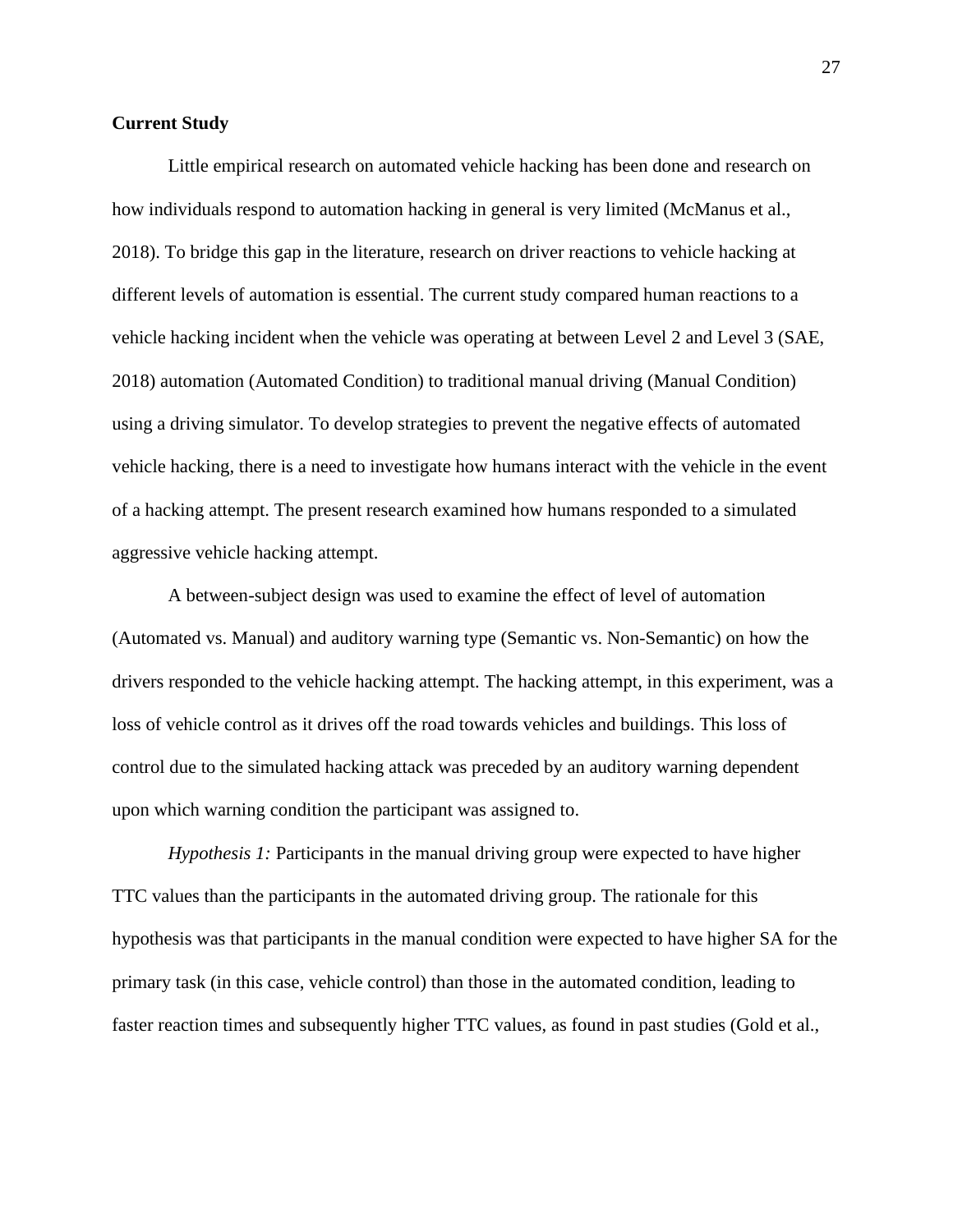2013; Kaber & Endsley, 2007; Kessel & Wickens, 1979, 1981: Parasuraman & Manzey, 2010; Shen et al., 2017; Strand et al., 2014).

*Hypothesis 2:* Participants in the manual driving group were expected to have more successful responses than the participants in the automated driving group. This expectation was consistent with Hypothesis 1, wherein participants in the manual group were expected to have faster reaction times than those in the automated groups as a result of higher SA levels. Faster reaction times were expected to translate to more successful responses in the manual condition in our experiment (Gold et al., 2013; Shen et al., 2017; Strand et al., 2014).

*Hypothesis 3*: Participants in the manual driving group were expected to have different reaction methods (wheel turns, pedal presses, etc.) than the participants in the automated driving group. The elevated SA of manual drivers was expected to result in different responses to the critical event as found in past studies (Gold et al., 2013; Kaber & Endsley, 2007; Merat et al., 2012). It was expected that more pedal responses may be found in the automated condition as they brake to give themselves more time to gather information about the situation and decide upon the correct method of response.

*Hypothesis 4*: Participants in the semantic warning condition were expected to have larger TTC values than participants in the non-semantic warning condition. The semantic warning was expected to provide more information than the non-semantic tone-based warning and increase the driver's SA more than the non-semantic tone-based warning (Chang et al., 2008; Hellier et al., 2002; McKeown & Isherwood, 2007), resulting in higher TTC values for the semantic warning condition.

*Hypothesis 5*: There was expected to be an interaction between level of automation and warning type such that, in the manual driving group, the addition of the semantic warning would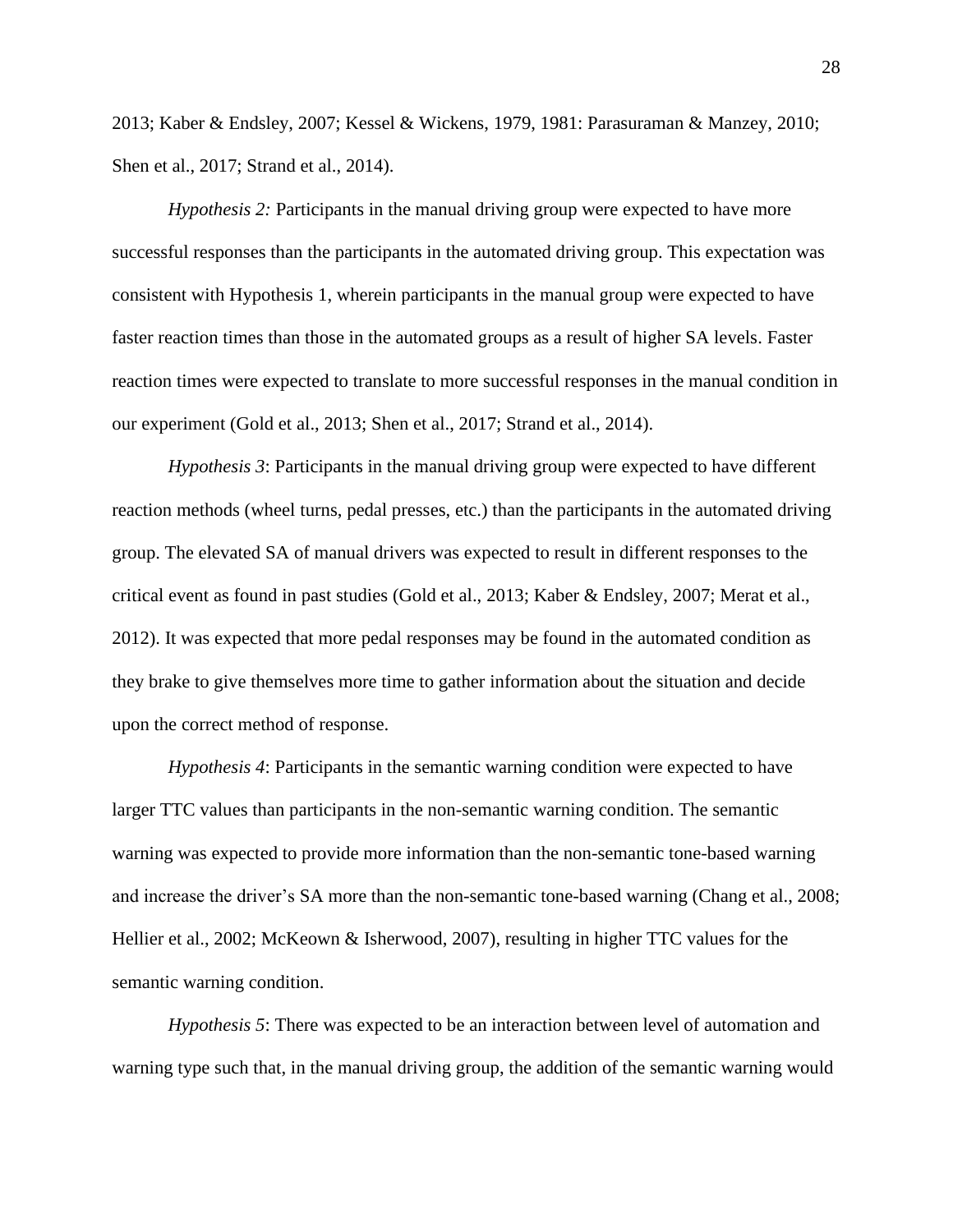have less of a positive effect on TTC values than in the automated driving group. The addition of semantic information from the semantic warning is unlikely to be as helpful to the operator when they are already at a higher level of SA in the manual condition. Adding semantic information to the warning is likely to be more helpful to participants in the automated driving group because it will boost their SA more than in the manual driving group (Chang et al., 2008; Hellier et al., 2002; McKeown & Isherwood, 2007), leading to an interaction between level of automation and warning type.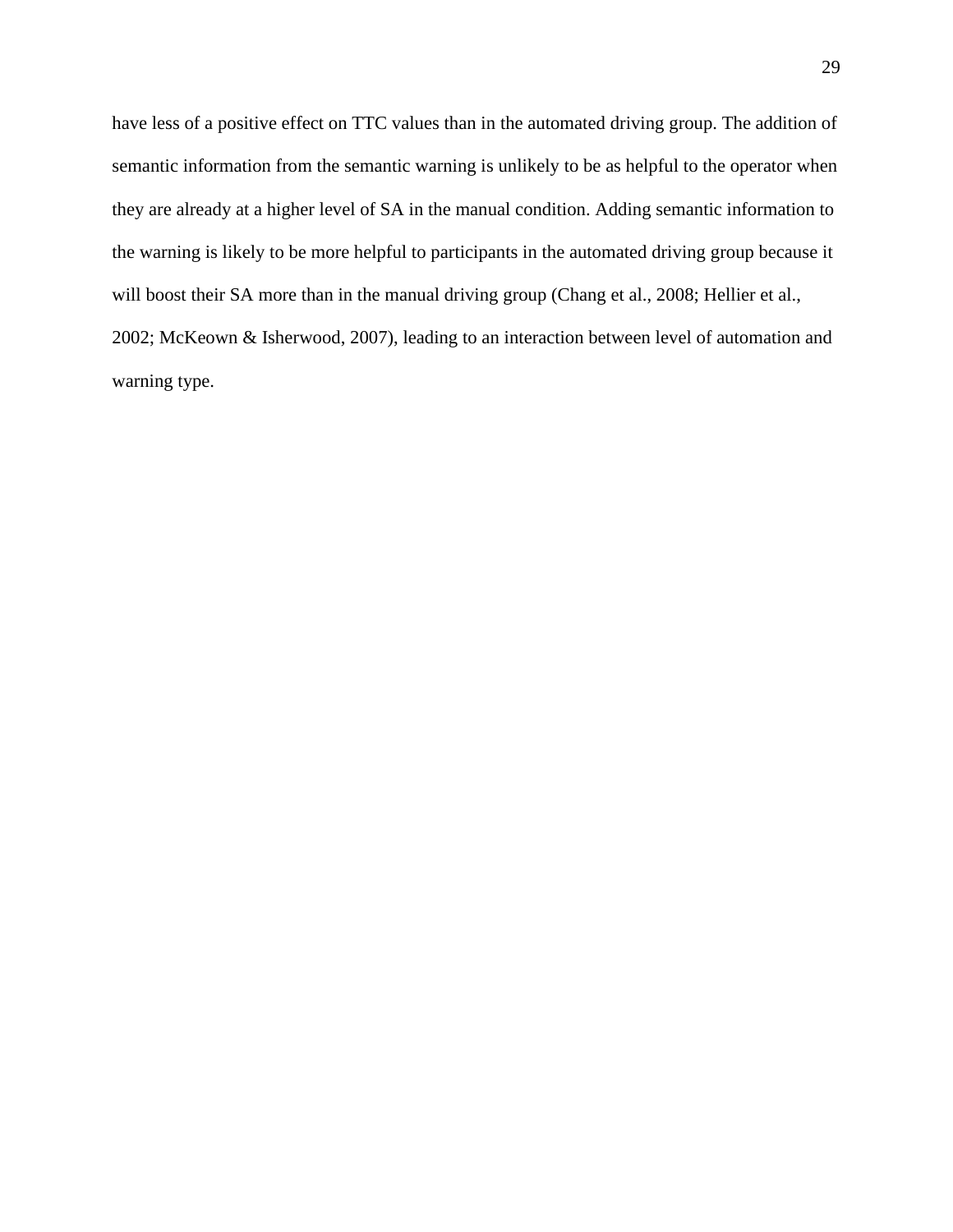### **CHAPTER II**

### **METHOD**

## **Participants and Recruitment**

All participants for this study were recruited using the Old Dominion University SONA participant recruitment system [\(https://odupsychology.sona-systems.com](https://odupsychology.sona-systems.com/)). All participants were granted SONA credits towards their course requirements in various psychology courses. A pilot study that contained 28 participants was performed to ensure that the experiment and data collection process were in order. Next, a total of 72 undergraduates between the ages of 18 (required age for participation in the SONA participant recruitment system) and 25 participated in the experiment (for power analysis information please see Appendix A). The cutoff age of 25 was chosen based on the findings of Wetton et al.'s (2010) study. Wetton and colleagues found significant differences in hazard perception ability between 18-25 and 26-45-year-old drivers. In order to avoid contaminating our sample with groups of different hazard perception abilities it was decided to focus on a convenience sample of college age students (18-25). The participants were tested in individual sessions on a driving simulator. Each session lasted approximately 50 minutes. The experiment was approved by the Institutional Review Board at Old Dominion University.

The final sample contained 72 participants that were randomly assigned to one of the four experimental conditions (18 per groups). All participants reported normal or corrected to normal vision and hearing according to the demographics survey given to all participants. The final sample population was majority female  $(N = 56, 77.8\%)$ . All participants were between the ages of 18-23 years old with an average age of 19.44 (*SD* = 1.55) years. The sample ethnicity was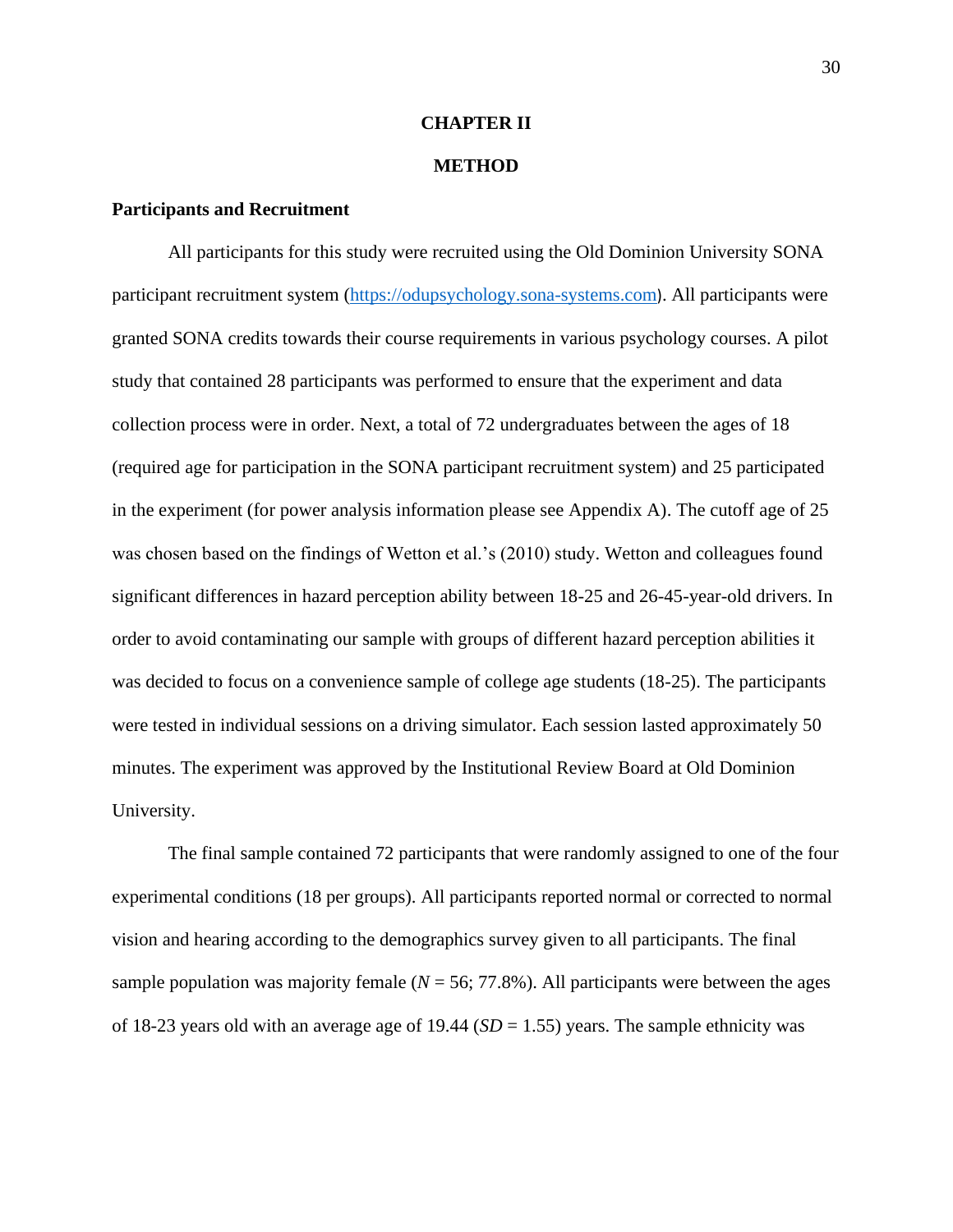47.2% African/African American, 36.1% Caucasian, 8.3% More than one race, 5.6% Asian, and 2.8% Other/Unknown.

Of the 72 participants collected 65 (90.3%) reported a private vehicle as their primary mode of transportation, with the remaining seven (9.7%) reporting walking and cycling as their primary mode of transportation. The participants reported the average age when they received their first license as 16.63 years old  $(SD = 0.86)$ . When asked whether they drove to school or not, 63 participants (87.5%) reported that they did drive to school whereas nine participants (12.5%) reported that they did not drive to school. When asked about their driving frequency over the last twelve months, 45 (62.5%) of the seventy-two participants reported driving every day, 19 (26.4%) reported driving often, six (8.3%) reported driving sometimes, and two (2.8%) reported driving rarely. The average amount of accidents in the last three years for the entire sample was  $0.63$  accidents (SD = .85). Overall, the sample contained participants who were familiar with driving and avoided accidents. The collected sample should serve as good basis for understanding how young drivers (18-25 years old) respond to a vehicle hacking attempt under different automation and warning conditions (Wetton et al., 2010).

## **Stimuli and Apparatus**

The stimuli were presented to the participants using a dual monitor personal computer running the STISIM Drive 3 software [\(http://stisimdrive.com\)](http://stisimdrive.com/). The stimuli were presented to the participants using a 27-inch Dell P2717H LCD Monitor with 1920x1080 pixel resolution and an NVIDIA GeForce GTX 1080 graphic card. There were two monitors present. The additional monitor was used by the experimenter to control the programs and was not shown to the participants. Participant inputs were performed using a Logitech G29 driving wheel and pedals (See Appendix B).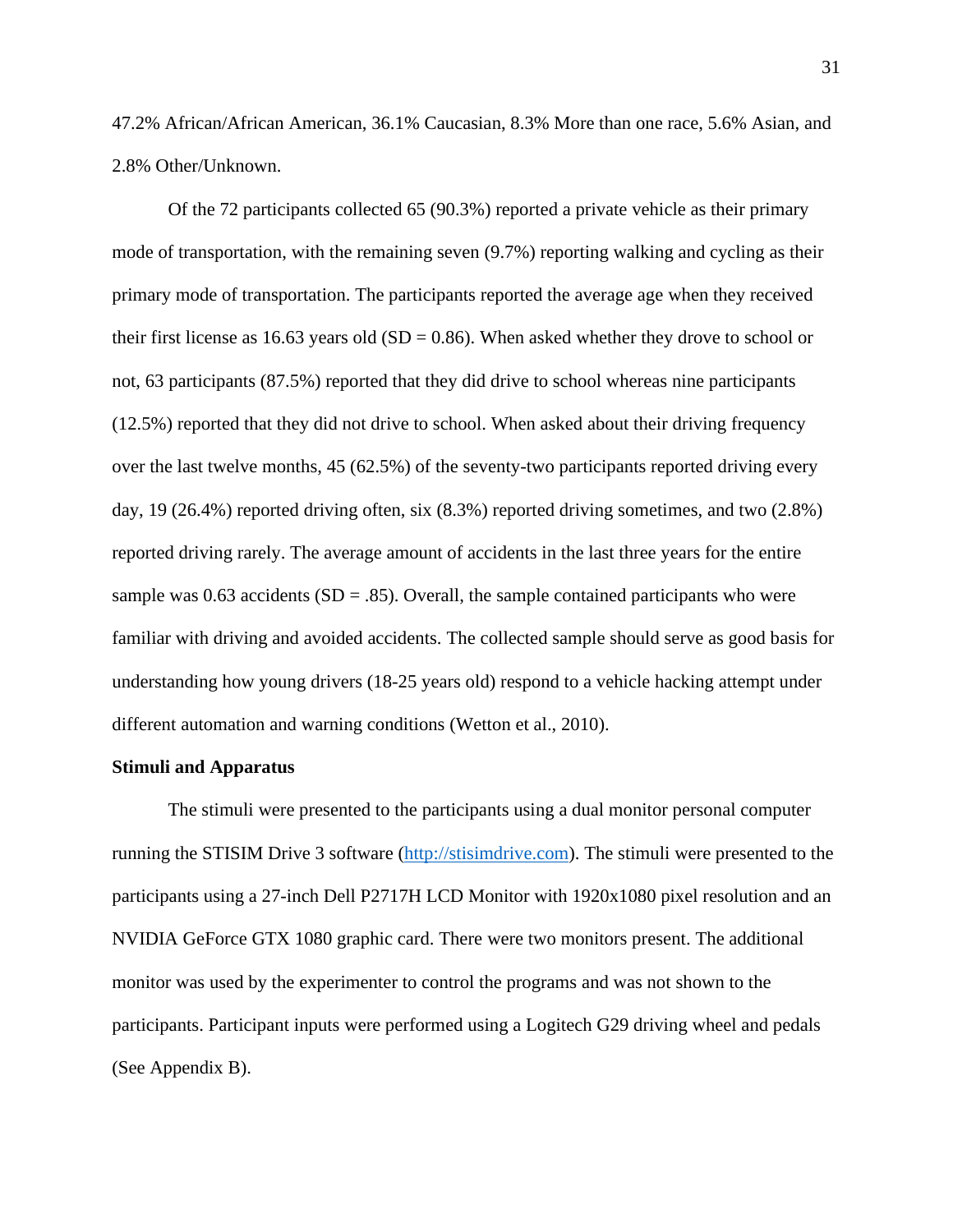## **Procedure**

Participants were seated in front of a computer monitor with a steering wheel and foot pedals for driving based responses to the program. They were first asked to sign the informed consent and fill out a basic demographics survey (see Appendix C). The participants were then seated so that they had access to the driving wheel and pedals. Participants performed a fiveminute driving simulator practice session that consisted of freely navigating through a city with no ambient traffic. This was done to allow the participants to familiarize themselves with the driving simulator and to make sure that simulator sickness was not an issue.

The participants were then assigned to one of four groups. The level of automation (automated vs. manual) and warning type (semantic vs non-semantic) were randomly assigned to each participant, and they served as the experiment's main independent variables. The groups included the following combinations of the IVs: Manual Driving and Semantic Warning, Manual Driving and Non-Semantic Warning, Automated Driving and Semantic Warning, and Automated Driving and Non-Semantic Warning. Participants were assigned to one of the four groups.

The automated groups contained participants that were in the automated driving group (between SAE Levels 2 and 3). Participants in the automated groups were asked to actively watch as the automated vehicle system drove them to class and instructed to keep their hands on the simulator steering wheel and feet ready at the pedals. The drive to class lasted approximately 20 minutes. This time was chosen based on the average commute time of 20 minutes for residence of Hampton Roads wherein our subjects reside (Old Dominion University Social Sciences Research Center, 2015). The manual groups contained participants in the manual driving group. Participants in the manual groups were asked to manually drive themselves in the same simulator set up and along the same route as the automated groups, to class/work. Both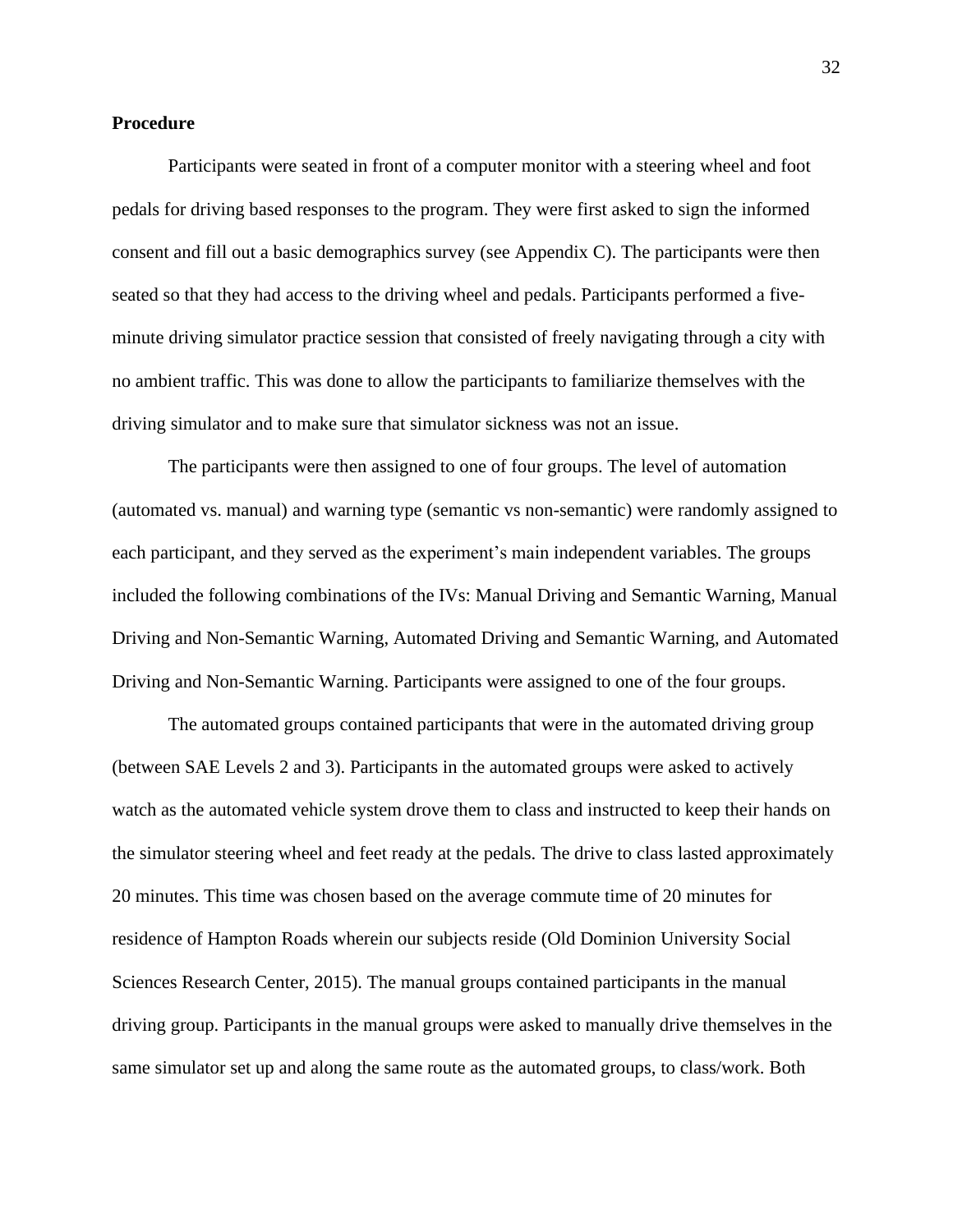groups were asked to monitor their vehicle to ensure that their vehicle followed the rules of the road including all speed limits and were monitored by the researchers to ensure compliance.

The semantic warning group received a semantic auditory warning that stated "Danger, hacking attempt incoming". This warning lasted for two seconds and immediately preceded the hacking attempt. The non-semantic warning group received a 500 Hz tone that lasted for two seconds and immediately preceded the hacking attempt. Participants were instructed to respond to their respective warnings by safely taking control of the vehicle.

In addition, participants in the manual condition were instructed to follow all posted speed limits and the rules of the road. Each participant was asked to participate in two drives. During the first drive no hacking incident occurred, and this served as a route and system familiarization drive. The second drive contained the vehicle hacking event approximately three quarters of the way through the route.

For the second drive, the route began the same as in the first drive, but approximately three quarters of the way through the route a vehicle hacking attempt took place. The hacking attempt was preceded by the vehicle security system's warning that was dependent upon which warning group the participant was assigned to. Upon the completion of the warning, the vehicle abruptly angled off the road toward a parked car and buildings on either the left or right side of the road. The hacking attempt lasted for five seconds, then the vehicle made contact with a parked car if no response was made. The five-second hacking duration was decided upon based on a meta-analysis done by Eriksson and Stanton (2017) wherein the results suggested that when no secondary task was present, it took participants approximately five seconds to take control of the vehicle from the automation. Upon contact with the parked car, the simulator simulated a crash and the simulation ended. When this occurred, it was recorded as a failed response. If the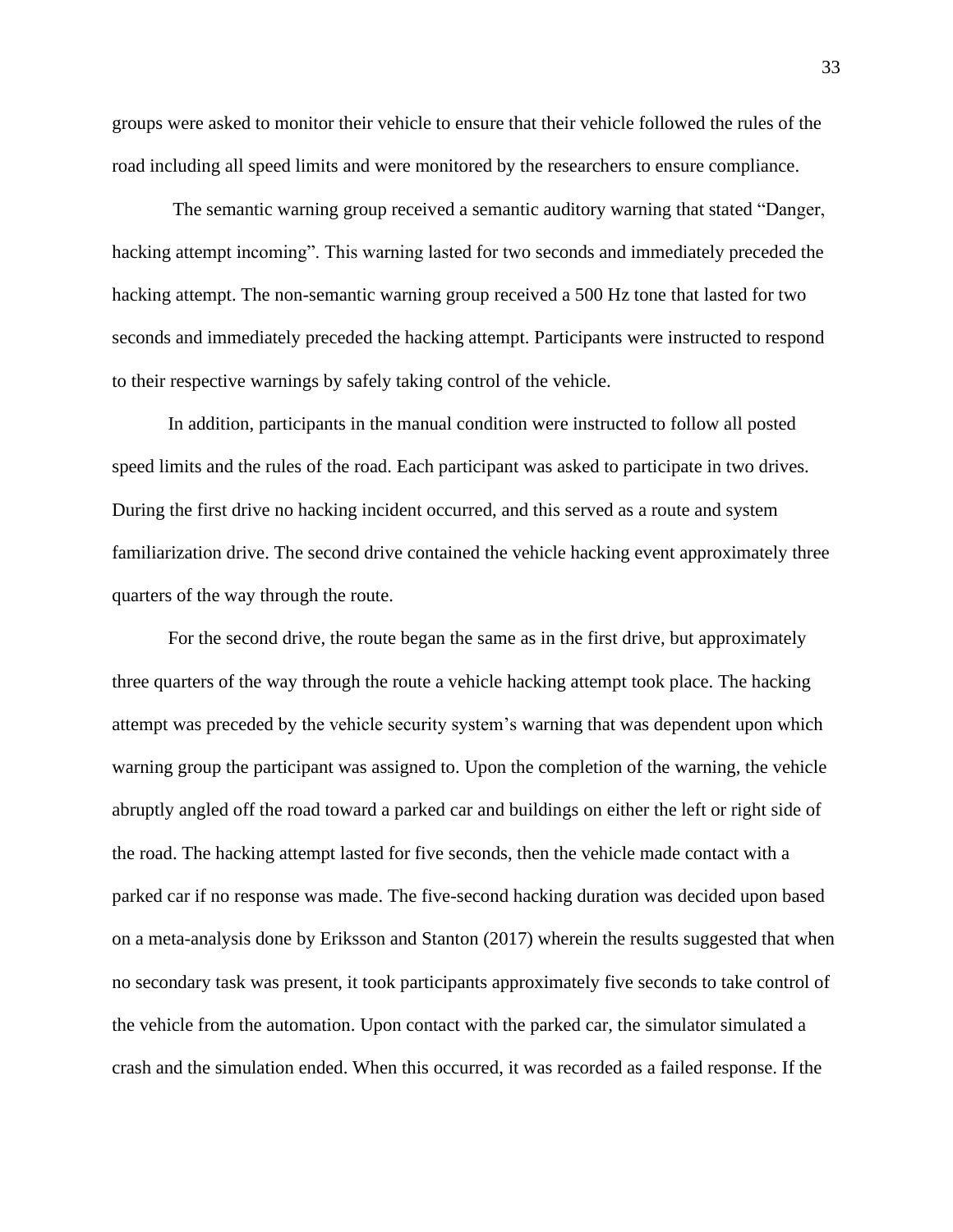driver reacted in time and responded, the type of response, and the TTC values were recorded. When participants responded in time to avoid a collision and resumed normal driving, it was recorded as a successful response. After completion of the driving portion of the experiment, the participants were asked additional questions about their driving experience (see Appendix D) and given a Participant Experiment Opinion Survey that contained questions about their understanding and interpretation of the experiment (see Appendix E). Next, credit was granted by the researcher and the participant was asked not to tell others about the experiment and allowed to leave.

#### **Dependent Measures**

The participant's reactions to the hacking attempt provided information on how humans respond in the event of an aggressive vehicle hacking attempt. The current study specifically examined the methods with which the participants responded. The dependent variables that were collected are: Method of response (wheel turn vs pedal press), successful response, and TTC (Time to Collision).The participant's responses to the hacking attempt and accompanied warning were scored as 1= a wheel turn only, 2= pedal press only, or 3= both wheel turn and pedal press. The type of response was scored by the researcher based on the first frame of response data for each participant where they responded with a wheel turn greater than two degrees or a change in pedal depression that causes a change in acceleration/deceleration of more than  $1 \text{ m/s}^2$  (Hergath et al.,2017; Merat et al., 2012; Petermeijer et al., 2017; Radlmayr et al.,2014) . . Method of response served as the first dependent variable that was examined. A succeed/fail criterion which was used to determine whether the takeover response was successful or not and was based upon whether the participant responded in time to avoid a collision and resume normal driving. Participants who responded to the hack and accompanied warning in time to avoid an accident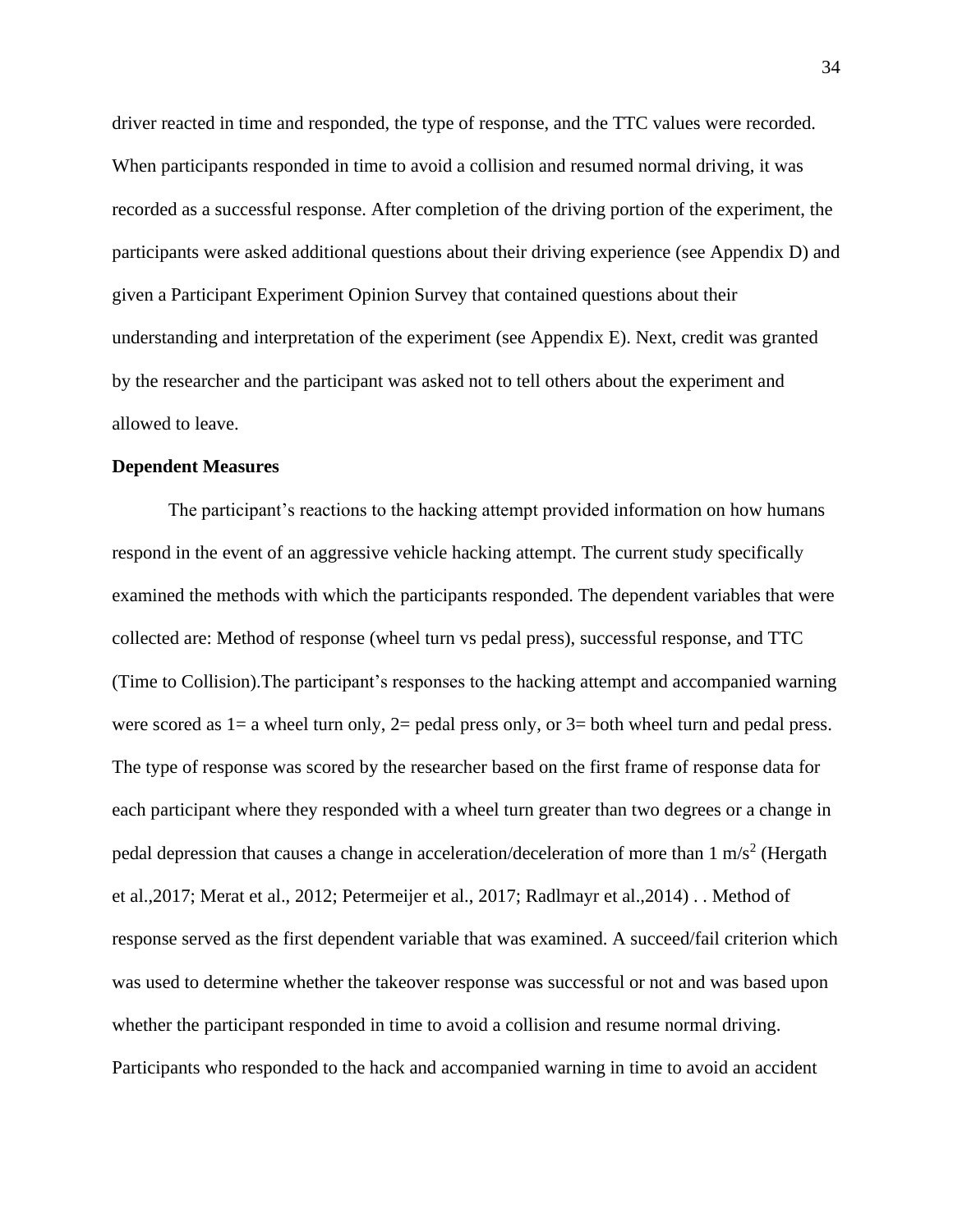and resumed normal driving were scored as successful responses. Successful responses were denoted by a 0, and those who did not avoid an accident were scored as unsuccessful responses, denoted by a 1. This successful response variable was compared between the two different driving groups in order to see which level of automation resulted in the highest successful response rate and as a result avoided the accident most frequently. The number of successful responses served as the second dependent variable that was examined.

The TTC information was measured as the time remaining until impact with the vehicle or building and the TTC measurement was started after the vehicle hacking attempt warning tone was completed. As such, it provides information about how quickly the driver was able to respond to the cyberattack. Higher TTC's are preferable in our study as high TTC's indicate more time remaining before the accident occurs. The entire time from the warning to collision was approximately seven seconds. Time to collision data was compared between the four groups. TTC served as the third dependent variable that was examined, but TTC was only collected for the participants who responded before a collision occurred. This was done to ensure that zero TTC scores of those who failed to respond did not skew the TTC values that were examined and compared between groups. The information gleaned from these dependent measures may be helpful in the future development of safety systems in the surface transportation domain. Empirically comparing manual and automated driving and semantic and non-semantic warnings will allow future researchers and designers to optimize the driver vehicle relationship.

#### **CHAPTER III**

#### **RESULTS**

**Missing data/outliers.** Prior to analyses, the collected data were cleaned (i.e., missing data, outliers) and statistical assumptions for ANOVA were addressed. For the continuous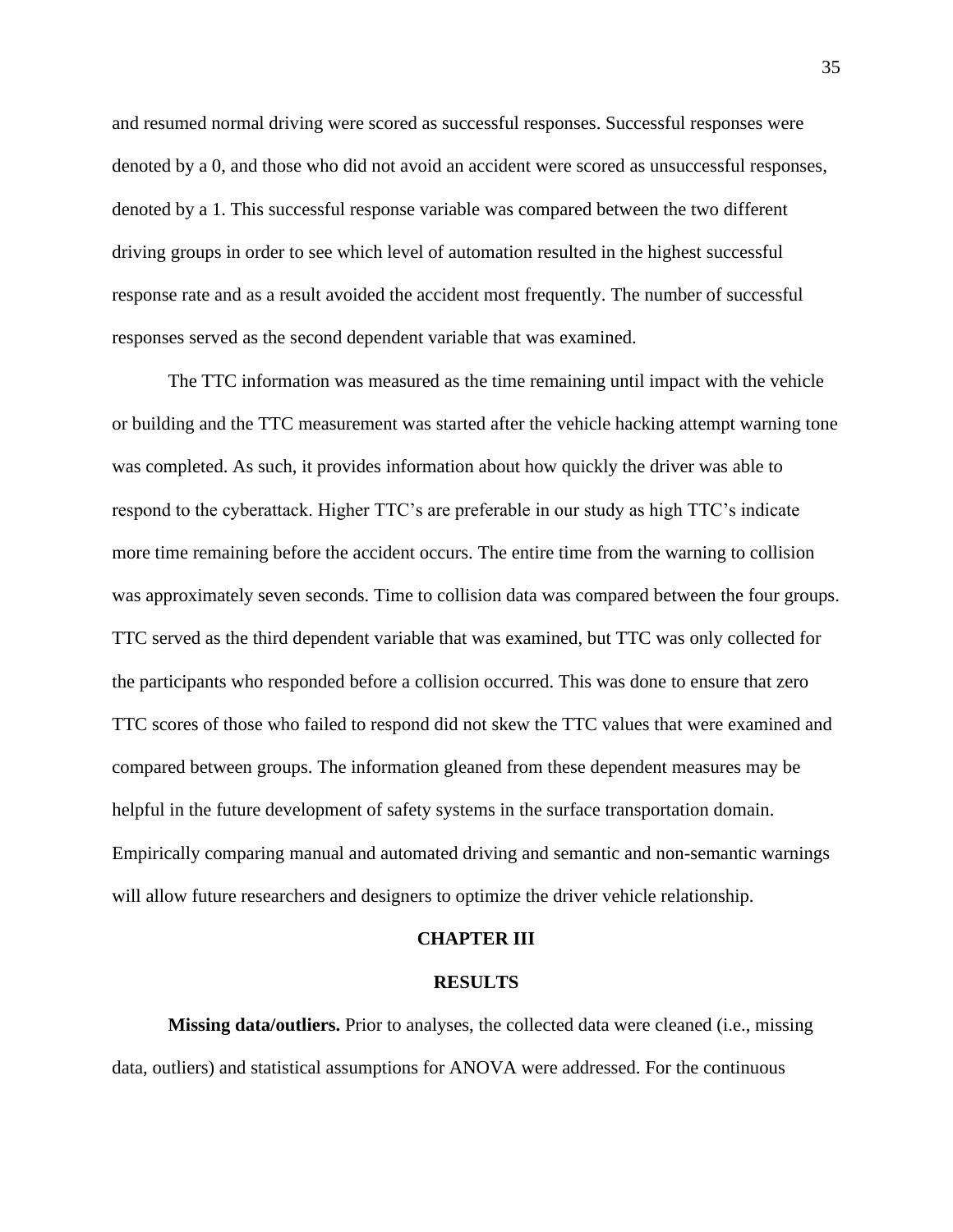variable TTC, there were two TTC data points collected that were more than three standard deviations outside the mean TTC value. Winsorizing data takes significant outliers that otherwise would not be able to be used as data points and converts them to the score of next lowest TTC value that is not a significant outlier. This method allowed for the inclusion of data that otherwise would have to be omitted and allowed the researcher to maintain an equal number of participants in each experimental group. The two significant TTC outliers (2.619 seconds, 2.629 seconds) were Winsorized to the next lowest TTC score (4.579 seconds) from the dataset (Ghosh & Vogt, 2012). The descriptive statistics, chi-squared distributions, assumption analyses, and ANOVA's were conducted using IBM SPSS Statistics version 25.

The dependent variable (DV) TTC is continuous, and reaction type and successful response rate are categorical. To test hypotheses pertaining to continuous dependent variables (Hypotheses 1, 4, & 5) a 2x2 factorial ANOVA was conducted to determine mean differences on each outcome measure (i.e., TTC values) between the different groups. To test hypotheses 2 and 3, the categorical hypotheses, chi-squared tests were performed to examine the differences in successful responses and reaction methods between manual and automated driving groups.

**ANOVA assumptions.** The assumptions of ANOVA are the following: normality, independence of observations, and homogeneity of variance. To test the assumption of normality, histograms and Q-Q plots were used to examine skewness and kurtosis. When testing the normality assumption for the TTC scores (Hypotheses 1, 4, and 5), the Winsorized TTC data was used. When checking for normality of the Winsorized TTC data, the data were normally distributed as shown by a skewness and kurtosis values of -.051 and -1.240 respectively which fall between the cutoff values of -1.96 and 1.96 which represent the 95% confidence interval of a standard normal z distribution (Gravetter & Wallnau, 2005). The assumption for independence of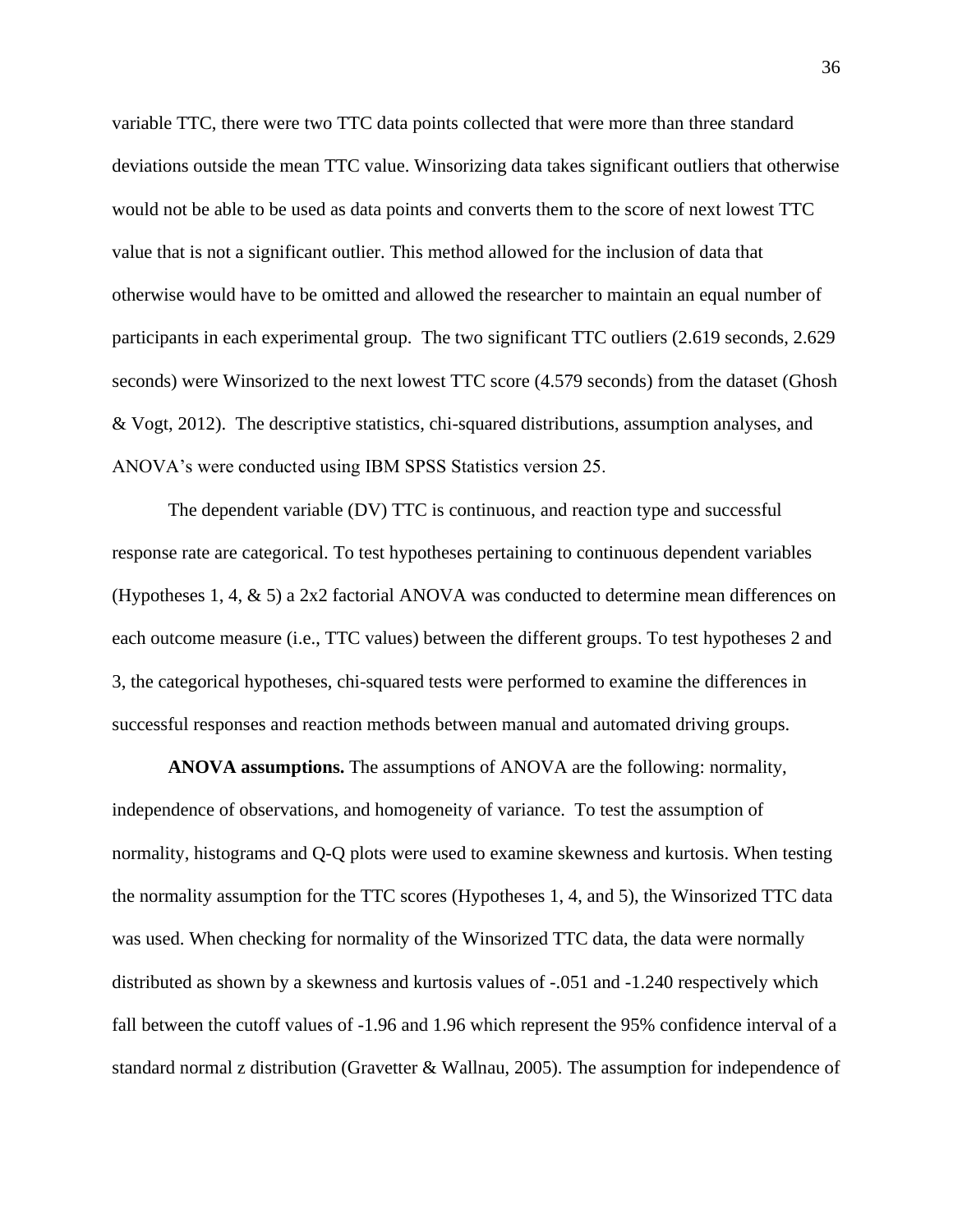observations was addressed using participant randomization to study conditions (manual or automated driving, non-semantic or semantic warning). Each group consisted of different individuals who were not measured twice or specifically matched in any way. The assumption of homogeneity of variance was checked to ensure the variance of data in each condition was the same using a Levene's test. The results of the Levene's test on the Winsorized TTC was not significant with  $F(3,68) = 0.11$ ,  $p = .953$ , and as such the assumption of homogeneity of variance was met.

**ANOVA results.** To test Hypotheses 1, 4, and 5, Winsorized TTC was examined across level of automation condition (Manual or Automated) and across warning condition (Non-Semantic or Semantic) using a 2x2 factorial ANOVA. It was found that there was no significant effect of level of automation on TTC with  $F(3, 68) = 0.18$ ,  $p = .673$ ,  $\eta_p^2 = .00$ . The mean TTC value for the manual driving group ( $M = 4.63$ ,  $SD = .03$ ) was not significantly different from the average TTC value for the automated driving group ( $M = 4.63$ , SD = .03). Based on the results of the statistical analysis the researcher was unable to provide support for Hypothesis 1. It was also found that there was no significant effect of warning condition on TTC with  $F(3, 68) = 1.20$ ,  $p =$ .278,  $\eta_p^2 = 0.02$ . The average TTC value for the Non-Semantic warning condition (*M* = 4.63, *SD* = .03) was not significantly different from the average TTC value for the Semantic warning  $(M =$ 4.62,  $SD = .03$ ). Based on the results of the statistical analysis our data were unable to provide support for Hypothesis 4. Lastly the interaction between and warning condition was not significant with  $F(3, 68) = 0.57$ ,  $p = 0.455$ ,  $\eta_p^2 = 0.01$ . Based on the result of the statistical analysis the researcher was unable to provide support for the interaction predicted in Hypothesis 5.

**Hypothesized chi-squared results.** In order to test Hypothesis 2, the hypothesis that pertained to successful responses a chi-squared analysis was performed. Three of the seventy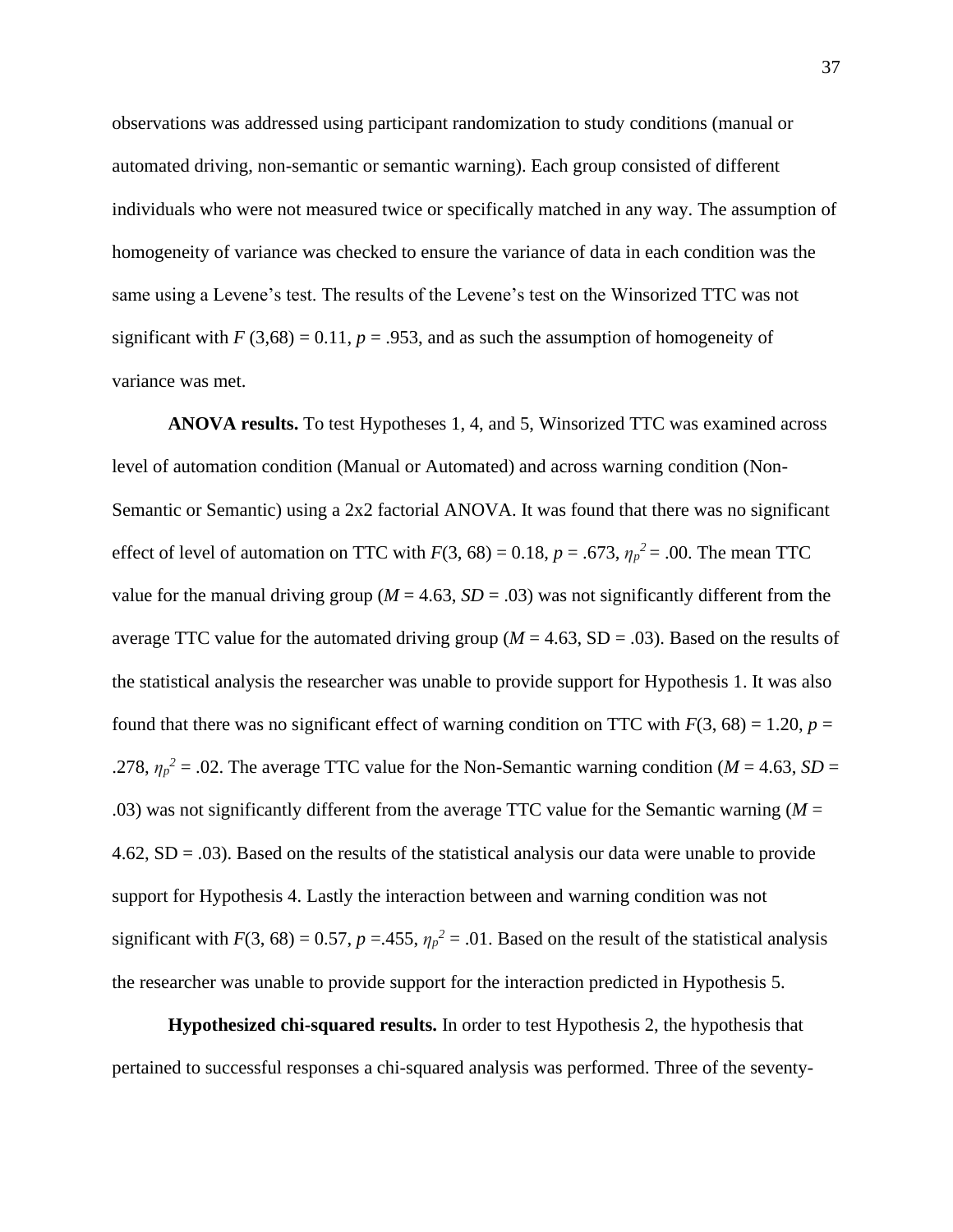two participants successfully avoided crashing into a car or building and were able to regain control of the vehicle to safely resume normal driving. Two of the successful responses occurred for participants in the automated semantic condition and the other successful response occurred in the automated non-semantic condition. These results suggest that the vehicle hacking attempt used in the current study may have been too difficult for the participants to safely respond. The results indicate that level of automation does not have a significant effect on successful responses,  $\chi^2(1)$  =1.06,  $p = .303$ , not supporting Hypothesis 2.

In order to test Hypothesis 3, a chi-squared analysis was performed. Sixty-four of the seventy-two participants responded with only a wheel turn as there first recorded response to the hacking attempt and accompanied warning (scored as a 1). The remaining eight responses were wheel turns and pedal presses (scored as a 3). The results of the chi-squared analysis showed that there was no significant effect of level of automation on response type,  $\chi^2(1) = .00$ ,  $p = 1.00$ . The result of the chi-squared analysis fails to provide support for Hypothesis 3.

**Qualitative survey response results.** A post-experiment survey was given to all participants in an attempt to gain insight into their understanding and opinions about automated vehicles and the current experiment. For the first question of the post experiment survey, the participants were given one of following statements, "I was engaged in *driving the vehicle* for the entire ride" (Manual) or "I was engaged in *monitoring the automated driving system* for the entire ride" (Automated), and asked to rate their level of agreement with the statement on a fivepoint Likert scale from strongly disagree (1) to strongly agree (5). A 2x2 ANOVA was used to determine if there was a difference in reported engagement due to level of automation or warning type. There was no significant difference in reported engagements due to level of automation,  $F(3, 68) = 1.84$ ,  $p = .180$ ,  $\eta_p^2 = .03$ . There was no significant difference in reported engagements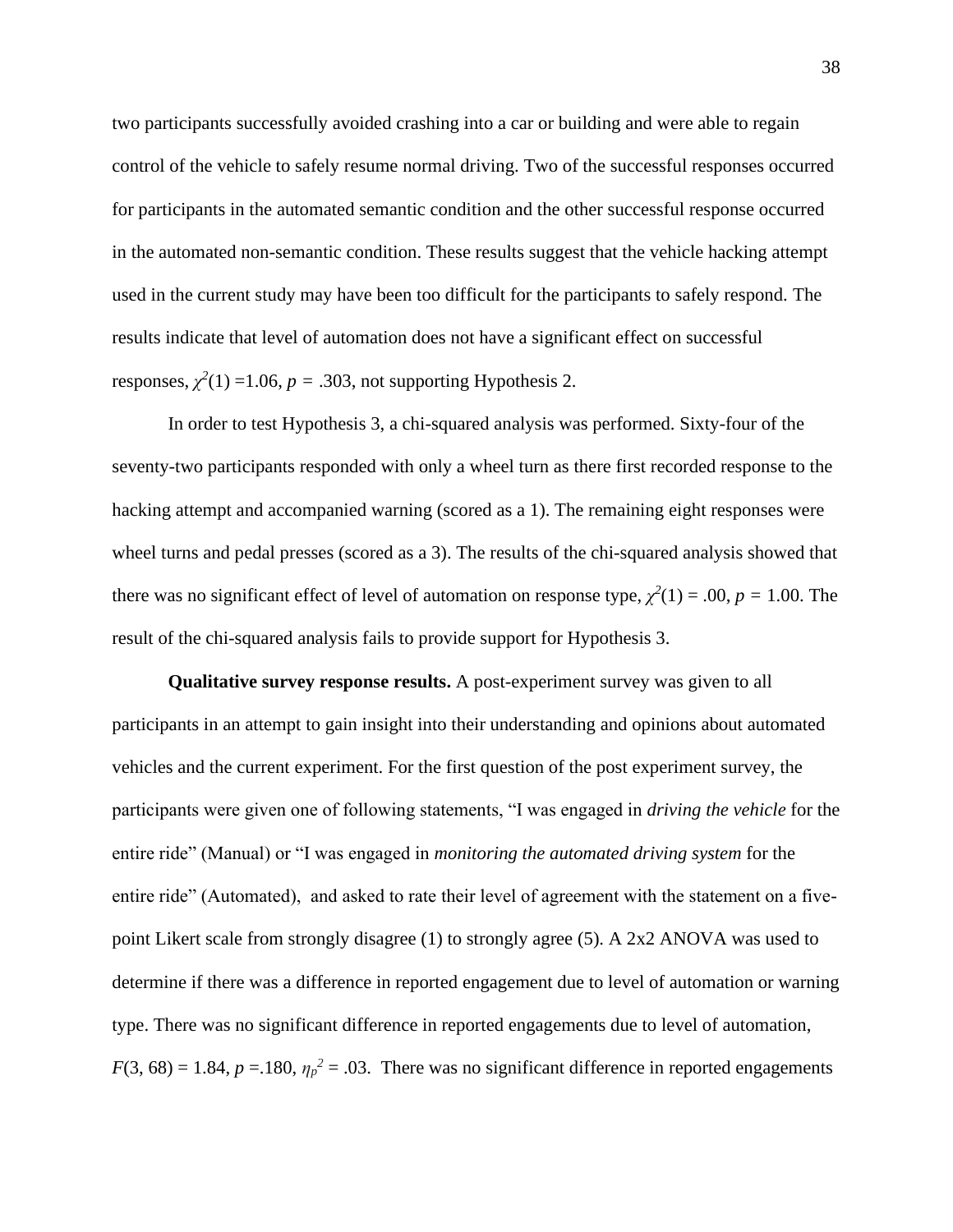due to warning condition,  $F(3, 68) = 0.14$ ,  $p = .713$ ,  $\eta_p^2 = .00$ . There was no significant interaction between level of automation and warning condition for reported engagement as shown by  $F(3, 68) = 0.74$ ,  $p = .391$ ,  $\eta_p^2 = .01$ .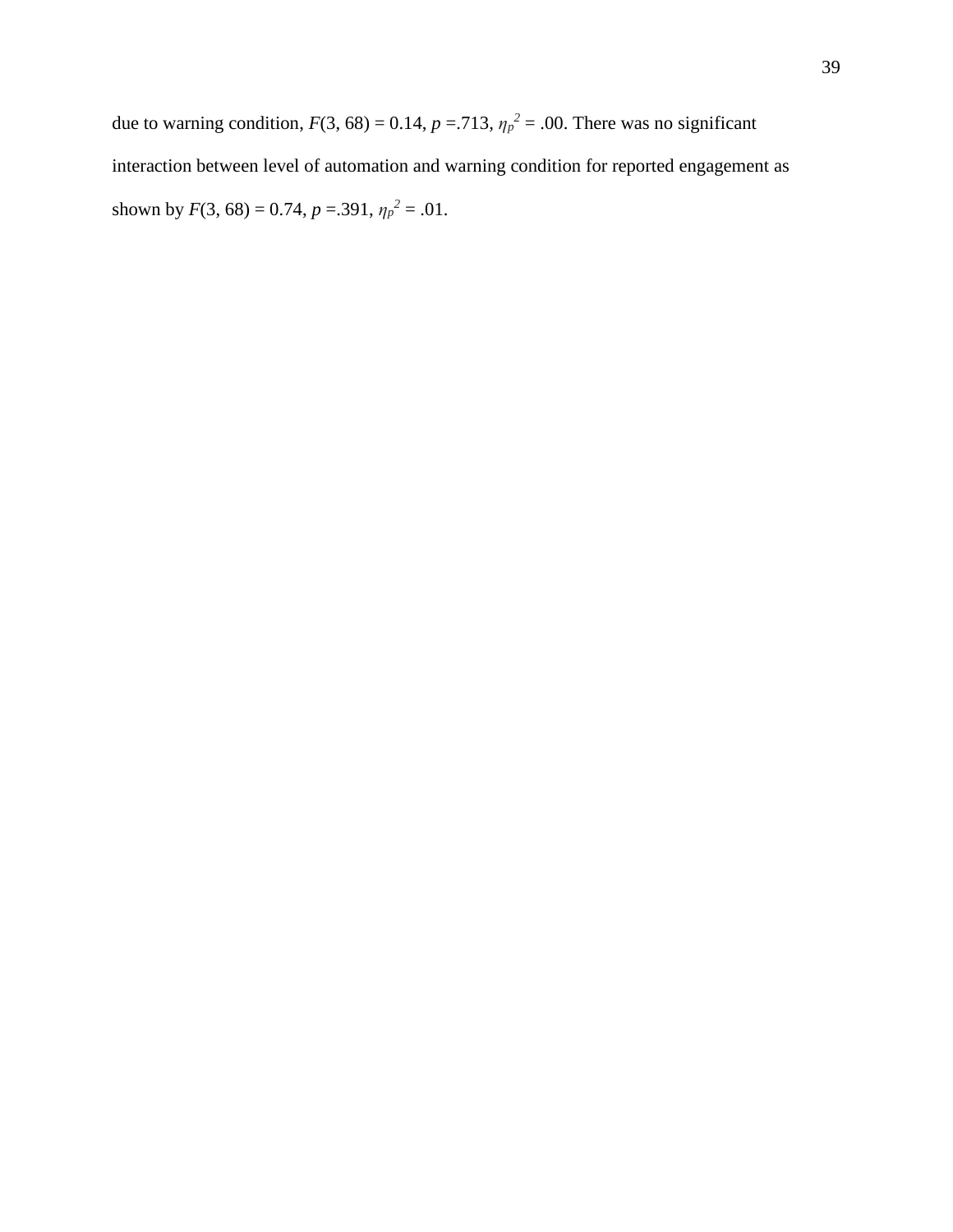

*Figure 1*. Reported engagement during drive (error bars represent 1 standard error of the mean).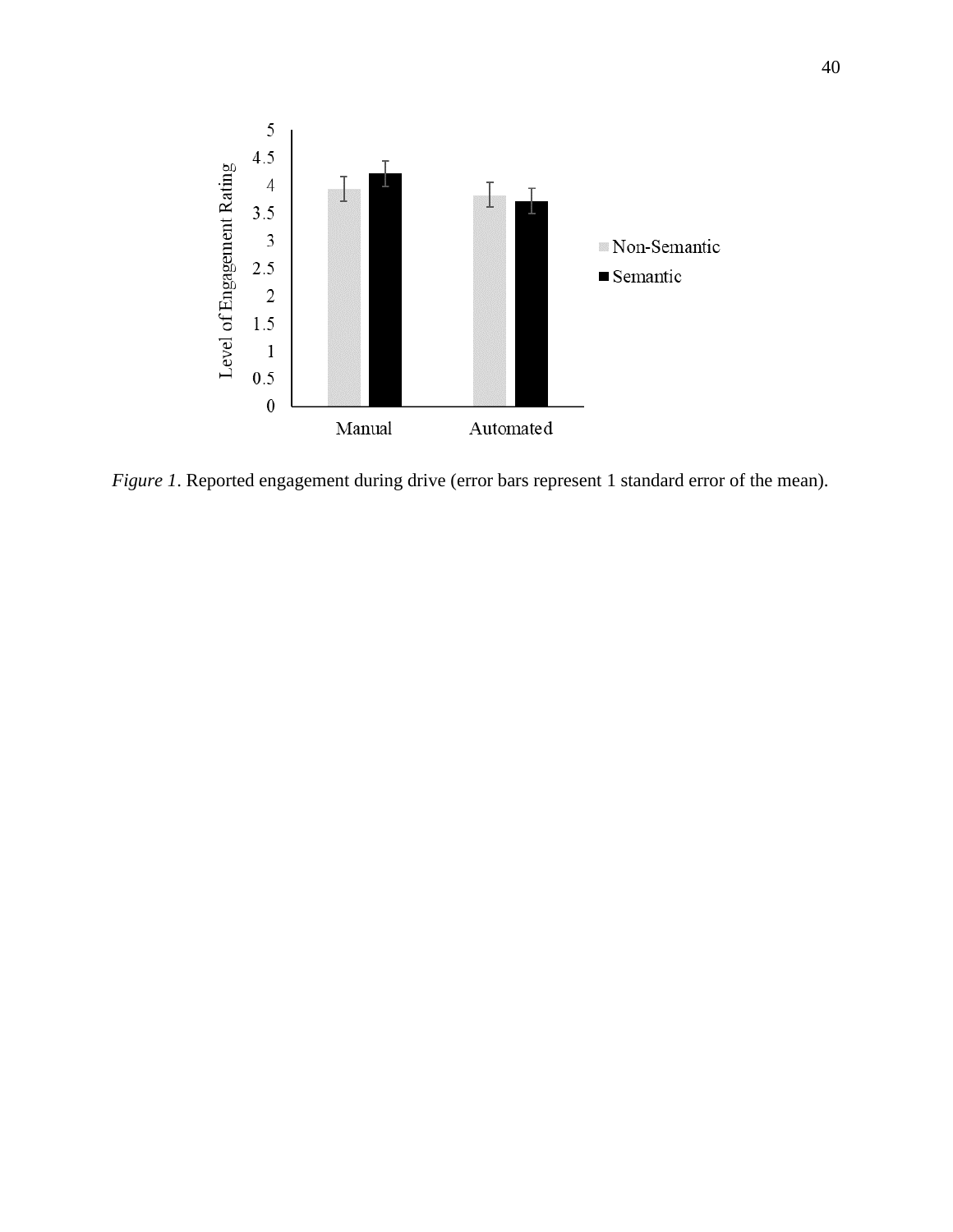Participants were also asked whether they noticed a warning during the drive. Chisquared analyses were used to determine if there was a statistical difference in the number of participants that reported noticing a warning due to level of automation and warning condition. For level of automation there was not a significantly different number of participants that reported noticing the warning,  $\chi^2(1) = 2.49$ ,  $p = .114$ . However, for warning condition, there was a statistically different number of participants that reported noticing the warning,  $\chi^2(1) = 9.97$ , *p =* .002.

The counts in Table 1 show that participants that received a semantic warning reported that they noticed a warning (Manual Semantic had only 3 no responses, Automated Semantic had only 1 no response) more than participants who received a non-semantic warning (Manual Non-Semantic had 10 no responses, Automated Non-Semantic had 6 no responses). This suggests that non-semantic warnings were more frequently not noticed as a warning compared to semantic warnings. Additionally, non-semantic warnings resulted in less reports of noticing the warnings (Manual Non-Semantic had 8 yes responses, Automated Non-Semantic had 12 yes responses) than participants who received semantic warnings (Manual Semantic had 15 yes responses, Automated Semantic had 17 yes responses). This suggests that participants who received a semantic warning more frequently reported noticing the warning as a warning than non-semantic warning recipients based on the counts.

Participants in the manual driving group reported not noticing the warning (Manual Non-Semantic had 10 participants, Manual Semantic had 3 participants) more frequently than the participants in the automated driving group (Automated Non-Semantic had 6 participants, Automated Semantic had 1 participant). Participants in the manual driving group reported noticing the warning (Manual Non-Semantic had 8 participants, Manual Semantic had 15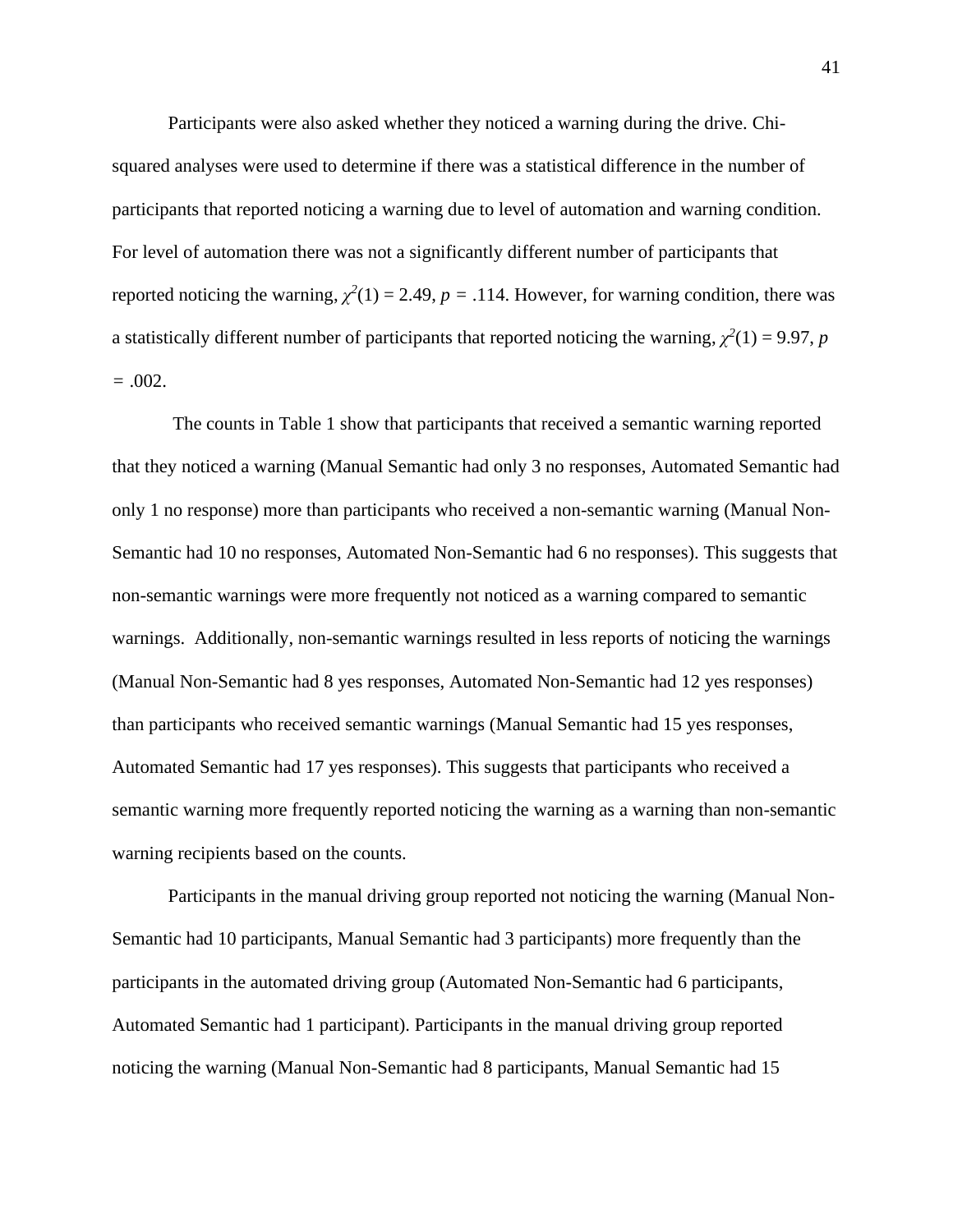participants) less frequently than the participants in the automated driving group (Automated Non-Semantic had 12 participants, Automated Semantic had 17 participants).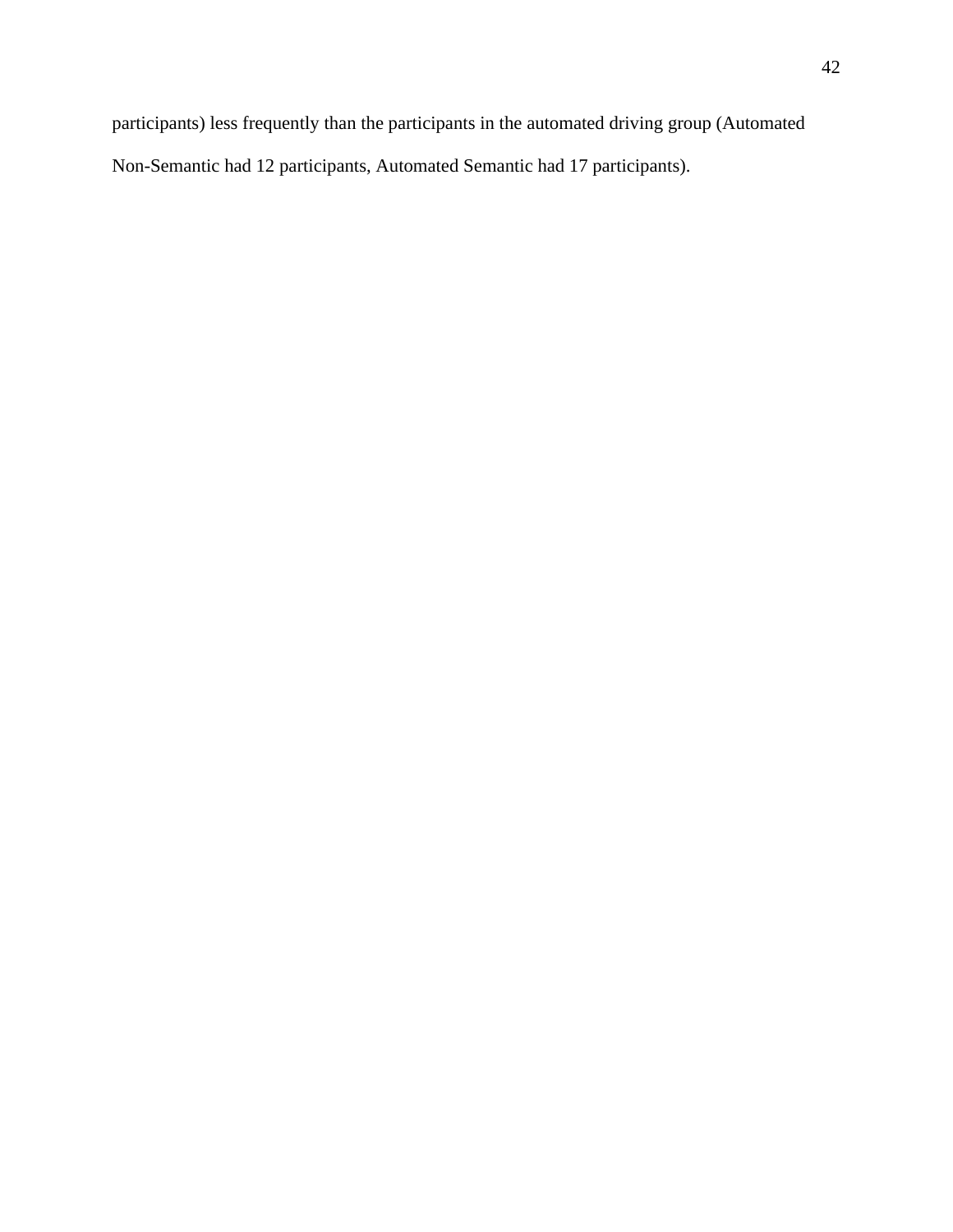## Table 1

# *Count of Whether Participants Noticed Warning or Not*

|                            | Noticed Warning? |     |
|----------------------------|------------------|-----|
| Group                      | N <sub>0</sub>   | Yes |
| <b>Manual Non-Semantic</b> | 10               | 8   |
| Manual Semantic            | 3                | 15  |
| Automated Non-Semantic     | 6                | 12  |
| <b>Automated Semantic</b>  |                  | 17  |
| Total                      | 20               | 52  |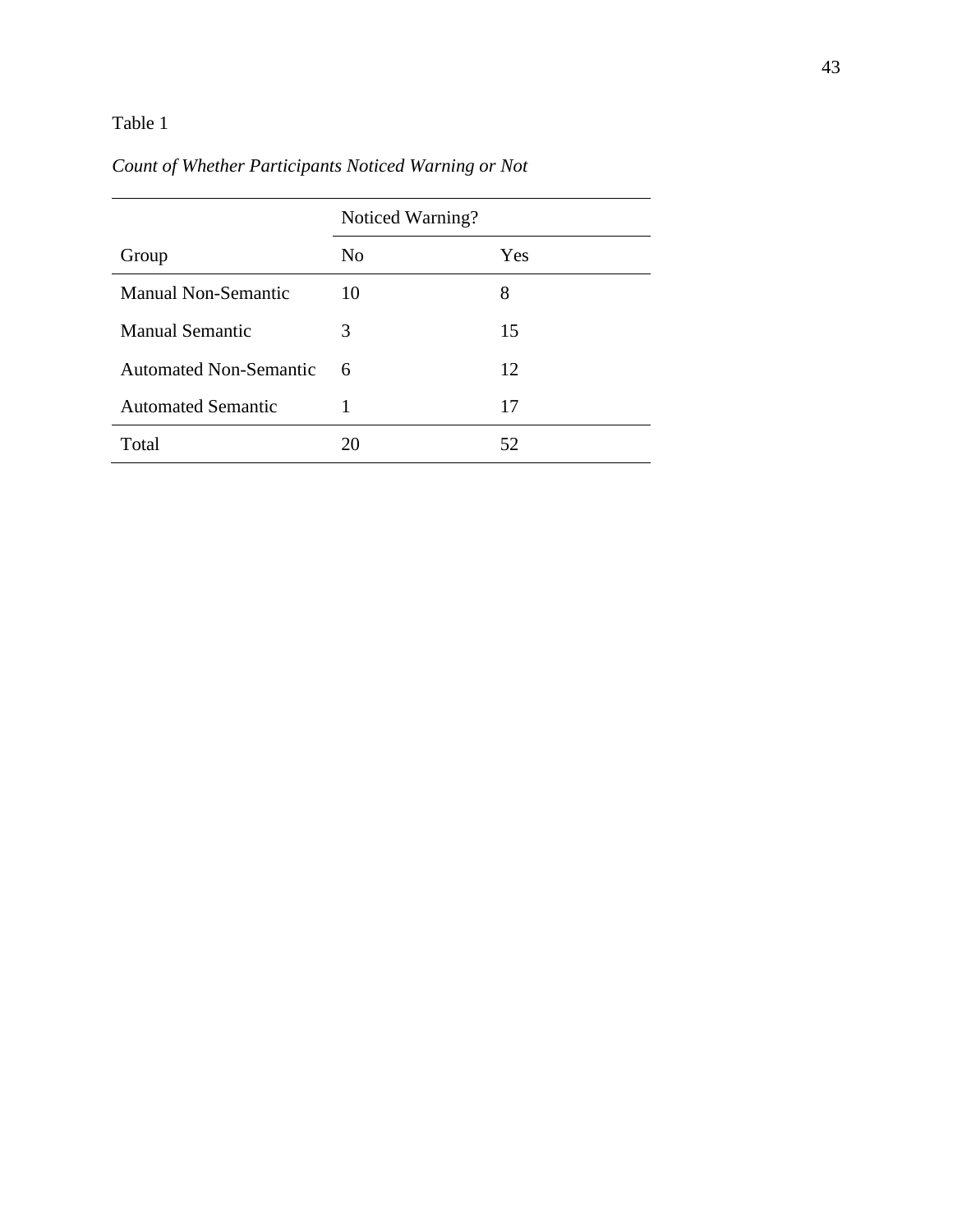The participants in both level of automation conditions and warning conditions that reported noticing the warning were then asked, "What did the warning you received represent?" with four response options (A system malfunction, an automation failure, a vehicle hacking attempt, or other). The participants' responses to the question were broken down by level of automation (Manual or Automated) and the warning type they received (Semantic or Non-Semantic). A chi-squared analysis was used to determine if the perceived representation of the warning was significantly different across the four experimental groups (Manual Non-semantic, Manual Semantic, Automated Non-semantic, and Automated Semantic). The four groups did not have significantly different perceived representations of the warning,  $\chi^2(3) = 6.09$ ,  $p = .107$  (See Table 2).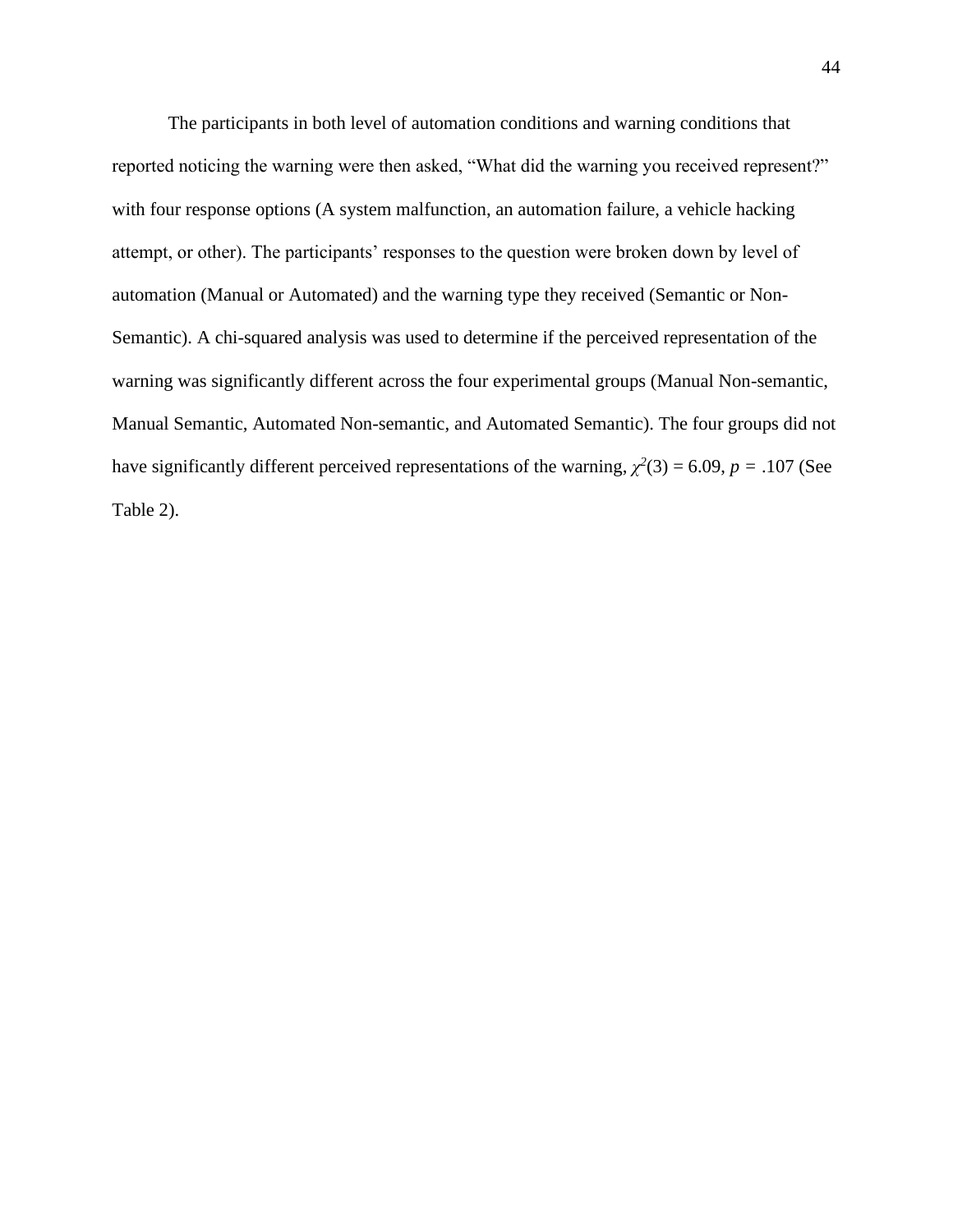### Table 2

# *Perceived Warning Meaning Counts*

|                               | Perceived Warning Meaning     |                       |          |                       |
|-------------------------------|-------------------------------|-----------------------|----------|-----------------------|
| Group                         | Vehicle<br>Hacking<br>Attempt | System<br>Malfunction | Other    | Automation<br>Failure |
| <b>Manual Non-Semantic</b>    |                               | $\overline{4}$        | 2        |                       |
| <b>Manual Semantic</b>        | 10                            | $\overline{A}$        | $\Omega$ |                       |
| <b>Automated Non-Semantic</b> | $\theta$                      | $\overline{2}$        | 1        | 9                     |
| <b>Automated Semantic</b>     | 8                             | 6                     |          | $\overline{2}$        |
| Total                         | 19                            | 16                    |          | 13                    |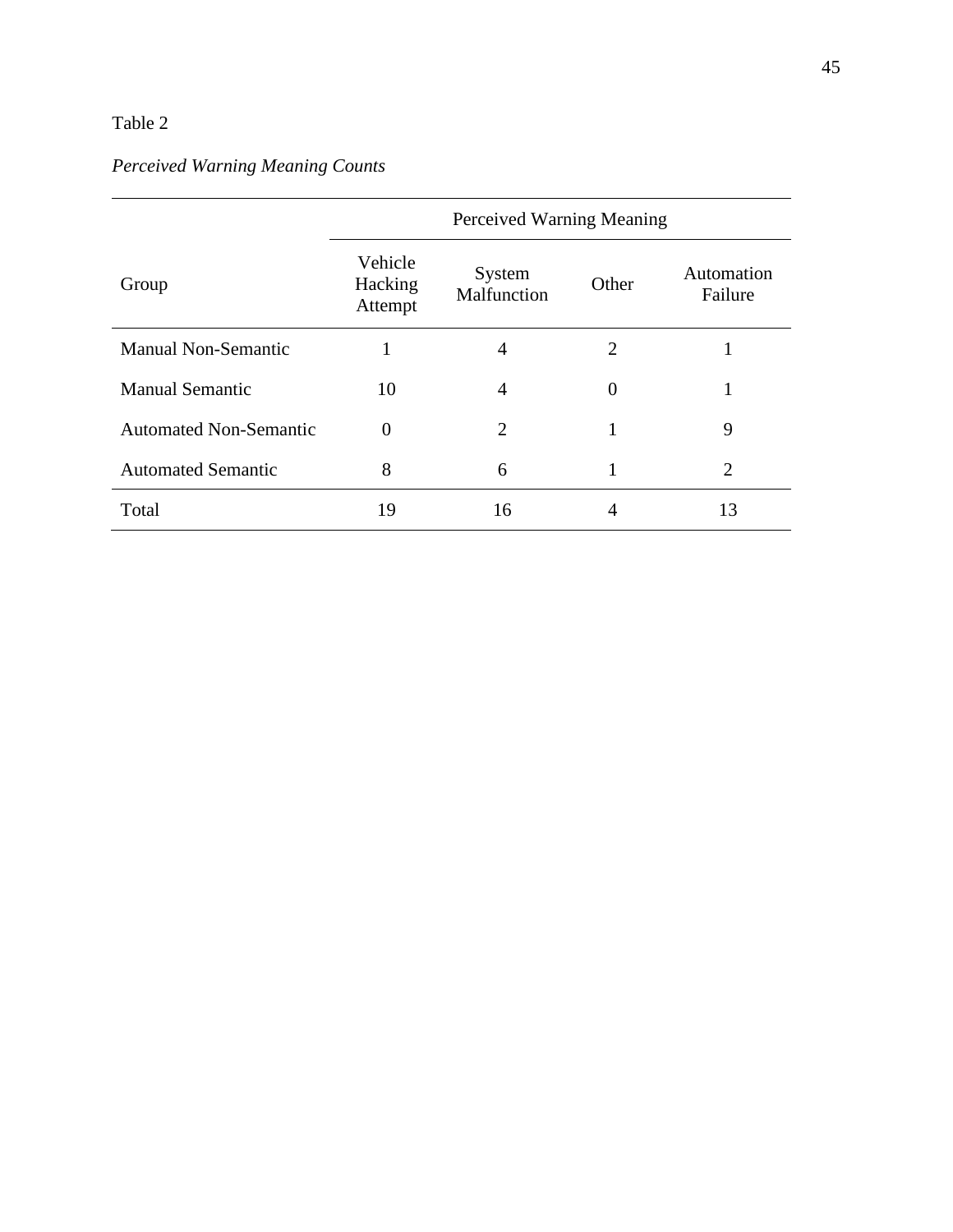In addition, chi-squared analyses were used to determine if the perceived representation of the warning was significantly different based upon level of automation and warning type when the responses were scored as a vehicle hacking attempt or as not a vehicle hacking attempt. For level of automation there were not significantly different perceived representations of the warning,  $\chi^2(1) = 2.99$ ,  $p = .224$ . However, for warning condition, there were significantly different perceived representation of the warning,  $\chi^2(1) = 19.17$ ,  $p < .001$ . For specific counts of the perceived representations see Table 3 below. These findings suggest that level of automation did not significantly affect the perceived representation of the warning as a hack or not, but the warning type did.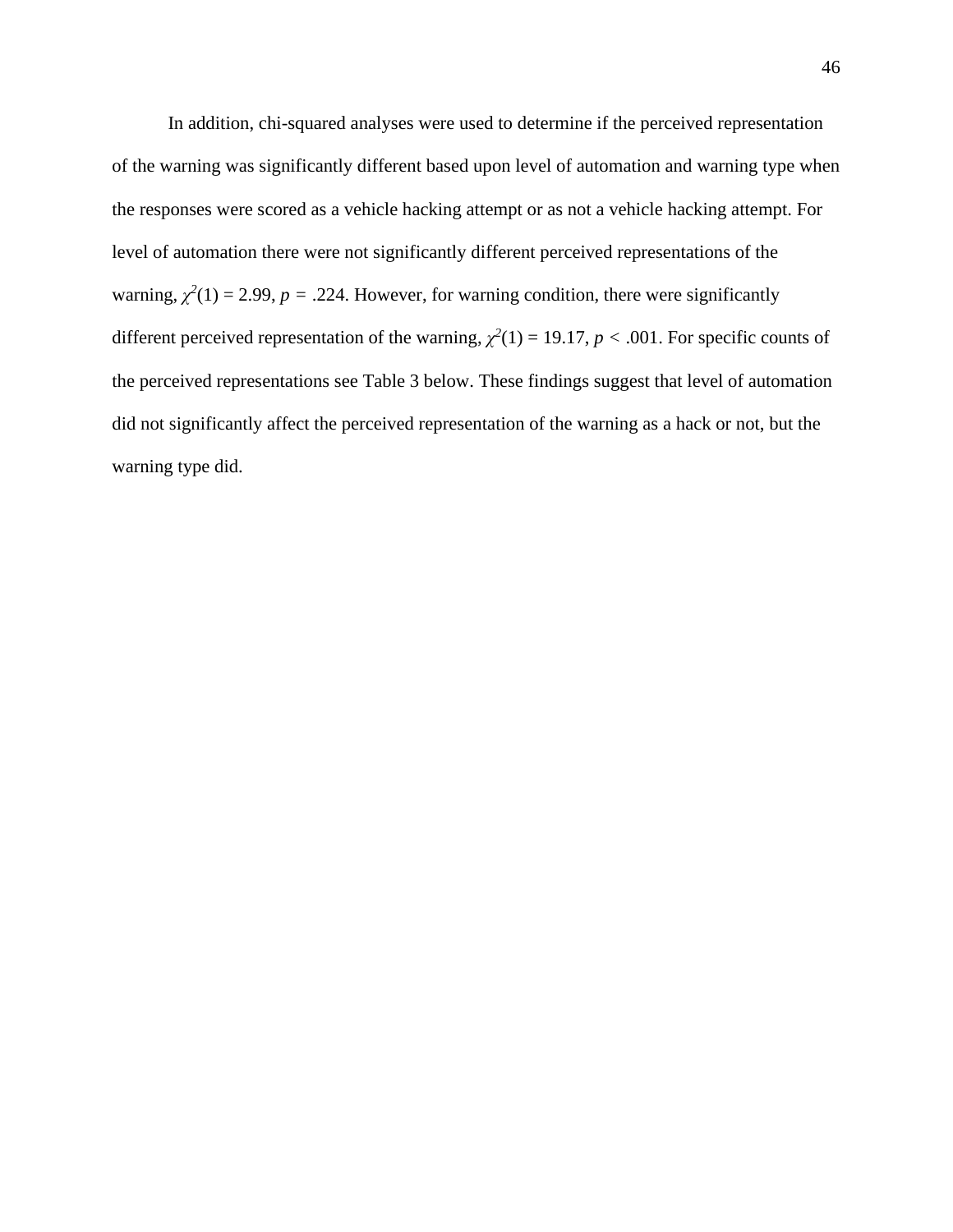## Table 3

|                               | Perceived Warning Meaning            |                                     |  |
|-------------------------------|--------------------------------------|-------------------------------------|--|
| Group                         | <b>Vehicle</b><br>Hacking<br>Attempt | Not a Vehicle<br>Hacking<br>Attempt |  |
| Manual Non-Semantic           | 1                                    |                                     |  |
| <b>Manual Semantic</b>        | 10                                   | 5                                   |  |
| <b>Automated Non-Semantic</b> | 0                                    | 12                                  |  |
| <b>Automated Semantic</b>     | 8                                    | 9                                   |  |

Total 19 33

*Perceived Warning Meaning Counts: Hacking Attempt vs. Not a Hacking Attempt*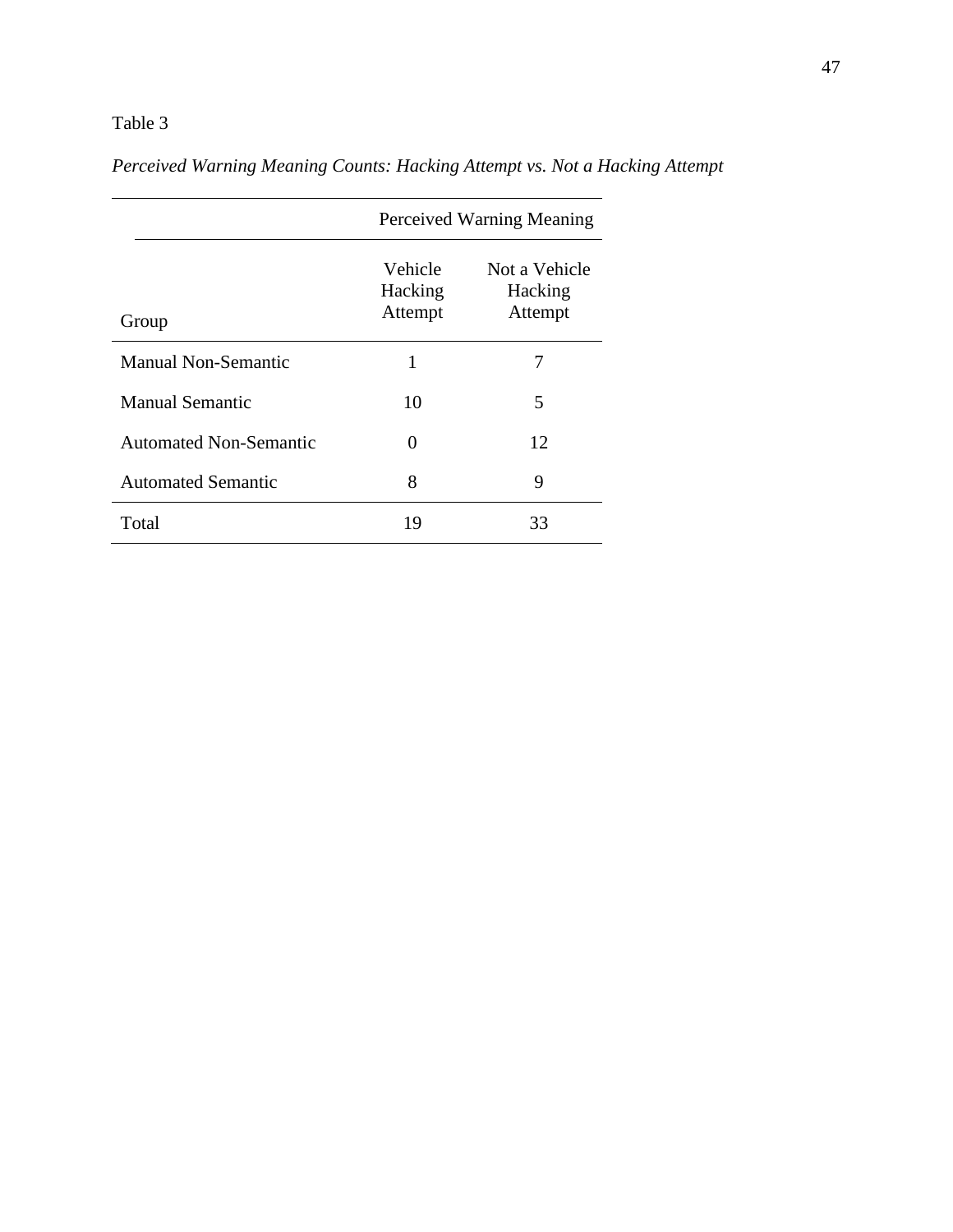Participants that reported noticing the warning were also given the statement, "I perceived the warning I received to be urgent" and asked to rate their level of agreement with the statement on a five-point Likert scale from strongly disagree (1) to strongly agree (5). A 2x2 ANOVA was used to determine if there was a difference in reported urgency due to level of automation or warning condition. There was no significant difference in reported urgency due to level of automation shown by  $F(3, 68) = 2.25$ ,  $p = .140$ ,  $\eta_p^2 = .05$ . There was a significant effect difference in reported urgency due to warning condition shown by  $F(3, 68) = 4.43$ ,  $p = .041$ ,  $\eta_p^2 =$ .08. There was also a significant interaction between level of automation and warning type for reported urgency shown by  $F(3, 68) = 5.21$ ,  $p = .027$ ,  $\eta_p^2 = .10$ . These findings suggest that nonsemantic warnings are perceived as less urgent than semantic warnings but only in the manual driving condition.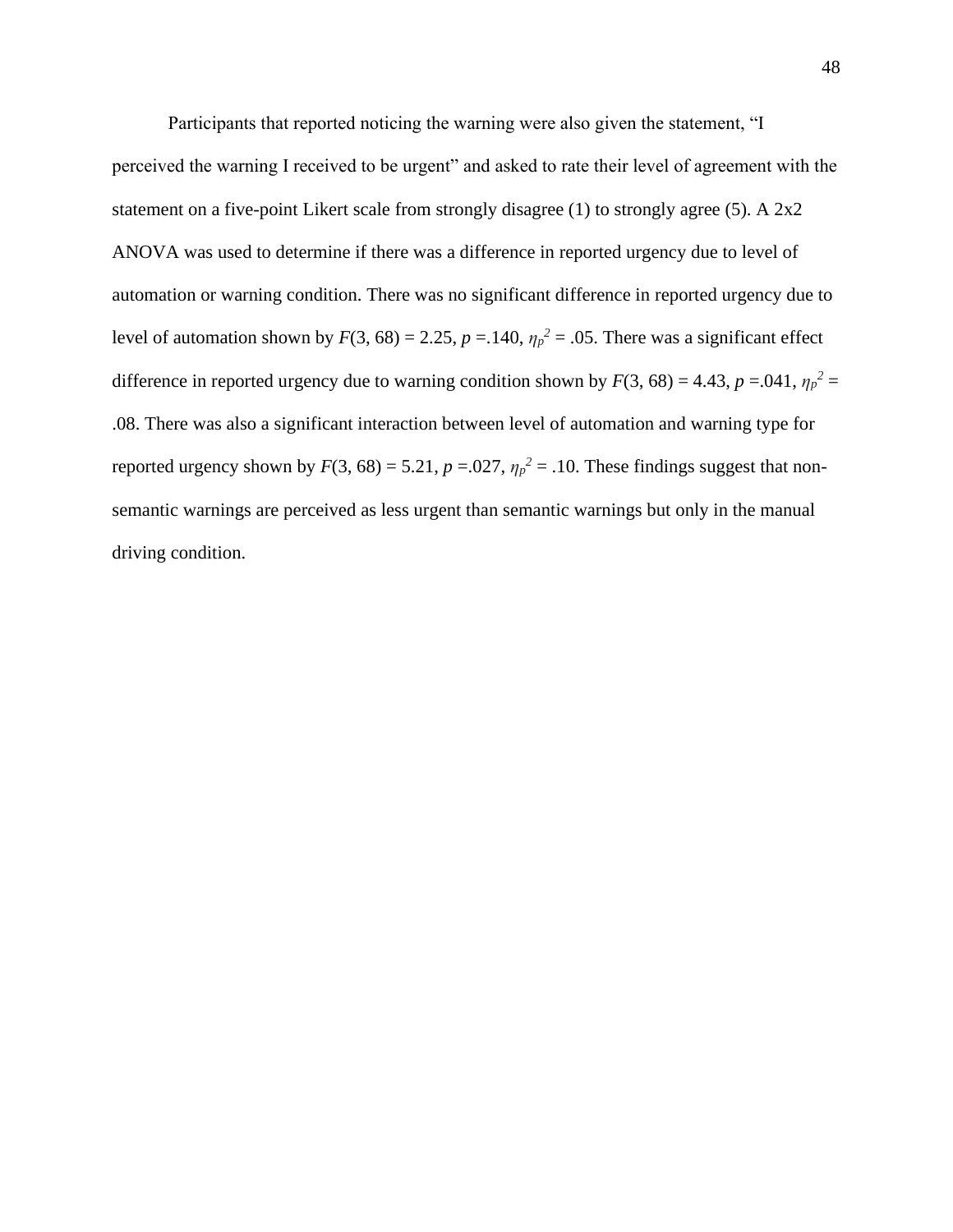

*Figure 2*. Reported perceived urgency of warning (error bars represent 1 standard error of the mean).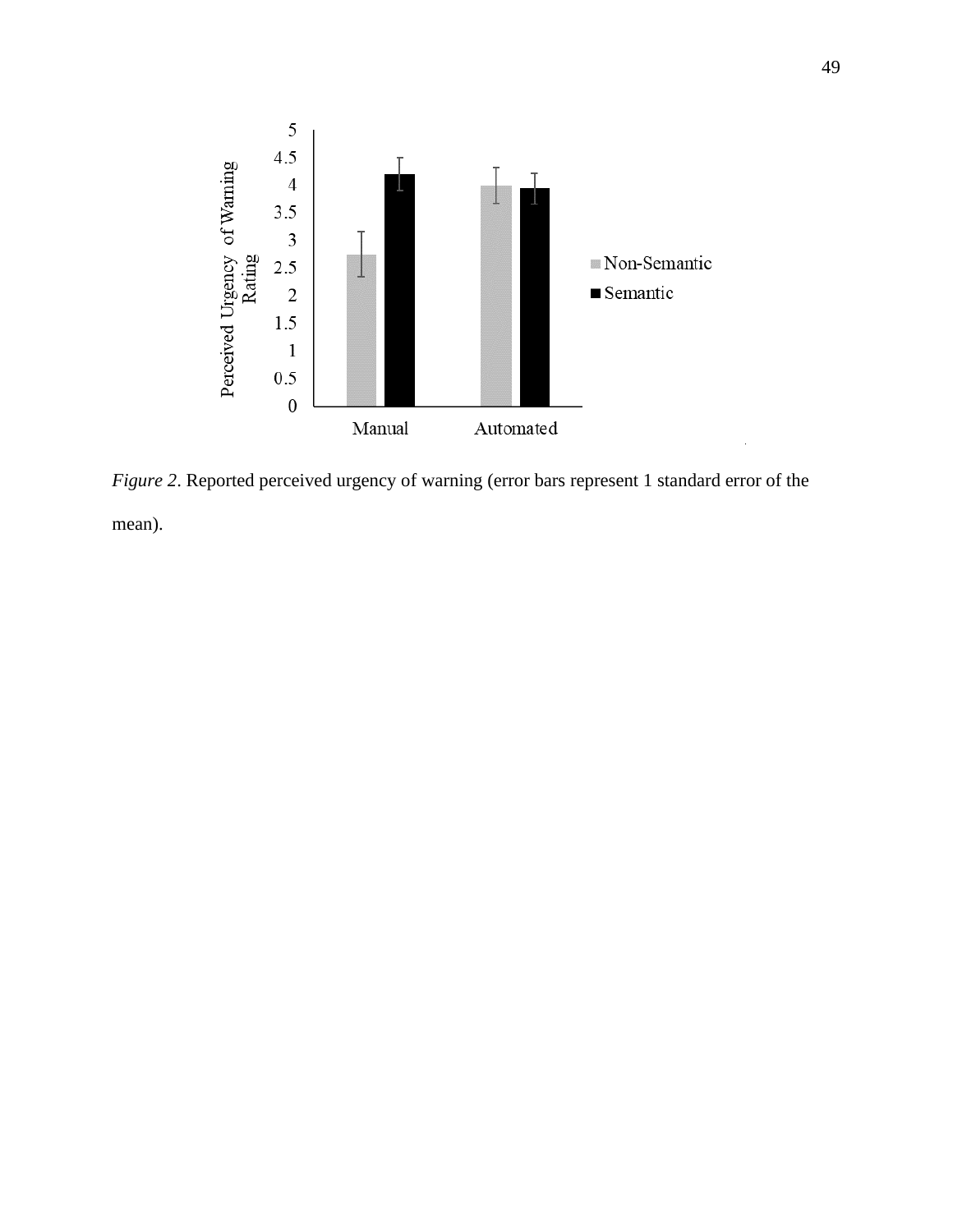All participants in the study were asked "Were you aware of the potential for vehicle hacking before this experiment?". Chi-squared analyses were used to determine if the number of participants with previous knowledge of vehicle hacking was significantly different due to level of automation or warning condition. For level of automation there was a significantly different number of participants with previous knowledge of vehicle hacking,  $\chi^2(1) = 12.77$ ,  $p < .001$ . However, for warning condition there was not a significantly different number of participants with previous knowledge of vehicle hacking,  $\chi^2(1) = 0.36$ ,  $p = .551$ . For specific counts of participants with previous hacking knowledge see Table 4 below. These findings suggest that there was a significant difference in the number of participants with previous knowledge of vehicle hacking attempts when examined based upon level of automation but not when examined based upon warning condition.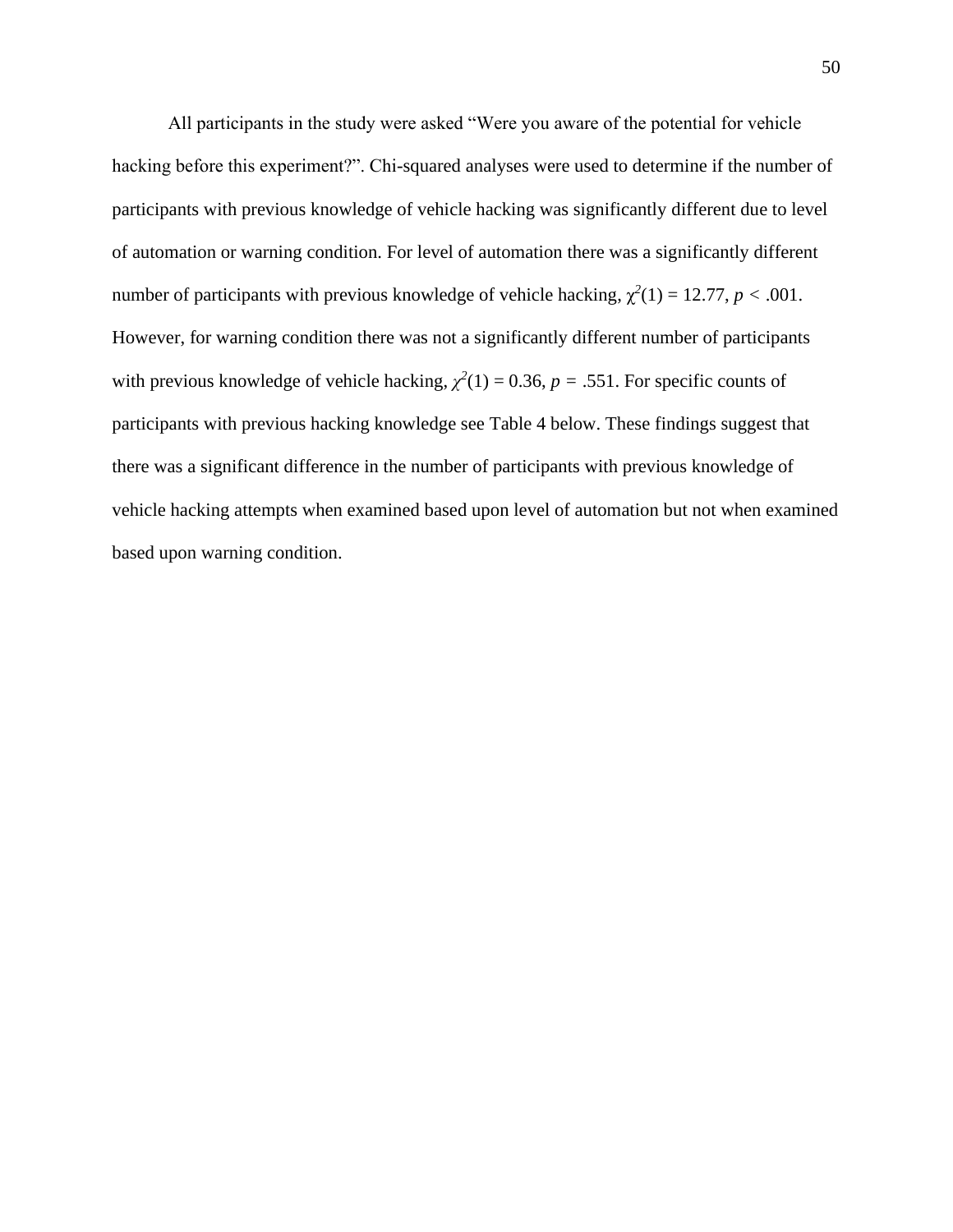## Table 4

|                               | Previous Knowledge of Vehicle<br><b>Hacking Potential?</b> |     |  |
|-------------------------------|------------------------------------------------------------|-----|--|
| Group                         | N <sub>0</sub>                                             | Yes |  |
| <b>Manual Non-Semantic</b>    | 17                                                         |     |  |
| <b>Manual Semantic</b>        | 18                                                         | 0   |  |
| <b>Automated Non-Semantic</b> | 13                                                         | 5   |  |
| <b>Automated Semantic</b>     | 10                                                         | 8   |  |
| Total                         | 58                                                         | 14  |  |

# *Count of Participants Who Reported Previous Knowledge of Vehicle Hacking*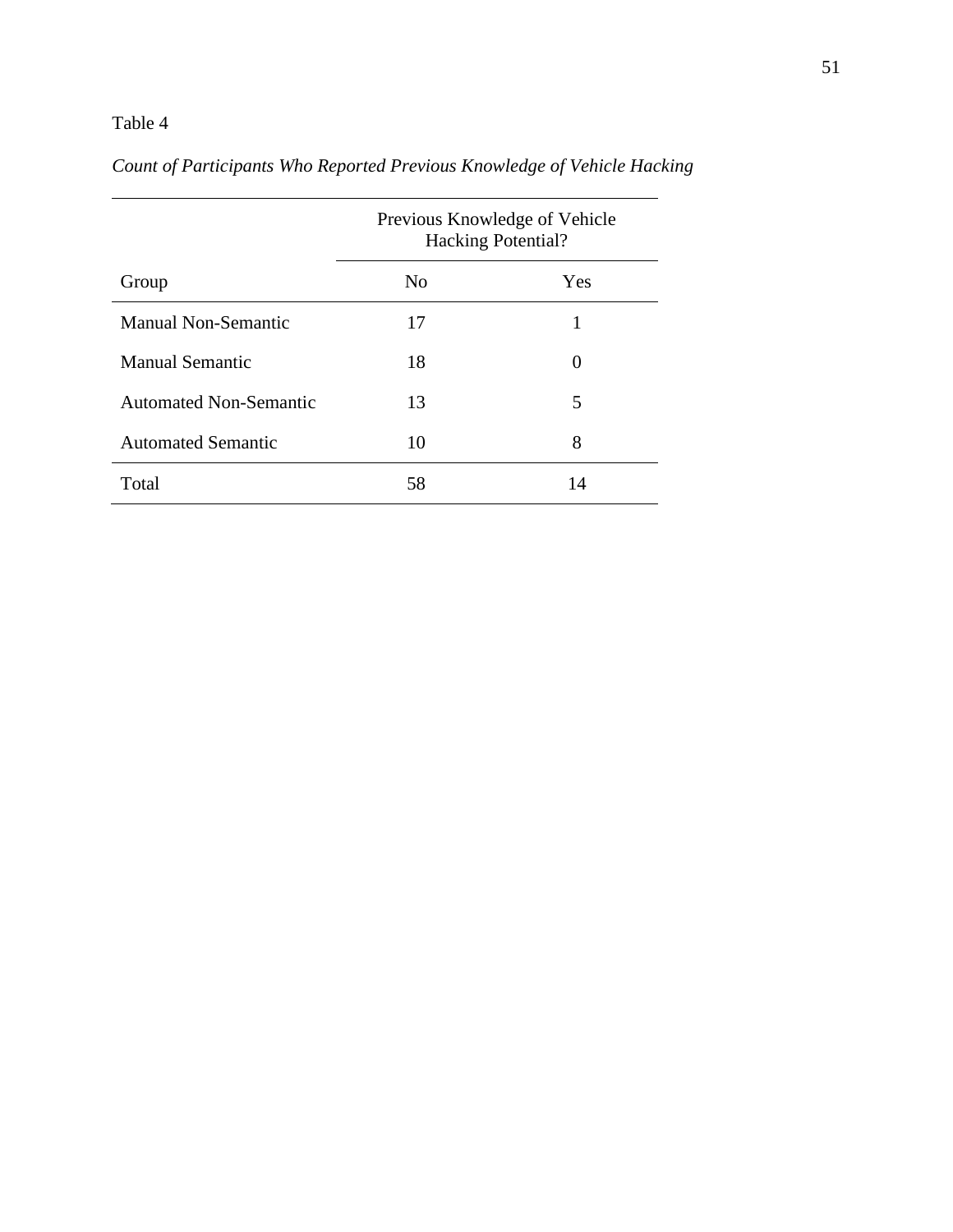#### **CHAPTER IV**

### **EXPLORATORY RESULTS**

The researcher performed several exploratory analyses that were not included in the proposed analyses to gain further insight into the effects of level of automation and warning condition on participants response quality. These measures of response quality included maximum steering wheel angle, maximum steering wheel angle over time, and maximum resulting acceleration. The measures of response quality used in the current study were included in order to gain more specific additional information about the participants responses to the vehicle hacking attempt. More detailed analysis of the quality of the responses may provide additional information about the hacking attempt responses above that provided by the hypothesized analysis.

**Maximum steering wheel angle.** The first exploratory analysis preformed pertained to maximum steering wheel angle which is measured in degrees. Maximum steering wheel angle was calculated by taking the difference of the angles of participant's initial wheel turn response greater than two degrees and the participant's largest (most severe) wheel turn across the duration of the hacking attempt (Shen & Neyens, 2017). Two degrees was used as the wheel response cutoff due to its use in the literature as the smallest number of degrees the steering wheel is required to move to count as a wheel response (Merat et al., 2012; Petermeijer et al., 2017; Radlmayr et al., 2014). Maximum steering wheel angle is an indication of response quality such that larger maximum steering wheel angle values are considered less safe.

Maximum steering wheel angle was analyzed using a 2x2 factorial ANOVA to determine if level of automation (Manual or Automated) or warning type (Semantic or Non-Semantic) had an effect on the participants maximum steering wheel angle. Before the ANOVA was conducted,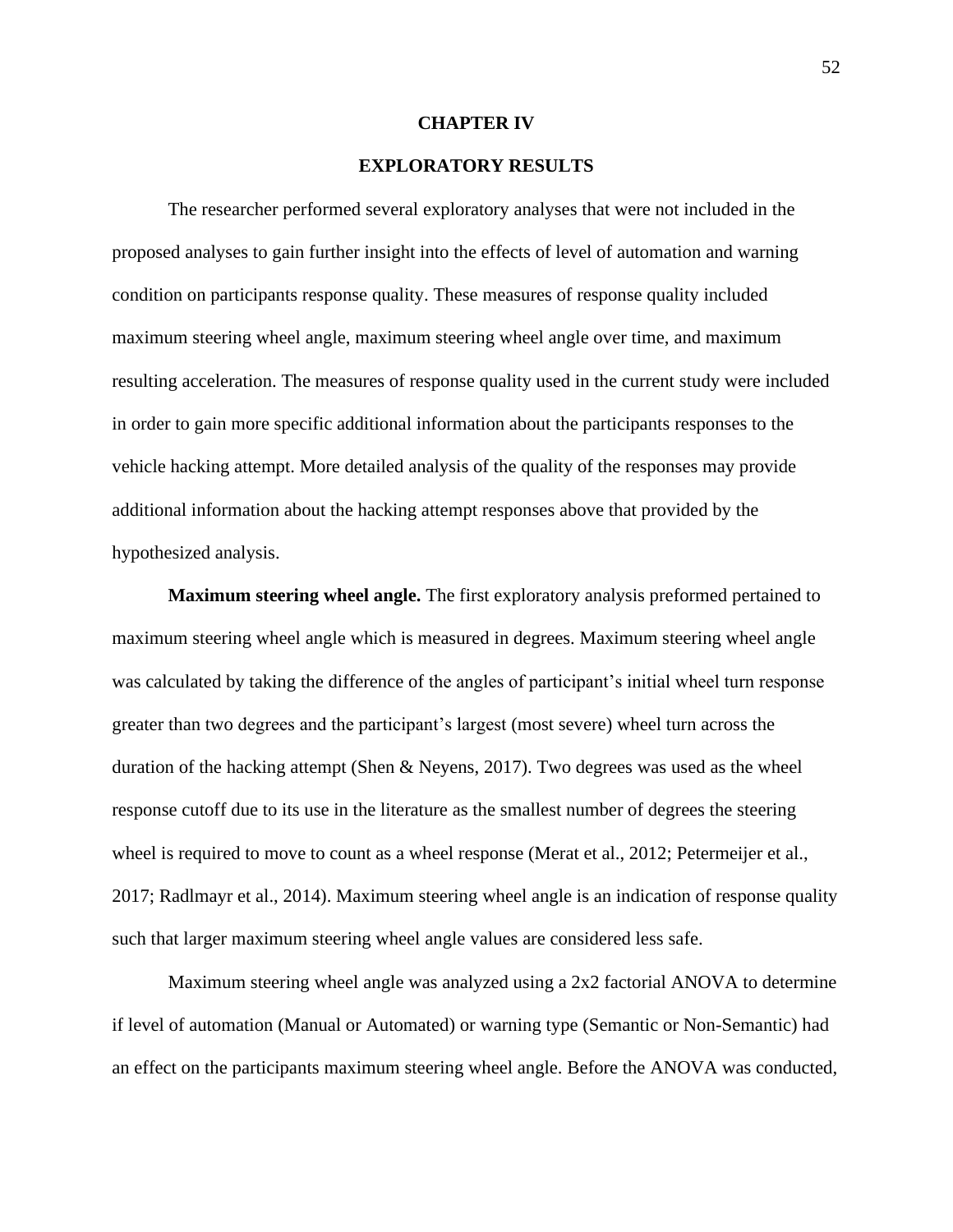the assumptions of normality, independence of observations, and homogeneity of variance were addressed for maximum steering wheel angle and the data was checked for significant outliers. There were no significant outliers and the skewness and kurtosis values of .94 and -.51 respectively suggest the data is sufficiently normal because they fall between the cutoff values of -1.96 and 1.96 which represent the 95% confidence interval of a standard normal z distribution (Gravetter & Wallnau, 2005). The assumption for independence of observations was addressed using participant randomization to study conditions (manual or automated driving, non-semantic or semantic warning). The assumption of homogeneity of variance was checked to ensure the variance of data in each condition was the same using a Levene's test. The results of the Levene's test on maximum steering wheel angle was significant with  $F(3, 68) = 3.77$ ,  $p = .015$ , and as such the assumption of homogeneity of variance was not met. ANOVA is sensitive to violations of homogeneity of variance, but this sensitivity is mitigated due to the equal sample sizes for each level of each independent variable (Sawyer, 2009).

There was a significant effect of level of automation on maximum steering wheel angle,  $F(3, 68) = 4.53$ ,  $p = .037$ ,  $\eta_p^2 = .06$  (See Figure 3). The mean maximum steering wheel angle for participants in the Manual driving group was  $M = 505.12$  ( $SD = 75.64$ ) and the mean maximum steering wheel angle for participants in the Automated driving group was  $M = 548.45$  (*SD* = 97.25). There was an effect of warning condition was not significant,  $F(3, 68) = 3.19$ ,  $p = .079$ ,  $\eta_p^2$  = .05 (See Figure 3). The mean maximum steering wheel angle for participants in the Semantic warning condition was  $M = 544.95$  ( $SD = 91.41$ ) and the mean maximum steering wheel angle for participants in the Non-Semantic condition was  $M = 508.61$  (*SD* = 84.34). There was not a significant interaction between level of automation condition and warning condition for maximum steering wheel angle,  $F(3, 68) = .026$ ,  $p = .873$ ,  $\eta_p^2 = .00$ .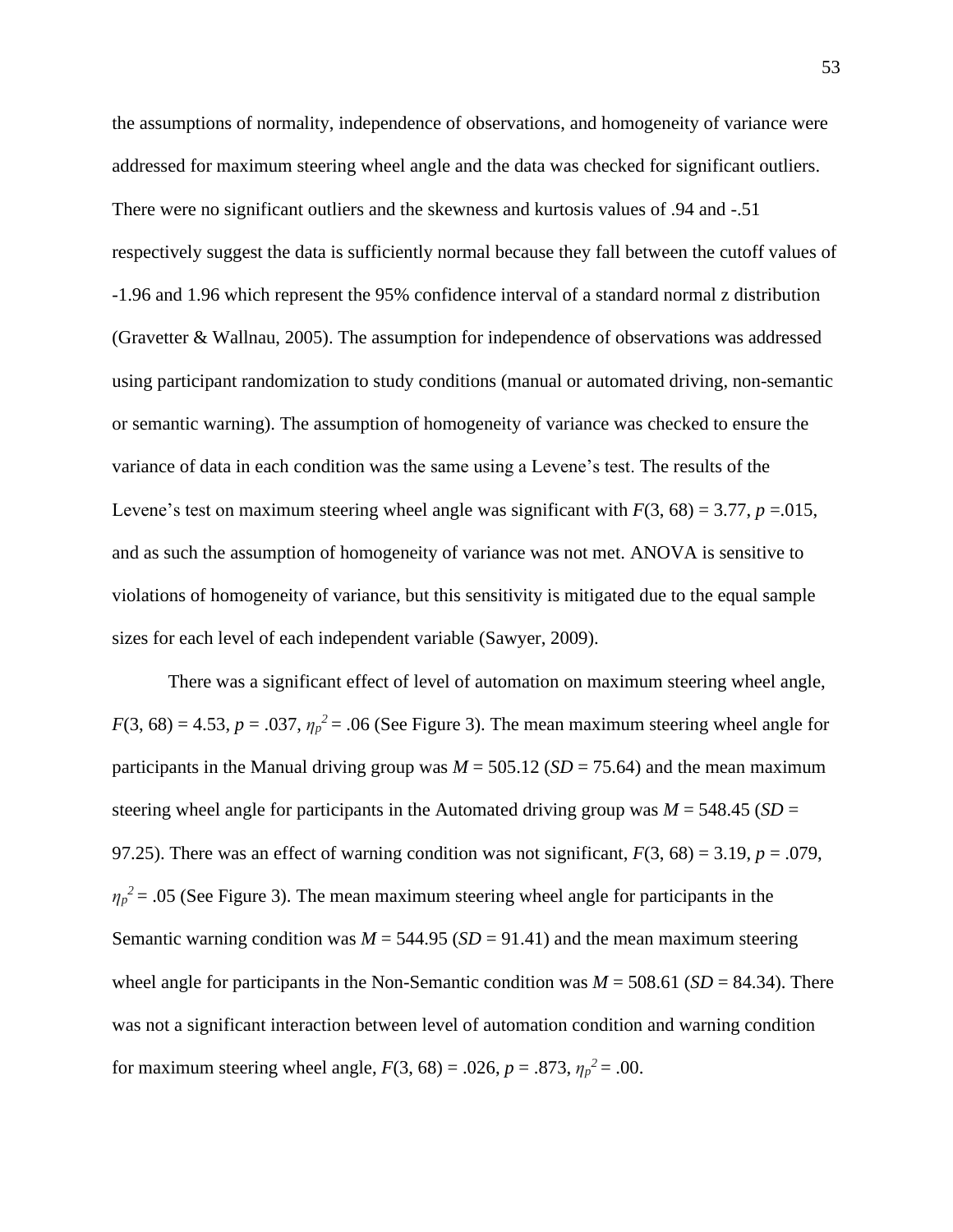

*Figure* 3. Maximum steering wheel angle (error bars represent 1 standard error of the mean).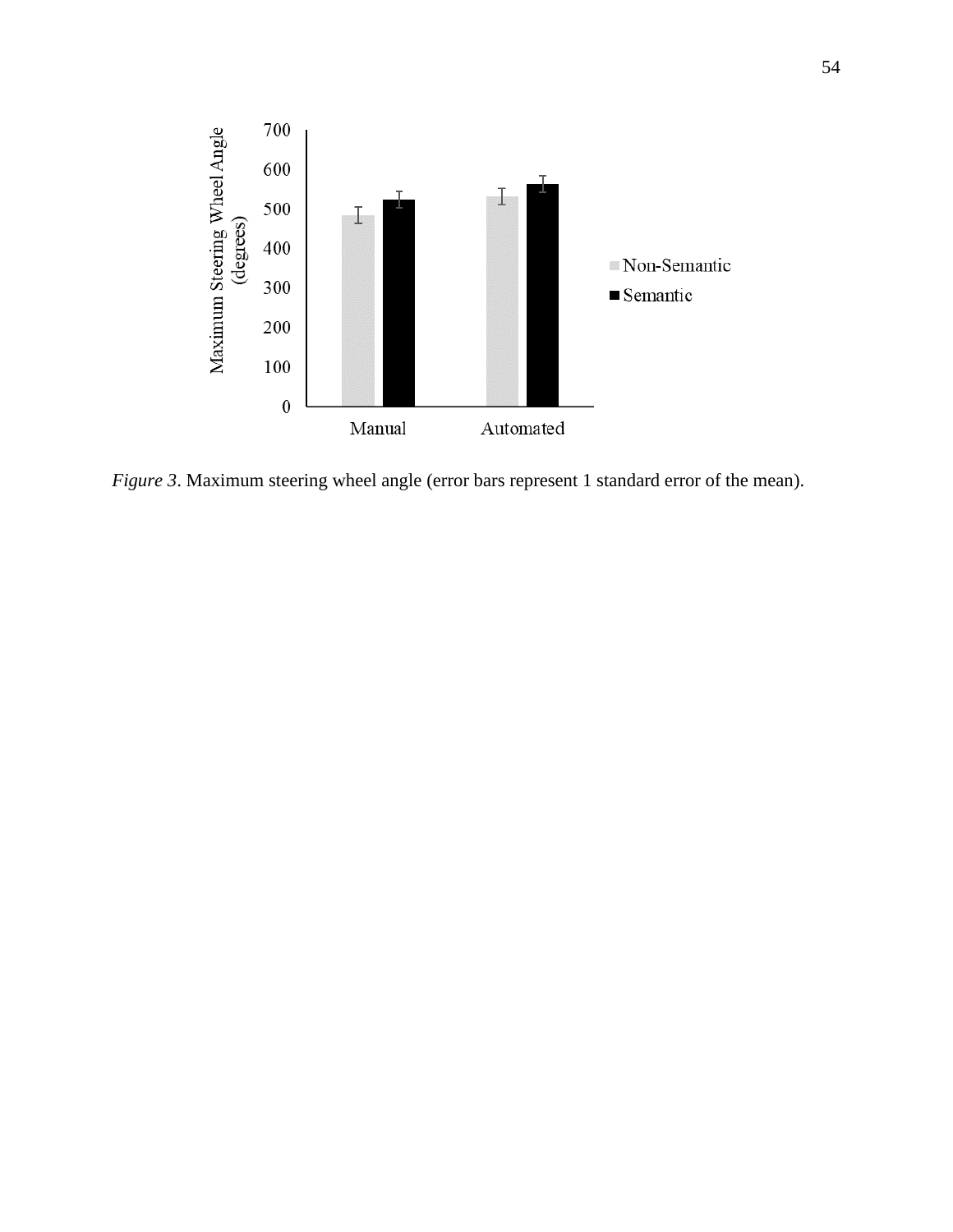**Maximum steering wheel angle over time.** In addition to maximum steering wheel angle, maximum steering wheel angle over time was calculated and is a unique use of the previously used maximum steering wheel angle dependent variable that was created to further analyze the results of the experiment. Maximum steering wheel angle over time was calculated by taking the calculated maximum steering wheel angle and dividing it by the time between the initial and largest reaction. Maximum steering wheel angle over time allowed researchers to quantify how quickly the participant turned the wheel from their initial response to their most severe response. Maximum steering wheel angle over time is a measure of response quality such that larger values are more dangerous responses based on how quickly the user turned the wheel from their initial turn to their most severe turn.

Maximum steering wheel angle over time was analyzed using a 2x2 factorial ANOVA to determine if level of automation (Manual or Automated) or warning type (Semantic or Non-Semantic) had an effect on the participants maximum steering wheel angle over time. Before the ANOVA was conducted the assumptions of normality, independence of observations, and homogeneity of variance were addressed for maximum steering wheel angle over time and the data was checked for significant outliers. There were no significant outliers and the skewness and kurtosis values of 1.29 and -.08 respectively suggest the data is sufficiently normal because they fall between the cutoff values of -1.96 and 1.96 which represent the 95% confidence interval of a standard normal z distribution (Gravetter  $\&$  Wallnau, 2005). The assumption for independence of observations was addressed using participant randomization to study conditions (manual or automated driving, non-semantic or semantic warning). The assumption of homogeneity of variance was checked to ensure the variance of data in each condition was the same using a Levene's test. The results of the Levene's test on maximum steering wheel angle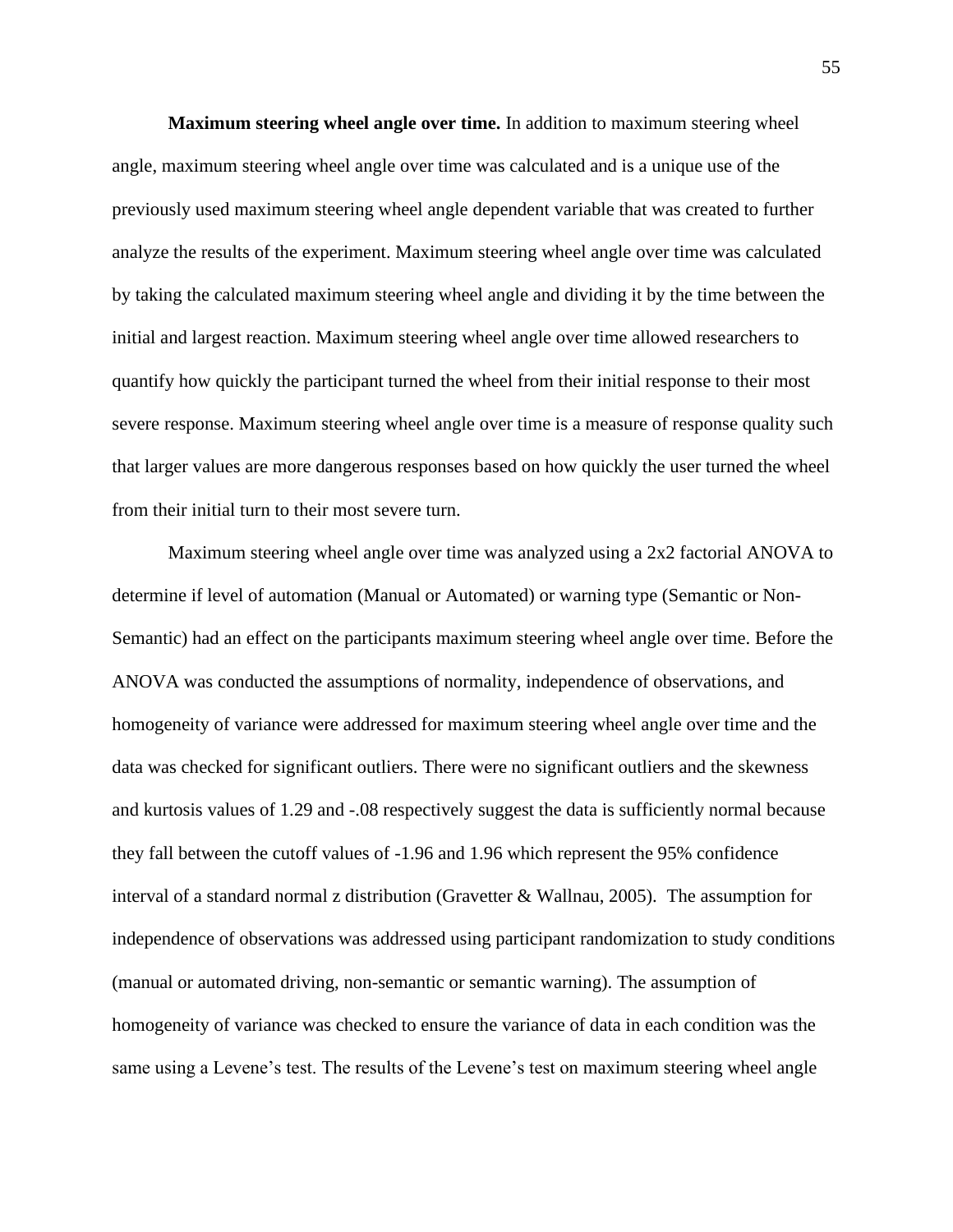over time was significant with  $F(3,68) = 2.97$ ,  $p = .04$ , and as such the assumption of homogeneity of variance was not met. The violation of ANOVA's assumption of homogeneity of variance is mitigated due to the equal sample sizes for each level of each independent variable (Sawyer, 2009).

There was not a significant effect of level of automation on maximum steering wheel angle over time with *F* (3,68) = .65,  $p = .424$ ,  $\eta_p^2 = .01$ . The mean maximum steering wheel angle over time for participants in the Manual driving group was *M* = 202.19 (*SD* = 103.43) and the mean maximum steering wheel angle over time for participants in the Automated driving group was  $M = 221.66$  (*SD* = 102.43). There was no significant effect of warning condition on maximum steering wheel angle over time with  $F(3,68) = 1.41$ ,  $p = .240$ ,  $\eta_p^2 = .02$ . The mean maximum steering wheel angle over time for participants in the Semantic warning condition was  $M = 197.59$  (*SD* = 86.32) and the mean maximum steering wheel angle over time for participants in the Non-Semantic condition was  $M = 226.27$  (*SD* = 116.24). There was not a significant interaction between level of automation condition and warning condition for maximum steering wheel angle over time with  $F(3,68) = 1.04$ ,  $p = .312$ ,  $\eta_p^2 = .02$ .

**Maximum resulting acceleration.** An additional measure of response quality was also collected. Maximum resulting acceleration is calculated by taking the square root of the sum of the squared values of the vehicles longitudinal and lateral accelerations and is presented in  $m/s^2$ (Gold et al., 2013; Hergeth, Lorenz, & Krems, 2017). If maximum resulting accelerations are high and approach the physical limits of the vehicle and the vehicle's tires, the vehicle may become unstable. Thus, lower maximum resulting accelerations are safer and considered better quality responses.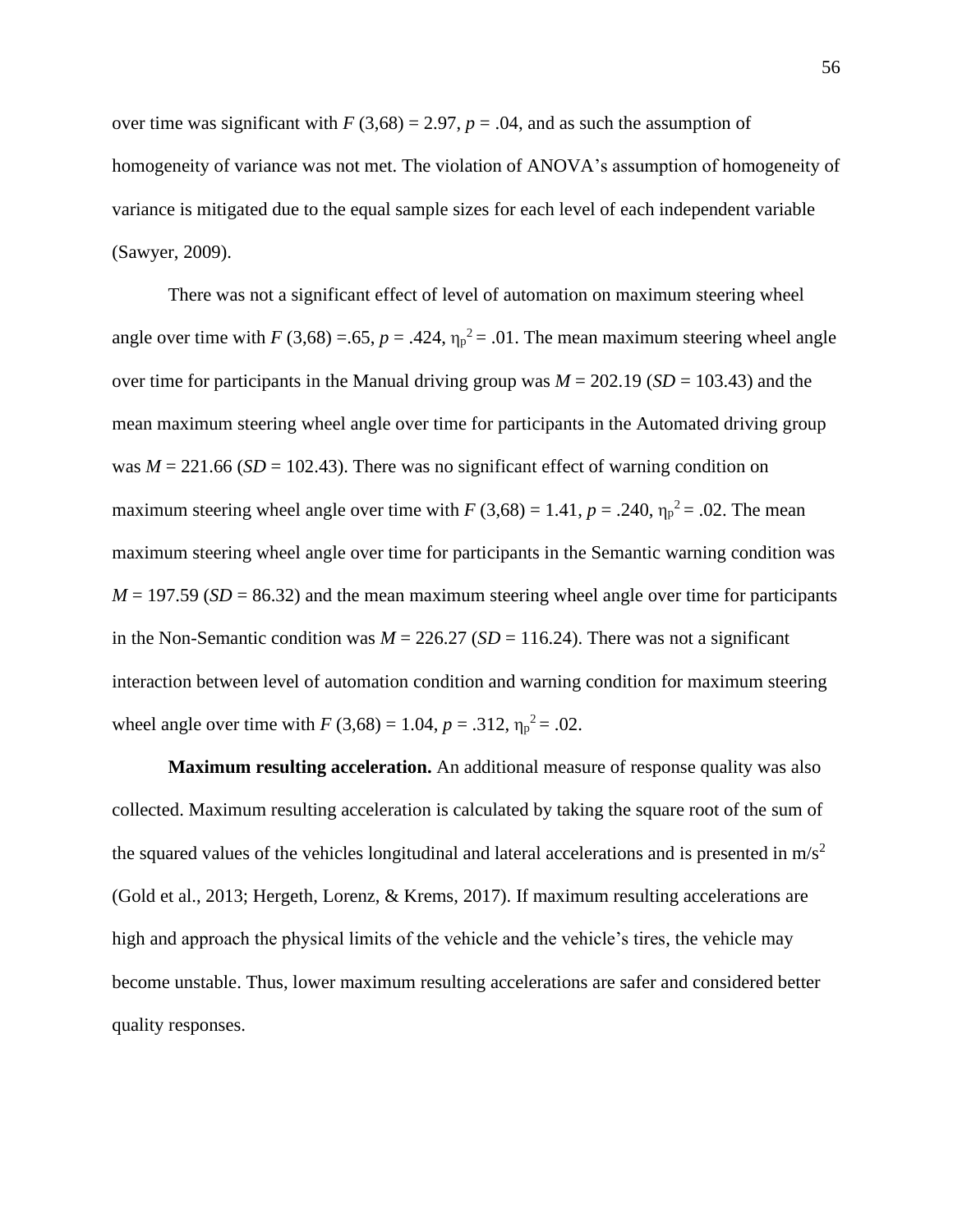Before the maximum resulting acceleration data was analyzed across driving and warning conditions the assumptions of ANOVA were checked. There were ten significant outliers in the maximum resulting acceleration data. The skewness and kurtosis values of 1.46 and .39 respectively suggest the data is sufficiently normal because they fall between the cutoff values of -1.96 and 1.96 which represent the 95% confidence interval of a standard normal z distribution (Gravetter & Wallnau, 2005). The assumption for independence of observations was addressed using participant randomization to study conditions (manual or automated driving, non-semantic or semantic warning). The assumption of homogeneity of variance was checked to ensure the variance of data in each condition was the same using a Levene's test. The results of the Levene's test on maximum resulting acceleration was not significant with  $F(3,68) = 2.30$ ,  $p =$ .085 and as such the assumption of homogeneity of variance was met.

A 2\*2 factorial ANOVA was performed to determine if level of automation (Manual or Automated) or warning type (Semantic or Non-Semantic) had an effect on the participants maximum resulting acceleration values. There was not a significant effect of level of automation on maximum resulting acceleration with  $F(3,68) = .53$ ,  $p = .469$ ,  $\eta_p^2 = .01$ . The mean maximum resulting acceleration value for participants in the Manual driving group was  $M = 24.71$  (*SD* = 2.53) and the mean maximum steering wheel angle over time for participants in the Automated driving group was  $M = 25.19$  ( $SD = 3.03$ ). There was no significant effect of warning condition on maximum resulting acceleration with  $F(3,68) = 1.48$ ,  $p = .229$ ,  $\eta_p^2 = .02$ . The mean maximum resulting acceleration value for participants in the Semantic warning condition was  $M = 25.35$  $(SD = 2.95)$  and the mean maximum resulting acceleration value for participants in the Non-Semantic condition was  $M = 24.55$  (*SD* = 2.58). There was not a significant interaction between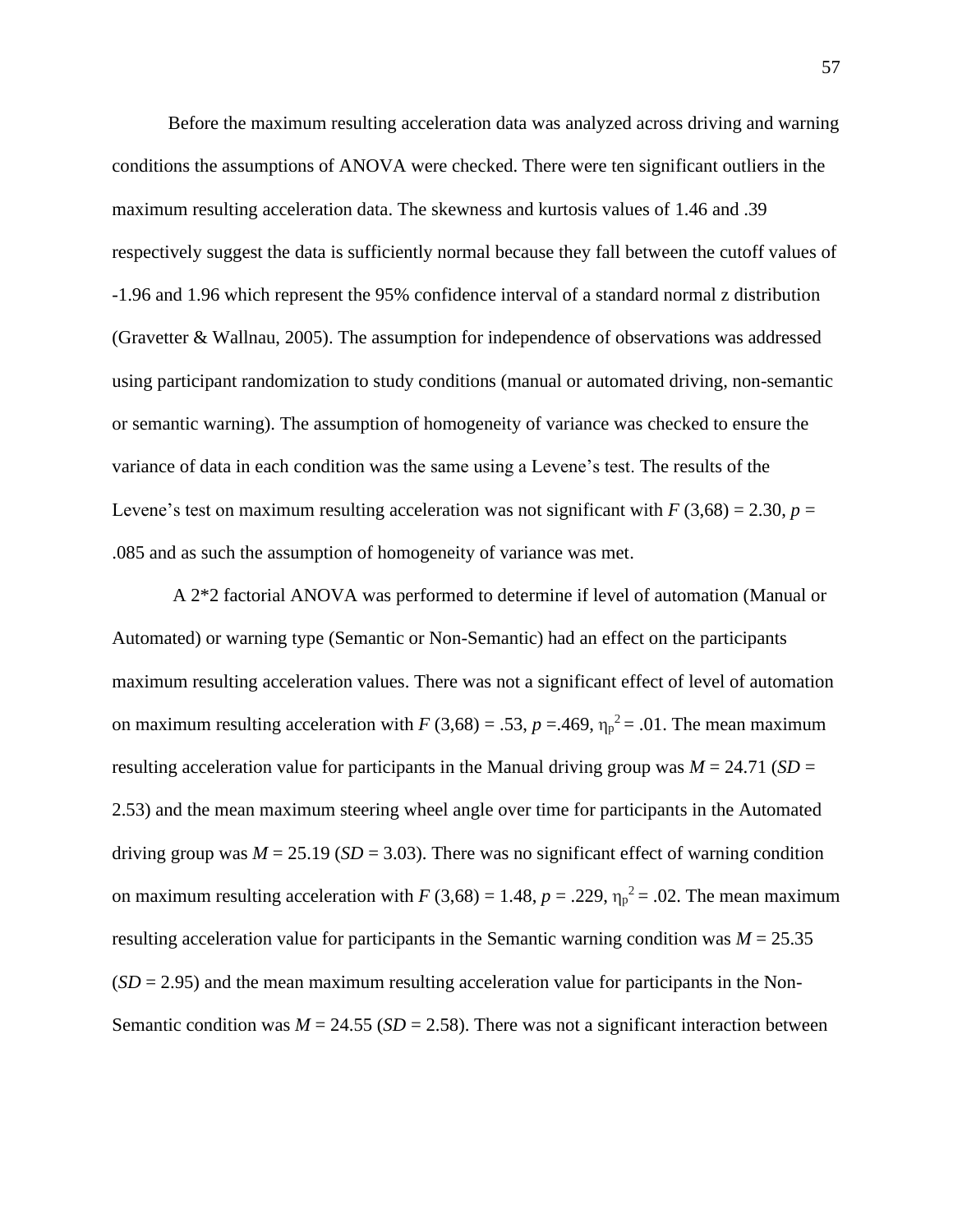level of automation condition and warning condition for maximum resulting acceleration with *F*

 $(3,68) = .008, p = .929, \eta_p^2 = .00.$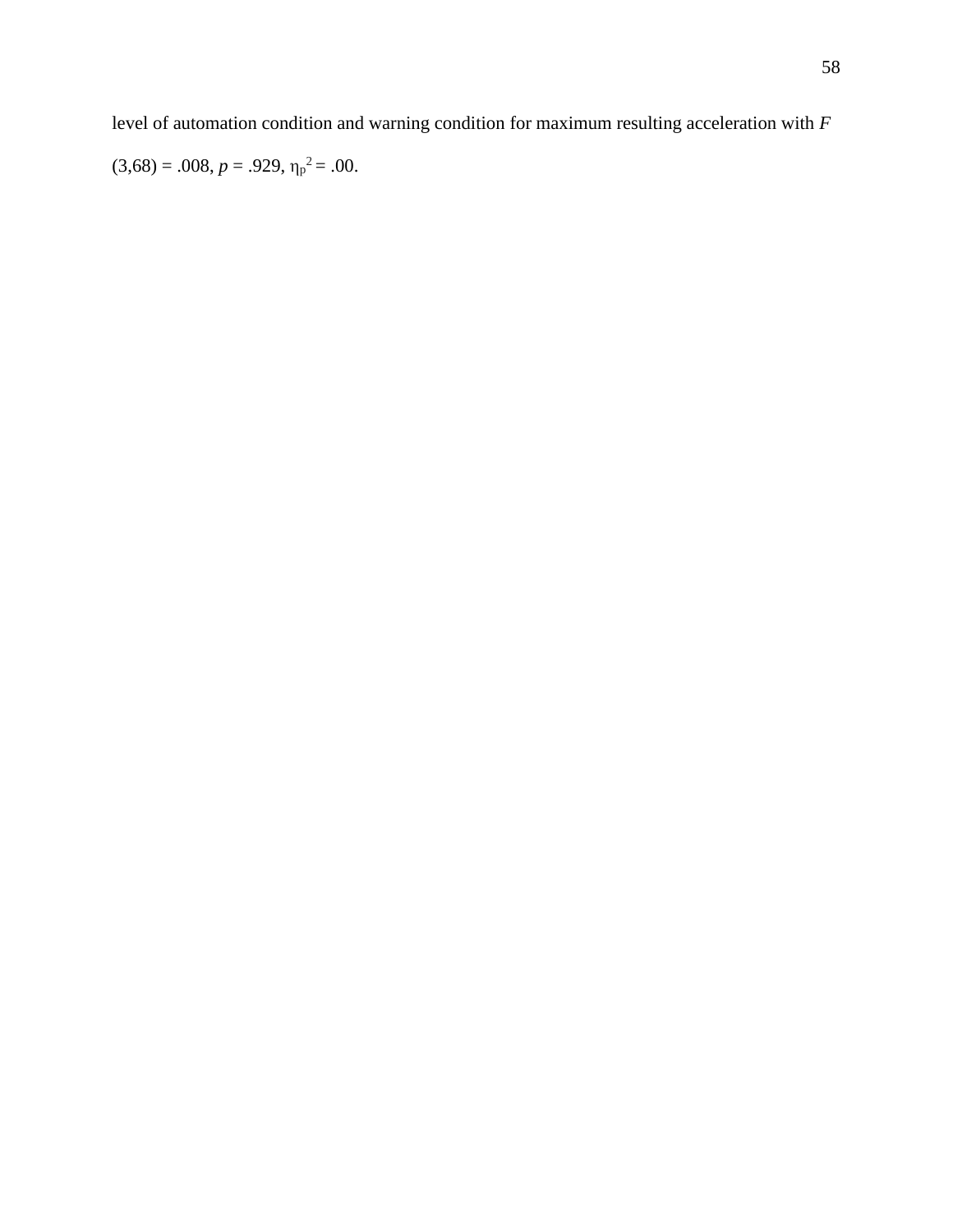#### **CHAPTER IV**

#### **DISCUSSION**

The primary objective of this study was to determine if the level of automation used to control the vehicle and the type of auditory warning, affected the driver's response to novel critical events. This was accomplished by comparing manual driving and automated driving and providing either a semantic or non-semantic warning to the driver before the onset of the vehicle hacking attempt that served as the novel critical event. The driver's TTC, response method, the amount of successful responses, and three measures of response quality were analyzed based upon the level of automation and warning type that the driver was randomly assigned. The results of the experiment suggest that level of automation may not affect how quickly people respond to vehicle hacking attempts when the hacking attempt is preceded by an auditory warning. In addition, the way participants responded to the hacking attempt and the amount of successful responses to the hack, were very similar regardless of level of automation or warning type. However, exploratory analyses provided some evidence that manual driving may lead to safer responses to critical events as shown by the lower maximum steering wheel angles in the manual driving condition. Additionally, exploratory analyses suggested that semantic warnings are more often interpreted correctly overall and semantic warnings lead to higher reported urgency, specifically when manually driving the vehicle.

#### **Level of Automation: TTC**

The first major manipulation used in the current study was the level of automation used to control the vehicle. The current study hypothesized that level of automation would affect participants TTC values such that participants in the manual driving condition would have higher TTC values than participants in the automated driving condition (Hypothesis 1). The current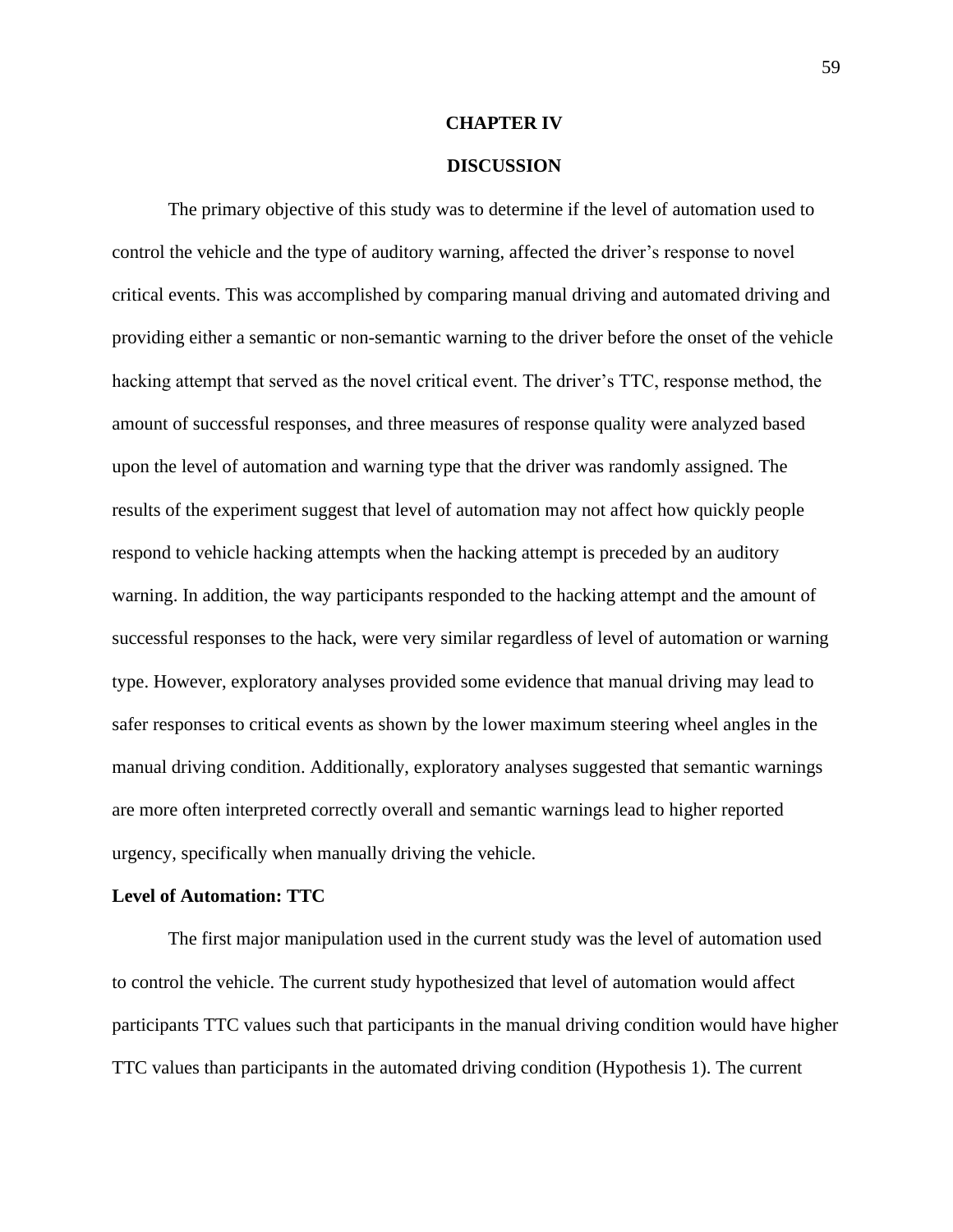experiment did not find a significant effect of level of automation on TTC, and as such, support for Hypothesis 1 was not found. This finding is not consistent with previous research in the field.

The null findings for TTC, while not hypothesized, do partially coincide with the findings of Merat et al. (2012) who also did not find a difference in how quickly participants responded based upon automation level when no secondary task was present. The presence of a secondary task has been shown to increase the SA deficit caused by the level of automation in the driving domain by further distracting the driver from the primary task. The current study also did not have a secondary task which may have been a reason why no TTC differences were found. When no secondary task is present, it is possible that the level of SA is not sufficiently lowered in the automated driving group to lead to significant differences in their responses to the hacking attempt.

Past research by Gold et al. (2013) and Shen and Neyens (2017) both examined the effect of manual and automated driving on participant responses to critical events similar to the current experiment. They both found significant advantages, in terms of reaction time, for the manual driving condition over the automated driving condition. In addition, when comparing semiautomated and highly automated driving, Strand et al. (2014) found faster reactions times for participants in the semi automation condition than in the highly automated condition. The researchers explained the results of these past experiments by positing that the faster reaction times for drivers in the manual and lower automation conditions could be due to higher levels of SA compared to the automated driving conditions.

For the current experiment, the TTC values were very similar for both levels of automation which does not support our hypothesis or match past findings in the literature. The lack of differences between the two levels of automation for TTC could suggest that there was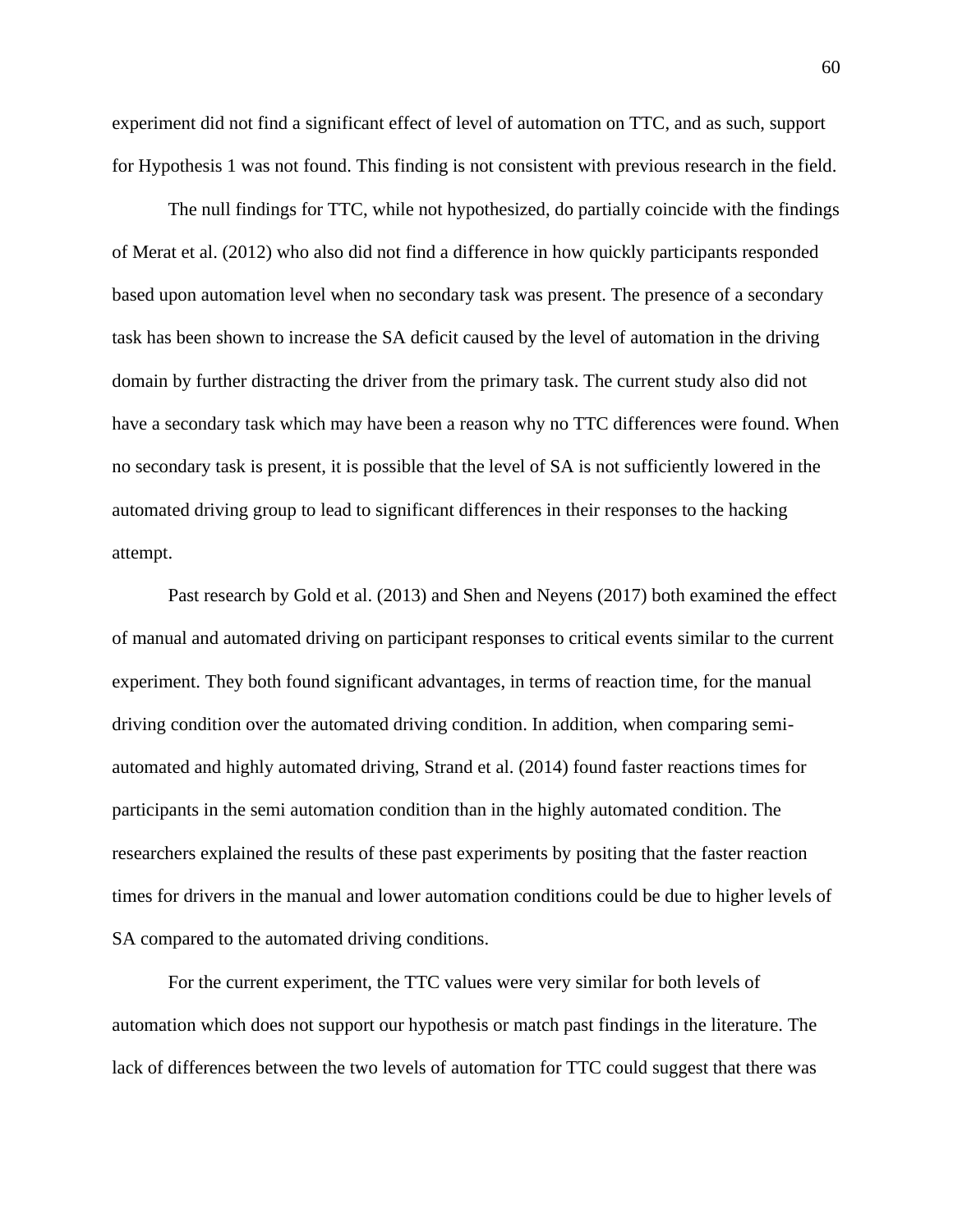not a difference in level of SA between manual and automated driving like there was in the past studies by Gold et al. (2013), Strand et al. (2014), and Shen and Neyens (2017). This lack of a difference in TTC and potentially SA, could be due to the auditory warning that was presented to all participants before the hack began. By providing a warning beforehand, it is possible that participants in each group had the duration of the warning (2 seconds) to gain SA, and as such, members in both groups were prepared to respond to the critical event by the time it occurred. In addition, Gold et al. (2013), Strand et al. (2014), and Shen and Neyens (2017) used more traditional driving event scenarios such as braking for a vehicle in front or changing lanes to avoid an upcoming obstacle as their critical event. These methodologies are different than the complex and novel hacking scenario used in the current study.

In summary, the novelty of the vehicle hacking attempt used in the current study may have led to the findings that are inconsistent with the results of Gold et al. (2013), Strand et al. (2014), and Shen and Neyens (2017). The current finding suggests that the level of automation present does not affect how quickly participants are able to respond to the critical event. This inconsistency could be due to the lack of a secondary task, resulting in less differences in SA in the current study, similar to Merat et al.'s. (2012) study. It could also be due to the addition of the warning before the critical event, which possibly eliminated the SA differences between the levels of automation. This may have led to a ceiling effect for TTC, such that all participants responded to the critical event very quickly, eliminating the potential differences between the driving groups. We did not find a significant difference between manual and automated driving for TTC which is contrary to the previous literature, potentially due to the warning implementation time and its effect on participants SA levels. Despite this, the benefit of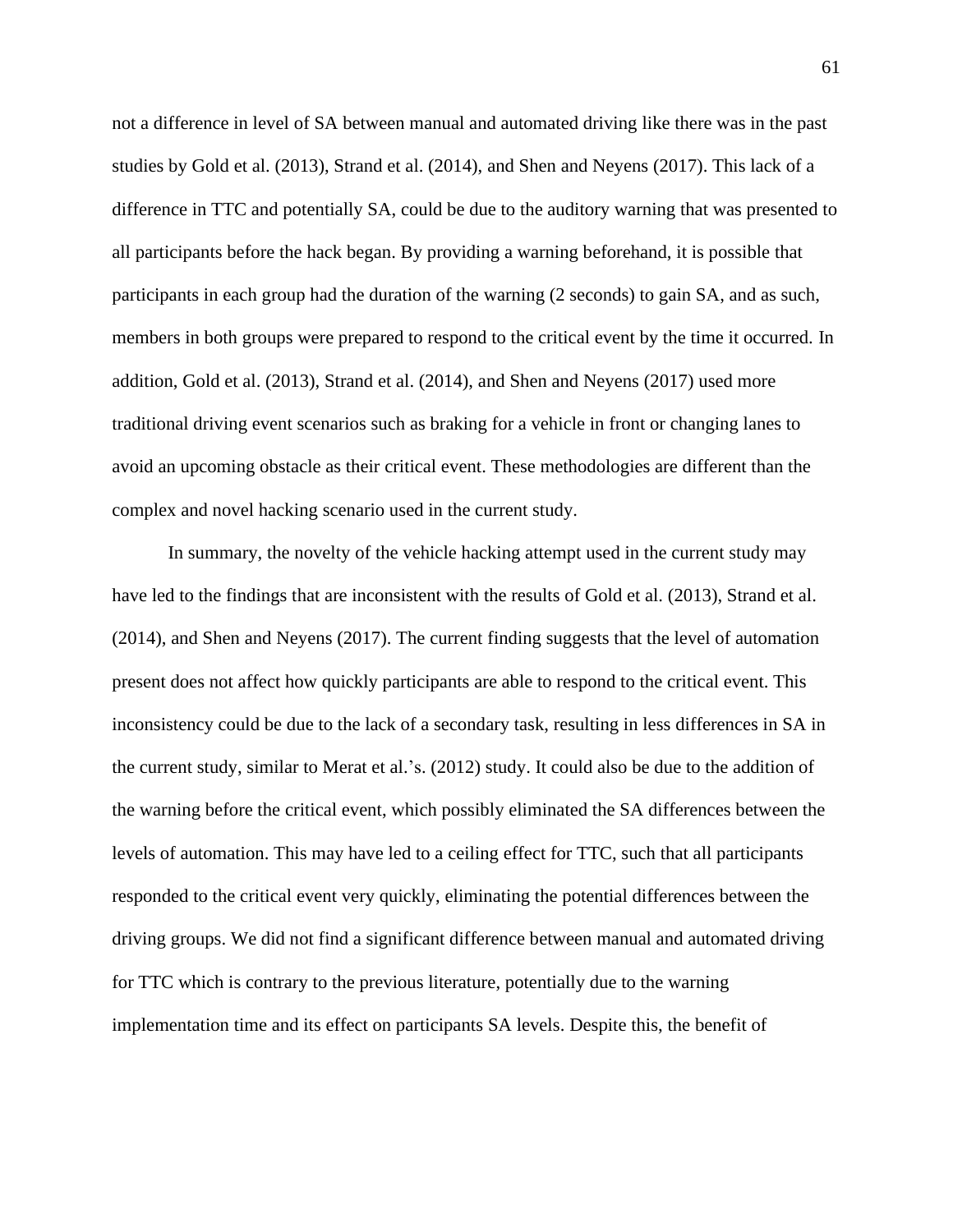providing warnings before the actual critical event was highlighted as shown by the extremely high TTC values found across all experimental groups.

#### **Level of Automation: Successful Responses**

The next goal of the study was to determine if the level of automation condition affected the participants ability to successfully respond to the hacking attempt and safely resume control of the vehicle. In order to examine this, the current study compared the amount of successful responses to the hacking attempt between the manual and automated driving groups. In the current experiment, participants in the manual driving group were expected to have more successful responses than participants in the automated driving condition. Only three of the seventy-two participants were able to successfully respond to the hacking attempt and all three were in the automated driving condition. The statistical analysis did not find a significant difference in successful responses between the two levels of automation. The current study did not find significantly different numbers of successful responses to the vehicle hacking attempt in the manual and automated driving conditions. Based on this finding, the current study did not find support for Hypothesis 2.

Strand et al. (2014), in addition to other previous studies (Gold et al., 2013, & Shen and Neyens, 2017) suggested that participants in the manual and semi-automated driving groups would have more successful responses to the critical event than participants in the automated driving group. The past authors attributed the higher amount of safe responses to the critical event to higher levels of SA for those in semi-automated or manual driving. They suggested that higher SA levels for participants was crucial for adequate responses and that higher automation levels lead to participants that are more "out-of-the-loop". These findings were not replicated in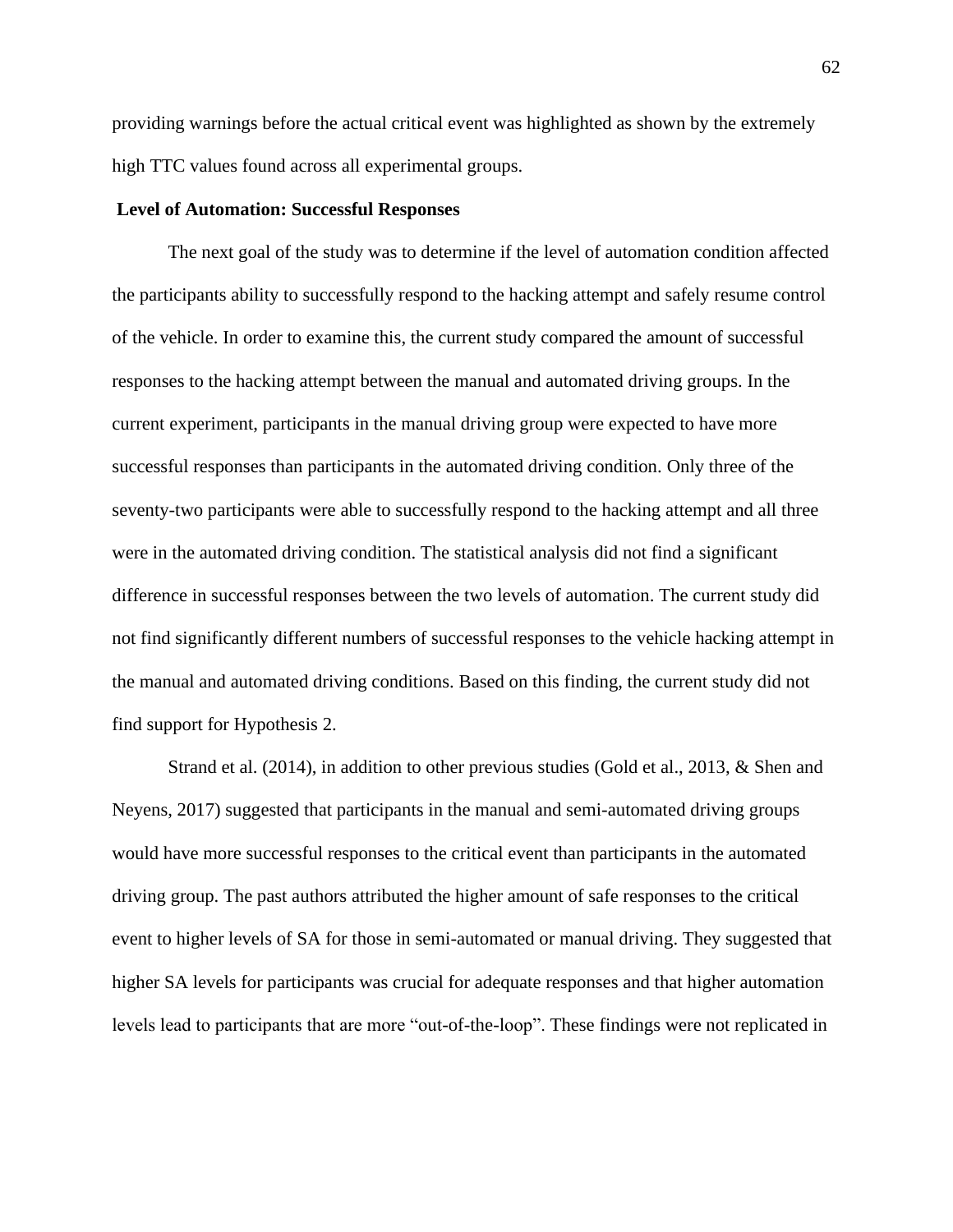the current experiment possibly due to the potential lack of differences in SA shown by the very similar TTC values for both level of automation conditions.

The overall low successful response rate across all participants (3 successful attempts in 72 critical events) suggests that the hacking scenario may have been too difficult for the participants to safely respond, due to its novel and complex nature. The past studies by Gold et al. (2013), Strand et al. (2014), and Shen and Neyens (2017) used simpler critical event scenarios such as a lane change due to a stalled vehicle which may contribute to their significant results. In contrast, they suggested the use of more complex and novel critical events for future research. The hacking scenario used in the current study included vehicles and buildings in a cityscape and the closeness of objects that needed to be avoided may have made the scenario too difficult for participants to avoid while also attempting to combat the effects of the hacking attempt.

In summary, there was no significant difference for successful responses between the two levels of automation which is not consistent with previous findings in the literature. This finding suggests that the level of automation present does not affect the participants likelihood of successfully responding to the critical event. Our null result is potentially due to the elevated difficulty and complexity of the scenario and the hacking attempt as shown by the very low number of successful responses as well as the elevated SA levels due to the early onset of the warning.

#### **Level of Automation: Response Method**

Next, we wanted to determine if the level of automation led to different response methods (wheel turns, pedal presses, etc.) to the vehicle hacking attempt critical event. We hypothesized that participants in the manual driving condition would have different response methods than the participants in the automated driving condition potentially due to a difference in SA between the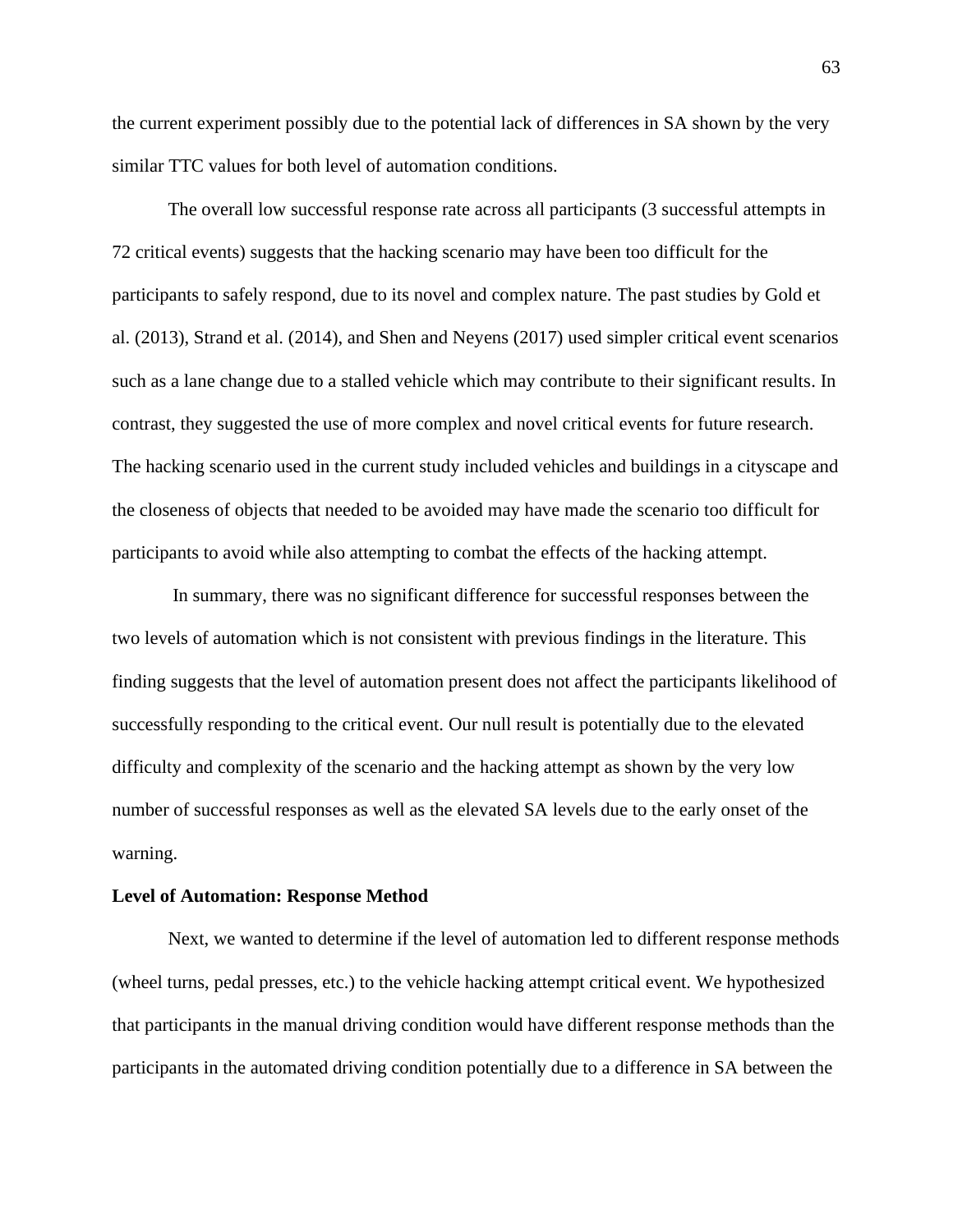two groups. It was expected that more pedal press responses would be found in the automated condition as they brake to give themselves more time to gather information about the situation and decide upon the correct method of response. The current study did not find significant differences in respond method in the manual and automated driving conditions. Approximately 89% of all responses to the vehicle hacking critical event were wheel turns and there were equal amounts of wheel turn and wheel turn/pedal press responses in the manual and automated driving groups. Based on these findings, we did not find support for Hypothesis 3.

Past research by Gold and colleagues (2013) found that participants in the automated driving group had slower reaction times due to lower levels of SA. Further, when the participants had less time to react to the critical event due to their lower SA levels the participants were more likely to use the brake than to use a wheel turn to steer the vehicle. Gold et al. posited that this tendency to brake rather than to steer as a first reaction was likely an attempt by the participants to give themselves more time to gather SA about the critical event and their surroundings before making the decision of how to appropriately respond. This explanation and accompanied results were not found in the current experiment, potentially due to a lack of differences in SA between the manual and automated driving conditions in the current study.

There are a couple of potential reasons for the inconsistency with Gold and colleague's study and the current experiment's null result. Implementing the warning before the hacking attempt potentially led to higher levels of SA across both levels of automation and provided a window of time for the participant to attend to the vehicle and analyze the situation before the hacking attempt actually began. This could explain why the participants used a wheel turn as a first response rather than a brake press since they may not have needed to create additional extra time to analyze their situation. The potentially higher SA levels across both levels of automation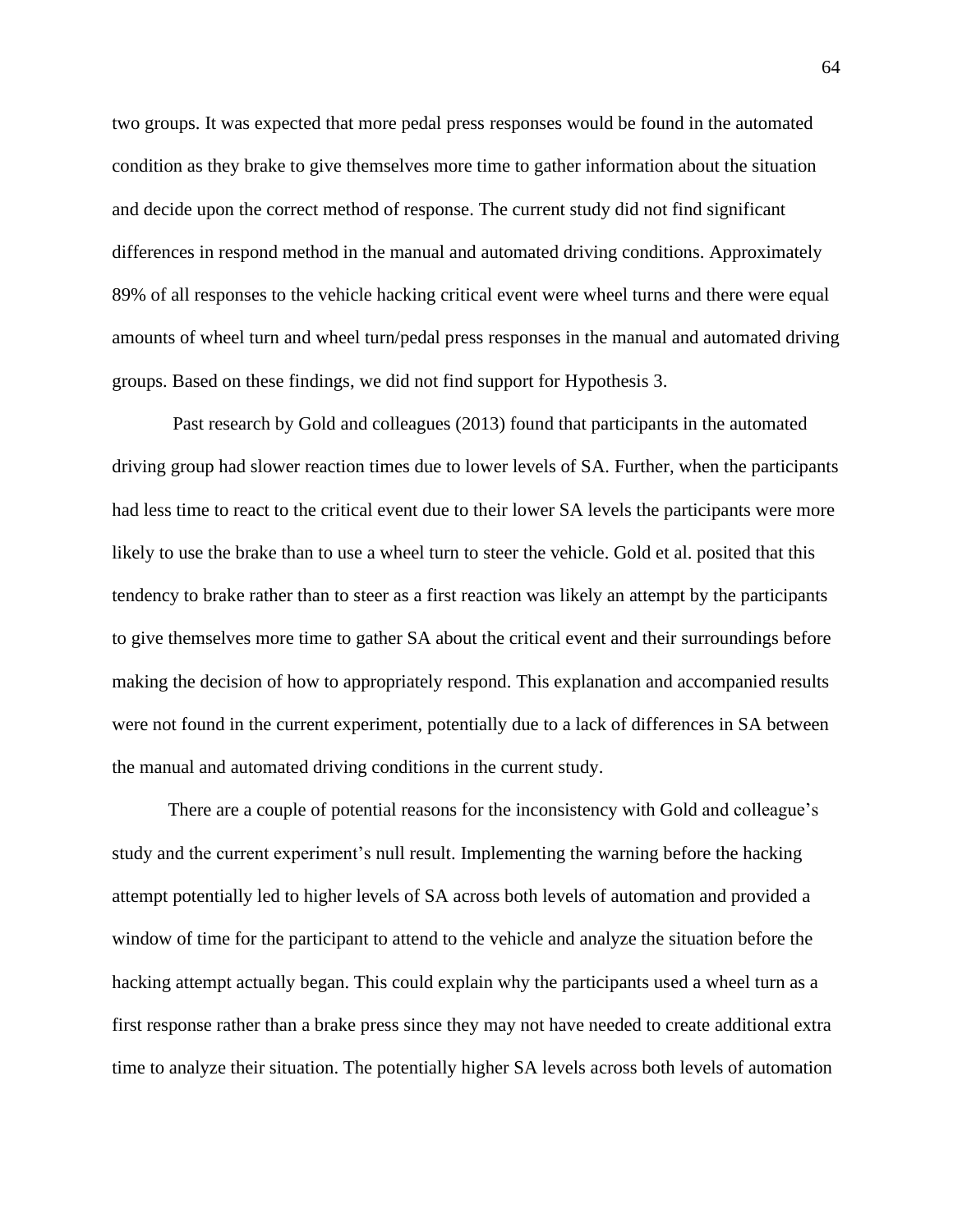could also have led to the participants typically using a wheel turn as their response method to the hacking attempt.

Another potential reason for the null result was the way the hacking attempt was implemented. The hacking attempt itself caused the vehicle to change direction and veer off the road. Had the hacking attempt required the vehicle to avoid an object directly in front of them it is possible they would have been more likely to use the brake as found in Gold et al.'s (2013) study. In essence, the way that the hack occurred, and its change of direction may have been the reason why the participant predominately used a wheel turn to combat the direction change rather than a brake press.

In sum, there was no significant difference in response method between the manual and automated driving groups. This result suggests that the level of automation present does not affect the way drivers respond to critical events. This result is not consistent with past findings or the theory of SA (Endsley, 1995). The lack of a difference between the two groups is potentially due to elevated SA levels for both groups due to the preemptive warning and the nature of the hacking attempt. Further research in needed into this domain as the complexity of the current experiment may have led to results that are not indicative of all driving situations.

### **Warning Type**

In addition to level of automation, the current study also manipulated the content of the auditory warning that each participant received. The warnings contained either a tone or a semantic statement and we aimed to determine if the semantic content within a warning affected the participants responses to the vehicle hacking attempt. It was hypothesized that participants in the semantic warning condition would have higher TTC values than participants in the nonsemantic warning condition. This expectation was based upon the idea that warning type would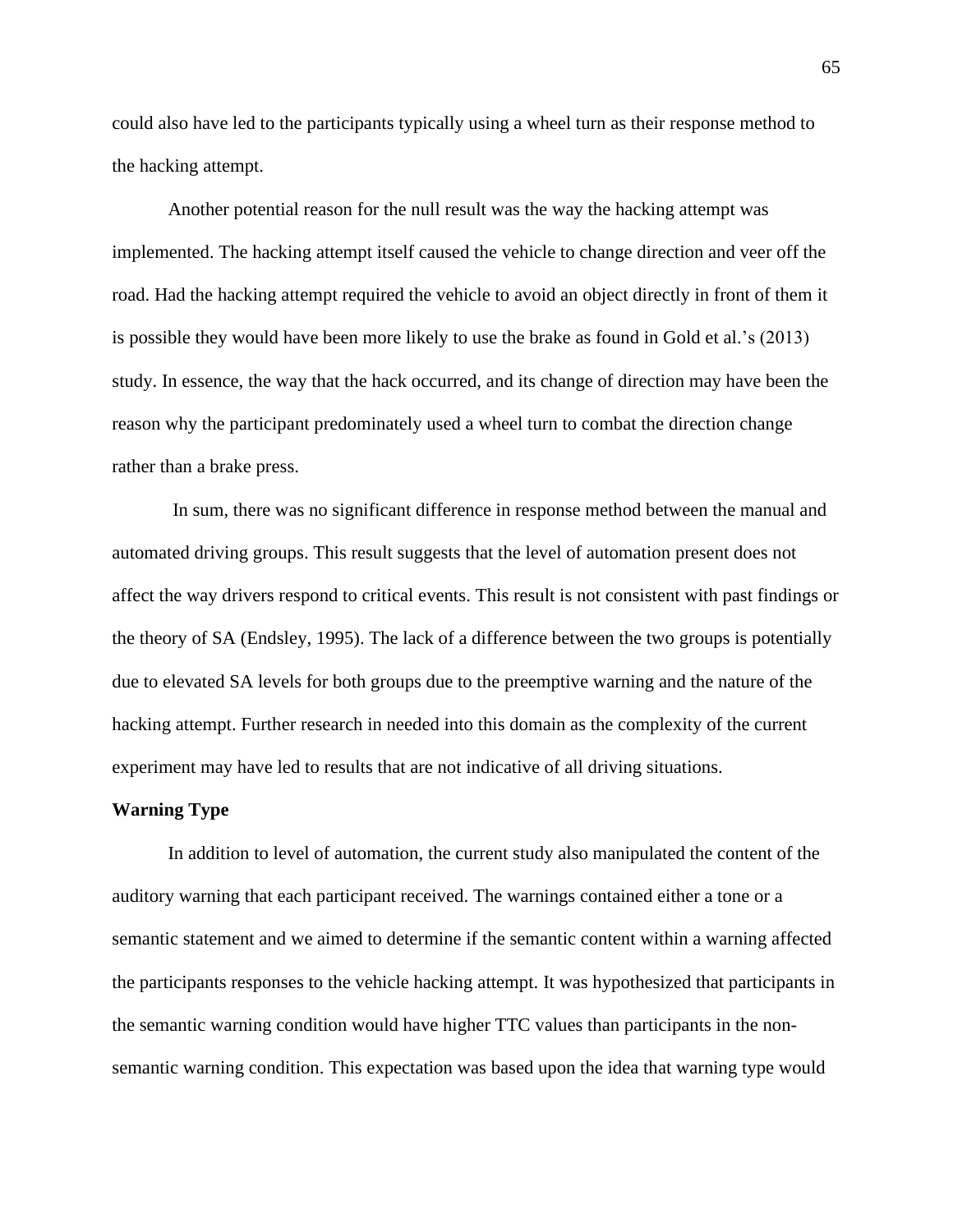affect participant's responses such that semantic warnings would elevate the participants SA by informing them of the cause of the warning resulting in better warning responses. The current study did not find significantly different TTC values between the semantic and non-semantic warning suggesting that the semantic warning did not provide additional benefit over the nonsemantic warnings. Based on this result, the current study was not able to support Hypothesis 4.

Past research that examined whether the content of a warning affected responses produced results not replicated in the current study. For instance, Politis et al. (2015) found that when auditory warnings were used, language-based warning recipients had faster reaction times than abstract tone-based warning recipients. Also, Baldwin and May (2005) suggested that verbal auditory warnings have the potential to reduce crash risk during hazardous situations. Chang et al. (2008) also posited that warnings that included speech are beneficial to the driver when they need to avoid a crash. Chang and colleagues suggested that the extra information provided by the semantic warning over the non-semantic warning would lead to better SA for the driver. These findings and others, (Hellier et al., 2002; McKeown & Isherwood, 2007) were the basis for the current studies expectations of different TTC values between the groups due differences in SA provided by the warnings. However, the current study did not replicate the findings of these studies as shown by nearly identical TTC values for participants in both the semantic and nonsemantic warning conditions.

The results found in the current study, that do not match these previous studies, are potentially the result of a few experimental design differences. Past research on auditory warnings has focused on after-the-fact reported urgency and pleasantness ratings, whereas the current study attempted to see if the warning type produced tangible differences in how drivers responded to a novel and complex driving event. This complicated and potentially less warning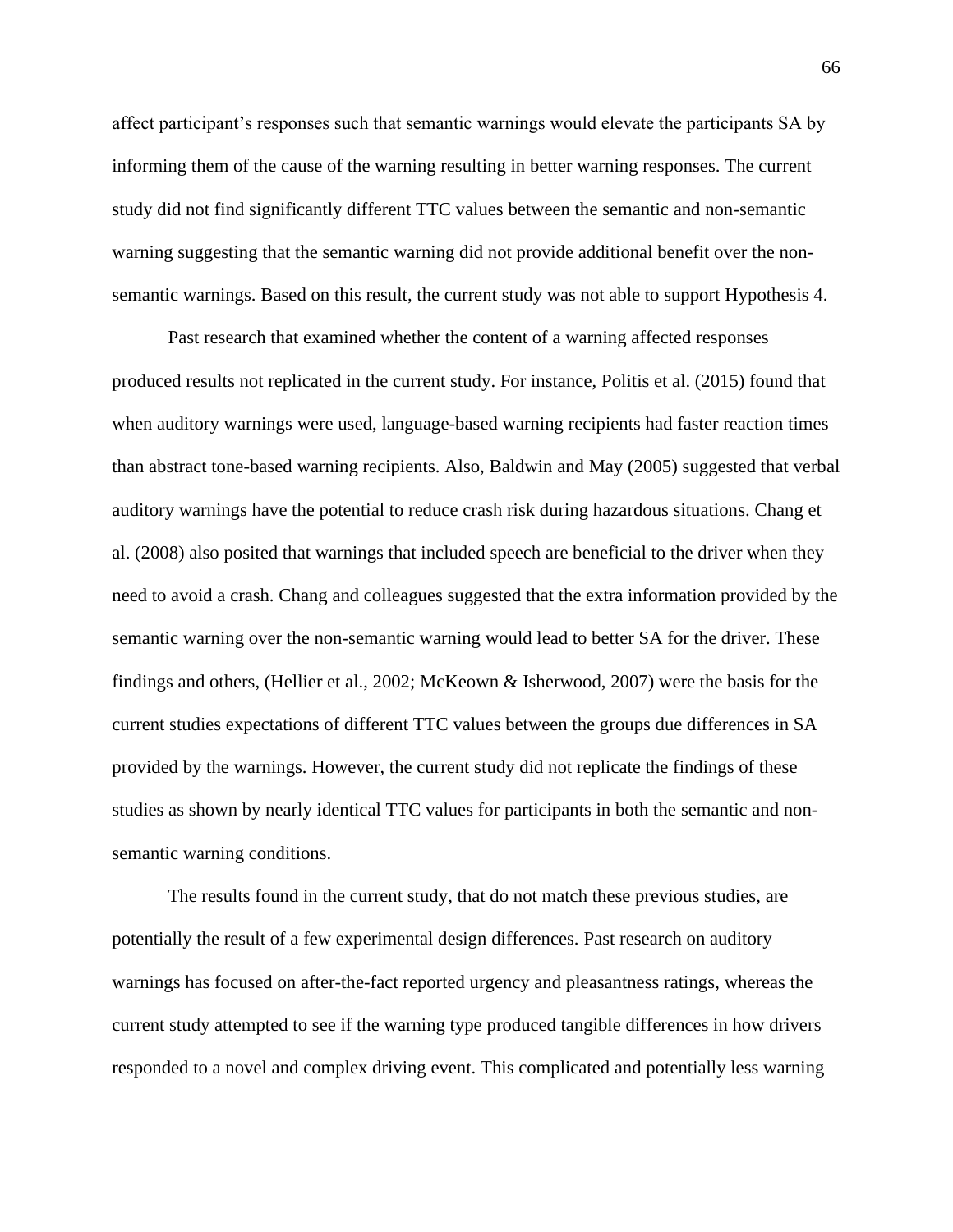centric design may have resulted in similar levels of SA for the drivers. It is possible that the null result of the current study is due to similarities between the warnings which were matched based upon volume and length, but control and experimental conditions are often matched as closely as possible so that any differences can be attributed to the one aspect that is different.

An additional possible cause of the null result is that the warnings were provided before the hacking attempt occurred and both warnings lead to sufficient boosts in SA for the participant to quickly respond to the hacking attempt. If drivers in both warning groups were warned ahead of time for an extended period, such as in this experiment, it may have led to sufficient time for the driver to gather SA in time to respond to the hacking attempt. This suggestion is supported by the very high mean TTC scores for both warning groups that were found in this study. In hindsight, presenting the warnings simultaneously with the hacking attempt may have provided a scenario wherein the semantic value of the warning had an effect because the participants would not already be at higher SA levels before the hacking attempt even began.

In conclusion, there was no significant difference for TTC between the semantic and nonsemantic warnings. This finding suggests that the content of the warning does not affect the driver's ability to respond quickly to the warning, but these results are not in accordance with the theoretical and experimental findings in the warning and SA literature. This null result is possibly due to the similarity between the warnings and the fact that both warnings were provided before the hacking attempt occurred. The early implementation of the warnings may have elevated the participants SA levels sufficiently enough to lead to the overall large TTC values for both groups and masking the potential benefit of the semantic content that was found in past research.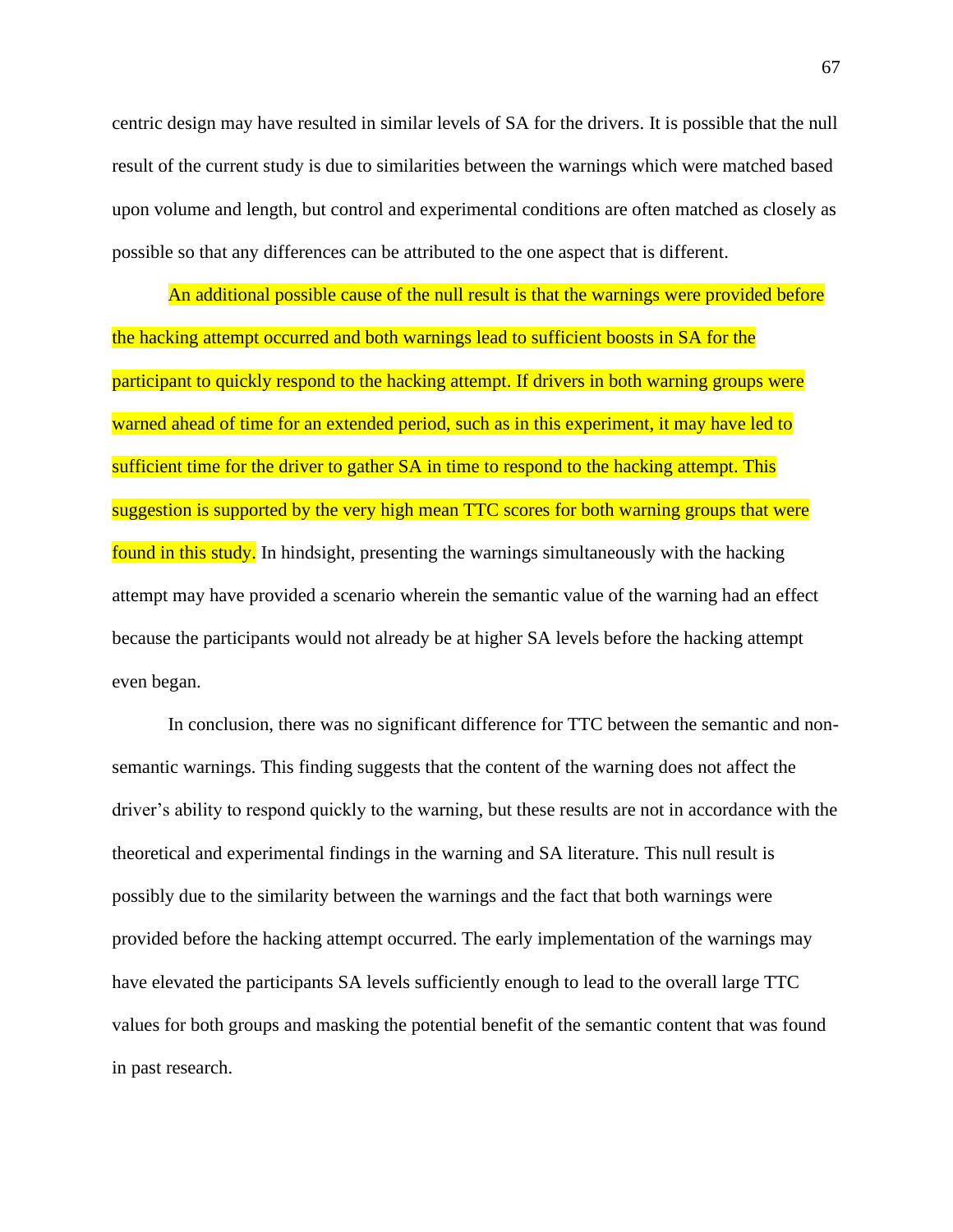#### **Level of Automation and Warning Content**

Our final hypothesis pertained to the potential interaction between warning type and level of automation such that the addition of the semantic warning in the manual driving condition would have less of a benefit for TTC values than the addition of the semantic warning in the automated driving condition. It was expected that the addition of semantic information would not benefit the manual group as much due to the manual drivers elevated SA levels, but it would benefit automated drivers who were more "out-of-the-loop" and had lower SA levels. The current experiment did not find a significant interaction between level of automation and warning conditions for TTC. As a result, we were unable to provide support for Hypothesis 5.

Previous research by Chang et al. (2008) proposed that the benefit of the semantic warning was due to the additional increase in SA that the extra content provided. The expectation that the SA change was the driving factor for the benefit of the semantic content is an important factor that can be found in the level of automation literature as well. Gold et al. (2013) proposed that the faster TTC values they found for the manual group were due to increased levels of SA for participants that were manually controlling the vehicle. If manual driving is predicted to lead to higher levels of SA than automated driving, it stands to reason that the SA benefit of the semantic warning may not be as beneficial for manual drivers due to their already elevated SA when compared to the automated driving group. However, the hypothesized interaction was not found in the results of the current study.

The results of the current experiment did not show a significant interaction between the level of automation condition and warning condition as was hypothesized and predicted based on previous research. This null result is potentially due to the fact that the manual and automated driving groups were not different based on TTC or response method suggesting similar levels of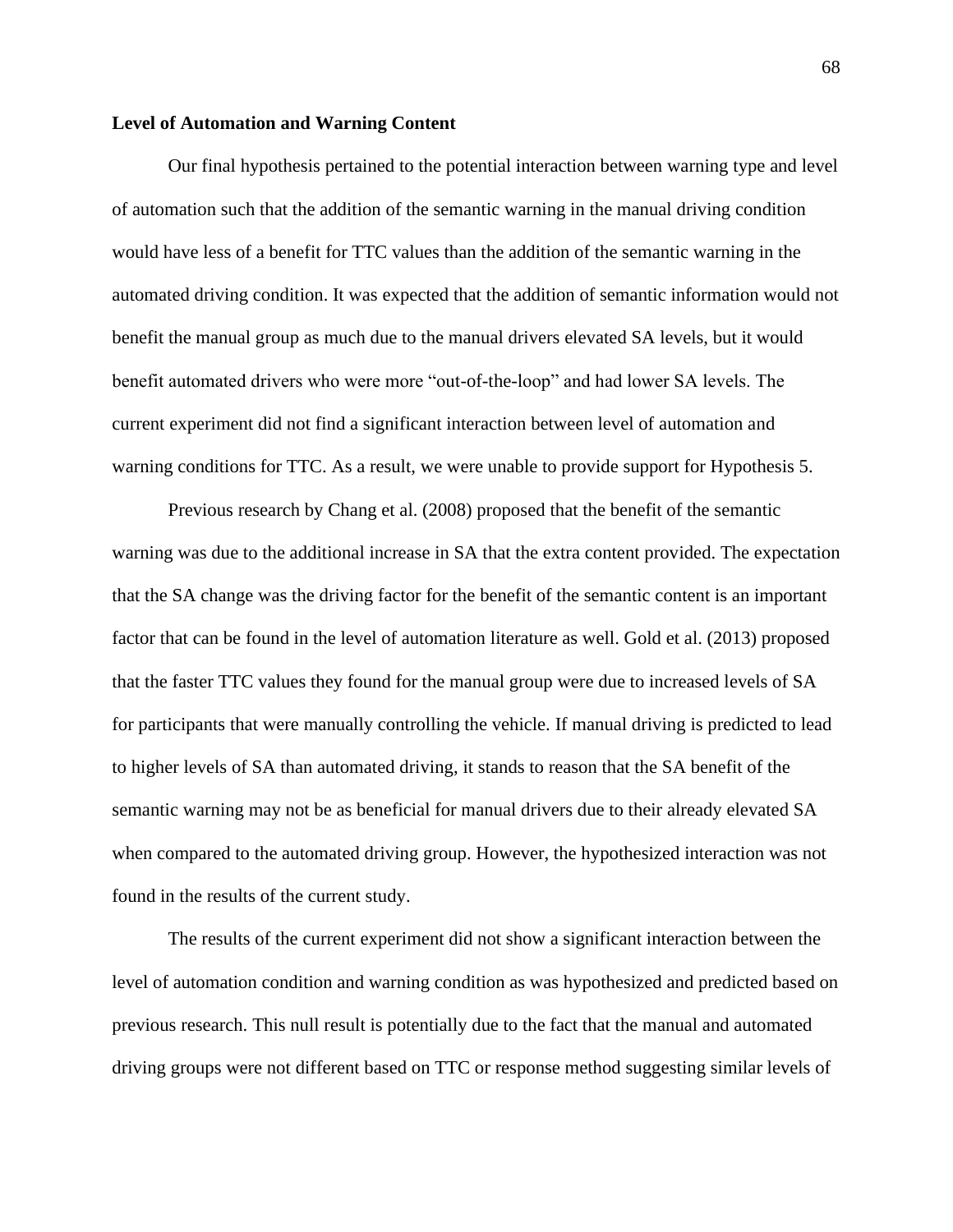SA for both levels of automation. In addition, there was no significant difference between the semantic and non-semantic warning conditions for TTC which suggests that both warnings provided sufficient boosts to SA prior to the hacking attempt which led to the high collected TTC values for response from both warning groups. If there was no benefit of manual driving that lead to higher SA levels and no benefit of semantic warning that lead to higher SA levels, then the expectation of a significant interaction between the two IVs is far less likely. It is also possible that by providing the warnings before the hacking attempt the participants were able to reach such elevated levels of SA that neither IV was able to significantly benefit one group over the other.

In summary, Hypothesis 5 regarding an interaction between level of automation and warning condition was not supported. This suggests that level of automation and warning type are not related but this finding is not in line with the theoretical and experimental findings in the related literature. This null finding is possibly due to a lack of main effects for each IV and the ceiling effect caused by the preemptive implementation of both warning types. Further research on how level of automation and warning type are related to one another is needed to bridge the gap between the warning and level of automation literature. This future research is of extra importance to transportation researchers, due to the high prevalence of auditory warning usage in the driving domain.

#### **Reported Engagement**

The first item on the post experiment survey given to the participants asked participants to rate their agreement with a statement suggesting that they were engaged in driving or monitoring the vehicle for the entire ride. The results showed no difference across the groups. This finding suggests that participants in each group reported that they were engaged in the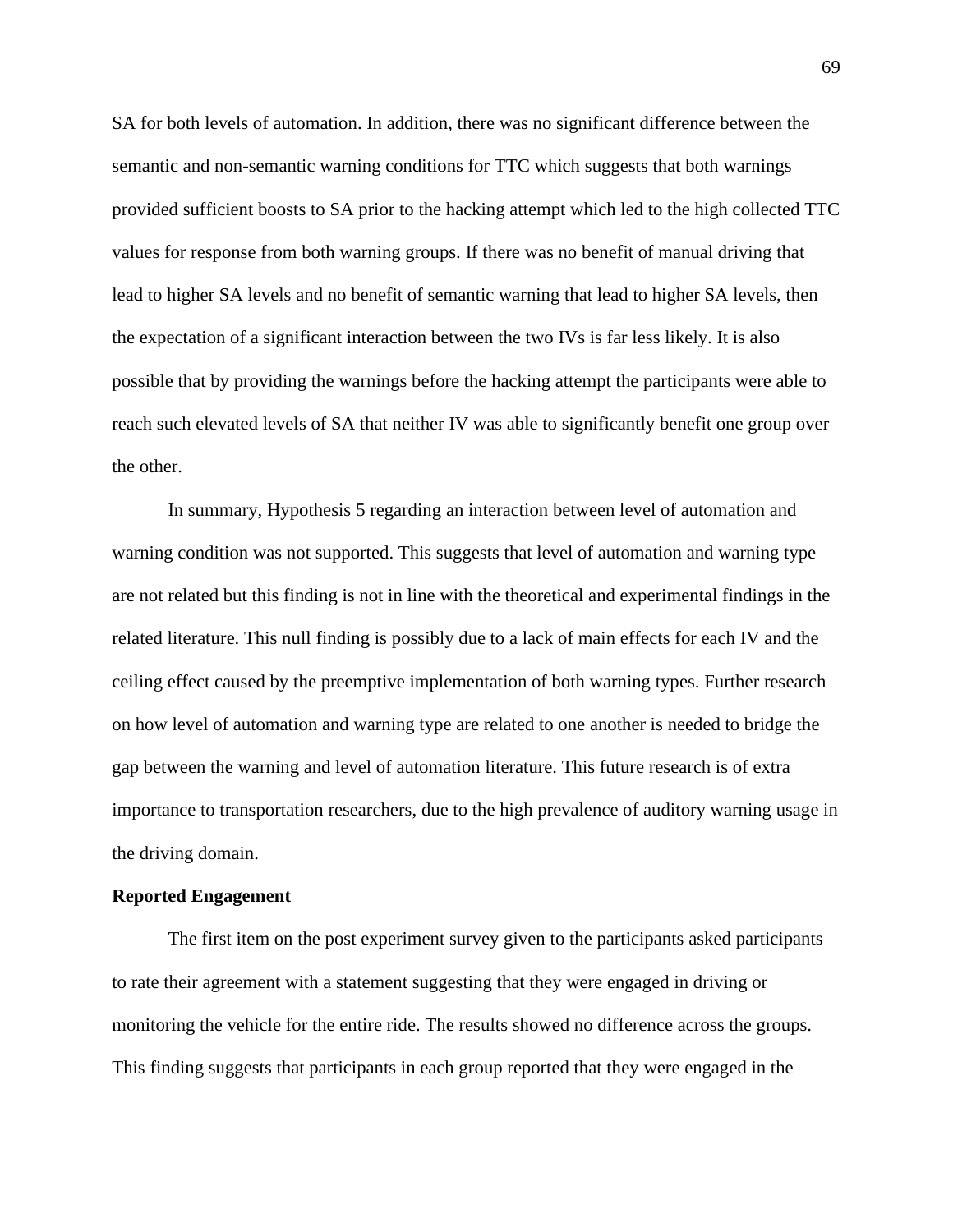drive/ride similarly regardless of level of automation and warning content. This finding also provides support that the random assignment used during the experiments worked sufficiently. In conclusion, participants reported being engaged regardless of experimental group.

#### **Reported Warning Realization**

The second item on the post experiment survey asked all participants if they noticed a warning during the drive and participants responded with a yes or no response. We did not find a significant difference in the number of participants who reported noticing the warning based upon the level of automation they were assigned. This null result suggests that noticing warnings is not affected by whether manual or automated driving is in use when the warning is implemented but this null finding may also be due to Type 1 error. However, we did find a significant effect of warning type on the number of participants who reported noticing the warning. Specifically, participants who received the non-semantic warning reported not noticing a warning more frequently than participants who received the semantic warning. This finding suggests that semantic warnings are superior if recognizing an auditory input as a warning is the goal. Based on this finding, we suggest that semantic warnings should be used when attempting to warn a participant about an upcoming critical event regardless of the vehicle's level of automation. Using semantic warnings to warn participants of incoming critical events may increase the likelihood that individuals recognize the warning as a warning and respond to it rather than attributing the warning to ambient noise and ignoring the warning.

#### **Reported Warning Interpretation**

The third item on the post experiment survey asked the participants that did report noticing the warning what they interpreted the warning to represent. It was a multiple-choice question and the correct answer was a vehicle hacking attempt and all other responses were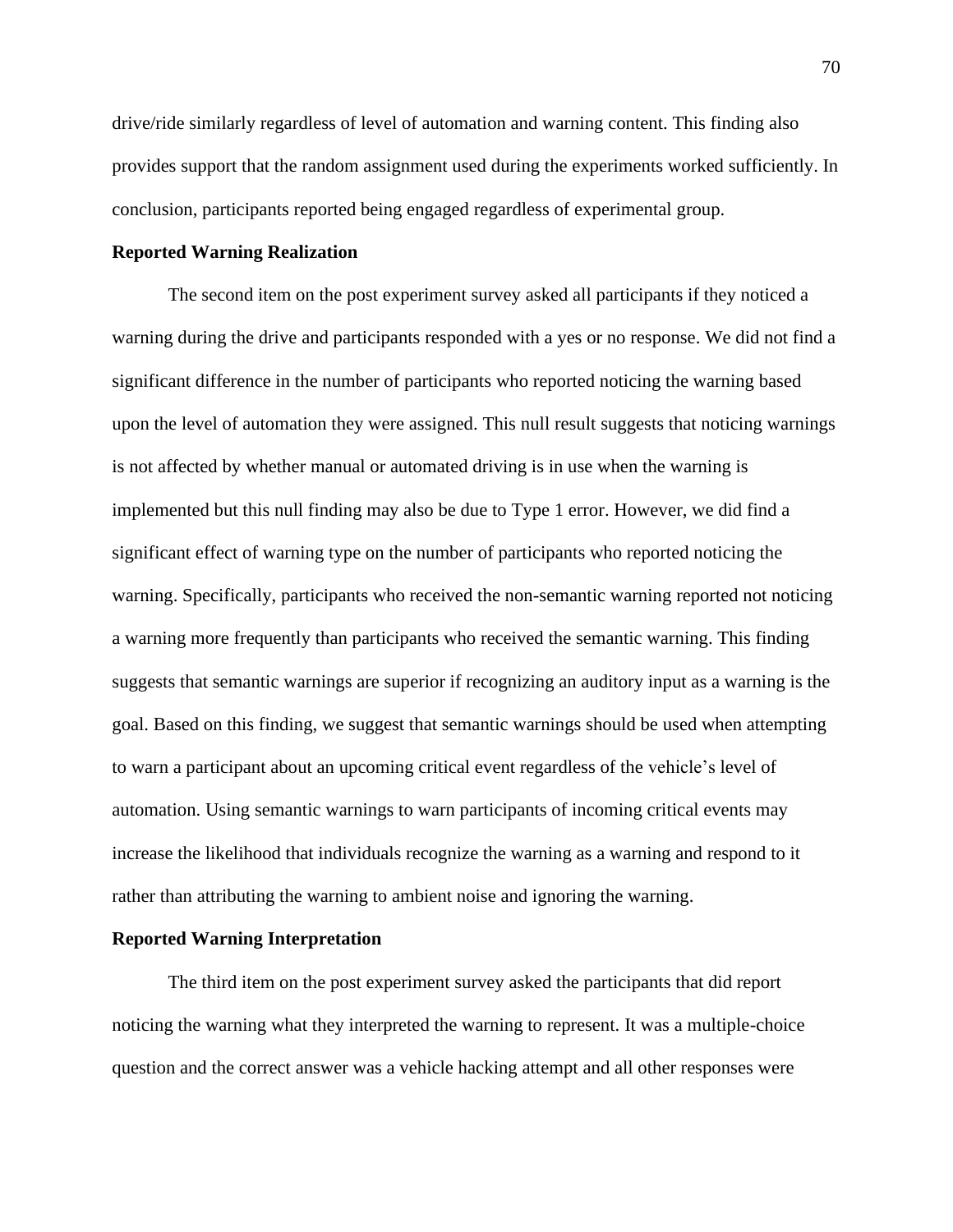scored as not a vehicle hacking attempt. Understanding what the warning represents is essential to making the appropriate response in many cases and those who received semantic warnings appeared better at determining what the warning meant based on their self-report responses. There was no significant effect of level of automation on the number of correct interpretations of the warning, suggesting that warnings are interpreted regardless of the level of automation used in the vehicle. However, there was a significant effect of warning condition on the interpretation of the warning. Those who received the semantic warning were more likely to correctly interpret the warning as caused by a vehicle hacking attempt. This finding may potentially be due to the inclusion of what the warning represents in the semantic warning, but that is exactly what the addition of semantic content is supposed to provide.

The large number of incorrect interpretations of the warnings as system malfunctions or other issues may have influenced how quickly and successfully participants responded to the hacking attempt critical event. Had participants effectively interpreted the warnings as hacking attempt warnings, the urgency, method, and success of their responses may have changed or improved. In conclusion, the participants did not accurately interpret the cause of the warning, most of the time, and this inconsistency may have affected the way participants responded to the warnings across all aspects of the study. In summary, the level of automation present did not affect the interpretation of the warning, but the warning type received did. This finding suggests that semantic warnings are more often correctly identified than non-semantic warnings. Based on this, we suggest that semantic warnings should be used when the warning represents a novel or complex issue such as a vehicle hacking attempt. The additional information in semantic warnings may be of added benefit when novel situations occur. Any extra information about never experienced scenarios while driving may lead to better responses and more avoided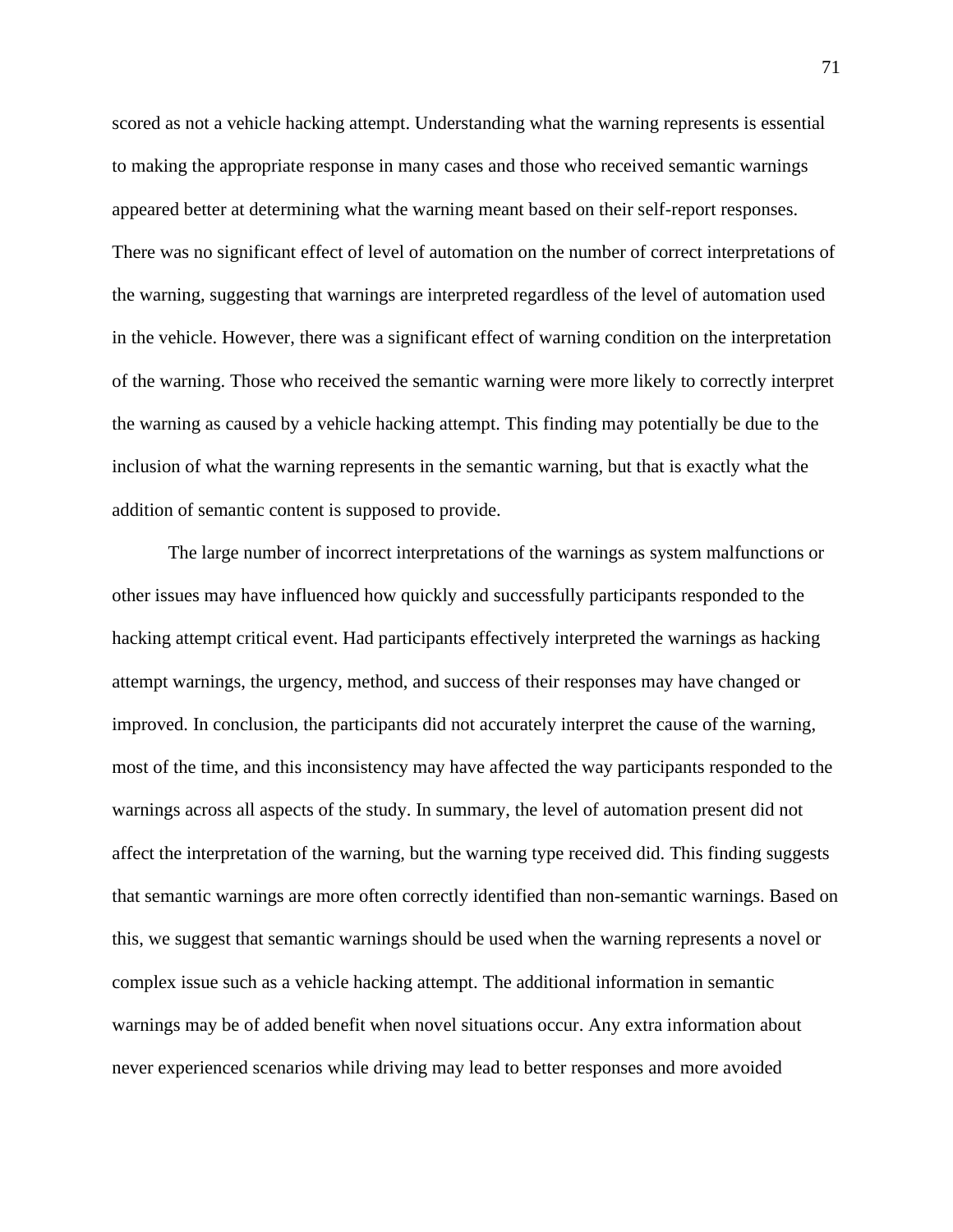accidents compared to generic auditory warnings that do not provide any context for the incoming critical event. More research on the effect of warning condition is needed to further explore these findings and provide additional advice for vehicle system development.

## **Reported Warning Urgency**

Participants that responded that they noticed the warning on the previous question in the post experiment survey were also asked to give their level of agreement that the warning they received was urgent. The current study did not find a significant effect of level of automation on the reported urgency level of the received warning consistent with behavioral data. In contrast, the current study did find a significant effect of warning type on the reported urgency level of the received warning and a significant interaction between level of automation and warning type.

Hellier et al. (2002) proposed that warnings that contained speech/semantic information were more capable of expressing the urgency of the warning because the warning potentially includes a description of what the warning represents. Hellier et al.'s theory was partially supported in the current study by the significantly lower urgency rating for the non-semantic warning in the manual driving group. However, Hellier and colleagues' theory was not supported in the automated driving condition where the urgency ratings of both the semantic and nonsemantic warnings were not significantly different.

Based on the self-report data from participants in the manual driving group, the semantic warnings were rated as urgent more frequently than the non-semantic warnings. The current results support this finding, suggesting that the semantic content within the auditory warning may lead to higher levels of perceived urgency compared to non-semantic warnings depending on the level of automation in use. In the current experiment, the implementation of a semantic warning lead to more urgent ratings when manual driving was in use, but not when automated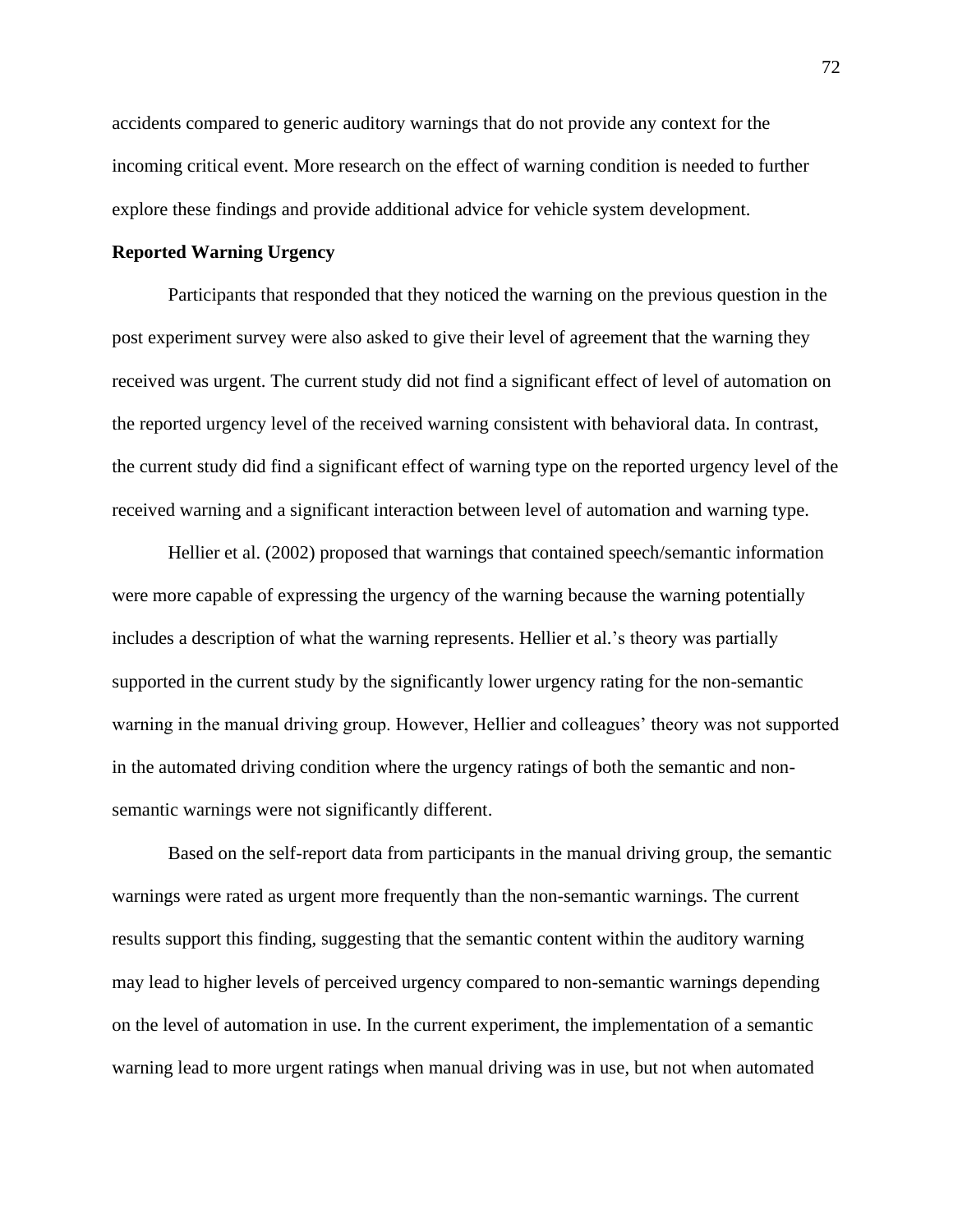driving was in use. This may suggest that semantic warnings are only beneficial in manual driving or that warnings are interpreted differently when automated driving is used. Further research is needed to understand how level of automation and warning type affect warning urgency in the driving domain.

#### **Reported Knowledge of Vehicle Hacking**

Another major question given to all participants in the experiment pertained to whether or not the participant was previously aware of the potential for vehicle hacking and the participants responded with a yes or no answer. Of the seventy-two participants that received the question, less than 20% had previously heard of vehicle hacking. This suggests that vehicle hacking is not an issue that most people may be aware of. This finding accords with McManus et al.'s (2018) finding wherein most of the participants were unaware of the potential for vehicle hacking unless told otherwise.

Next, the participants were asked whether they were more concerned with automated vehicle hacking, technical based automation failure, both, or neither. For participants in the manual and automated driving groups, most participants reported that they were concerned with both, but technical automation failure was the next most prevalent answer. The self-report data pertaining to concern suggest that while most participants had not heard of vehicle hacking previously, that it is of similar concern to technical automation failure. This result may be due to their recent experience with a simulated vehicle hacking attempt. While not conclusive, these results suggest that when participants are aware of the potential for vehicle hacking attempts it is an important concern they have with automated driving in the future.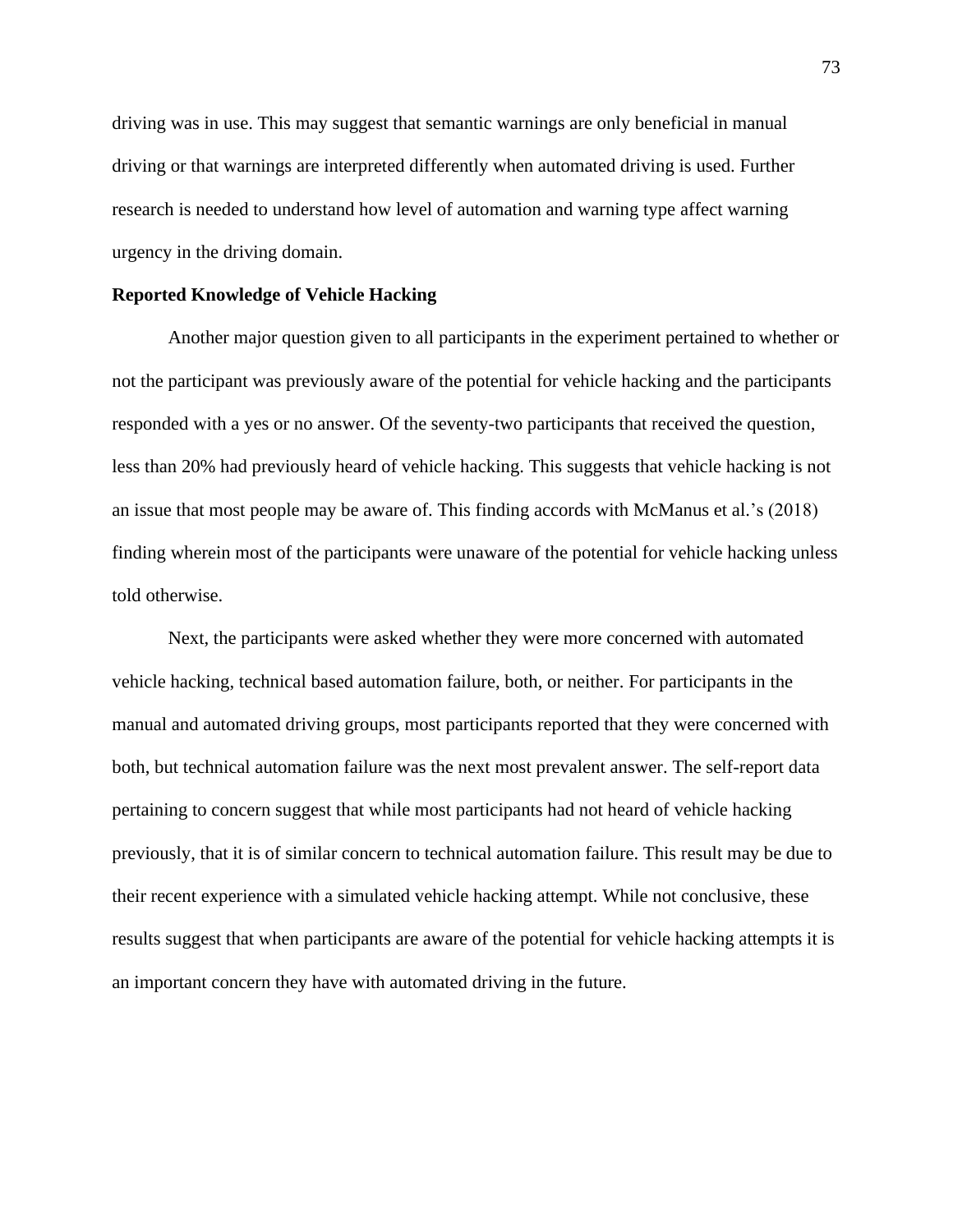### **Level of Automation and Maximum Steering Wheel Angle**

In addition to the planned dependent variables, multiple exploratory measures of hacking attempt response quality were also collected. The first measure of response quality that was analyzed was maximum steering wheel angle (Shen & Neyens, 2017). The current study found a significant effect of level of automation on maximum steering wheel angle. Specifically, participants in the manual driving group had significantly smaller maximum steering wheel angle values than participants in the automated driving group. This finding suggests that the responses to the critical event were more severe when in the automated driving group than in the manual driving group.

The benefit of manual driving for maximum steering wheel angle may be due to a couple of reasons. For instance, the participants in the manual driving group had larger amount of previous experience with the simulator steering wheel even though participants in both groups were required to spend five minutes manually driving the vehicle in the practice portion of the experiment. In juxtaposition, it may be due to higher levels of SA for manual drivers. Regardless, this finding is consistent with the previous finding by Shen and Neyens (2017) and provides additional evidence that responses to critical events may be less severe for manual drivers than automated drivers. In conclusion, participants in the manual driving group had less severe responses to the vehicle hacking attempt based on maximum steering wheel angle. This finding is potentially due to past experience with the steering wheel or boosted levels of SA for manual drivers. Based on this finding we suggest that manual driving be used when vehicle hacking attempts are imminent in order to minimize the maximum steering wheel angle achieved when responding to a vehicle hacking attempt.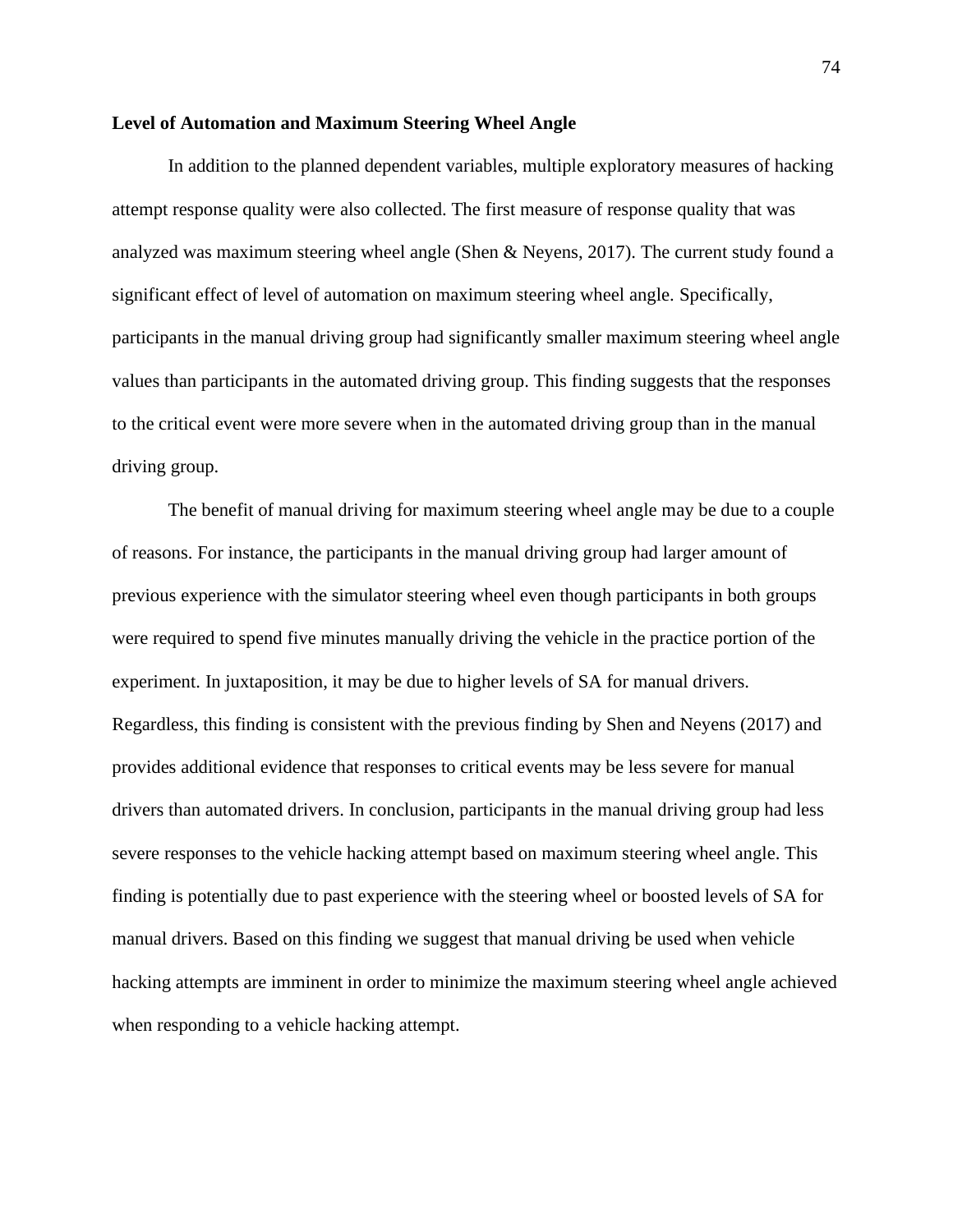### **Warning Condition and Maximum Steering Wheel Angle**

In addition to level of automation, maximum steering wheel angle was also exploratorily examined across warning condition. The results of the experiment showed an effect of warning condition that approached significance.

Though the effect only approached significance, semantic warning recipients had larger maximum steering wheel angles, potentially due to their understanding of the urgency of the situation. This suggestion is supported by the difference in how many people correctly identified the warning they received as a warning. Far less participants in the non-semantic warning condition reported that they received a warning at all. The higher frequency of understanding the warning and the recognition of its presence and urgency may have led to the more severe maximum steering wheel turn values for the semantic condition. This effect, that approached significance, may have been amplified by the participants lack of familiarity with the potential for vehicle hacking attempts.

Further research is needed to determine the effect of warning type on the safety of critical event response in order for recommendations to be made. Additional measures of response quality would provide further information about the quality of participant responses and provide further insight into how warnings affect driver's response quality.

# **Maximum Steering Wheel Angle Over Time**

In addition to maximum steering wheel angle, we examined maximum steering wheel angle over time. This measure may provide additional insight by incorporating how quickly the maximum wheel turn was performed with lower times suggesting more severe turns and potentially more dangerous driving. The current experiment did not produce a significant difference in maximum steering wheel angle over time between manual and automated driving.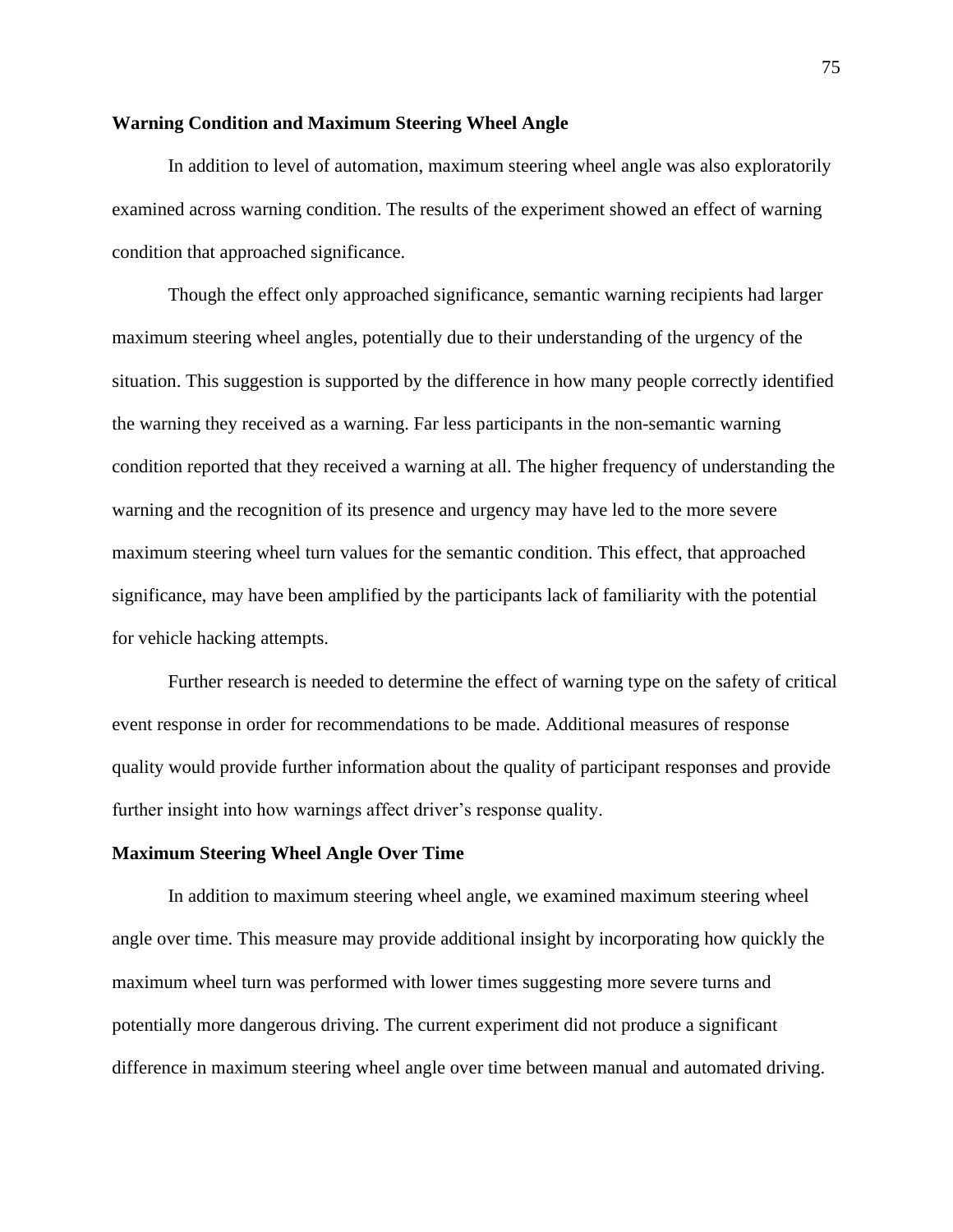The current experiment also did not find a significant difference for maximum steering wheel angle over time between the warning conditions. These null results are potentially due to the consistent seven second time from the onset of the warning until the end of the hack that resulted in a crash for the participants the vast majority of the time. In conclusion, there were no significant effects of warning type or level of automation conditions for maximum steering wheel turn over time which is potentially due to the relatively short time window for response of seven seconds. This finding may suggest that maximum steering wheel angle over time is not as useful as other measures of response quality, but further research using this dependent variable is needed to make that determination.

#### **Maximum Resulting Acceleration**

Maximum resulting acceleration is a measure of response quality calculated by using the lateral and longitudinal accelerations of the vehicle. The current experiment did not find a significant difference for maximum resulting acceleration due to level of automation. Maximum resulting acceleration was examined by Gold and colleagues (2013) and Shen and Neyens (2017) with varying results. Gold et al. (2013) found a significant effect of advanced warning time (5 seconds vs 7 seconds) for maximum resulting acceleration but did not find a significant difference between the manual and automated driving groups.

The current experiment did not produce a significant difference in maximum resulting acceleration between manual and automated driving. This is consistent with the result of Gold et al. (2013) who also did not find an effect of level of automation for maximum resulting acceleration. The current study did not measure maximum resulting acceleration at multiple points and used the largest maximum resulting acceleration for each participant which prevented direct comparison to the Shen and Neyens (2017) study.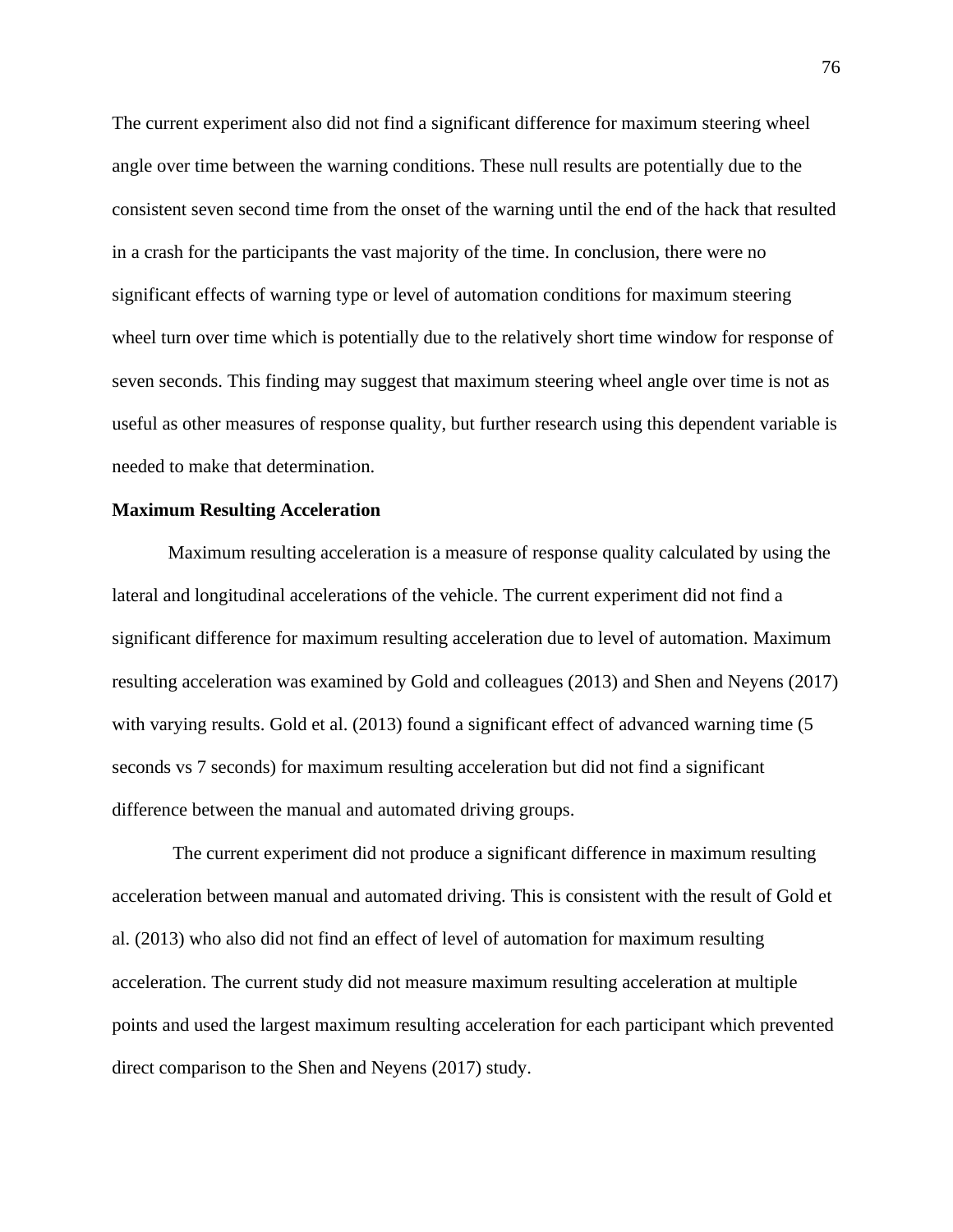The current experiment did not produce a significant difference in maximum resulting acceleration between the semantic and non-semantic warning conditions. It was not expected that there would be a significant difference for semantic and non-semantic warning based on the previous literature, but it was exploratorily analyzed since there was a significant effect for a warning related variable in the Gold et al. (2013) study. In conclusion, maximum resulting acceleration was not significantly affected by driving or warning condition in the current experiment which is neither consistent nor inconsistent with the past literature due to the varying results found in past experiments for maximum resulting acceleration.

### **Theoretical Implications**

The level of automation and warning literatures contain numerous studies with differing interpretations of how the level of automation and warnings present in the vehicle affects participants responses to critical events. The current study sought to further explore this concept by manipulating the level of automation and warning type and implementing a novel and more difficult critical event scenario. The implementation of a novel and complex critical event was determined based on suggestions from previous literature and the growing potential for vehicle hacking. The results of the study suggest that level of automation and warning type do not significantly affect the method of response, number of successful responses, or TTC of the participants. The current study's findings are in accordance with some past findings but not with others. This suggests that the effect level of automation and warning type have in critical events scenarios may vary depending on specific aspects of the critical event. The lack of consistent findings in this domain, including the current study, suggests that a clear theoretical understanding of how level of automation and warning type affect responses to critical events may not be present.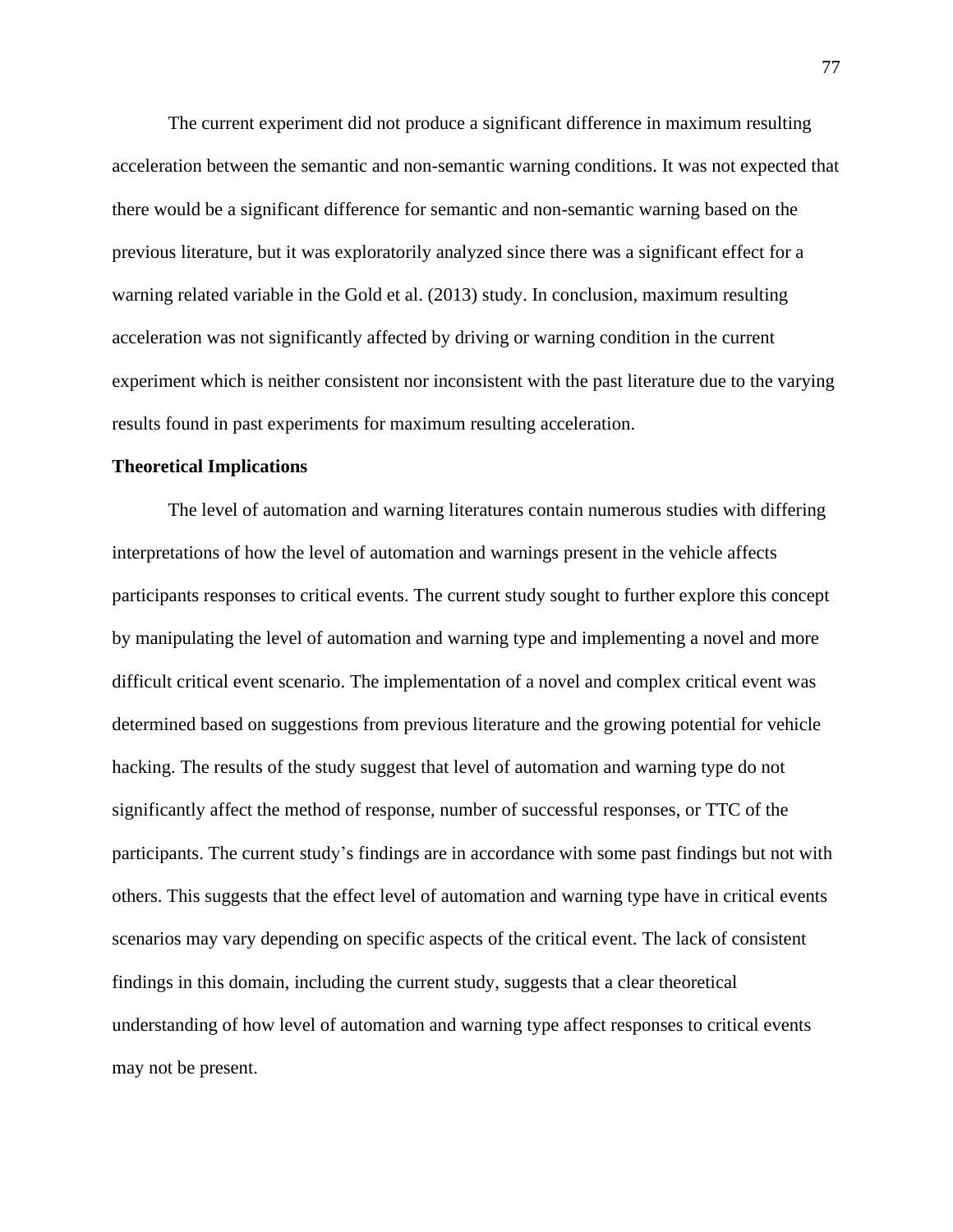Past research has suggested that the theory of SA can be used to explain the differences due to level of automation and warning type and SA was the basis for the current study's expected results. SA was expected to be different based on the level of automation and warning used at the time of the critical event, but due to the current study not measuring SA, direct interpretations cannot be made. Future studies should include direct measures of SA in order to further understand the theoretical implication that level of automation and warning type have on SA in surface transportation. While SA was not directly measured in the current study, the results of the experiment may suggest that SA changes due to level of automation are not present during emergency response scenarios such as the vehicle hacking attempt used in the current study. If emergency scenarios result in SA not accurately explaining how participants responded, then further theory may be needed to explain participant responses in emergency scenarios.

In addition, the literature is unclear how warning type and level of automation affect SA when used simultaneously in response to a critical event. The current study found that early auditory warning implementation may have mitigated the potential difference in SA due to the level of automation present by capturing the participant's attention before the critical event. This led to very quick responses to the impending vehicle hacking attempt regardless of the level of automation in use. If preemptive auditory warnings lead to fast responses to the critical event, then the SA difference due to level of automation may be mitigated because the participant is already attending to their environment and are prepared to respond thanks to the preemptive warning they received. Further research is needed to understand how SA is affected by level of automation and warning type. When the warning is implemented may need to be accounted for in future research. SA is a complex concept and direct measurement of SA is needed in future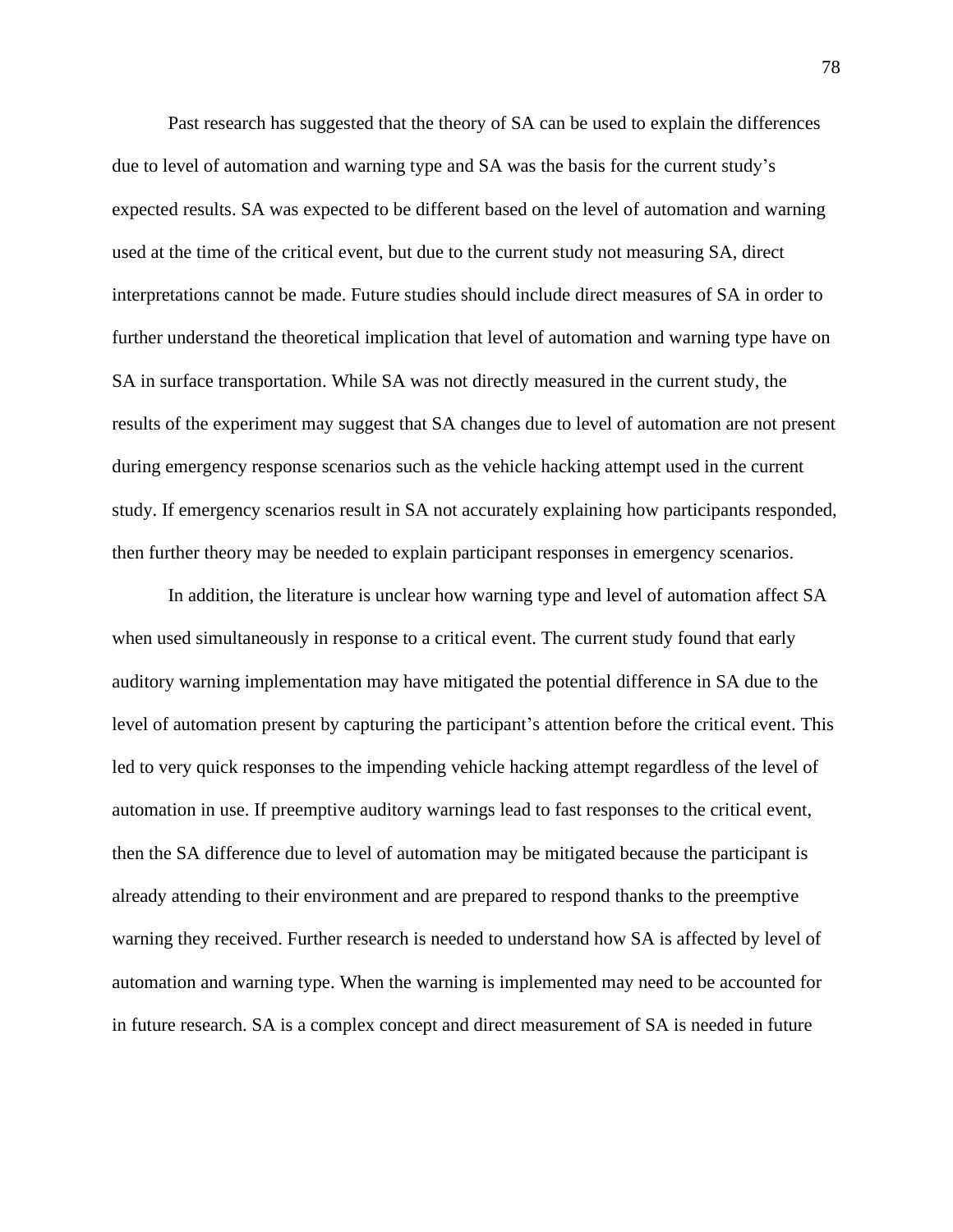studies to make clear interpretations of how different warning characteristics and levels of automation affect individuals SA during critical events.

# **Design Implications**

The results of the current experiment were sporadic, and at times, not consistent with the level of automation, situation awareness, and warning literature in the surface transportation domain. Many of the expected differences were not found partly as a result of very large TTC values and a limited number of successful responses. Despite this, useful information can be gleaned in order to make suggestions for the design of future vehicle automation and warning systems. Firstly, the results of the experiment suggest that warnings given prior to the onset of the critical event lead to very high TTC values regardless of warning type or level of automation. Based on this finding, it may be beneficial to provide warnings in advance of the critical event when possible. Secondly, semantic warnings were found to be identified as warnings significantly more frequently than non-semantic warnings. Based on this finding, we suggest that semantic warnings should be used when auditory warnings are used to inform the driver that a critical event is about to occur. In addition, there was a benefit of semantic warnings when participants were asked to identify the cause of the warning. We suggest that when novel critical events, such as vehicle hacking attempts, are possible, semantic warnings should be used so the driver is more likely to appropriately diagnose the cause of the warning. When critical event response quality was measured using maximum steering wheel angle, we found a benefit of manual driving. Based on this finding, we suggest that manual driving should be implemented when complex vehicle responses are needed from the driver. In conclusion, multiple of the results from the current study suggest that manual driving and semantic warnings may be preferable when drivers need to respond to complex critical events, like vehicle hacking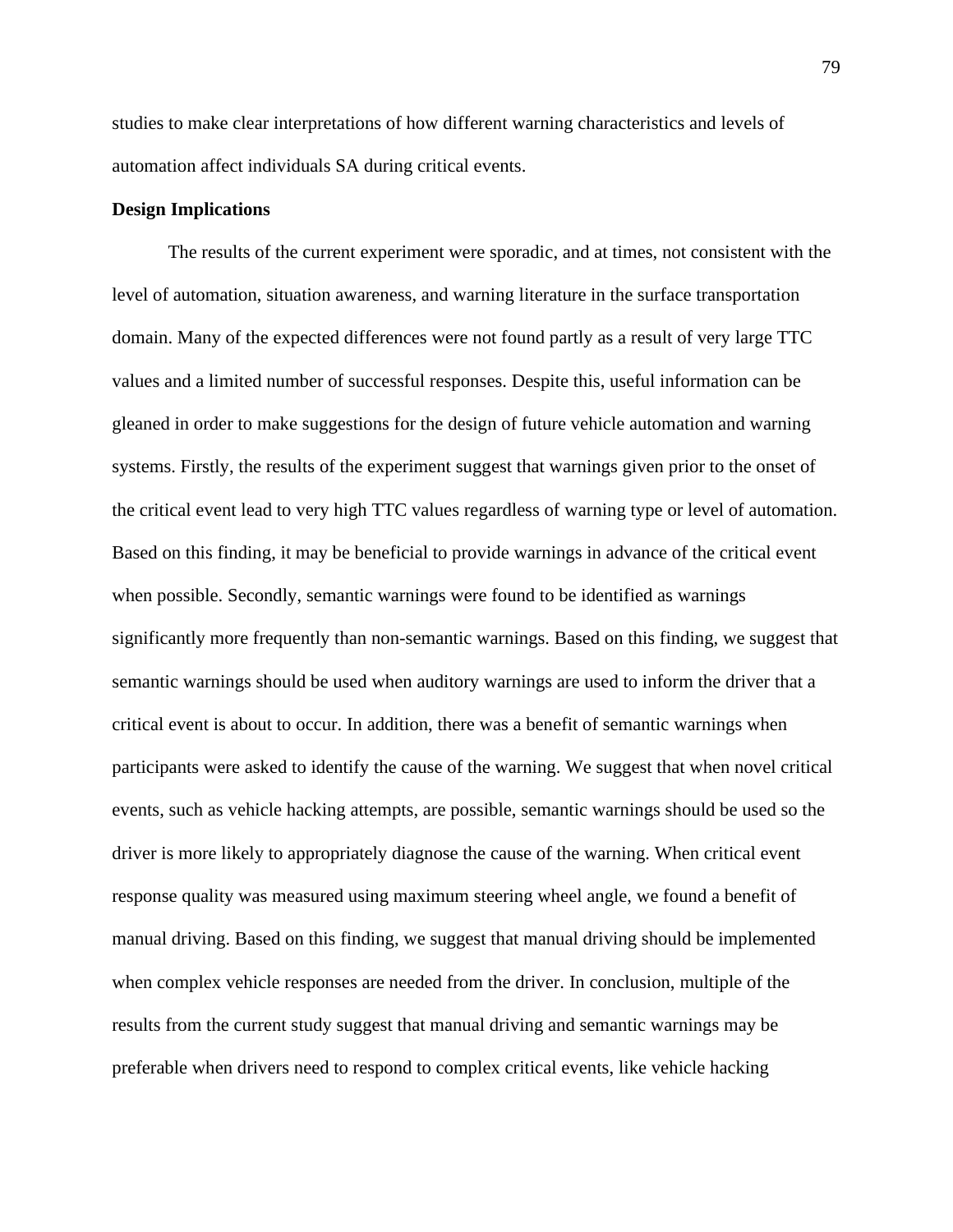attempts. These findings should be taken into account when designing future warning and automation systems.

## **Study Limitations**

The current experiment did not provide many of the expected significant differences that were predicted by the researcher's hypotheses and the previous literature. One major potential reason for this was the implementation of the warnings before the hack occurred which led to a ceiling effect and very high TTC values for all participants. Three of the experiments hypotheses pertained to TTC so the elevated TTC values across the board potentially led to the null results. The use of a low fidelity driving simulator could also have affected the results due to less tactile feedback pertaining to their control inputs and their effect on the vehicle compared to actual vehicles. Additionally, simulator use may have resulted in less actual perceived urgency and concern than in an actual vehicle due to a lack of genuine danger resulting from the vehicle hacking attempt.

There were also different amounts of participant in our experimental groups who reported previous knowledge of vehicle hacking. Those who were aware of vehicle hacking previously may have different responses than those who hadn't and the unequal distribution across experimental groups is a limitation of the study. The sample was also heavily female and African American and, as such, may not have been representative of the overall driving population. The study was also limited by the age of the participants who were all between the ages of 18-23 years old and as such does not accurately depict the overall driving population.

The novelty of vehicle hacking may also have played a part since most of the participants had never heard of vehicle hacking before the study. The fact that the participants likely never experienced any driving situation like this and its lack of similarities to past studies is a potential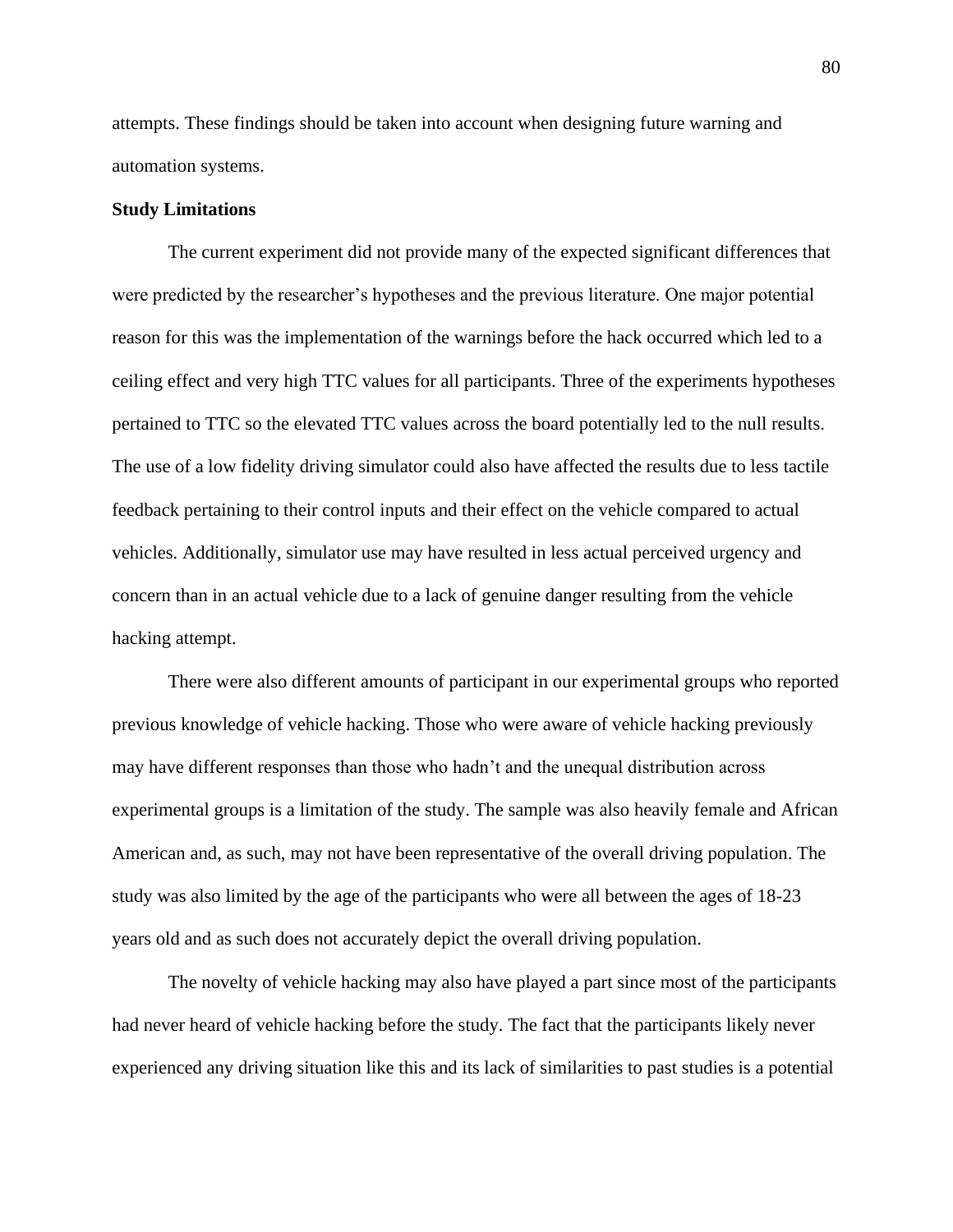explanation for why the results of the current study did not match the previous literature or our hypotheses. Lastly, and potentially most importantly, the hacking attempt scenario presented to the drivers was difficult due to the complexity of the surrounding environment and the short time period given to the participants to maneuver through them. This may have led to the majority of participants failing to successfully respond to the hacking attempt despite the high TTC values found across all experimental groups.

### **Future Directions**

The use of automation and warning in vehicles and the prevalence of vehicle hacking attempts are likely to continue to increase. Future research on level of automation and warning implementation can learn from this study's findings. Future studies may consider using a multiple vehicle hacking attempts and more diverse automation levels. The type of hacking attempt and its complexity is also a factor that could potentially be manipulated. Different warning types such as tactile warnings could be compared to auditory warnings and measures of urgency and pleasantness could be implemented. Importantly, the warning implementation time could also be manipulated such that warnings are implemented as the hacking attempt begins and compared to preemptive warnings like those used in this study. In addition, different driving populations and higher fidelity simulators may provide further insight to how level of automation and warning type affect driver responses to novel vehicle hacking attempts.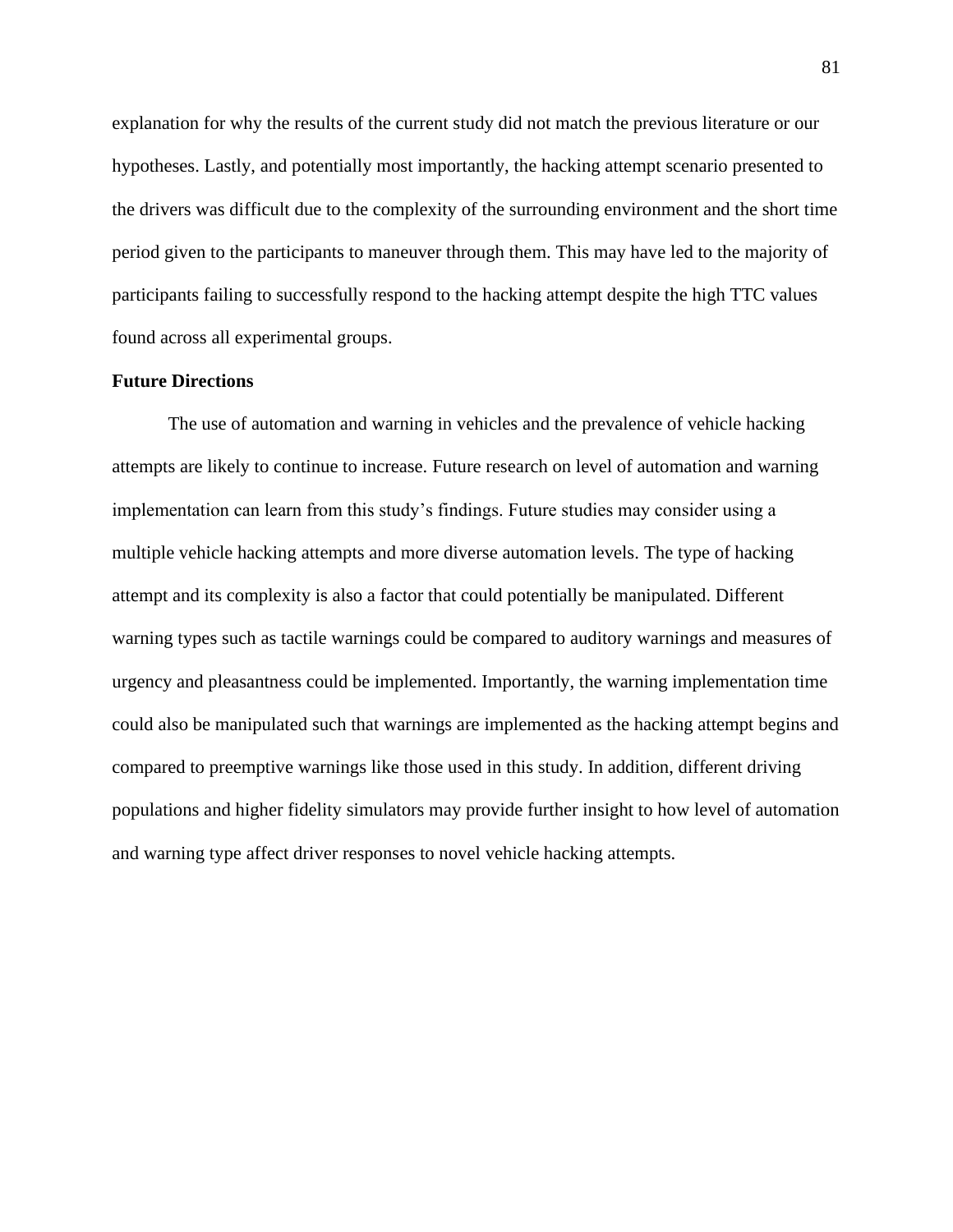### **CHAPTER VI**

### **CONCLUSIONS**

The current experiment attempted to examine whether the level of automation and the content of the warning effected participants responses to a complex and novel take over response scenario in the form of a vehicle hacking attempt. The current results indicate that there was no significant effect of level of automation condition or warning condition on TTC values, successful response rate, or reaction method. These findings are contrary to the previous literature and are potentially due to various factors of the experimental scenario such as warning implementation time and hacking scenario complexity. Despite null results for the hypothesized analyses, multiple analyses found significant benefits for manual driving and semantic warnings as well as a significant interaction between level of automation and warning type for reported urgency. Additionally, preemptive warning implementation resulted in very high TTC values across the board suggesting warnings implemented prior to the critical event may result in quick responses to the warning. Further research is needed to clarify how level of automation and warning type interact and affect how participants respond to vehicle hacking attempts. However, the current study provides evidence that suggests manual driving and semantic warnings can be beneficial for warning interpretation and response quality when responding to a complex and novel critical event like a vehicle hacking attempt.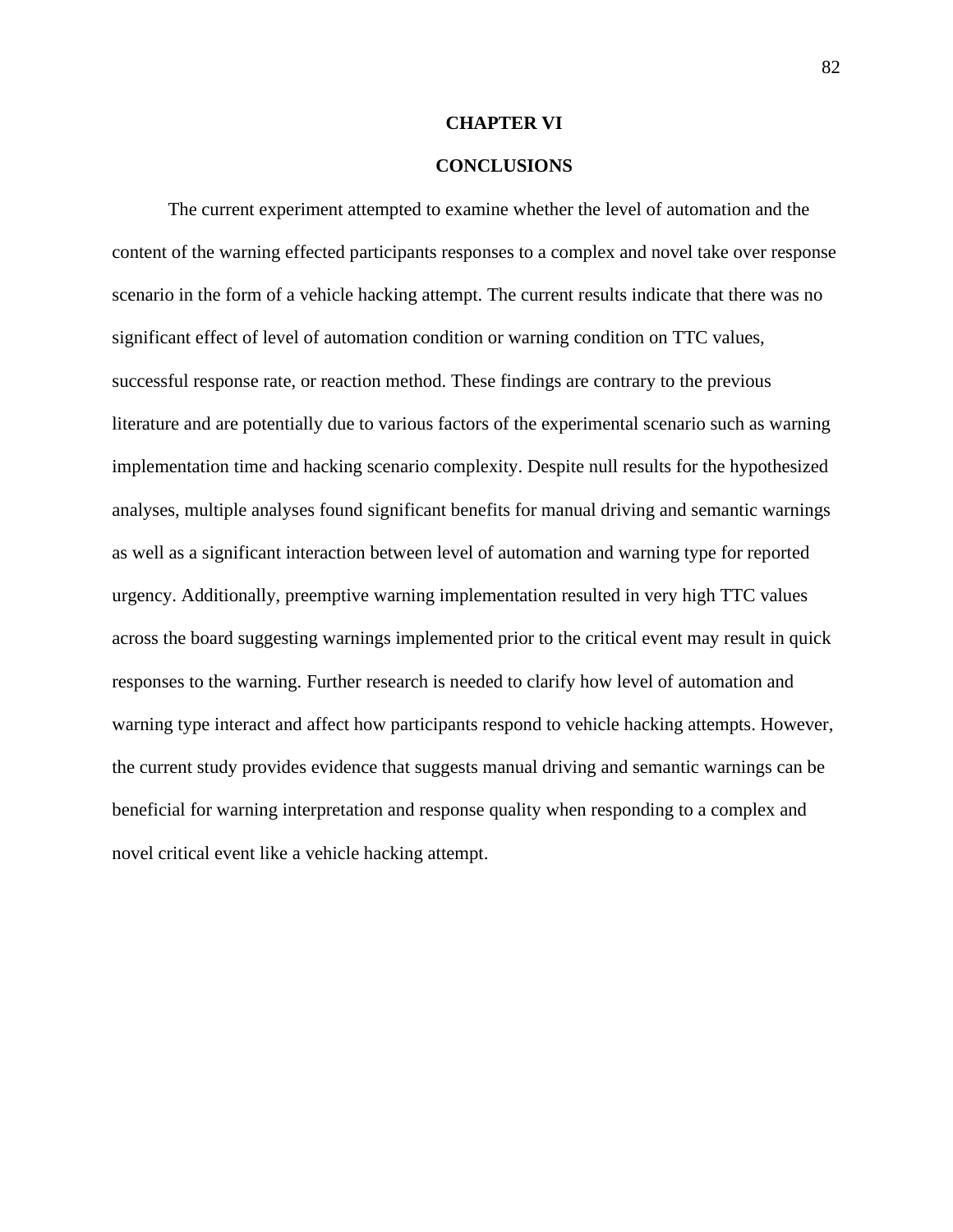### **REFERENCES**

- Amoozadeh, M., Raghuramu, A., Chuah, C. N., Ghosal, D., Zhang, H. M., Rowe, J., & Levitt, K. (2015). Security vulnerabilities of connected vehicle streams and their impact on cooperative driving. *IEEE Communications Magazine*, *5*3, 126-132.
- Baldwin, C. L. (2011). Verbal collision avoidance messages during simulated driving: perceived urgency, alerting effectiveness and annoyance. *Ergonomics*, *54*, 328-337.
- Baldwin, C. L., & May, J. F. (2005). Verbal collision avoidance messages of varying perceived urgency reduce crashes in high risk scenarios. *Proceedings of the International Driving Symposium on Human Factors in Driver Assessment, Training, and Vehicle Design, 3,* 128- 133*.*
- Baldwin, C. L., & Moore, C. (2002). Perceived urgency, alerting effectiveness and annoyance of verbal collision avoidance system messages. *Proceedings of the Human Factors and Ergonomics Society Annual Meeting, 46*, 1848-1852.
- Bansal, P., Kockelman, K. M., & Singh, A. (2016). Assessing public opinions of and interest in new vehicle technologies: an Austin perspective. *Transportation Research Part C: Emerging Technologies*, *67*, 1-14.
- Bazilinskyy, P., Kyriakidis, M., & de Winter, J. (2015). An International Crowdsourcing Study into People's Statements on Fully Automated Driving. *Procedia Manufacturing*, *3*, 2534-2542.
- Ben-Asher, N., & Gonzalez, C. (2015). Effects of cyber security knowledge on attack detection. *Computers in Human Behavior*, *48*, 51-61.
- Carsten, O., Lai, F. C., Barnard, Y., Jamson, A. H., & Merat, N. (2012). Control task substitution in semiautomated driving: Does it matter what aspects are automated?. *Human Factors*, *54,* 747-761.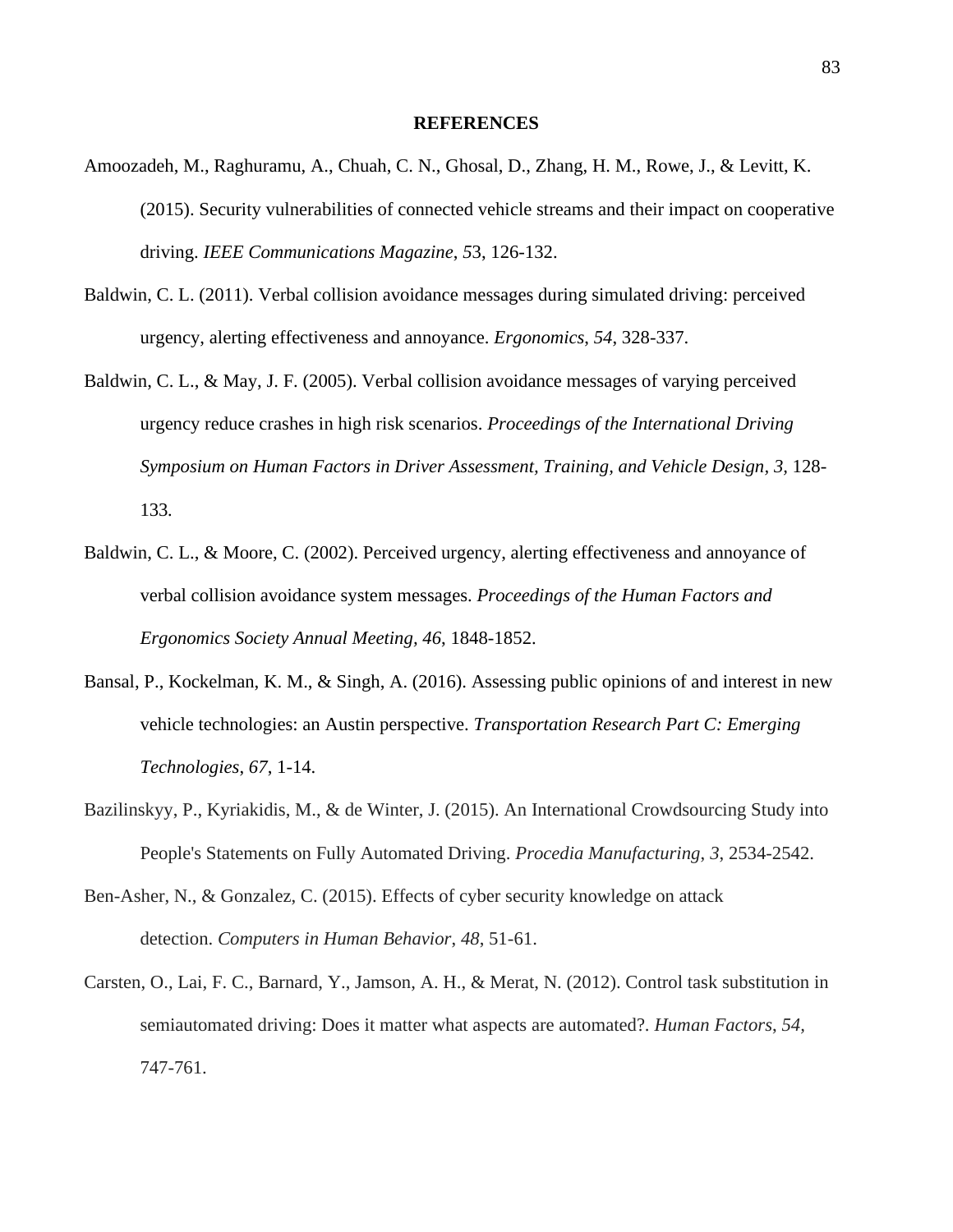- Casley, S. V., Jardim, A. S., & Quartulli, A. M. (2013). *A study of public acceptance of autonomous cars*. (Unpublished bachelor's dissertation) Worcester Polytechnic Institute, Worchester, Massachusetts.
- Chang, S. H., Lin, C. Y., Fung, C. P., Hwang, J. R., & Doong, J. L. (2008). Driving performance assessment: effects of traffic accident location and alarm content. *Accident Analysis & Prevention*, *40*, 1637-1643.
- de Winter, J. C., Happee, R., Martens, M. H., & Stanton, N. A. (2014). Effects of adaptive cruise control and highly automated driving on workload and situation awareness: A review of the empirical evidence. *Transportation Research Part F: Traffic Psychology and Behaviour*, *27*, 196-217.
- Edworthy, J., Walters, K., Hellier, E., & Weedon, B. (2000). Comparing speech and nonspeech warnings. *Proceedings of the Human Factors and Ergonomics Society Annual Meeting, 44*, 746-749.
- Endsley, M. R. (1995). Toward a theory of situation awareness in dynamic systems. *Human Factors*, *37*, 32-64.
- Endsley, M. R. (1996). Automation and situation awareness. In R. Parasuraman & M. Mouloua (Eds.), *Automation and human performance: Theory and applications* (pp. 163-181). Mahwah, NJ: Lawrence Erlbaum.
- Endsley, M. R., & Garland, D. J. (2000). Theoretical underpinnings of situation awareness: A critical review. *Situation Awareness Analysis and Measurement* (pp. 1-24). Mahwah, NJ: Lawrence Erlbaum.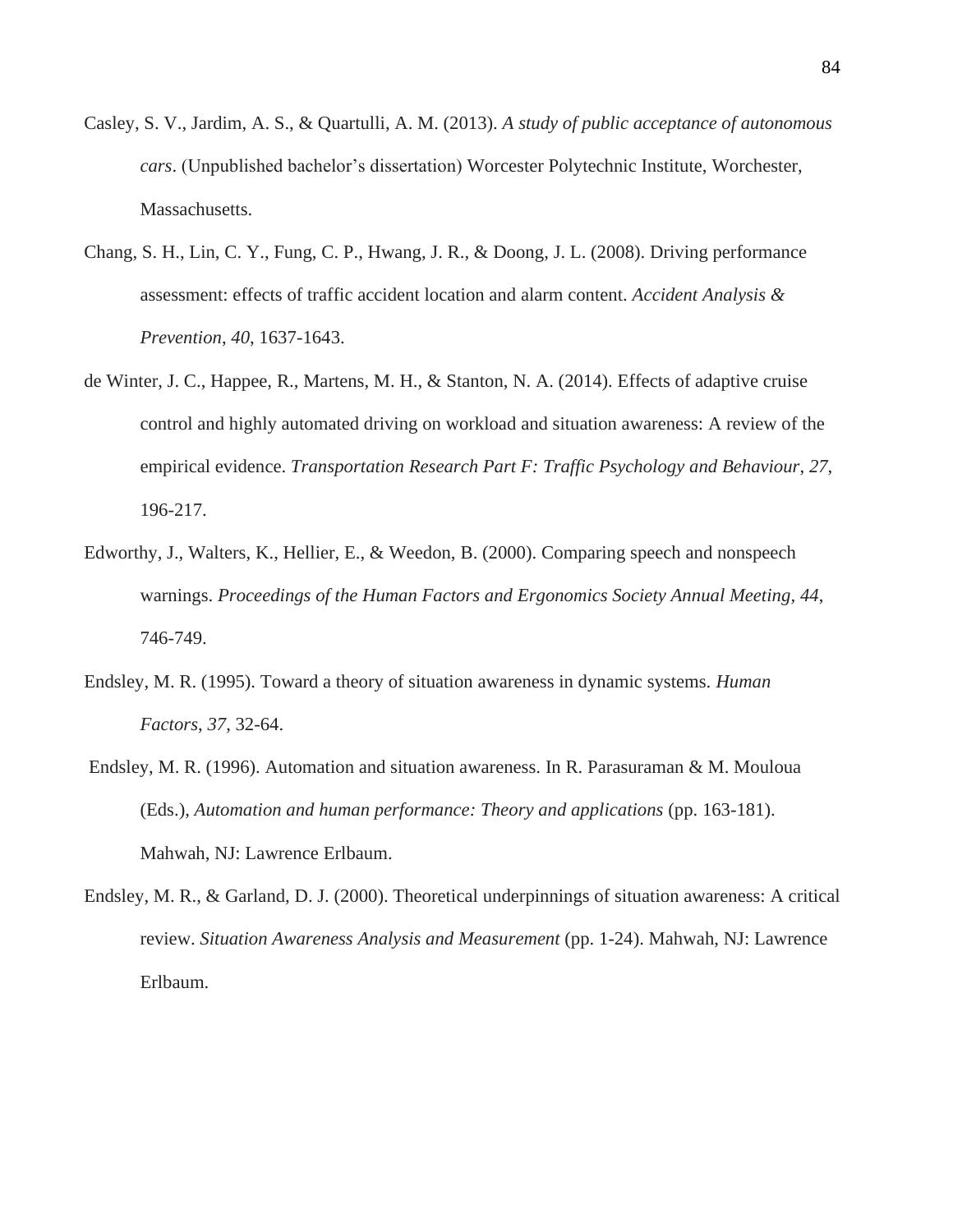- Faul, F., Erdfelder, E., Lang, A. G., & Buchner, A. (2007). G\* Power 3: A flexible statistical power analysis program for the social, behavioral, and biomedical sciences. *Behavior Research Methods*, *39*, 175-191.
- Federal Bureau of Investigation. (2016, March 17) *Motor Vehicles Increasingly Vulnerable to Remote Exploits* [Public Service Announcement]. Retrieved from: https://www.ic3.gov/media/2016/160317.aspx.
- Flemisch, F., Kelsch, J., Löper, C., Schieben, A., & Schindler, J. (2008). Automation spectrum, inner/outer compatibility and other potentially useful human factors concepts for assistance and automation. In D. de Waard, F.O. Flemisch, B. Lorenz, H. Oberheid, & K.A. Brookhuis (Eds.), *Human Factors for Assistance and Automation* (pp. 1-16). Maastricht, the Netherlands: Shaker Publishing.
- Gold, C., Damböck, D., Lorenz, L., & Bengler, K. (2013, September). "Take over!" How long does it take to get the driver back into the loop?. *Proceedings of the Human Factors and Ergonomics Society Annual Meeting*, 57, 1938-1942.
- Gontar, P., Homans, H., Rostalski, M., Behrend, J., Dehais, F., & Bengler, K. (2018). Are pilots prepared for a cyber-attack? A human factors approach to the experimental evaluation of pilots' behavior. *Journal of Air Transport Management*, *69*, 26-37.
- Ghosh, D., & Vogt, A. (2012). Outliers: An evaluation of methodologies. In *Joint statistical meetings*, 3455-3460. San Diego, CA: American Statistical Association.
- Gravetter, F. J., & Wallnau, L. B. (2005). Essentials of statistics for the behavioral sciences. Belmont. *CA: Wadsworth*.
- Hellier, E., Edworthy, J., Weedon, B., Walters, K., & Adams, A. (2002). The perceived urgency of speech warnings: Semantics versus acoustics. *Human Factors*, *44*, 1-17.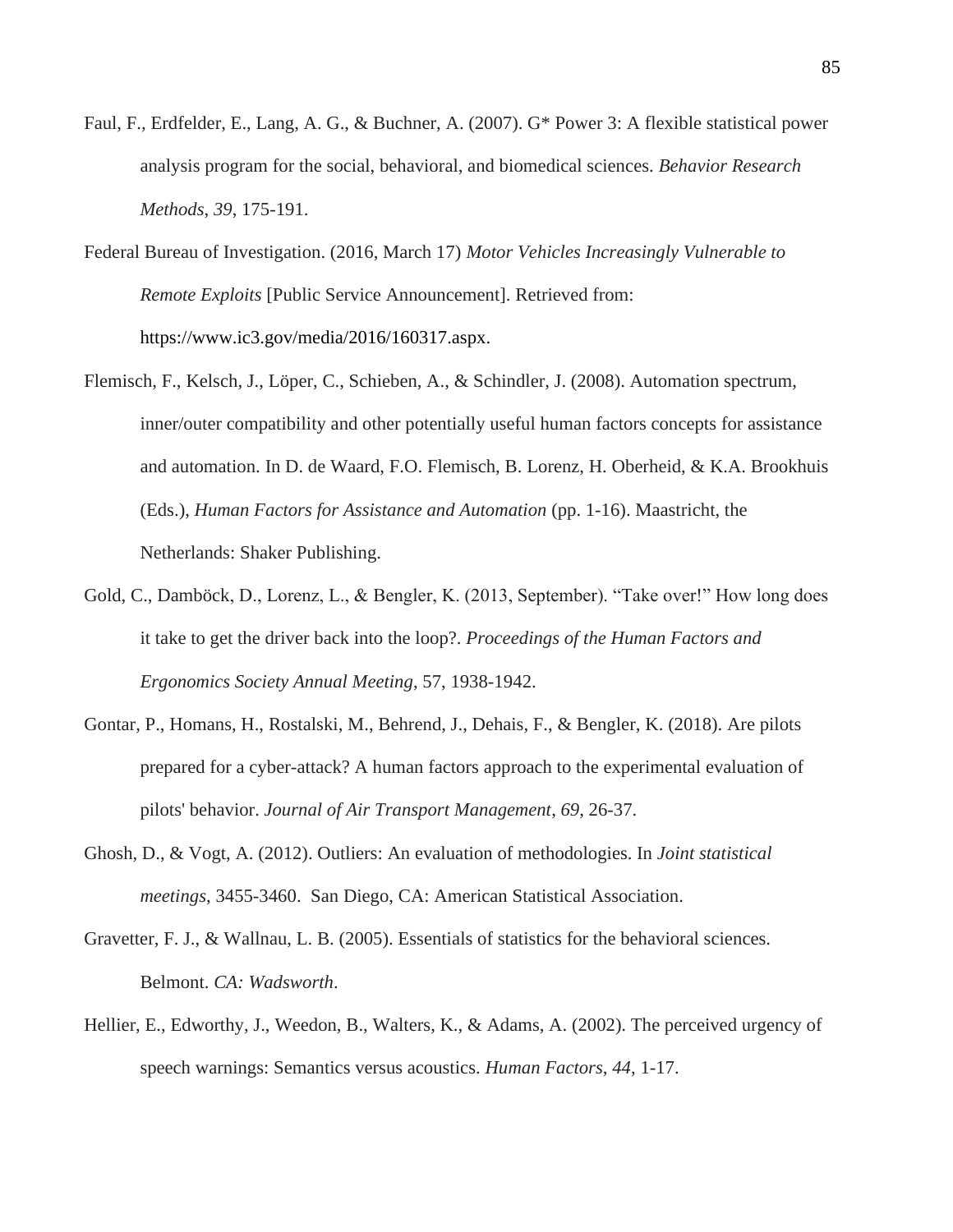- Hergeth, S., Lorenz, L., & Krems, J. F. (2017). Prior familiarization with takeover requests affects drivers' takeover performance and automation trust. *Human factors*, *59*, 457-470.
- Horswill, M. S., & McKenna, F. P. (2004). Drivers' hazard perception ability: Situation awareness on the road. In S. Barnbury & S. Tremblay (Eds.), *A Cognitive Approach to Situation Awareness: Theory and Application* (pp. 155-175). Aldershot, UK: Ashgate.
- Kaber, D. B., & Endsley, M. R. (2004). The effects of level of automation and adaptive automation on human performance, situation awareness and workload in a dynamic control task. *Theoretical Issues in Ergonomics Science*, *5*, 113-153.
- Kessel, C. J., & Wickens, C. D. (1982). The transfer of failure-detection skills between monitoring and controlling dynamic systems. *Human Factors*, *24*, 49-60.
- Kyriakidis, M., Happee, R., & de Winter, J. C. (2015). Public opinion on automated driving: Results of an international questionnaire among 5000 respondents. *Transportation Research Part F: Traffic Psychology and Behaviour*, *32*, 127-140.
- McKeown, D., & Isherwood, S. (2007). Mapping candidate within-vehicle auditory displays to their referents. *Human Factors*, *49*, 417-428.
- McManus, W., Chen, J., Mishler, S., (2018). *Automated Vehicle Hacking: An Examination of Public Understanding and Priming.* Poster presented at 2018 American Psychological Association Technology Mind and Society Conference, Washington D.C.
- Menon, N. (2015). *Consumer Perception and Anticipated Adoption of Autonomous Vehicle Technology: Results from Multi-Population Surveys* (Doctoral Dissertation).
- Merat, N., Jamson, A. H., Lai, F. C., & Carsten, O. (2012). Highly automated driving, secondary task performance, and driver state. *Human Factors*, *54*, 762-771.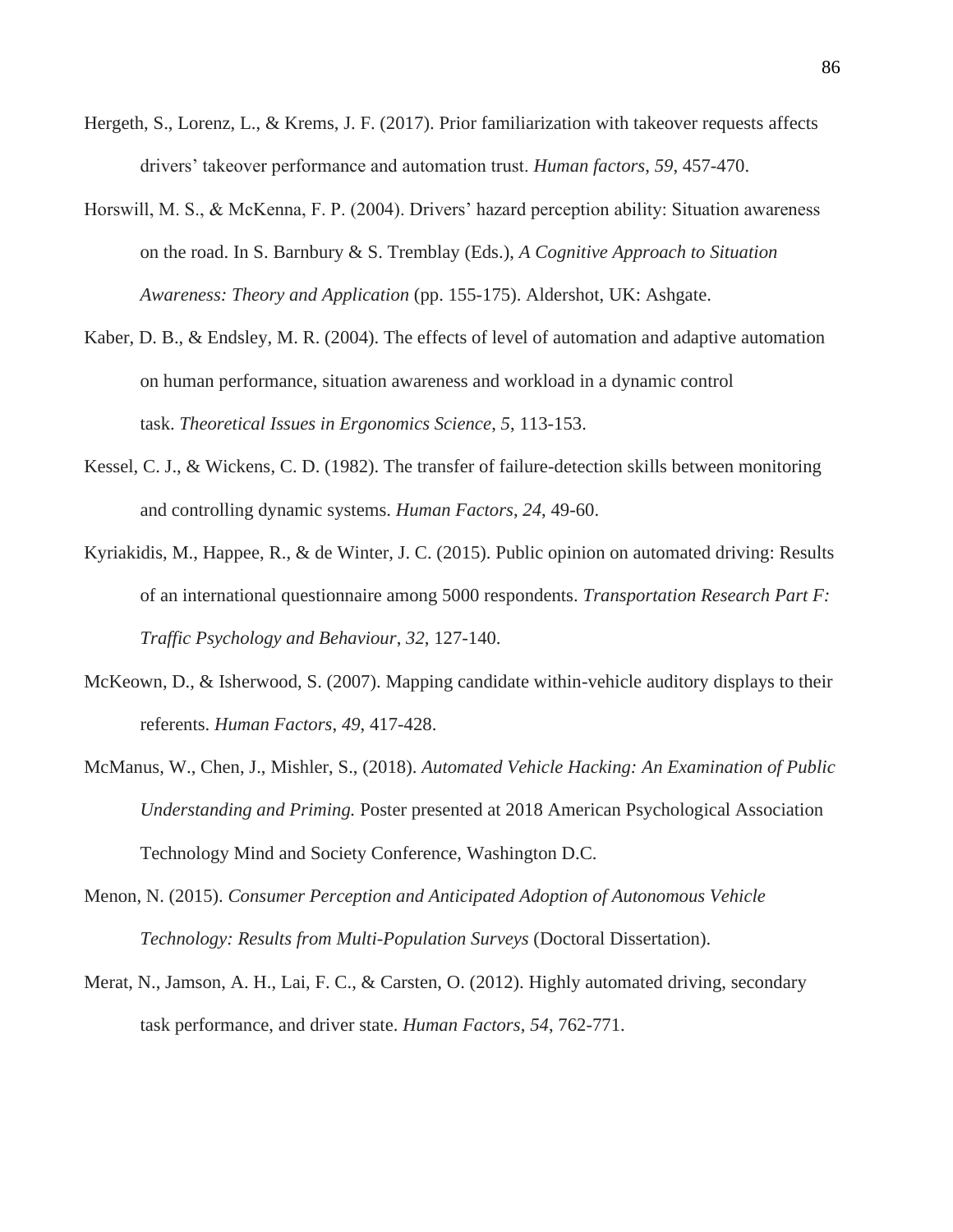- National Research Council. (2009). *Technology, Policy, Law, and Ethics Regarding US Acquisition and Use of Cyberattack Capabilities*. National Academies Press.
- Nunes, A., Reimer, B., & Coughlin, J. F. (2018). People must retain control of autonomous vehicles. *Nature*, *556*, 169-171.

Old Dominion University, Social Science Research Center. (2015). *Life in Hampton Roads Survey Press Release #4* [Press release]. Retrieved November 20, 2018, from https://www.odu.edu/content/dam/odu/col-dept/ssrc/docs/press-release-4-transportation-2015.pdf.

- Parasuraman, R., & Manzey, D. H. (2010). Complacency and bias in human use of automation: An attentional integration. *Human Factors*, *52*, 381-410.
- Petermeijer, S., Doubek, F., & de Winter, J. (2017). Driver response times to auditory, visual, and tactile take-over requests: A simulator study with 101 participants. In A. Basu, W. Perdrycz, & X. Zabuli (Eds.), Proceedings of the IEEE International Conferences on Systems, Man, and Cybernetics (SMC 2017) (pp.1505-1510). Piscataway, NJ: IEEE.
- Politis, I., Brewster, S., & Pollick, F. (2015, April). To beep or not to beep?: Comparing abstract versus language-based multimodal driver displays. *Proceedings of the ACM Conference on Human Factors in Computing Systems*, *33*, 3971-3980.
- Radlmayr, J., Gold, C., Lorenz, L., Farid, M., & Bengler, K. (2014). How traffic situations and nondriving related tasks affect the take-over quality in highly automated driving. In *Proceedings of the human factors and ergonomics society annual meeting*, *58*, 2063-2067.
- Sawyer, S. F. (2009). Analysis of variance: the fundamental concepts. *Journal of Manual & Manipulative Therapy*, *17*, 27E-38E.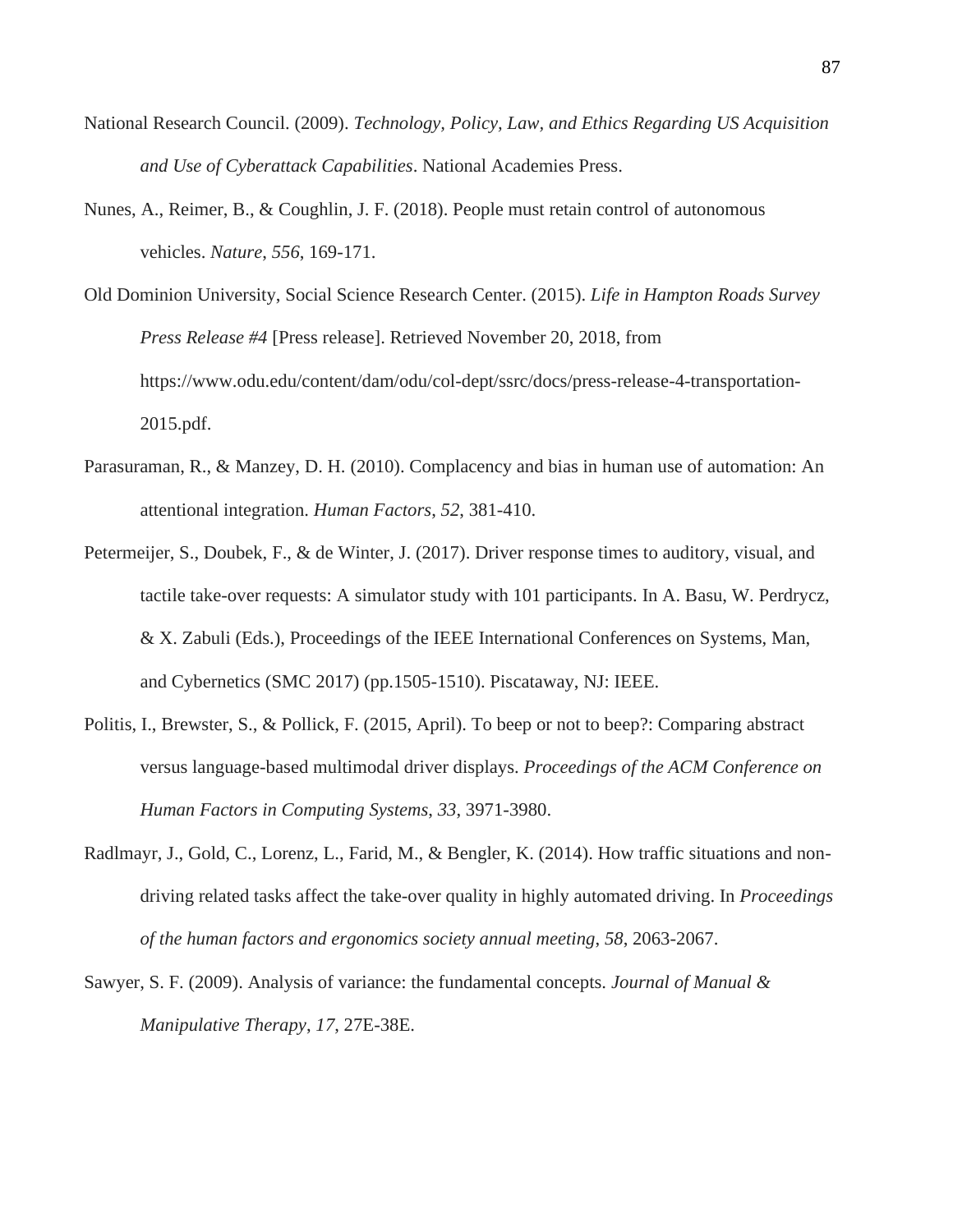- Shen, S., & Neyens, D. M. (2017). Assessing drivers' response during automated driver support system failures with non-driving tasks. *Journal of Safety Research*, *61*, 149-155.
- Schoettle, B., & Sivak, M. (2014). Public opinion about self-driving vehicles in China, India, Japan, the US, the UK, and Australia. (Transportation Research Institute No. *UMTRI-2014-30*.) Retrieved from University of Michigan Library website: https://deepblue.lib.umich.edu/bitstream/handle/2027.42/109433/103139.pdf.
- Strand, N., Nilsson, J., Karlsson, I. M., & Nilsson, L. (2014). Semi-automated versus highly automated driving in critical situations caused by automation failures. *Transportation Research Part F: Traffic Psychology and Behaviour*, *27*, 218-228.
- Taxonomy, S. A. E. (2018). Definitions for terms related to on-road motor vehicle automated driving systems. Technical report, SAE International.
- Wetton, M. A., Horswill, M. S., Hatherly, C., Wood, J. M., Pachana, N. A., & Anstey, K. J. (2010). The development and validation of two complementary measures of drivers' hazard perception ability. *Accident Analysis & Prevention*, *42*, 1232-1239.
- Wickens, C. D., & Kessel, C. (1979). The effects of participatory mode and task workload on the detection of dynamic system failures. *IEEE Transactions on Systems, Man, and Cybernetics*, *9*, 24-34.
- Wickens, C. D., & Kessel, C. (1981). Failure detection in dynamic systems. *Human Detection and Diagnosis of System Failures*, *15,* 155-169.
- Yamani, Y., & Horrey, W. J. (2018). A theoretical model of human-automation interaction grounded in resource allocation policy during automated driving. *International Journal of Human Factors and Ergonomics*, *5*, 225-239.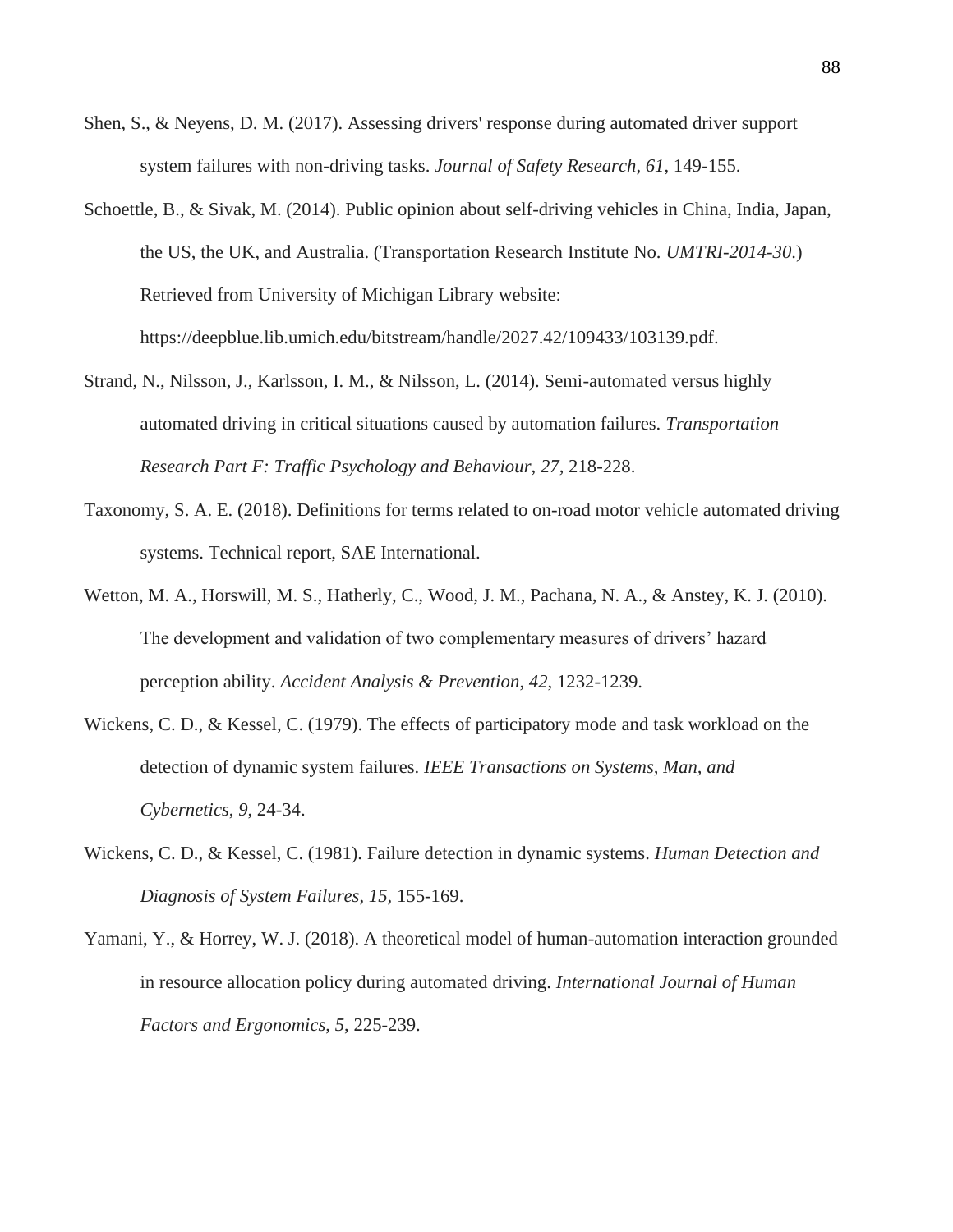# **APPENDIX A**

# **POWER ANALYSIS RESULTS**



The power analysis (shown in the graph above) indicates that to achieve a statistical power of

.80, 72 participants were needed with 18 in each group.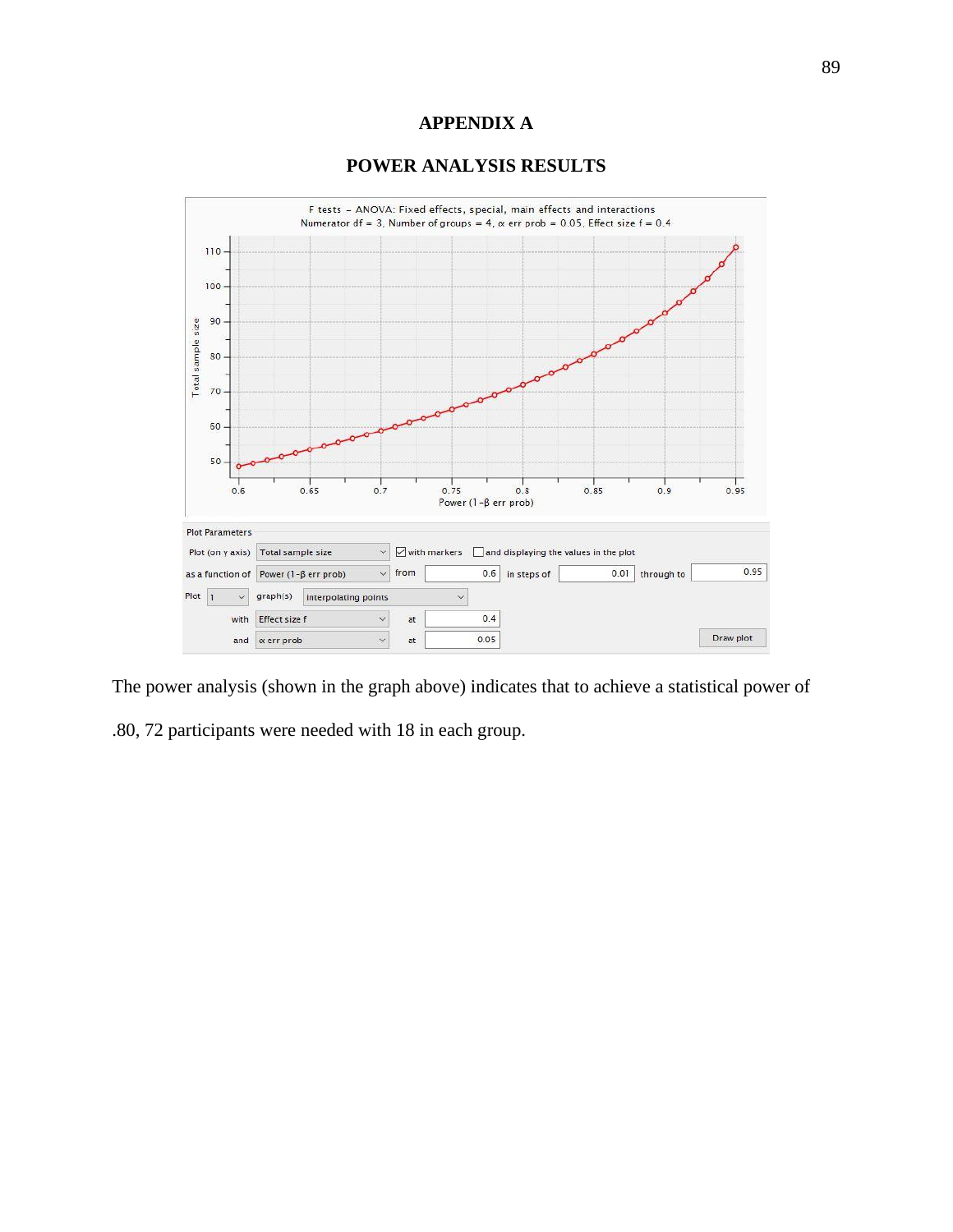# **APPENDIX B**

# **STIMULI AND APPARATUS SETUP**



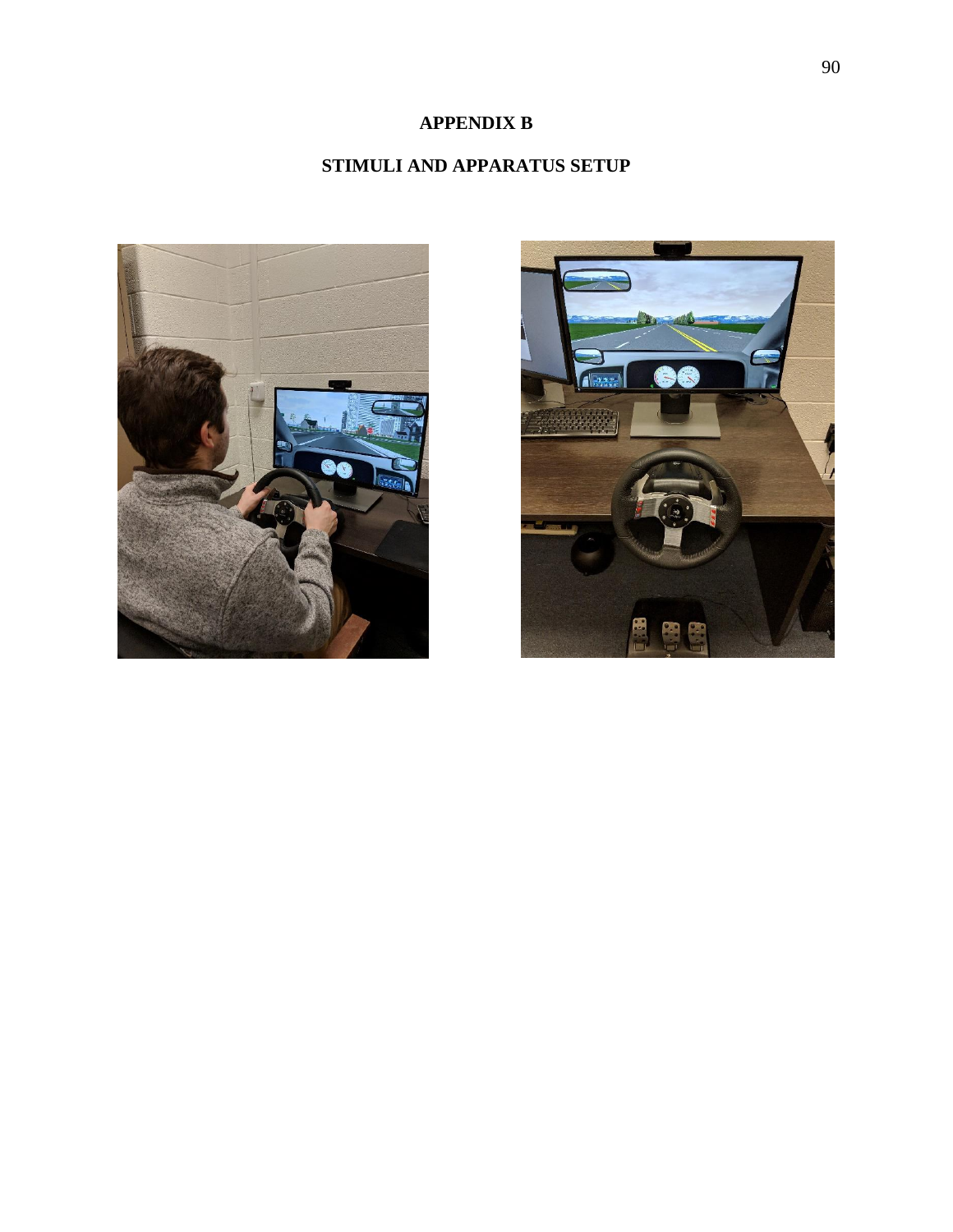# **DEMOGRAPHICS FORM**

**Appendix C**

|           | Dominant<br>Hand                               |  |  |  |  |  |  |  |  |  |  |
|-----------|------------------------------------------------|--|--|--|--|--|--|--|--|--|--|
| Ethnicity | Other/<br>Unknown                              |  |  |  |  |  |  |  |  |  |  |
|           | More than<br>one race                          |  |  |  |  |  |  |  |  |  |  |
|           | Native<br>Hawaiian/<br>Islander<br>Pacific     |  |  |  |  |  |  |  |  |  |  |
|           | Caucasian                                      |  |  |  |  |  |  |  |  |  |  |
|           | American<br>African/<br>African                |  |  |  |  |  |  |  |  |  |  |
|           | Asian                                          |  |  |  |  |  |  |  |  |  |  |
|           | American<br>Indian/<br>Alaska<br><b>Native</b> |  |  |  |  |  |  |  |  |  |  |
|           | Hispanic/<br>Latino                            |  |  |  |  |  |  |  |  |  |  |
| Gender    | Female                                         |  |  |  |  |  |  |  |  |  |  |
|           | Male                                           |  |  |  |  |  |  |  |  |  |  |
|           | Age                                            |  |  |  |  |  |  |  |  |  |  |
|           | Subject<br>No.                                 |  |  |  |  |  |  |  |  |  |  |
|           | Exp                                            |  |  |  |  |  |  |  |  |  |  |
|           | Date                                           |  |  |  |  |  |  |  |  |  |  |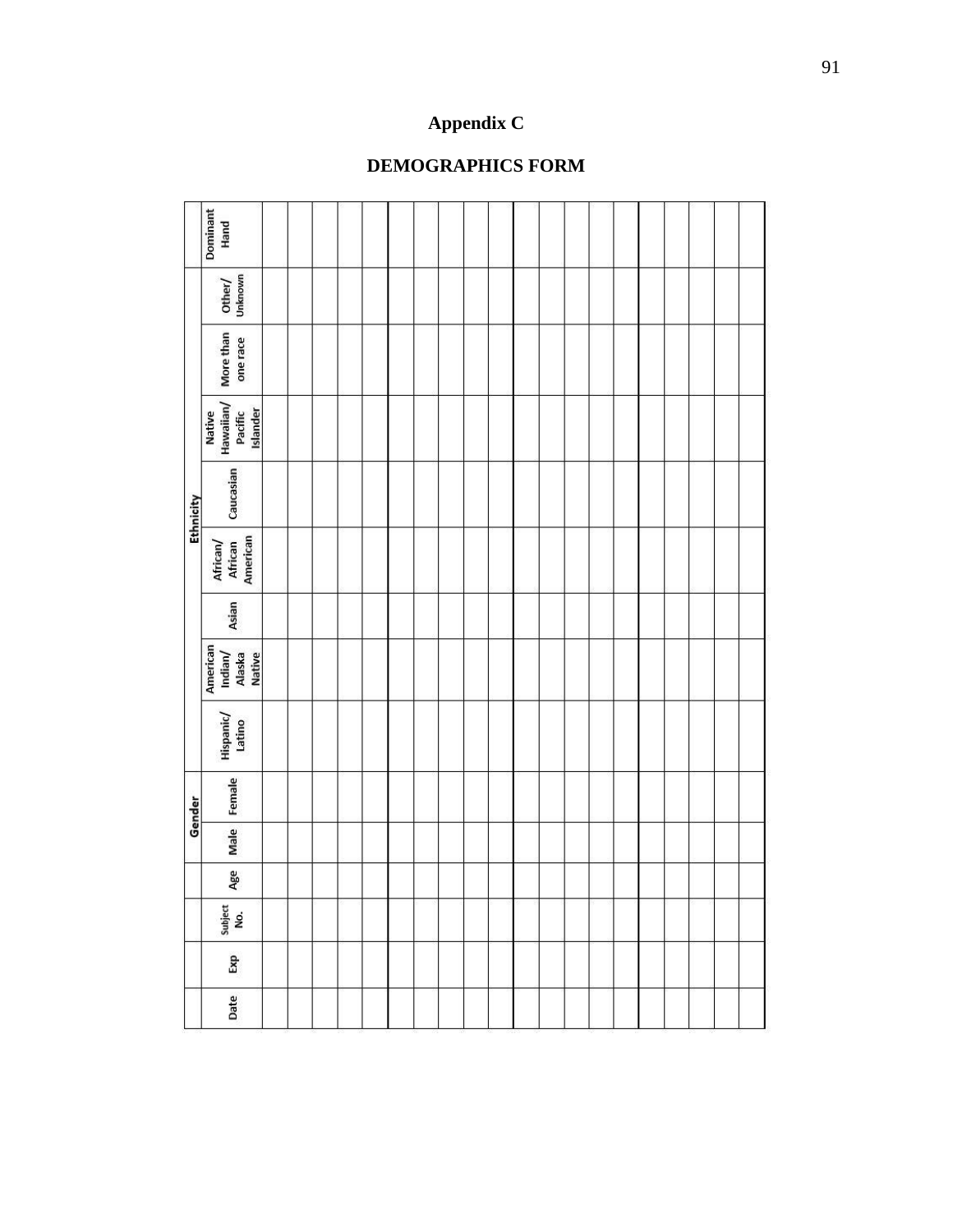# **APPENDIX D**

# **DRIVER EXPERIENCE QUESTIONNAIRE (ADAPTED FROM KYRIAKIDIS,**

# **HAPPEE, & DE WINTER, 2015)**

- 1. What is your primary mode of transportation?
	- 1 Private Vehicle
	- 2 Public Transportation
	- 3 Motorcycle
	- 4 Walking/cycling
	- 5 Other
- 2. At what age did you receive your first driver's license?
- 3. On average, how frequently did you drive a vehicle in the last 12 months?
	- 1 Never
	- 2 Rarely
	- 3 Sometimes
	- 4 Often
	- 5 Everyday
- 4. Do you drive a vehicle to school or work?
	- Yes
	- No

5. About how many miles did you drive in the last 12 months? Please tell us in the box

below.

6. How many accidents were you involved in in the last three years? Please tell us in the box below.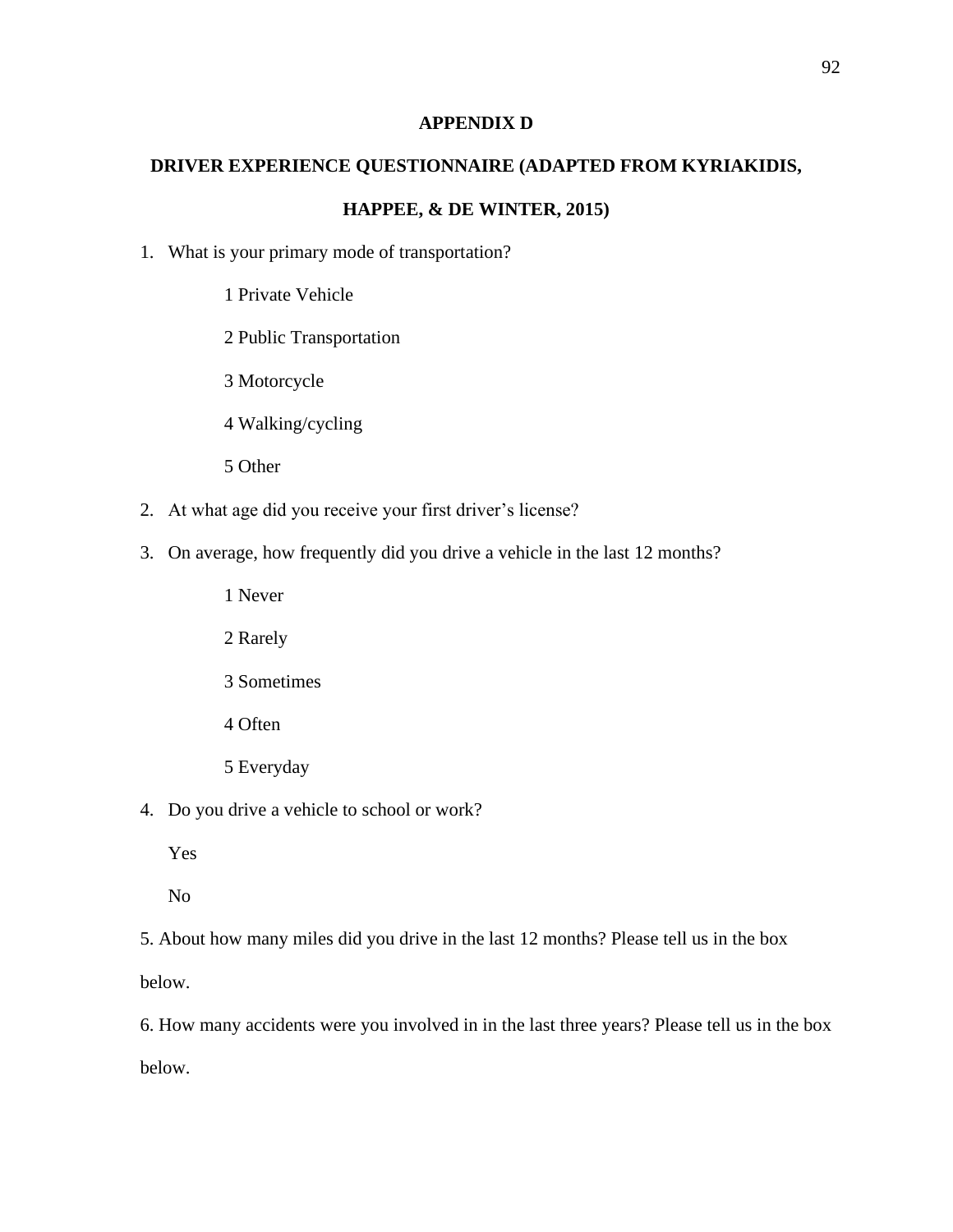# **APPENDIX E**

# **PARTICIPANT EXPERIMENTAL OPINION SURVEY**

- 1. You were engaged in monitoring the automated driving system for the entire ride.
	- 1 Strongly Disagree 2 Disagree 3 Neither Agree or Disagree 4 Agree 5 Strongly Agree
- 2. Did you notice a warning during the drive? Yes No
- 3. You perceived the warning you received to be urgent.
	- 1 Strongly Disagree 2 Disagree 3 Neither Agree or Disagree 4 Agree 5 Strongly Agree
- 4. What did the warning you received mean? Please explain in the text box provided.
- 5. What did the warning you received represent?
	- A. A system malfunction
	- B. An automation failure
	- C. A vehicle hacking attempt
	- D. Low fuel level
- 6. What do you think the purpose of the study was? Please explain in the text box provided.
- 7. Were you aware of the potential for vehicle hacking before the experiment? Yes No
- 8. Are you concerned with automated vehicle hacking more or less than automation failure due to technical failure in the surface transportation domain? I am more concerned with automated vehicle hacking. I am more concerned with automation failure. Not concerned with either
- 9. What are your major concerns with automation in cars? Please list them in the text box

provided.